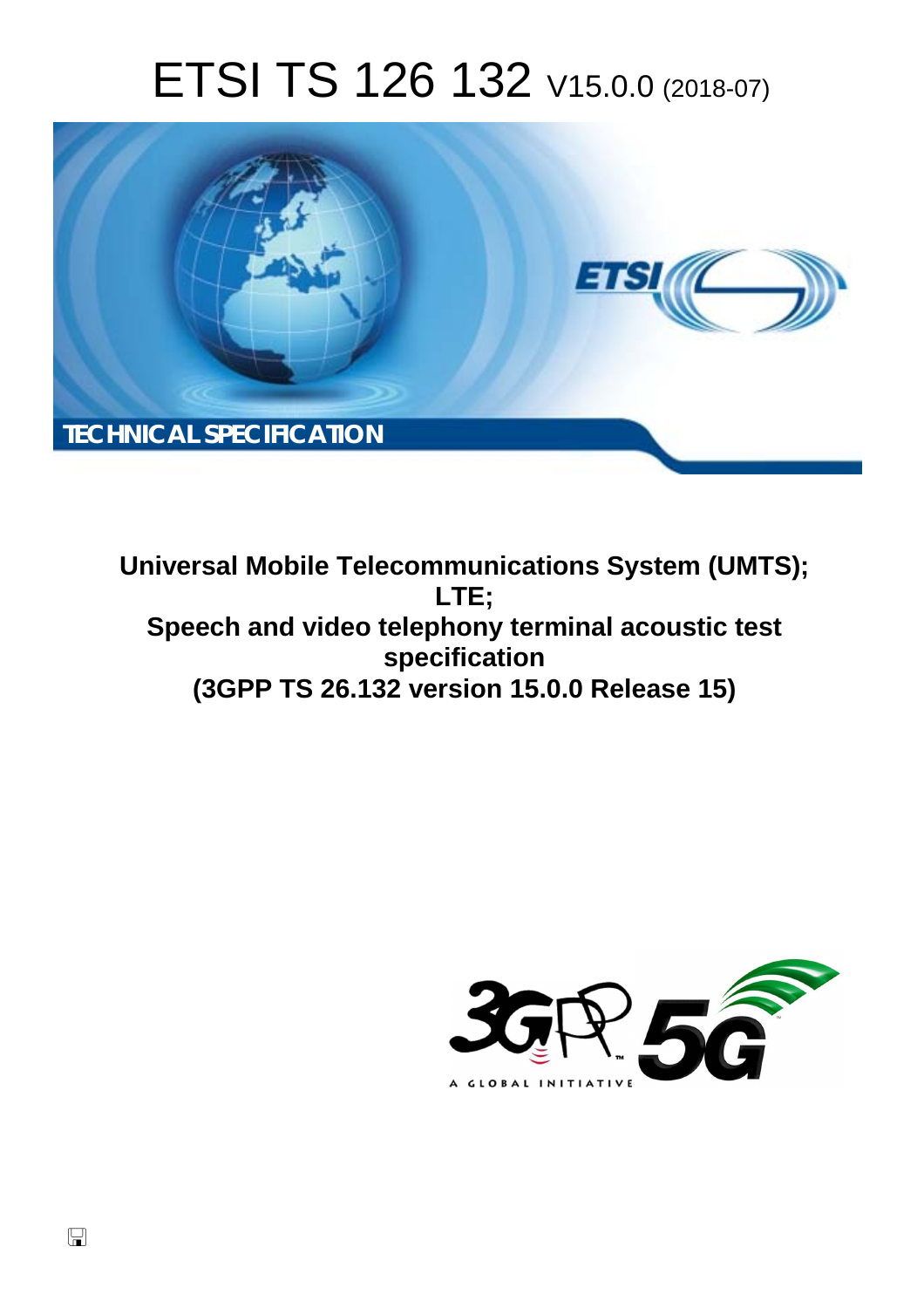Reference RTS/TSGS-0426132vf00

> Keywords LTE,UMTS

### *ETSI*

#### 650 Route des Lucioles F-06921 Sophia Antipolis Cedex - FRANCE

Tel.: +33 4 92 94 42 00 Fax: +33 4 93 65 47 16

Siret N° 348 623 562 00017 - NAF 742 C Association à but non lucratif enregistrée à la Sous-Préfecture de Grasse (06) N° 7803/88

#### *Important notice*

The present document can be downloaded from: <http://www.etsi.org/standards-search>

The present document may be made available in electronic versions and/or in print. The content of any electronic and/or print versions of the present document shall not be modified without the prior written authorization of ETSI. In case of any existing or perceived difference in contents between such versions and/or in print, the only prevailing document is the print of the Portable Document Format (PDF) version kept on a specific network drive within ETSI Secretariat.

Users of the present document should be aware that the document may be subject to revision or change of status. Information on the current status of this and other ETSI documents is available at <https://portal.etsi.org/TB/ETSIDeliverableStatus.aspx>

If you find errors in the present document, please send your comment to one of the following services: <https://portal.etsi.org/People/CommiteeSupportStaff.aspx>

#### *Copyright Notification*

No part may be reproduced or utilized in any form or by any means, electronic or mechanical, including photocopying and microfilm except as authorized by written permission of ETSI. The content of the PDF version shall not be modified without the written authorization of ETSI. The copyright and the foregoing restriction extend to reproduction in all media.

> © ETSI 2018. All rights reserved.

**DECT**TM, **PLUGTESTS**TM, **UMTS**TM and the ETSI logo are trademarks of ETSI registered for the benefit of its Members. **3GPP**TM and **LTE**TM are trademarks of ETSI registered for the benefit of its Members and of the 3GPP Organizational Partners. **oneM2M** logo is protected for the benefit of its Members.

**GSM**® and the GSM logo are trademarks registered and owned by the GSM Association.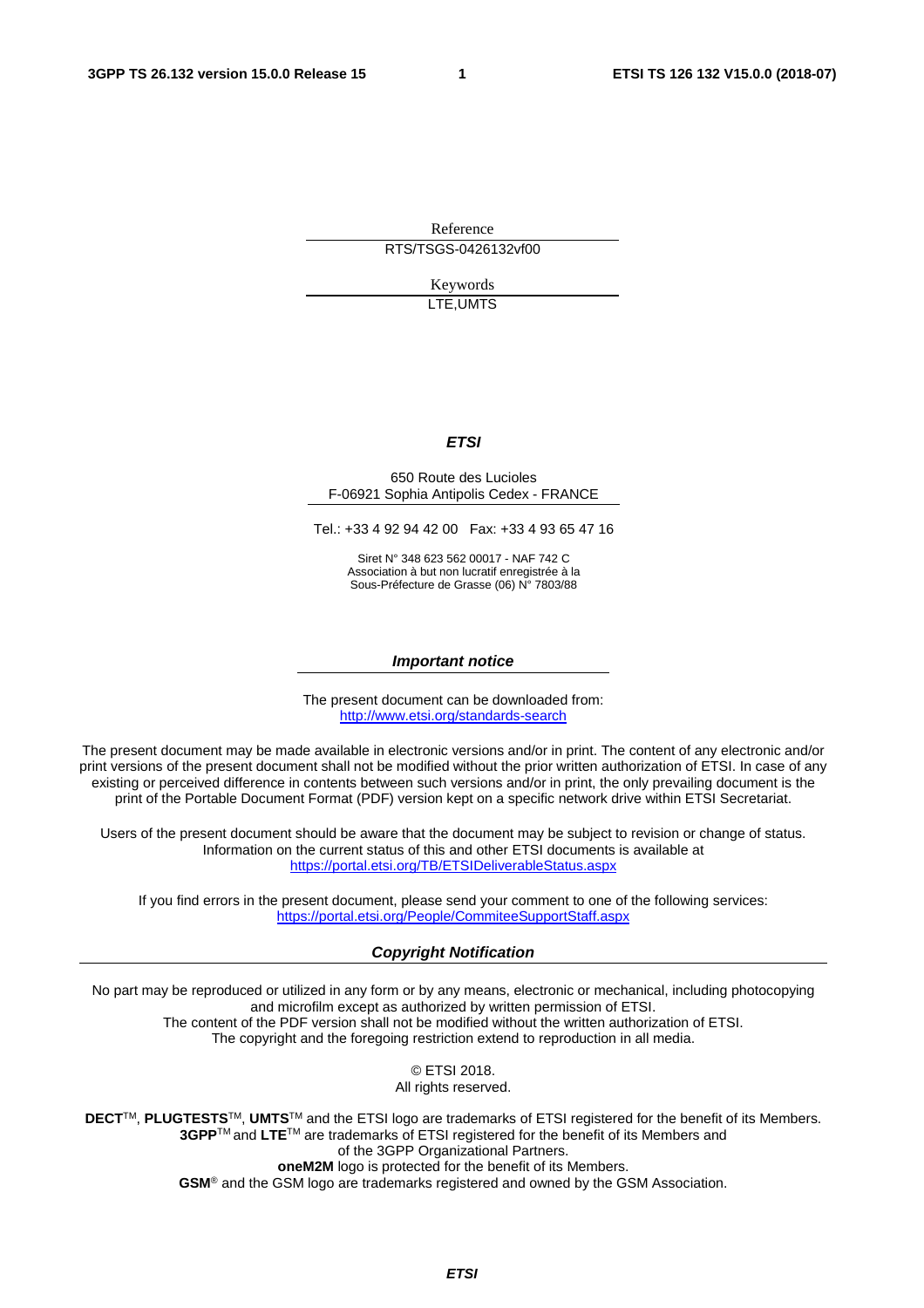# Intellectual Property Rights

#### Essential patents

IPRs essential or potentially essential to normative deliverables may have been declared to ETSI. The information pertaining to these essential IPRs, if any, is publicly available for **ETSI members and non-members**, and can be found in ETSI SR 000 314: *"Intellectual Property Rights (IPRs); Essential, or potentially Essential, IPRs notified to ETSI in respect of ETSI standards"*, which is available from the ETSI Secretariat. Latest updates are available on the ETSI Web server ([https://ipr.etsi.org/\)](https://ipr.etsi.org/).

Pursuant to the ETSI IPR Policy, no investigation, including IPR searches, has been carried out by ETSI. No guarantee can be given as to the existence of other IPRs not referenced in ETSI SR 000 314 (or the updates on the ETSI Web server) which are, or may be, or may become, essential to the present document.

#### **Trademarks**

The present document may include trademarks and/or tradenames which are asserted and/or registered by their owners. ETSI claims no ownership of these except for any which are indicated as being the property of ETSI, and conveys no right to use or reproduce any trademark and/or tradename. Mention of those trademarks in the present document does not constitute an endorsement by ETSI of products, services or organizations associated with those trademarks.

# Foreword

This Technical Specification (TS) has been produced by ETSI 3rd Generation Partnership Project (3GPP).

The present document may refer to technical specifications or reports using their 3GPP identities, UMTS identities or GSM identities. These should be interpreted as being references to the corresponding ETSI deliverables.

The cross reference between GSM, UMTS, 3GPP and ETSI identities can be found under [http://webapp.etsi.org/key/queryform.asp.](http://webapp.etsi.org/key/queryform.asp)

# Modal verbs terminology

In the present document "**shall**", "**shall not**", "**should**", "**should not**", "**may**", "**need not**", "**will**", "**will not**", "**can**" and "**cannot**" are to be interpreted as described in clause 3.2 of the [ETSI Drafting Rules](https://portal.etsi.org/Services/editHelp!/Howtostart/ETSIDraftingRules.aspx) (Verbal forms for the expression of provisions).

"**must**" and "**must not**" are **NOT** allowed in ETSI deliverables except when used in direct citation.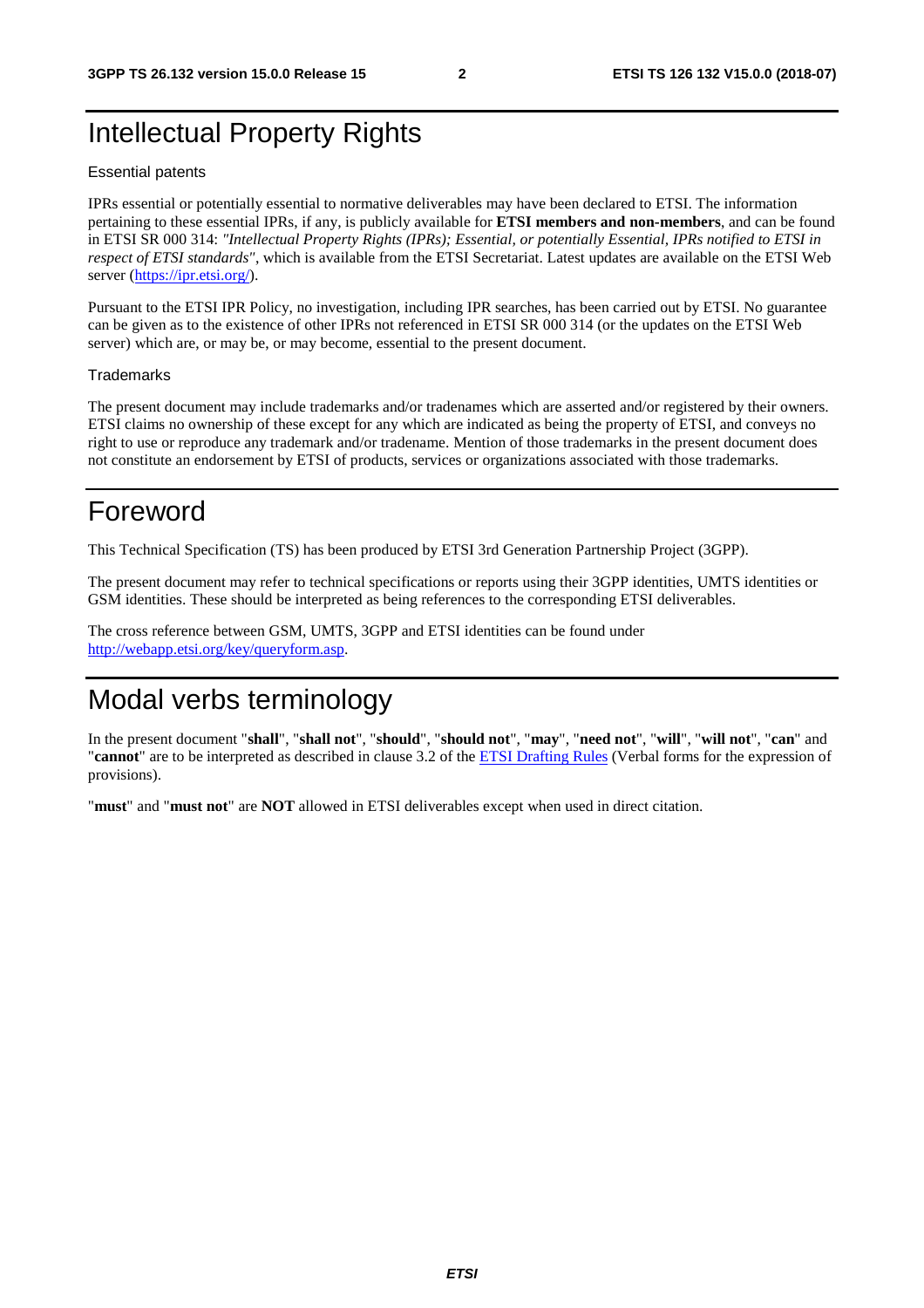# Contents

| 1                |  |  |  |
|------------------|--|--|--|
| $\overline{2}$   |  |  |  |
| 3                |  |  |  |
| 3.1              |  |  |  |
| 3.2              |  |  |  |
| 4                |  |  |  |
|                  |  |  |  |
| 5<br>5.1         |  |  |  |
| 5.1.1            |  |  |  |
| 5.1.2            |  |  |  |
| 5.1.3            |  |  |  |
| 5.1.3.1          |  |  |  |
| 5.1.3.2          |  |  |  |
| 5.1.3.3          |  |  |  |
| 5.1.3.4          |  |  |  |
| 5.1.3.5          |  |  |  |
| 5.1.4            |  |  |  |
| 5.1.5            |  |  |  |
| 5.1.5.1          |  |  |  |
| 5.1.5.2          |  |  |  |
| 5.2              |  |  |  |
| 5.2.1            |  |  |  |
| 5.2.2            |  |  |  |
| 5.3              |  |  |  |
| 5.4              |  |  |  |
| 5.5              |  |  |  |
| 5.5.1            |  |  |  |
| 5.5.2            |  |  |  |
| 6                |  |  |  |
| 6.1              |  |  |  |
| 6.1.1            |  |  |  |
| 6.1.2            |  |  |  |
| 6.2              |  |  |  |
| 7                |  |  |  |
| 7.1              |  |  |  |
| 7.2              |  |  |  |
| 7.2.1            |  |  |  |
| 7.2.2            |  |  |  |
| 7.2.2.1          |  |  |  |
| 7.2.2.2          |  |  |  |
| 7.2.2.3          |  |  |  |
| 7.2.3            |  |  |  |
| 7.2.3.1          |  |  |  |
| 7.2.3.2<br>7.2.4 |  |  |  |
| 7.2.4.1          |  |  |  |
| 7.2.4.2          |  |  |  |
|                  |  |  |  |

 $\mathbf{3}$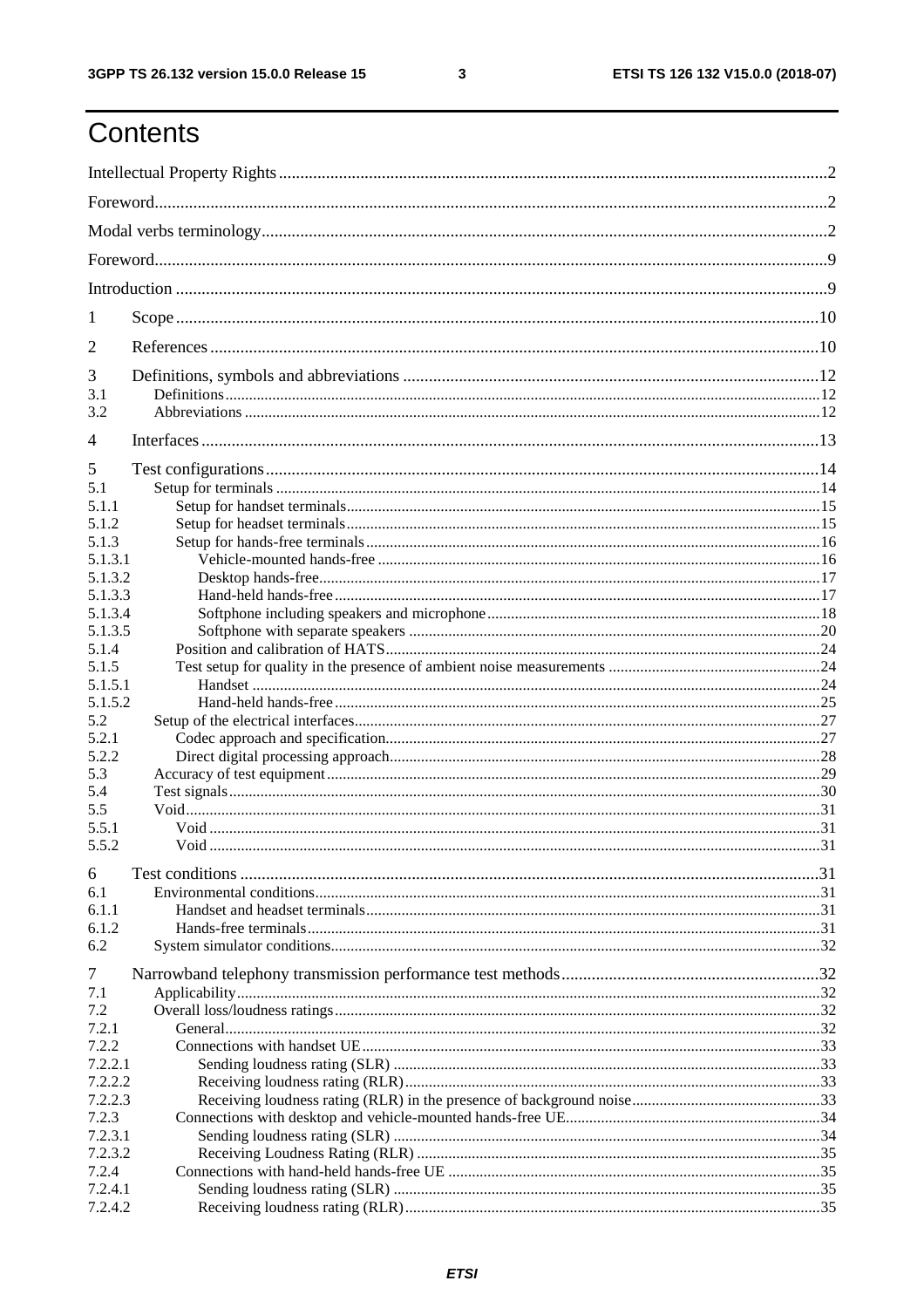$\overline{\mathbf{4}}$ 

| 7.2.5                |                                                                                         |  |
|----------------------|-----------------------------------------------------------------------------------------|--|
| 7.3                  |                                                                                         |  |
| 7.3.1                |                                                                                         |  |
| 7.3.2                |                                                                                         |  |
| 7.4                  |                                                                                         |  |
| 7.4.1                |                                                                                         |  |
| 7.4.2                |                                                                                         |  |
| 7.4.3                |                                                                                         |  |
| 7.4.4                |                                                                                         |  |
| 7.4.5                |                                                                                         |  |
| 7.4.6                |                                                                                         |  |
| 7.5                  |                                                                                         |  |
| 7.5.1                |                                                                                         |  |
| 7.5.1.1              |                                                                                         |  |
| 7.5.1.2              |                                                                                         |  |
| 7.5.2                |                                                                                         |  |
| 7.5.3                |                                                                                         |  |
| 7.5.4                |                                                                                         |  |
| 7.6                  |                                                                                         |  |
| 7.7                  |                                                                                         |  |
| 7.7.1                |                                                                                         |  |
| 7.7.2                |                                                                                         |  |
| 7.7.3                |                                                                                         |  |
| 7.7.4                |                                                                                         |  |
| 7.8                  |                                                                                         |  |
| 7.8.1                |                                                                                         |  |
|                      |                                                                                         |  |
| 7.8.2<br>7.9         |                                                                                         |  |
| 7.10                 |                                                                                         |  |
| 7.10.0               |                                                                                         |  |
| 7.10.1               |                                                                                         |  |
| 7.10.1a              |                                                                                         |  |
| 7.10.2               |                                                                                         |  |
| 7.10.2a              |                                                                                         |  |
| 7.10.3               |                                                                                         |  |
| 7.10.3a              |                                                                                         |  |
| 7.10.4               |                                                                                         |  |
| 7.10.4.1             |                                                                                         |  |
|                      |                                                                                         |  |
| 7.10.4.2<br>7.10.4.3 |                                                                                         |  |
| 7.10.5               | Speech quality loss in conditions with packet arrival time variations and packet loss50 |  |
| 7.10.6               |                                                                                         |  |
| 7.11                 |                                                                                         |  |
| 7.11.1               |                                                                                         |  |
| 7.11.2               |                                                                                         |  |
|                      |                                                                                         |  |
| 7.11.2.1             |                                                                                         |  |
| 7.11.2.2             |                                                                                         |  |
| 7.11.2.3             |                                                                                         |  |
| 7.12                 |                                                                                         |  |
| 7.12.1               |                                                                                         |  |
| 7.12.2               |                                                                                         |  |
| 7.13                 |                                                                                         |  |
| 7.13.0               |                                                                                         |  |
| 7.13.1               |                                                                                         |  |
| 7.13.2               |                                                                                         |  |
|                      |                                                                                         |  |
| 8                    |                                                                                         |  |
| 8.1                  |                                                                                         |  |
| 8.2                  |                                                                                         |  |
| 8.2.1                |                                                                                         |  |
| 8.2.2                |                                                                                         |  |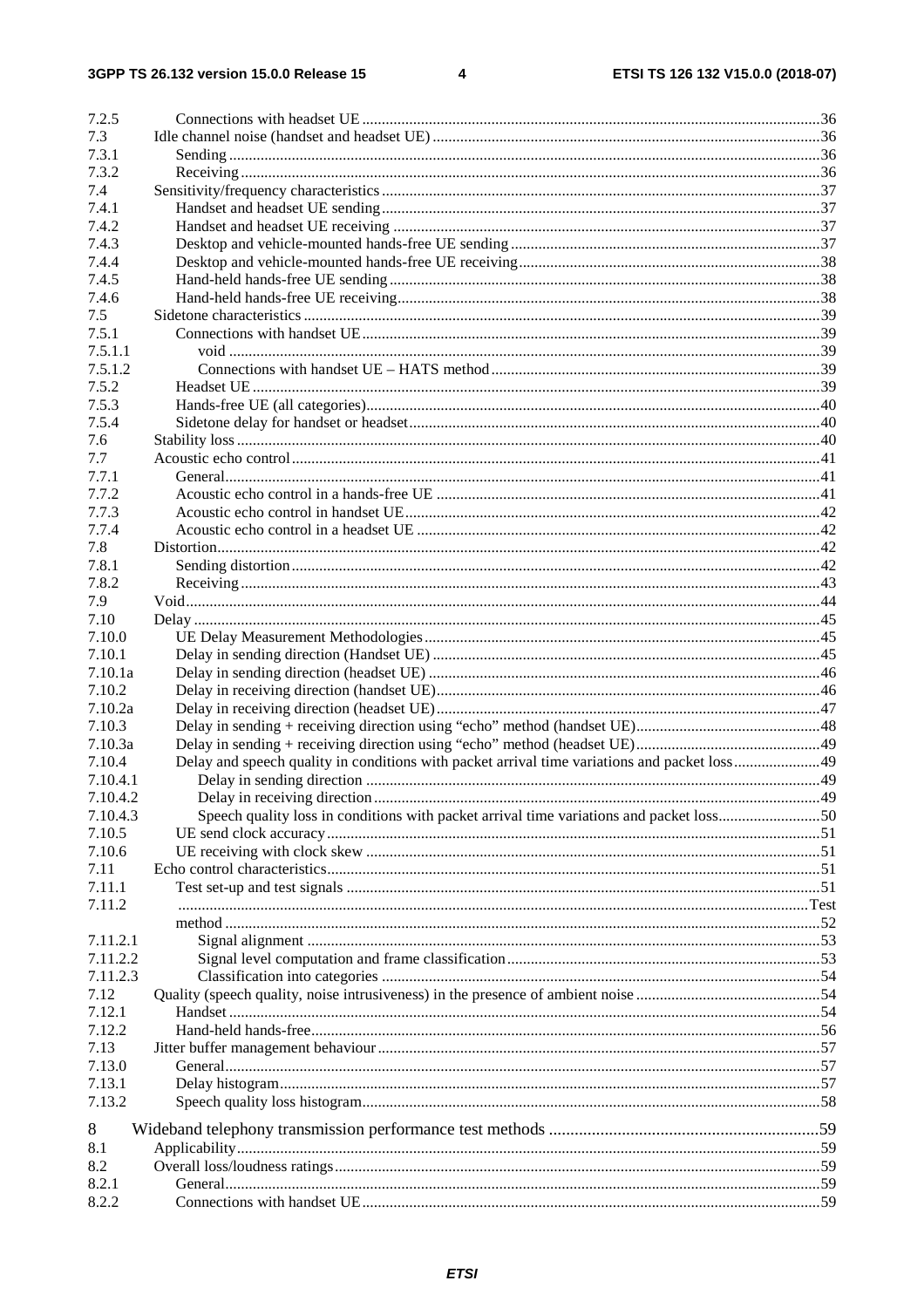| 8.2.2.1  |                                                                                         |  |
|----------|-----------------------------------------------------------------------------------------|--|
| 8.2.2.2  |                                                                                         |  |
| 8.2.2.3  |                                                                                         |  |
| 8.2.3    |                                                                                         |  |
| 8.2.3.1  |                                                                                         |  |
| 8.2.3.2  |                                                                                         |  |
| 8.2.4    |                                                                                         |  |
| 8.2.4.1  |                                                                                         |  |
| 8.2.4.2  |                                                                                         |  |
| 8.2.5    |                                                                                         |  |
| 8.3      |                                                                                         |  |
| 8.3.1    |                                                                                         |  |
| 8.3.2    |                                                                                         |  |
| 8.4      |                                                                                         |  |
| 8.4.1    |                                                                                         |  |
| 8.4.2    |                                                                                         |  |
| 8.4.3    |                                                                                         |  |
| 8.4.4    |                                                                                         |  |
| 8.4.5    |                                                                                         |  |
| 8.4.6    |                                                                                         |  |
| 8.5      |                                                                                         |  |
| 8.5.1    |                                                                                         |  |
| 8.5.2    |                                                                                         |  |
| 8.5.3    |                                                                                         |  |
| 8.5.4    |                                                                                         |  |
| 8.6      |                                                                                         |  |
| 8.7      |                                                                                         |  |
| 8.7.1    |                                                                                         |  |
| 8.7.2    |                                                                                         |  |
| 8.7.3    |                                                                                         |  |
| 8.7.4    |                                                                                         |  |
| 8.8      |                                                                                         |  |
| 8.8.1    |                                                                                         |  |
| 8.8.2    |                                                                                         |  |
| 8.9      |                                                                                         |  |
| 8.10     |                                                                                         |  |
| 8.10.0   |                                                                                         |  |
| 8.10.1   |                                                                                         |  |
| 8.10.1a  |                                                                                         |  |
| 8.10.2   |                                                                                         |  |
| 8.10.2a  |                                                                                         |  |
| 8.10.3   |                                                                                         |  |
| 8.10.3a  |                                                                                         |  |
| 8.10.4   |                                                                                         |  |
| 8.10.4.1 |                                                                                         |  |
| 8.10.4.2 |                                                                                         |  |
| 8.10.4.3 | Speech quality loss in conditions with packet arrival time variations and packet loss77 |  |
| 8.10.5   |                                                                                         |  |
| 8.10.6   |                                                                                         |  |
| 8.11     |                                                                                         |  |
| 8.11.1   |                                                                                         |  |
| 8.11.2   |                                                                                         |  |
|          |                                                                                         |  |
| 8.11.2.1 |                                                                                         |  |
| 8.11.2.2 |                                                                                         |  |
| 8.11.2.3 |                                                                                         |  |
| 8.12     |                                                                                         |  |
| 8.12.1   |                                                                                         |  |
| 8.12.2   |                                                                                         |  |
| 8.13     |                                                                                         |  |
| 8.13.0   |                                                                                         |  |
| 8.13.1   |                                                                                         |  |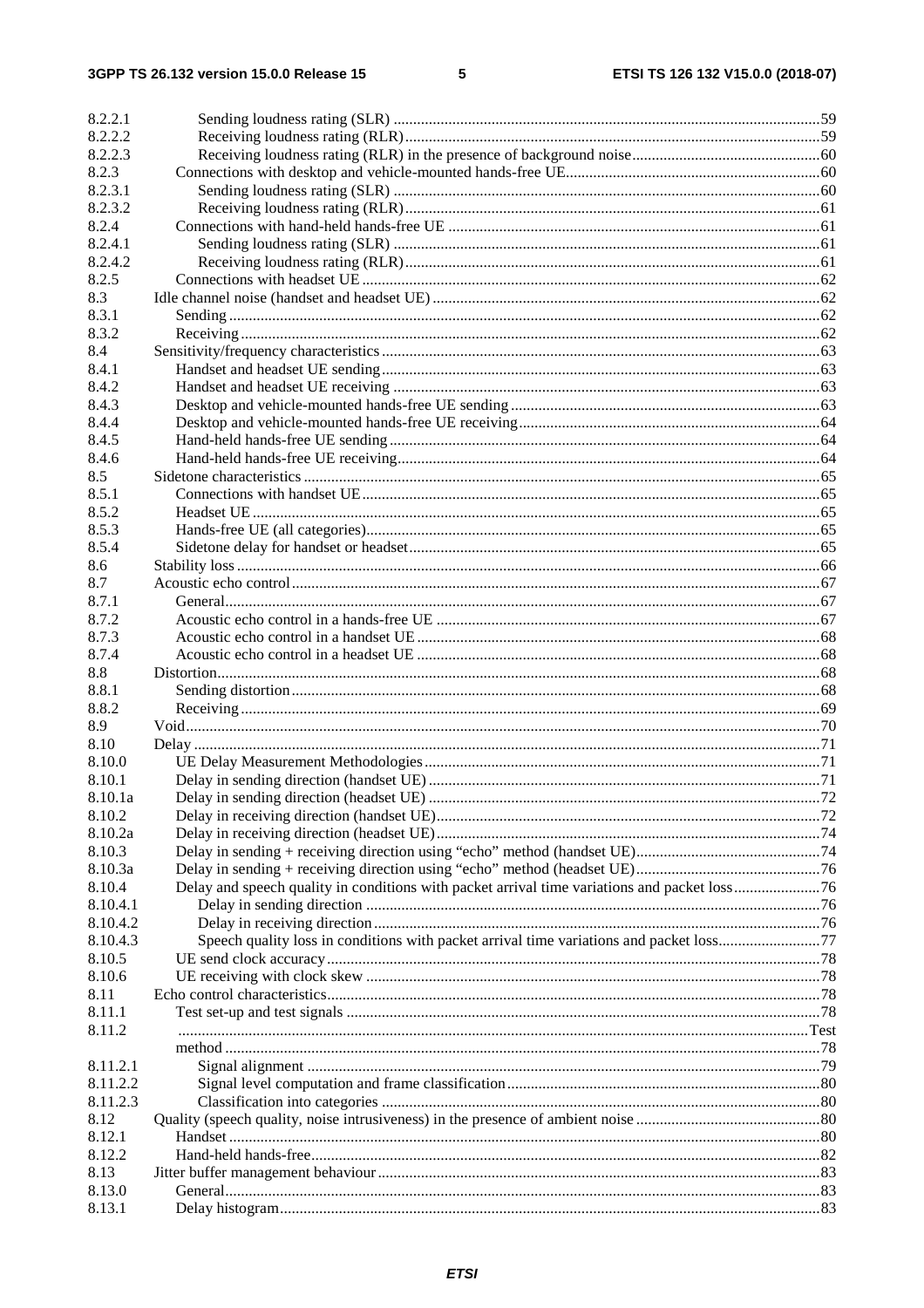| 8.13.2           |                                                                                              |  |
|------------------|----------------------------------------------------------------------------------------------|--|
| 9                |                                                                                              |  |
| 9.1              |                                                                                              |  |
| 9.2              |                                                                                              |  |
| 9.2.1            |                                                                                              |  |
| 9.2.2<br>9.2.2.1 |                                                                                              |  |
| 9.2.2.2          |                                                                                              |  |
| 9.2.2.3          |                                                                                              |  |
| 9.2.3            |                                                                                              |  |
| 9.2.3.1          |                                                                                              |  |
| 9.2.3.2          |                                                                                              |  |
| 9.2.4            |                                                                                              |  |
| 9.2.4.1          |                                                                                              |  |
| 9.2.4.2          |                                                                                              |  |
| 9.2.5            |                                                                                              |  |
| 9.3              |                                                                                              |  |
| 9.3.1            |                                                                                              |  |
| 9.3.2            |                                                                                              |  |
| 9.4              |                                                                                              |  |
| 9.4.0            |                                                                                              |  |
| 9.4.1            |                                                                                              |  |
| 9.4.1.1          |                                                                                              |  |
| 9.4.1.2<br>9.4.2 |                                                                                              |  |
| 9.4.2.1          |                                                                                              |  |
| 9.4.2.2          |                                                                                              |  |
| 9.4.3            |                                                                                              |  |
| 9.4.4            |                                                                                              |  |
| 9.4.5            |                                                                                              |  |
| 9.4.6            |                                                                                              |  |
| 9.5              |                                                                                              |  |
| 9.5.1            |                                                                                              |  |
| 9.5.2            |                                                                                              |  |
| 9.5.3            |                                                                                              |  |
| 9.5.4            |                                                                                              |  |
| 9.6              |                                                                                              |  |
| 9.7              |                                                                                              |  |
| 9.7.1            |                                                                                              |  |
| 9.7.2            |                                                                                              |  |
| 9.7.3            |                                                                                              |  |
| 9.7.4            |                                                                                              |  |
| 9.8<br>9.8.1     |                                                                                              |  |
| 9.8.2            |                                                                                              |  |
| 9.9              |                                                                                              |  |
| 9.10             |                                                                                              |  |
| 9.10.0           |                                                                                              |  |
| 9.10.1           |                                                                                              |  |
| 9.10.1a          |                                                                                              |  |
| 9.10.2           |                                                                                              |  |
| 9.10.2a          |                                                                                              |  |
| 9.10.3           |                                                                                              |  |
| 9.10.3a          |                                                                                              |  |
| 9.10.4           | Delay and speech quality in conditions with packet arrival time variations and packet loss92 |  |
| 9.10.4.1         |                                                                                              |  |
| 9.10.4.2         |                                                                                              |  |
| 9.10.4.3         |                                                                                              |  |
| 9.10.5<br>9.10.6 |                                                                                              |  |
| 9.11             |                                                                                              |  |
|                  |                                                                                              |  |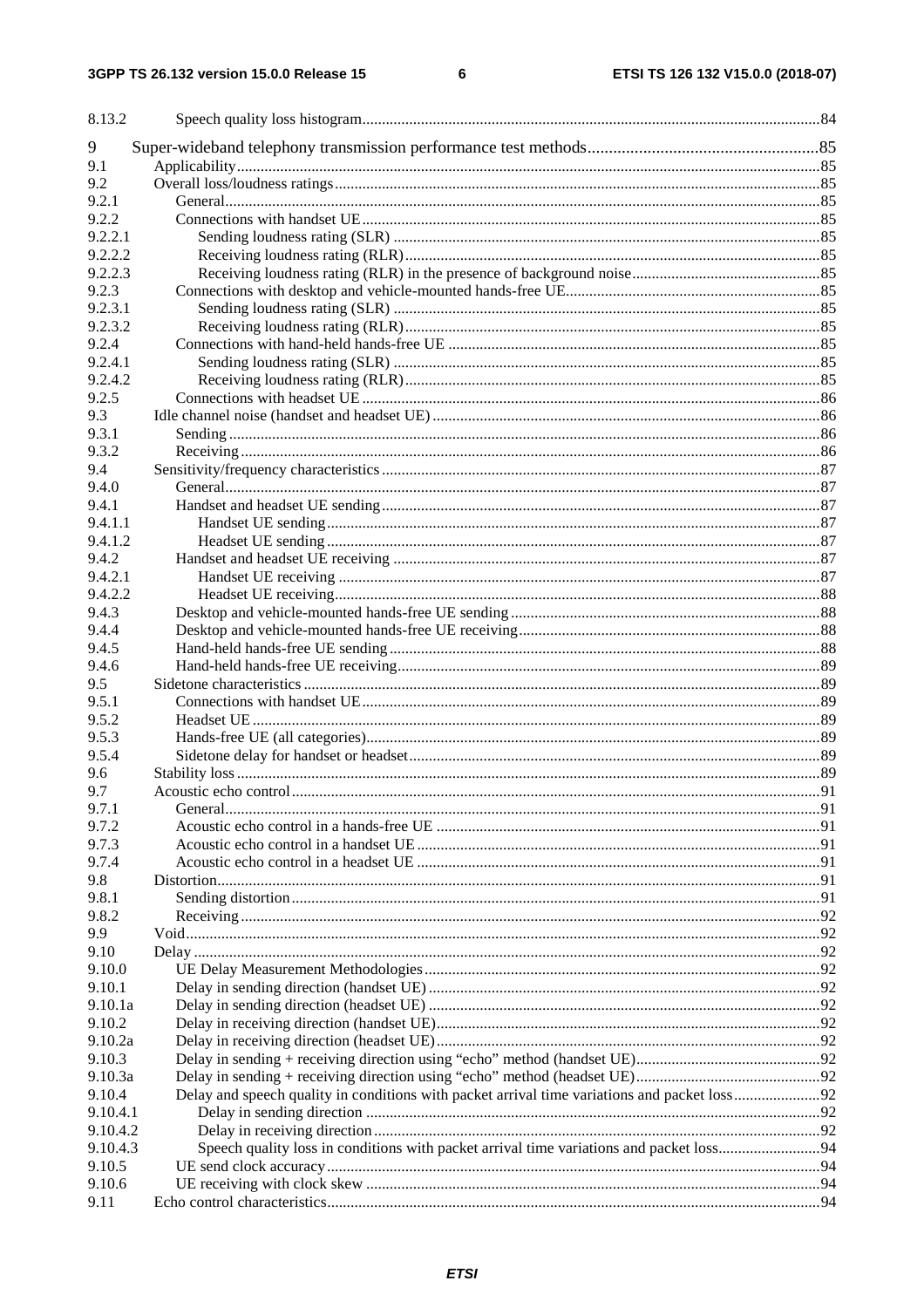### $\overline{7}$

| 9.11.1   |  |
|----------|--|
| 9.11.2   |  |
| 9.11.2.1 |  |
| 9.11.2.2 |  |
| 9.11.2.3 |  |
| 9.12     |  |
| 9.12.1   |  |
| 9.12.2   |  |
| 9.13     |  |
| 9.13.0   |  |
| 9.13.1   |  |
| 9.13.2   |  |
| 10       |  |
| 10.1     |  |
| 10.2     |  |
| 10.2.1   |  |
| 10.2.2   |  |
| 10.2.2.1 |  |
| 10.2.2.2 |  |
| 10.2.2.3 |  |
| 10.2.3   |  |
| 10.2.3.1 |  |
| 10.2.3.2 |  |
| 10.2.4   |  |
| 10.2.4.1 |  |
| 10.2.4.2 |  |
| 10.2.5   |  |
| 10.3     |  |
| 10.3.1   |  |
| 10.3.2   |  |
| 10.4     |  |
| 10.4.0   |  |
| 10.4.1   |  |
| 10.4.2   |  |
| 10.4.3   |  |
| 10.4.4   |  |
| 10.4.5   |  |
| 10.4.6   |  |
| 10.5     |  |
| 10.5.1   |  |
| 10.5.2   |  |
| 10.5.3   |  |
| 10.5.4   |  |
| 10.6     |  |
| 10.7     |  |
| 10.7.1   |  |
| 10.7.2   |  |
| 10.7.3   |  |
| 10.7.4   |  |
| 10.8     |  |
| 10.8.1   |  |
| 10.8.2   |  |
| 10.9     |  |
| 10.10    |  |
| 10.10.0  |  |
| 10.10.1  |  |
| 10.10.1a |  |
| 10.10.2  |  |
| 10.10.2a |  |
| 10.10.3  |  |
| 10.10.3a |  |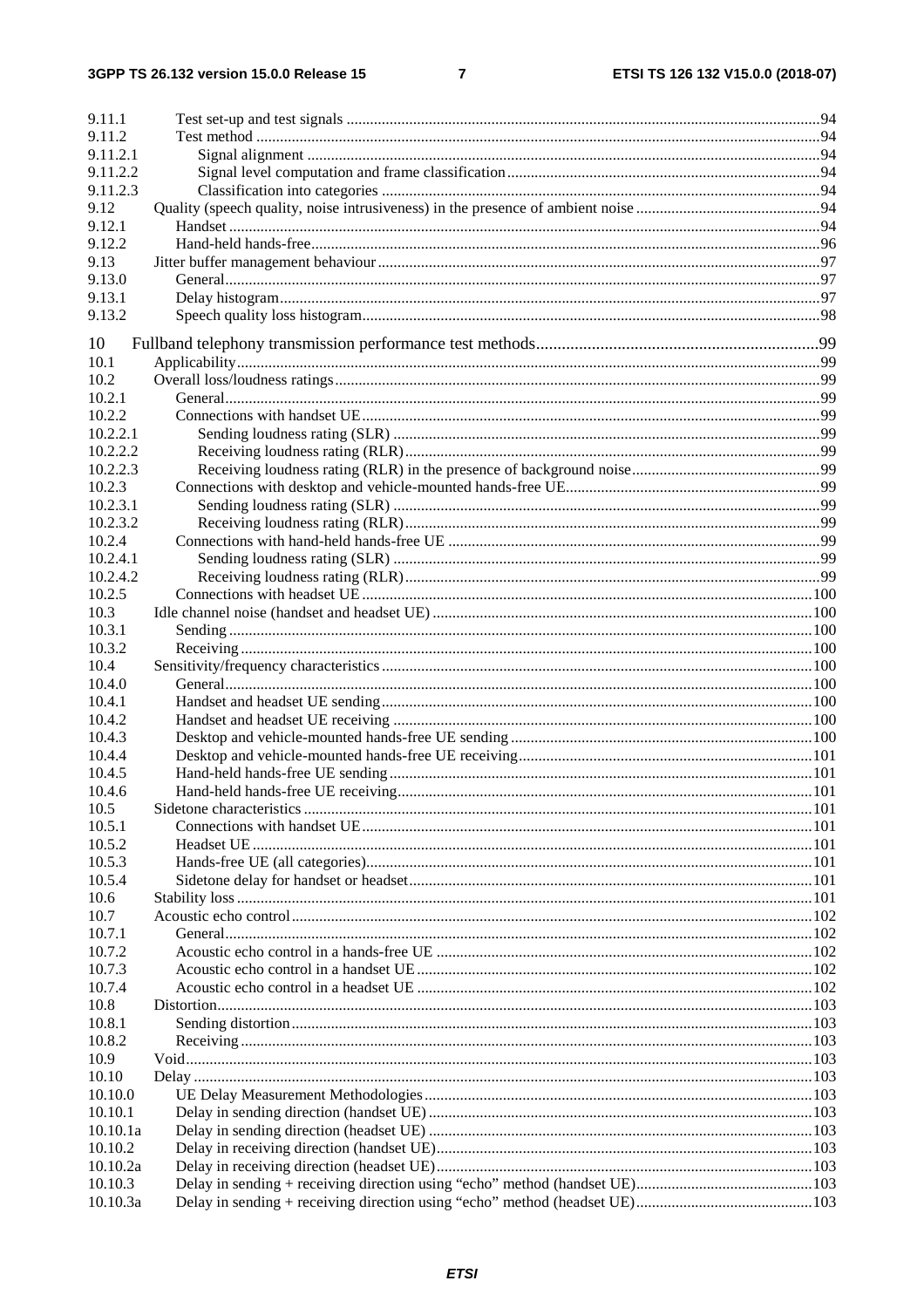| 10.10.4                      |                                                                                                 | Delay and speech quality in conditions with packet arrival time variations and packet loss103 |      |
|------------------------------|-------------------------------------------------------------------------------------------------|-----------------------------------------------------------------------------------------------|------|
| 10.10.4.1<br>10.10.4.2       |                                                                                                 |                                                                                               |      |
| 10.10.4.3                    |                                                                                                 | Speech quality loss in conditions with packet arrival time variations and packet loss104      |      |
| 10.10.5                      |                                                                                                 |                                                                                               |      |
| 10.10.6                      |                                                                                                 |                                                                                               |      |
| 10.11                        |                                                                                                 |                                                                                               |      |
| 10.11.1<br>10.11.2           |                                                                                                 |                                                                                               |      |
|                              |                                                                                                 |                                                                                               |      |
| 10.11.2.1                    |                                                                                                 |                                                                                               |      |
| 10.11.2.2                    |                                                                                                 |                                                                                               |      |
| 10.11.2.3                    |                                                                                                 |                                                                                               |      |
| 10.12                        |                                                                                                 |                                                                                               |      |
| 10.12.1<br>10.12.2           |                                                                                                 |                                                                                               |      |
| 10.13                        |                                                                                                 |                                                                                               |      |
|                              |                                                                                                 |                                                                                               |      |
|                              | <b>Annex A (informative):</b>                                                                   |                                                                                               |      |
|                              | <b>Annex B</b> (informative):                                                                   | Reference algorithm for echo control characteristics evaluation106                            |      |
| B.1                          |                                                                                                 |                                                                                               |      |
| B.2                          |                                                                                                 |                                                                                               |      |
| <b>B.3</b>                   |                                                                                                 |                                                                                               |      |
| B.3.1                        |                                                                                                 |                                                                                               |      |
| <b>B.3.2</b>                 |                                                                                                 |                                                                                               |      |
| <b>B.3.3</b>                 |                                                                                                 |                                                                                               |      |
| <b>B.3.4</b>                 |                                                                                                 |                                                                                               |      |
| <b>B.3.5</b><br><b>B.3.6</b> |                                                                                                 |                                                                                               |      |
| <b>B.3.7</b>                 |                                                                                                 |                                                                                               |      |
|                              | <b>Annex C</b> (informative):                                                                   | Measurement method for determining the one way radio delays of                                |      |
|                              |                                                                                                 |                                                                                               |      |
| C.1                          |                                                                                                 |                                                                                               |      |
|                              | <b>Annex D</b> (normative):                                                                     | Clock skew measurement                                                                        | .120 |
| D.1                          |                                                                                                 |                                                                                               |      |
| D.2                          |                                                                                                 |                                                                                               |      |
|                              | <b>Annex E</b> (normative):                                                                     | Packet delay and loss profiles for UE delay testing of MTSI-based                             |      |
|                              |                                                                                                 |                                                                                               |      |
| E.1                          |                                                                                                 |                                                                                               |      |
| E.2                          |                                                                                                 |                                                                                               |      |
| E.3                          | Packet delay and loss profiles for simulated stationary operating conditions with DRX 20 ms and |                                                                                               |      |
|                              | <b>Annex F</b> (normative):                                                                     | Packet delay and loss profiles for jitter buffer management                                   |      |
| F.1                          |                                                                                                 |                                                                                               |      |
| F <sub>.2</sub>              |                                                                                                 |                                                                                               |      |
|                              | <b>Annex G (informative):</b>                                                                   |                                                                                               |      |
|                              |                                                                                                 |                                                                                               |      |
|                              |                                                                                                 |                                                                                               |      |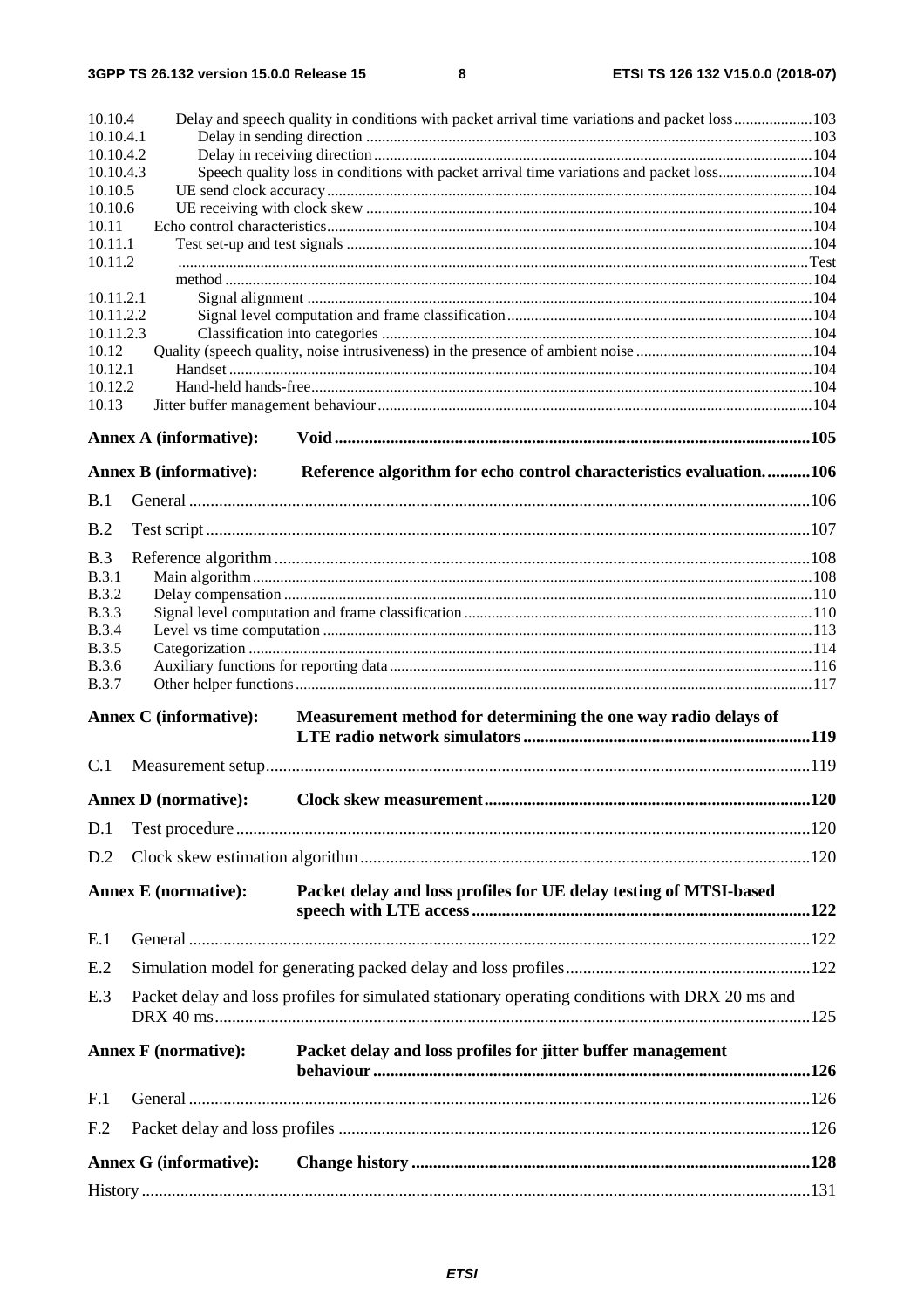# Foreword

This Technical Specification has been produced by the 3GPP.

The contents of the present document are subject to continuing work within the TSG and may change following formal TSG approval. Should the TSG modify the contents of this TS, it will be re-released by the TSG with an identifying change of release date and an increase in version number as follows:

Version x.y.z

where:

- x the first digit:
	- 1 presented to TSG for information;
	- 2 presented to TSG for approval;
	- 3 or greater indicates TSG approved document under change control.
- y the second digit is incremented for all changes of substance, i.e. technical enhancements, corrections, updates, etc.
- z the third digit is incremented when editorial only changes have been incorporated in the specification.

# Introduction

The present document specifies test methods to allow the minimum performance requirements for the acoustic characteristics of GSM, 3G, LTE and WLAN terminals when used to provide narrowband, wideband, super-wideband or fullband telephony to be assessed.

The objective for narrowband services is to reach a quality as close as possible to ITU-T standards for PSTN circuits. However, due to technical and economic factors, there cannot be full compliance with the general characteristics of international telephone connections and circuits recommended by the ITU-T.

The performance requirements are specified in TS 26.131; the test methods and considerations are specified in the main body of the text.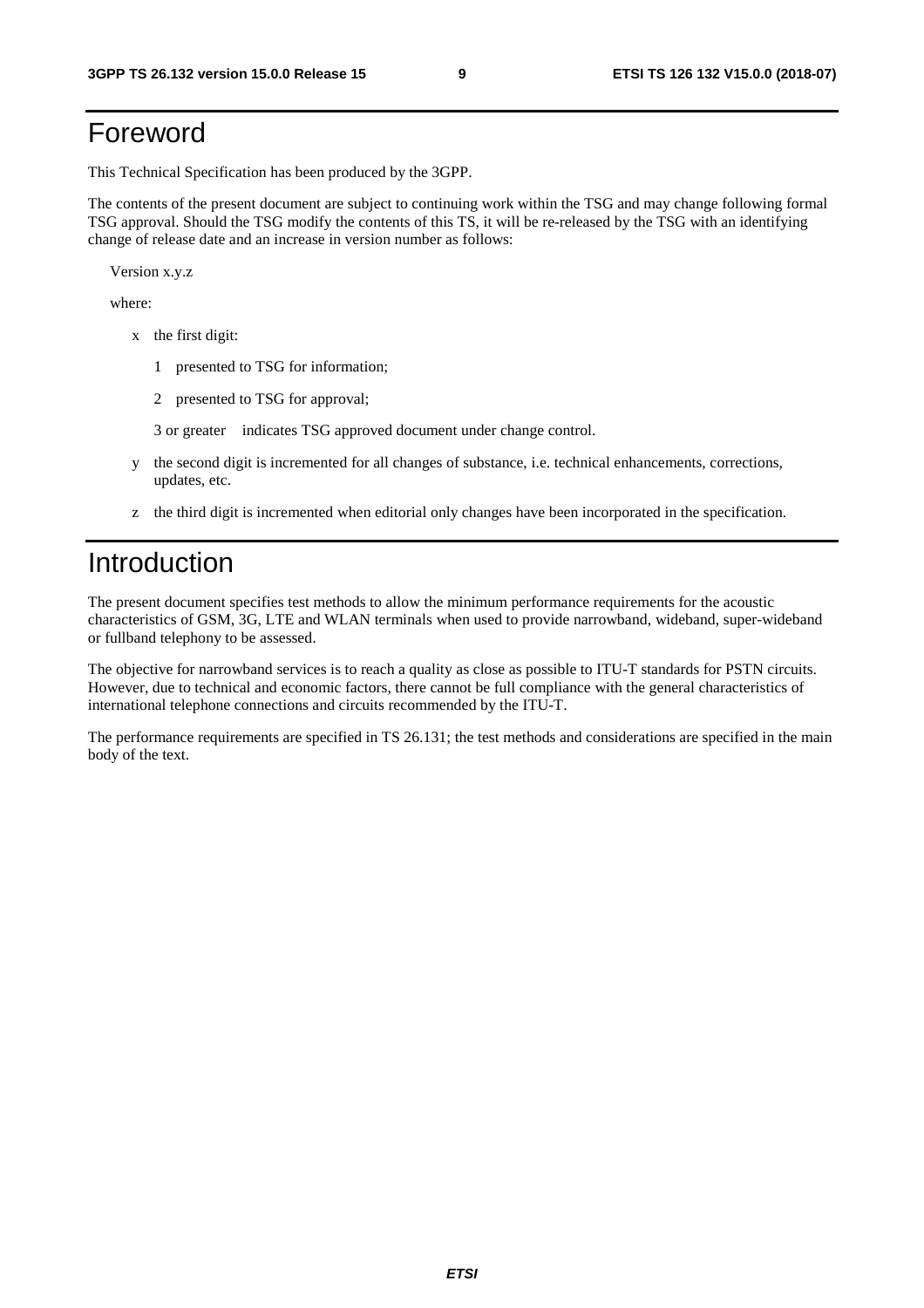# 1 Scope

The present document is applicable to any terminal capable of supporting narrowband, wideband, super-wideband or fullband telephony, either as a stand-alone service or as the telephony component of a multimedia service. The present document specifies test methods to allow the minimum performance requirements for the acoustic characteristics of GSM, 3G, LTE and WLAN terminals when used to provide narrowband, wideband, super-wideband or fullband telephony to be assessed.

NOTE For 3G, LTE and WLAN, acoustic requirements are specified in TS 26.131, test methods are specified in TS 26.132. For GSM, most acoustic requirements are specified in TS 43.050, test methods are specified in TS 51.010. These specifications are in many cases harmonized with or even refer to TS 26.131 and TS 26.132. See TS 43.050 and TS 51.010 for details. The reason for including GSM, UMTS, LTE and WLAN terminals within the scope of the present specification is to avoid, whenever possible, duplication of test method descriptions for terminals supporting multiple access technologies..

# 2 References

The following documents contain provisions which, through reference in this text, constitute provisions of the present document.

- References are either specific (identified by date of publication, edition number, version number, etc.) or non-specific.
- For a specific reference, subsequent revisions do not apply.
- For a non-specific reference, the latest version applies. In the case of a reference to a 3GPP document (including a GSM document), a non-specific reference implicitly refers to the latest version of that document *in the same Release as the present document*.
- [1] 3GPP TS 26.131: "Terminal Acoustic Characteristics for Telephony; Requirements".
- [2] ITU-T Recommendation B.12 (1988): "Use of the decibel and the neper in telecommunications".
- [3] ITU-T Recommendation G.103 (1998): "Hypothetical reference connections".
- [4] ITU-T Recommendation G.111 (1993): "Loudness ratings (LRs) in an international connection".
- [5] ITU-T Recommendation G.121 (1993): "Loudness ratings (LRs) of national systems".
- [6] ITU-T Recommendation G.122 (1993): "Influence of national systems on stability and talker echo in international connections".
- [7] Void.
- [8] ITU-T Recommendation P.11 (1993): "Effect of transmission impairments".
- [9] ITU-T Recommendation P.38 (1993): "Transmission characteristics of operator telephone systems (OTS)".
- [10] ITU-T Recommendation P.50 (1993): "Artificial voices".
- [11] 3GPP TS 43.058 : "Digital Cellular Telecommunications System Characterization test methods and quality assessment for hands-free mobiles".
- [12] IEC Publication 60651: "Sound Level Meters".
- [13] ITU-T Recommendation P.51 (1996): "Artificial mouth".
- [14] ITU-T Recommendation P.57 (12/2011): "Artificial ears".
- [15] ITU-T Recommendation P.58 (05/2013): "Head and torso simulator for telephonometry."
- [16] ITU-T Recommendation P.79 (11/2007) with Annex A: "Calculation of loudness ratings for telephone sets."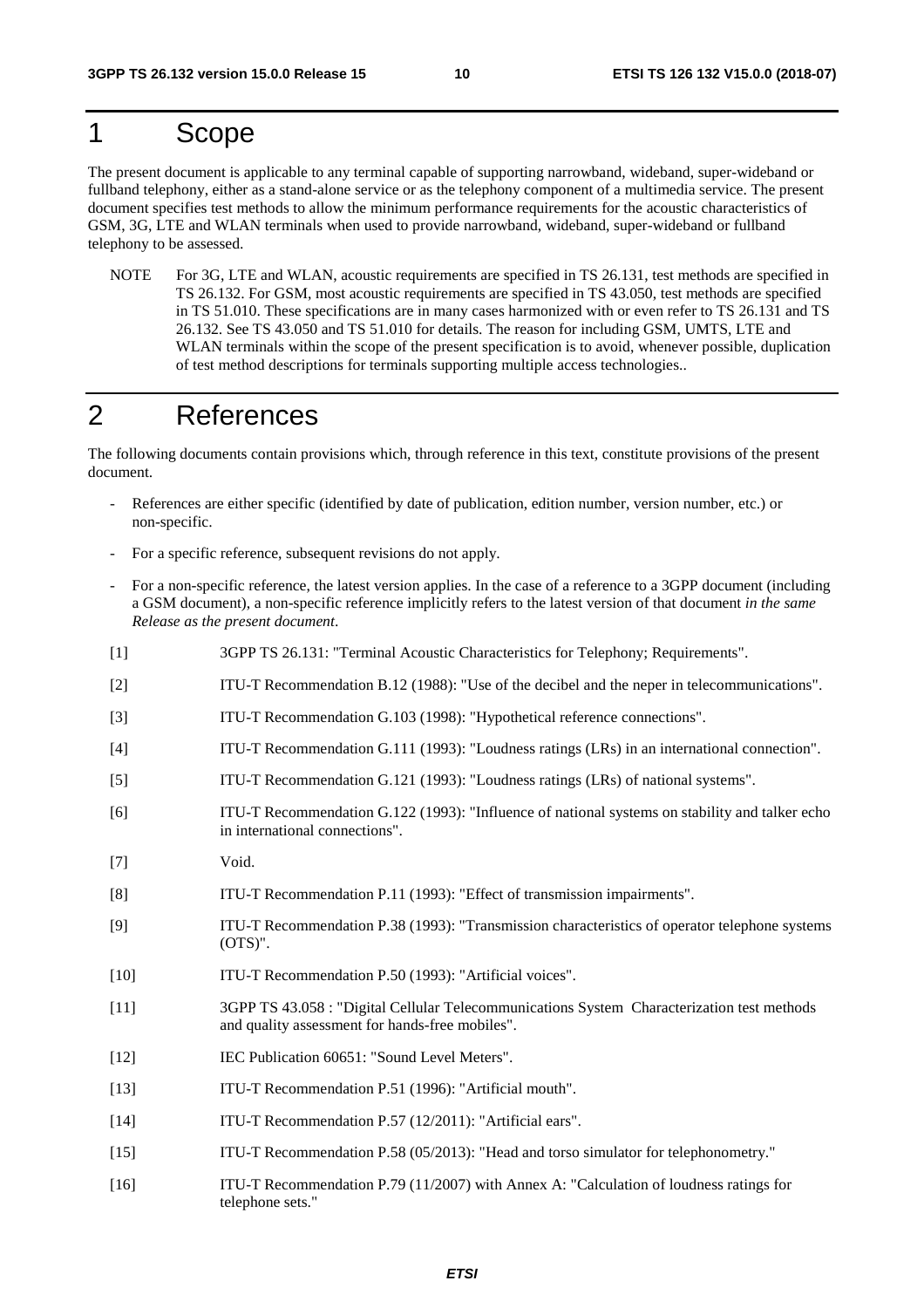- [17] 3GPP TS 46.077 : "Minimum Performance Requirements for Noise Suppresser Application to the AMR Speech Encoder".
- [18] ITU-T Recommendation P.64 (11/2007): "Determination of sensitivity/frequency characteristics of local telephone systems".
- [19] ITU-T Recommendation P.581 (02/2014): "Use of head and torso simulator (HATS) for handsfree and handset terminal testing".
- [20] ITU-T Recommendation P.340 (05/2000): "Transmission characteristics and speech quality parameters of hands-free terminals".
- [21] ITU-T Recommendation G.712 (11/2001): "Transmission performance characteristics of pulse code modulation channels".
- [22] ITU-T Recommendation P.501 (06/2015): "Test signals for use in telephonometry".
- [23] ITU-T Recommendation O.41 (10/1994): "Psophometer for use on telephone-type circuits".
- [24] ITU-T Recommendation O.131 (11/1988): "Quantizing distortion measuring equipment using a pseudo-random noise test signal".
- [25] Void.
- [26] ISO 3745: "Acoustics Determination of sound power levels of noise sources using sound pressure - Precision methods for anechoic and hemi-anechoic rooms".
- [27] ITU-T Recommendation O.132 (11/1988): "Quantizing distortion measuring equipment using a sinusoidal test signal".
- [28] ETSI TS 103 737 (2010-08) V1.1.2: "Transmission requirements for narrowband wireless terminals (handset and headset) from a QoS perspective as perceived by the user".
- [29] ETSI TS 103 738 (2010-09) V1.1.2: "Transmission requirements for narrowband wireless terminals (handsfree) from a QoS perspective as perceived by the user".
- [30] ETSI TS 103 739 (2010-09) V1.1.2: "Transmission requirements for wideband wireless terminals (handset and headset) from a QoS perspective as perceived by the user".
- [31] ETSI TS 103 740 (2010-09) V1.1.2: "Transmission requirements for wideband wireless terminals (handsfree) from a QoS perspective as perceived by the user".
- [32] ITU-T Recommendation P.380 (11/2003): "Electro-acoustic measurements on headsets".
- [33] ITU-T Recommendation P.501 Amendment 1 (2012): "Test signals for use in telephonometry".
- [34] ETSI TS 103 106(2013-03) V1.2.1: "Speech Quality performance in the presence of background noise: Background noise transmission of mobile terminals-Objective test methods".
- [35] ETSI ES 202 396-1 (2012-10) V1.4.1: "Speech quality performance in the presence of background noise; Part 1: Background noise simulation technique and background noise database".
- [36] ETSI EG 202 396-3 (2011-02) V1.3.1: "Speech quality performance in the presence of background noise; Part 3: *Background noise transmission – objective test methods*: Background noise simulation technique and background noise database".
- [37] ITU-T Recommendation P.56 (12/2011): "Objective measurement of active speech level".
- [38] IEC 61672: "Electroacoustics sound level meters part 1: specifications".
- [39] 3GPP TS 26.114: "IP Multimedia Subsystem (IMS); Multimedia Telephony; Media handling and interaction".
- [40] 3GPP TS 43.050: "Transmission planning aspects of the speech service in the GSM Public Land Mobile Network (PLMN) system".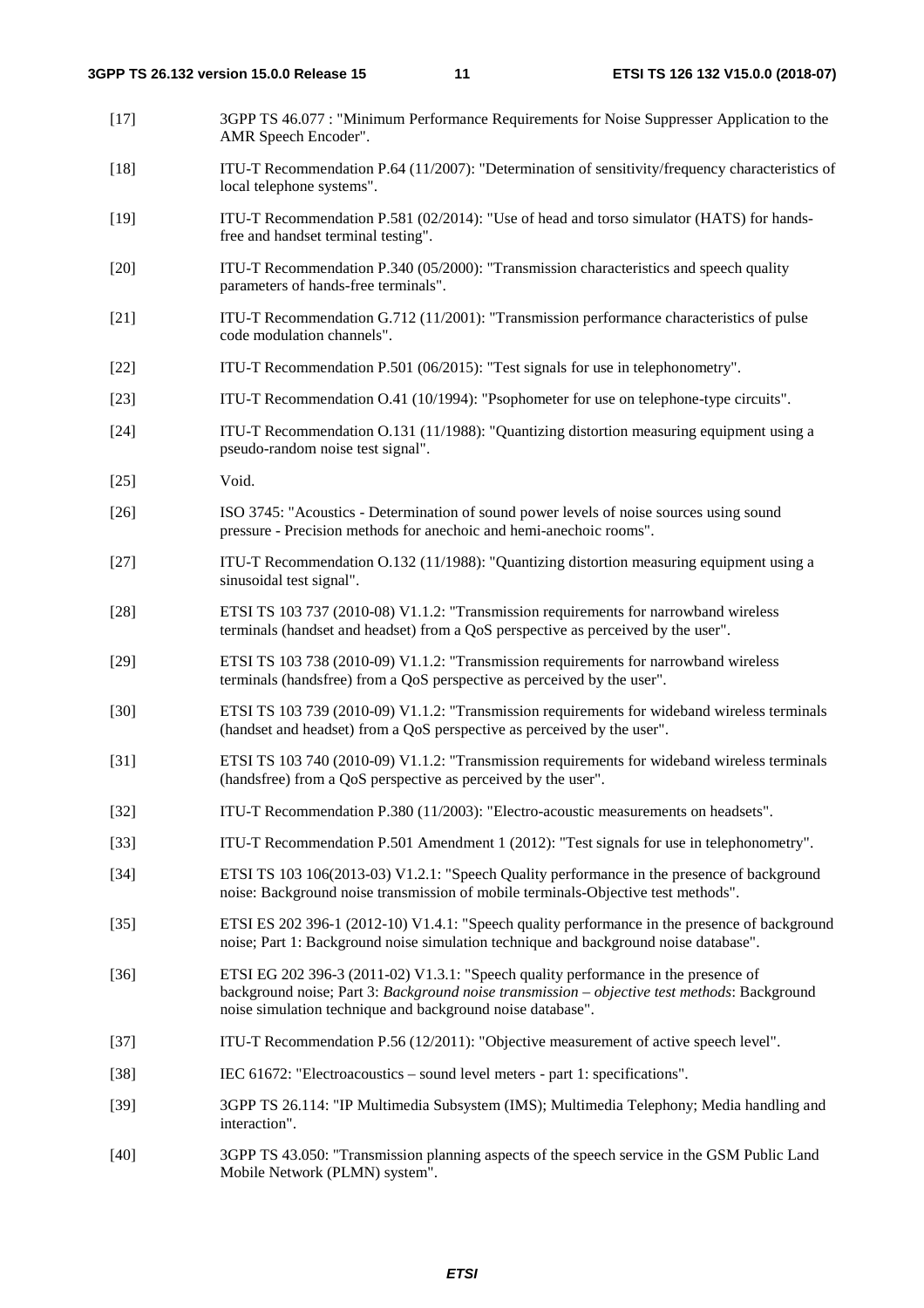- [41] 3GPP TS 51.010: "Mobile Station (MS) conformance specification; Part 1: Conformance specification".
- [42] 3GPP TS 23.203: "Policy and charging control architecture".
- [43] ETSI TS 103 224 (2015-08): V1.2.1 "A sound field reproduction method for terminal testing including a background noise database".
- [44] ITU-T Recommendation P.863 (09/2014): "Perceptual objective listening quality assessment".
- [45] ITU-T Recommendation P.863.1 (09/2014): "Application guide for Recommendation ITU-T P.863".
- [46] 3GPP TS 36.521-1: "User Equipment (UE) comformance specification Radio transmission and reception; Part 1: Conformance Testing".
- [47] 3GPP TR 21.905: "Vocabulary for 3GPP specifications".
- [48] 3GPP TS 23.402: "Architecture enhancements for non-3GPP accesses".
- [49] 3GPP TS 24.302: "Access to the 3GPP Evolved Packet Core (EPC) via non-3GPP access networks; Stage 3".
- [50] ETSI TS 103 281(2017-04) V1.1.1: "Speech quality in the presence of background noise: Objective test methods for super-wideband and fullband terminals".

# 3 Definitions, symbols and abbreviations

### 3.1 Definitions

For the purposes of the present document the terms *narrowband, wideband, super-wideband and fullband* refer to signals associated with the corresponding operating modes of the speech codecs specified in 5.2.

For the purposes of the present document, the terms dB, dBr, dBm0, dBm0p and dBA, shall be interpreted as defined in ITU-T Recommendation G.100 [42]; the term dBPa shall be interpreted as the sound pressure level relative to 1 pascal expressed in dB (0 dBPa is equivalent to 94 dB SPL).

A 3GPP softphone is a telephony system running on a general purpose computer or PDA complying with the 3GPP terminal acoustic requirements (TS 26.131 and 26.132).

For the purposes of the present document the term *clock skew* is defined as the difference between the clock of the device under test ( $C_{DUT}$ ) and the clock of the reference client ( $C_{REF}$ ). The skew of  $C_{DUT}$  relative to  $C_{REF}$  is defined in parts per million (PPM) as:  $(C_{DUT} - C_{REF})$ .  $10^{6}/ C_{REF}$ .

# 3.2 Abbreviations

For the purposes of the present document, the abbreviations given in 3GPP TR 21.905 [47] and the following apply. An abbreviation defined in the present document takes precedence over the definition of the same abbreviation, if any, in 3GPP TR 21.905 [47].

| ADC.       | Analogue to Digital Converter  |
|------------|--------------------------------|
| AMR        | <b>Adaptive Multi Rate</b>     |
| <b>CSS</b> | Composite Source Signal        |
| <b>DAC</b> | Digital to Analogue Converter  |
| <b>DRP</b> | Eardrum Reference Point        |
| <b>DTX</b> | Discontinuous Transmission     |
| <b>EEC</b> | Electrical Echo Control        |
| EEP        | Ear Entrance Point             |
| EL.        | Echo Loss                      |
| ERP        | Ear Reference Point            |
| <b>EVS</b> | <b>Enhanced Voice Services</b> |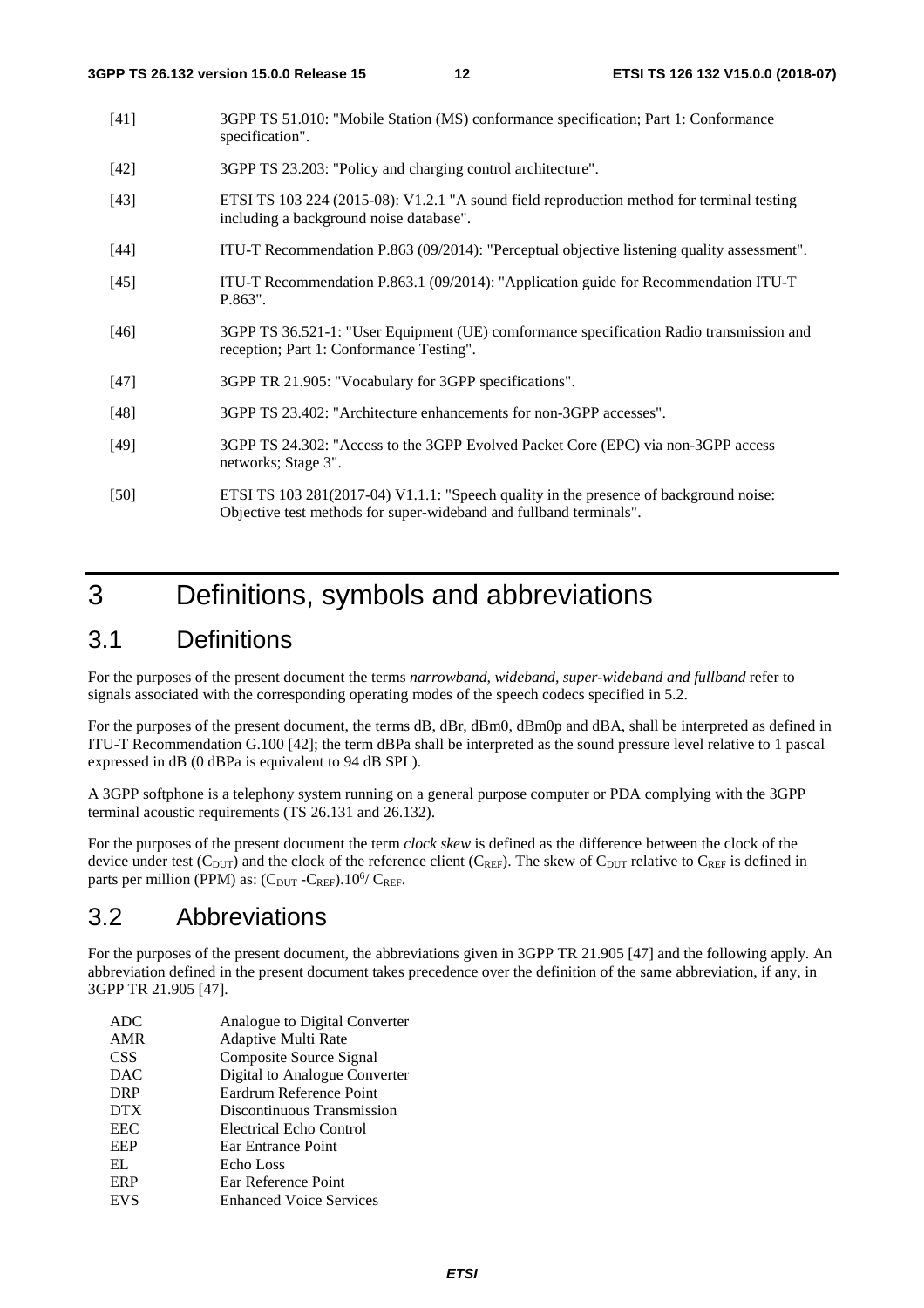| <b>Fast Fourier Transform</b>                                                         |  |  |
|---------------------------------------------------------------------------------------|--|--|
| Global (Overall) - Mean Opinion Score - Listening Quality Objective - Narrowband      |  |  |
| Global (Overall) - Mean Opinion Score - Listening Quality Objective - Wideband        |  |  |
| Global (Overall) - Mean Opinion Score - Listening Quality Objective - Fullband        |  |  |
| Head and Torso Simulator                                                              |  |  |
| IP Multimedia Subsystem                                                               |  |  |
| <b>Listener Sidetone Rating</b>                                                       |  |  |
| Long Term Evolution                                                                   |  |  |
| <b>Mouth Reference Point</b>                                                          |  |  |
| <b>Mobile Station</b>                                                                 |  |  |
| Multimedia Telephony Service for IMS                                                  |  |  |
| Noise (Background) - Mean Opinion Score Listening Quality Objective - Narrowband      |  |  |
| Noise (Background) - Mean Opinion Score Listening Quality Objective - Wideband        |  |  |
| Noise (Background) - Mean Opinion Score Listening Quality Objective - Fullband        |  |  |
| <b>Overall Loudness Rating</b>                                                        |  |  |
| <b>Pulse Code Modulation</b>                                                          |  |  |
| Personal Digital Assistant                                                            |  |  |
| Point of Interconnection (with PSTN)                                                  |  |  |
| Public Switched Telephone Network                                                     |  |  |
| <b>Receive Loudness Rating</b>                                                        |  |  |
| Reference Measurement Channel                                                         |  |  |
| Root Mean Squared                                                                     |  |  |
| <b>Send Loudness Rating</b>                                                           |  |  |
| Speech Signal Quality - Mean Opinion Score - Listening Quality Objective - Narrowband |  |  |
| Speech Signal Quality - Mean Opinion Score - Listening Quality Objective - Wideband   |  |  |
| Speech Signal Quality - Mean Opinion Score - Listening Quality Objective - Fullband   |  |  |
| <b>System Simulator</b>                                                               |  |  |
| <b>Sidetone Masking Rating</b>                                                        |  |  |
| <b>System Simulator</b>                                                               |  |  |
| Transmission                                                                          |  |  |
| <b>User Equipment</b>                                                                 |  |  |
| Universal Mobile Telecommunications System                                            |  |  |
| Wireless Local Area Network                                                           |  |  |
|                                                                                       |  |  |

# 4 Interfaces

The interfaces required to define terminal acoustic characteristics are the acoustic interfaces, the air interface and the point of interconnect (POI), see Figure 1.

The Air Interfaces for GSM, 3G and LTE are specified by GSM 05, 3GPP 45, 3GPP 25 and 3GPP 36 series specifications, and the Air Interface for WLAN access to EPC is specified by WLAN access to EPC as defined in 3GPP TS 23.402 [48] and TS 24.302 [49]. MTSI speech aspects are specified by TS 26.114 [17].

Measurements can be made using a system simulator (SS) comprising the appropriate radio terminal equipment and speech transcoder. The losses and gains introduced by the test equipment shall be accounted for.

The POI with the public switched telephone network (PSTN) is considered to have a relative level of 0 dBr.

Five classes of acoustic interface are considered in this specification:

- Handset UE including softphone UE used as a handset;
- Headset UE including softphone UE used with headset;
- Vehicle Mounted Hands-free UE including softphone UE mounted in a vehicle;
- Desktop-mounted hands-free UE including softphone UE with external loudspeaker(s) used in hands-free mode;
- Hand-held hands-free UE including softphone UE with internal loudspeaker(s) used in hands-free mode.

(See definition of softphone in Clause 3.1)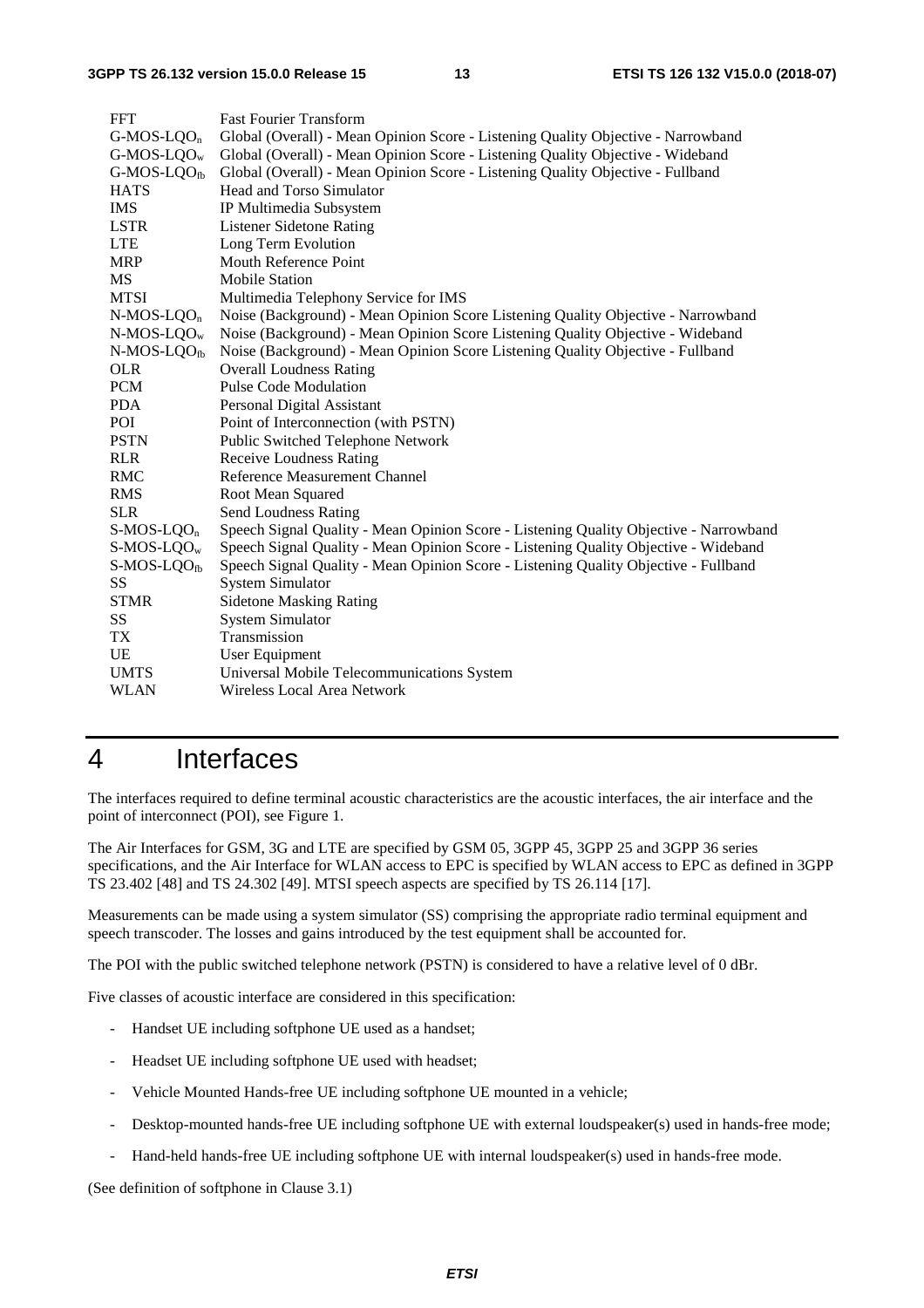NOTE: The test setup for a softphone UE shall be derived according to the following rules:

- When using a softphone UE as a handset: the test setup shall correspond to handset mode.
- When using a softphone UE with headset: the test setup shall correspond to headset mode.
- When a softphone UE is mounted in a vehicle: the test setup shall correspond to vehicle-mounted handsfree mode.
- When using a softphone UE in hands-free mode:
	- When using internal loudspeaker(s), the test setup shall correspond to hand-held hands-free.
	- When using external loudspeaker(s), the test setup shall correspond to desktop-mounted hands-free.

# 5 Test configurations

This section describes the test setups for terminal acoustic testing.

The configurations are shown for one-channel (mono) operation, configurations for two-channel (stereo) operation is for further study.

NOTE: If the terminal has several mechanical configurations (e.g., sliding design open or closed), all manufacturer-defined configurations shall be tested.

# 5.1 Setup for terminals

The general access to terminals is described in figure 1. The preferred acoustic access to GSM, 3G, LTE and WLAN terminals is the most realistic simulation of the "average" subscriber. This can be made by using HATS (head and torso simulator), with appropriate ear simulation and appropriate mountings of handset terminals to the HATS in a realistic but reproducible way. Hands-free terminals shall use the HATS or free field microphone techniques in a realistic but reproducible way.

HATS is described in ITU-T Recommendation P.58 [15], appropriate ears are described in ITU-T Recommendation P.57 [14] (Type 3.3), proper positioning of handsets in realistic conditions is found in ITU-T Recommendation P.64, and the test setups for various types of hands-free terminals can be found in ITU-T Recommendation P.581.

Unless stated otherwise, if a volume control is provided, the setting is chosen such that the nominal RLR is met as close as possible.

The preferred way of testing is the connection of a terminal to the system simulator with exact defined settings and access points. The test sequences are fed in either electrically using a reference codec, using the direct signal processing approach, or acoustically using ITU-T specified devices.

The system simulator shall simulate the access network and core network including the speech encoding/decoding specified for the test (e.g. AMR-NB or AMR-WB) but excluding further transcoding beyond linear PCM, see Figure 1.

Unless specified otherwise for the respective test, the radio conditions on the air interface shall have a block error rate of 0% and the jitter in the IP transport for MTSI-based speech shall be  $\leq 1$  ms.

NOTE 1: For WLAN connections, an RF shielded room may be one way to achieve these requirements on block error rate and jitter. Otherwise, care should be taken with potential sources of radio interference and their impact.

In case of MTSI-based speech, the reference client shall allow to synchronize to the clock of the device under test and include a de-jitter buffer to equalize possible jitter in the signal received from the UE.

When operating with synchronized clock, the de-jitter buffer shall be a static de-jitter buffer and the jitter buffer management shall not compensate for clock skew. The reference client shall not lose or discard packets, shall not trigger retransmission, and shall not use error concealment or time-warping. The initial jitter buffer size (filling level) shall be higher than the maximum expected network jitter and the maximum jitter buffer size shall be at least twice the initial size. During jitter buffer reset, the de-jitter buffer shall be emptied/filled to the initial buffer size. In case of buffer over- or underruns, the reference client shall give a warning and it shall be reported.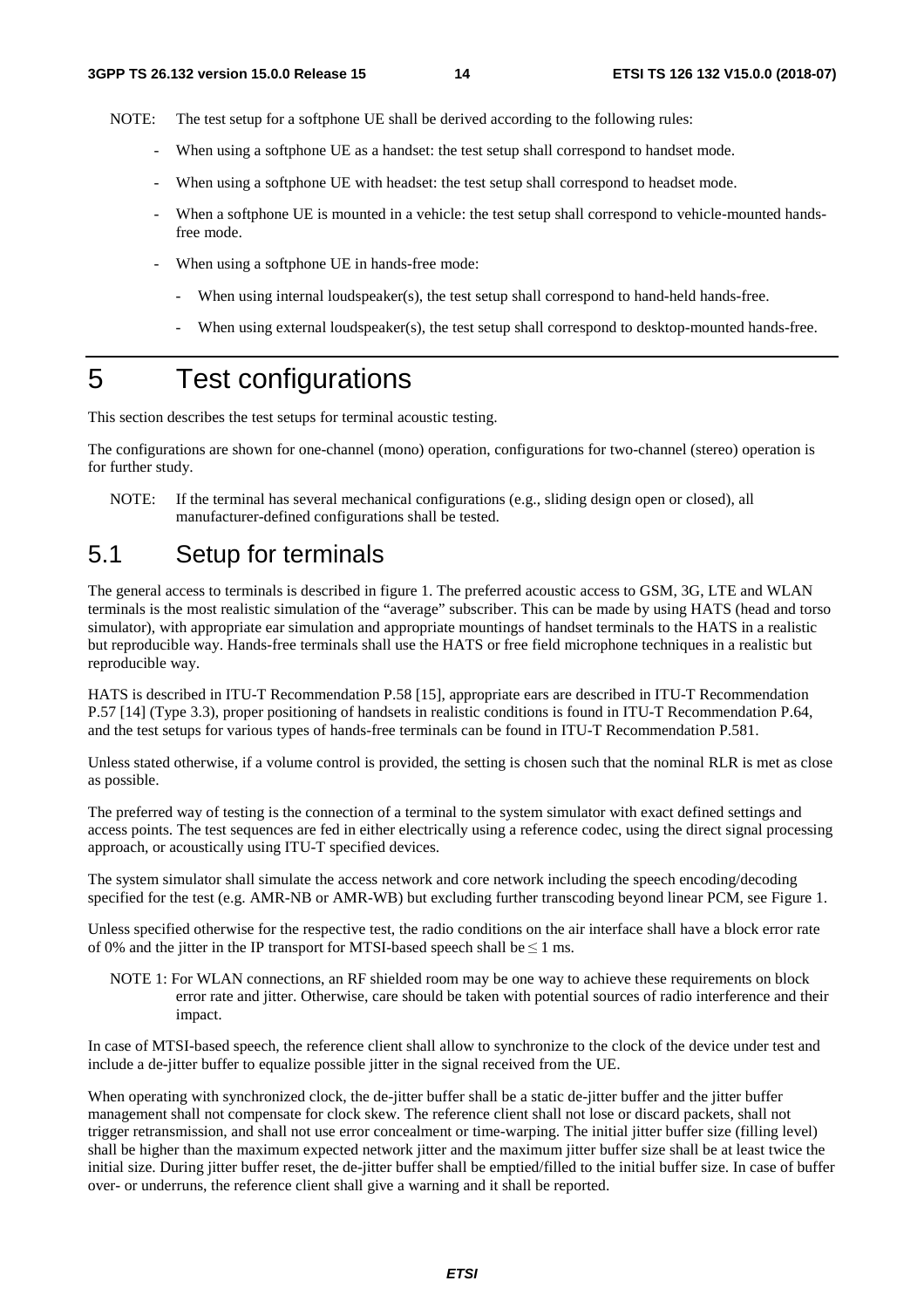NOTE 2: A static de-jitter buffer is a first-in-first-out (FIFO) buffer which at the beginning buffers packets until a given initial buffer size is reached. Due to changing network delays the filling level of the de-jitter buffer can change, but the sum of network delay and jitter buffer delay is constant (as opposed to an adaptive jitter buffer management). The filling level of the de-jitter buffer represents the de-jitter buffer delay.

For measurements with unsynchronized clock e.g. the measurement of clock skew, jitter buffer over- and underruns cannot be avoided due to the unsynchronized clocks. Under the assumption of jitter-free condition the initial jitter buffer size (filling level) shall be chosen such that the maximum clock skew can be compensated without any loss of packets for a given time. For the measurement of clock skews the jitter buffer size should be chosen such that for clock skew of up to 100ppm no loss of packets due to buffer over- or under-run shall occur for a sequence of 160s.

For LTE connections, the system simulator shall be configured for FDD operation, with a default or dedicated bearer and reference measurement channel scheduling that provides enough resource block allocation for transmitting a full speech packet within a transmission time interval of 1ms. No HARQ re-transmissions shall occur. TDD operation, TTI bundling, connected DRX and other forms of scheduling (e.g. SPS) are for further study.

The test setup has to ensure proper clock synchronization of the test equipment to the UE. Clock skew shall be negligible and packet loss shall not occur during the test.

NOTE 3: Any clock skew may result in improper delay calculation or in wrong positioning of the analysis window.



NOTE : Connection to PSTN should include electrical echo control (EEC).

### **Figure 1: Interfaces (MRP, ERP/DRP…, Air interface and Point of interconnect) for specification of terminal acoustic characteristics**

### 5.1.1 Setup for handset terminals

When using a handset UE, the handset is placed on HATS as described in ITU-T Recommendation P.64 Annex E [18]. A suitable position shall be defined for each handset UE and documented in the test report. The artificial mouth shall conform to ITU-T Recommendation P.58 [15]. The artificial ear shall conform to ITU-T Recommendation P.57 [14]. Type 3.3 ear shall be used and positioned on HATS according to ITU-T Recommendation P.58 [15].

#### **Position and calibration of HATS**

The sending and receiving characteristics shall be tested with the HATS. It shall be indicated what application force was used. If not stated otherwise in TS 26.131, an application force of  $8 \pm 2$  N shall be used.

The horizontal positioning of the HATS reference plane shall be guaranteed within  $\pm 2^{\circ}$ .

### 5.1.2 Setup for headset terminals

Recommendations for the setup and positioning of headsets are given in ITU-T Recommendation P.380. If not stated otherwise, headsets shall be placed in their recommended wearing position. Some insert earphones might not fit properly in Type 3.3 ear simulators. For such insert type headsets, an ITU-T Recommendation P.57 [14] Type 2 ear simulator may be used in conjunction with the HATS mouth simulator. The HATS should be equipped with two artificial ears as specified in ITU-T Recommendation P.57 [14]. For binaural headsets two artificial ears are required.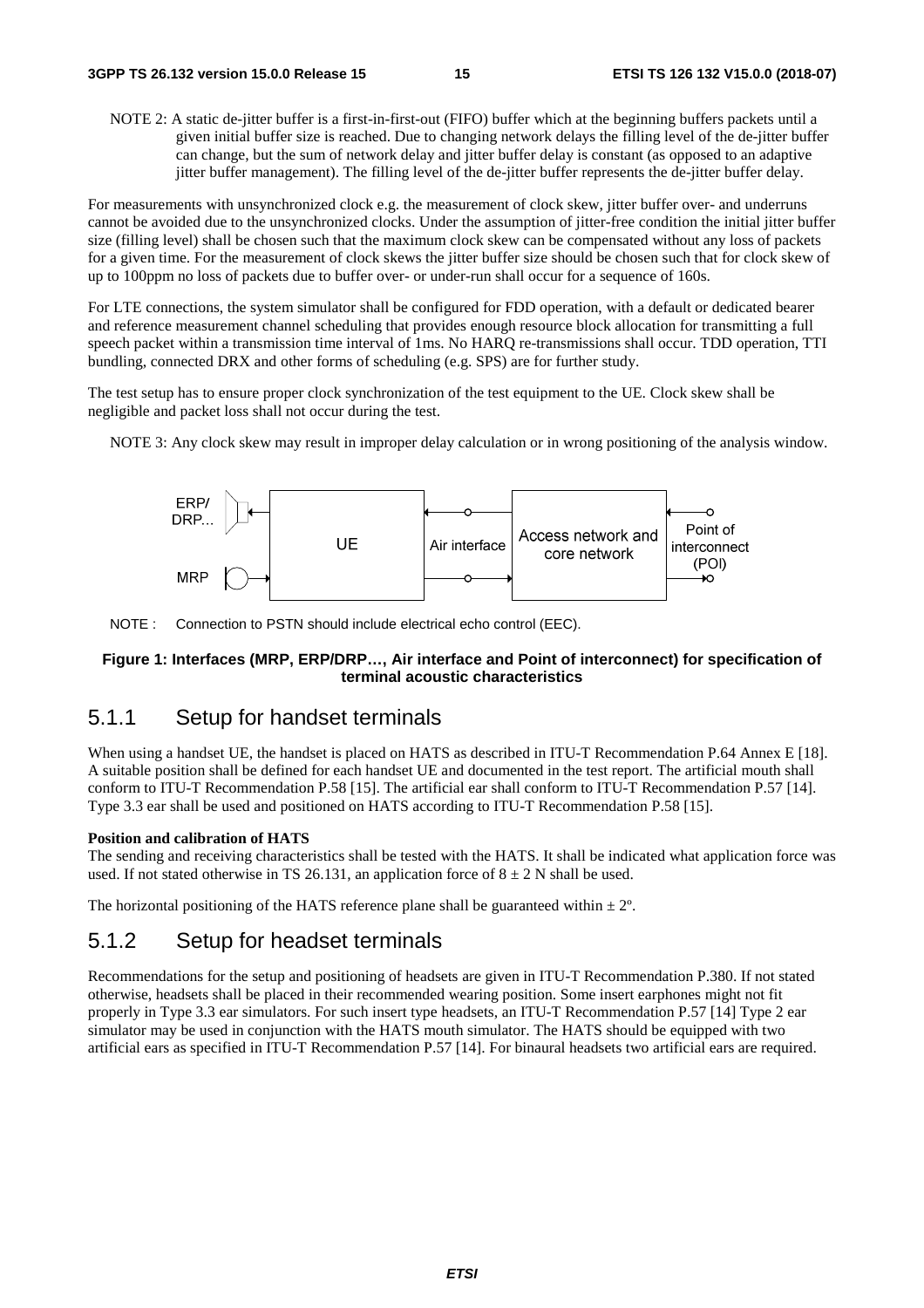# 5.1.3 Setup for hands-free terminals

### 5.1.3.1 Vehicle-mounted hands-free

If not stated otherwise, the artificial head (HATS – head and torso simulator, according to ITU-T Recommendation P.58 [15]) is positioned in the driver's seat for the measurement as shown in figure 3a. The position has to be in line with the average users' position; therefore, all positions and sizes of users have to be taken into account. Typically, all except the tallest 5% and the shortest 5% of the driving population have to be considered. The size of these persons can be derived, e.g., from the 'anthropometric data set' for the corresponding year (e.g., based on data used by car manufacturers). The position of the HATS (mouth/ears) within the positioning arrangement is given individually by each car manufacturer. The position used has to be reported in detail in the test report. If no requirements for positioning are given the distance from the microphone to the MRP is defined by the test lab.

By using suitable measures (e.g., marks in the car, relative position to A-pillar, B-pillar, height from the floor, etc.) an exact reproduction of the artificial head position must be possible at any later time.

NOTE – Different positions of the artificial head may greatly influence the test results. Depending on the application, different positions of the artificial head may be chosen for the tests. It is recommended to check the worst-case position, e.g., those positions where the SNR and/or the speech quality in send may be worst.



**Figure 3a: Test Configuration for vehicle mounted hands-free, using HATS** 

### **Figure 2: void**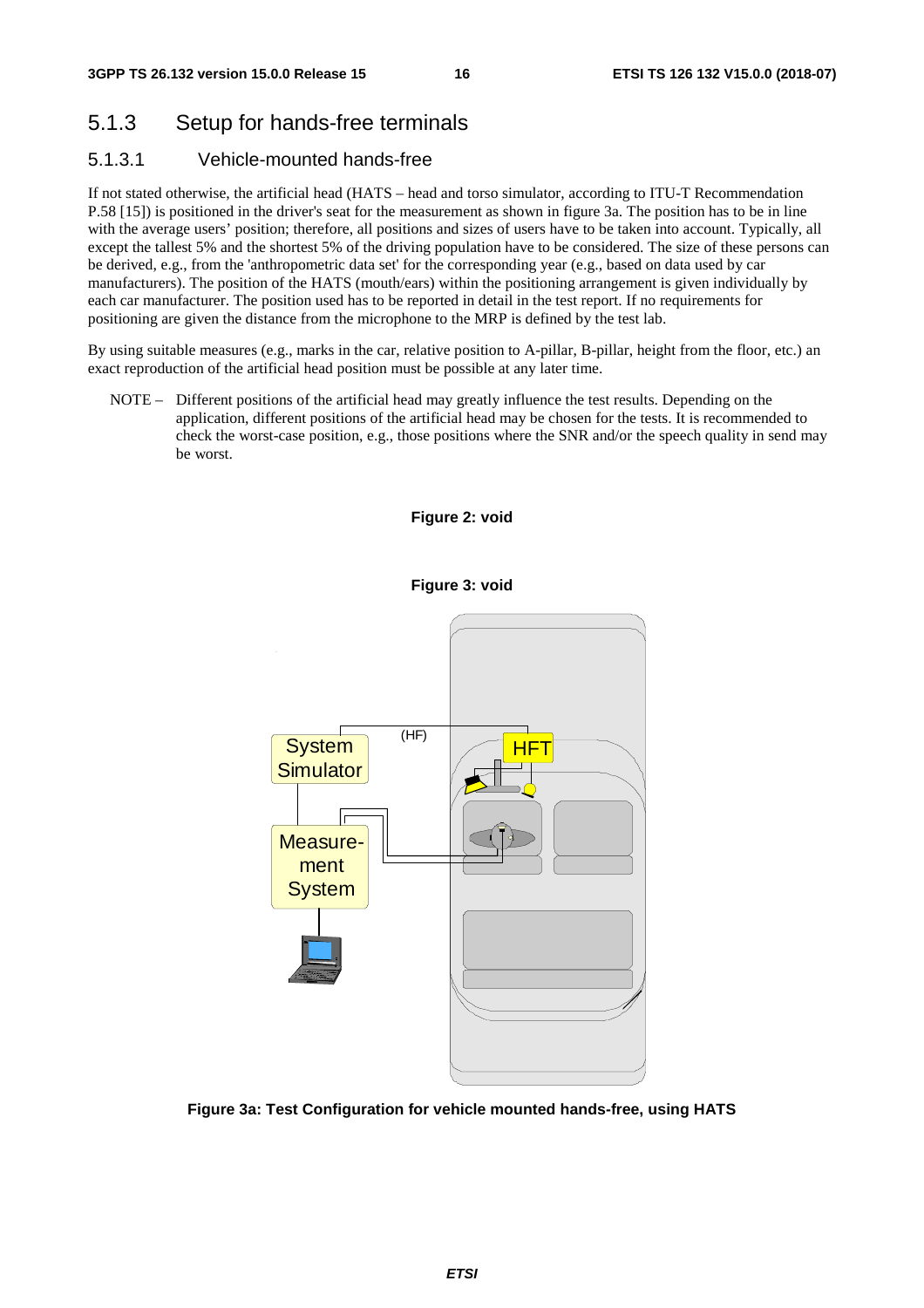### 5.1.3.2 Desktop hands-free

For HATS test equipment, the definition of hands-free terminals and setup for desktop hands-free terminals can be found in ITU-T Recommendation P.581. Measurement setup using a free-field microphone and a discrete P.51 [13] artificial mouth for desktop hands-free terminals can be found in ITU-T Recommendation P.340.The positioning for different types of desktop hands-free terminals is given in ETSI TS 103 738 and ETSI TS 103 740.

### 5.1.3.3 Hand-held hands-free

Either HATS or a free-field microphone with a discrete P.51 [13] artificial mouth may be used to measure a hand-held hands-free type UE.

If HATS measurement equipment is used, it shall be configured to the hand-held hands-free UE according to figure 4. The HATS should be positioned so that the HATS Reference Point is at a distance  $d_{HF}$  from the centre point of the visual display of the Mobile Station. The distance  $d_{HF}$  is specified by the manufacturer. A vertical angle  $\theta_{HF}$  may be specified by the manufacturer. Where it is not specified, the nominal distance  $d_{\text{HF}}$  shall be 42 cm and  $\theta_{\text{HF}}$  shall be 0°.

NOTE: The nominal distance of 42 cm corresponds to the distance between the HATS reference point and lipplane (12 cm) with an additional 30 cm giving a realistic figure as a reference usage of hand-held terminals.



**Figure 4: Configuration of hand-held hands-free UE relative to the HATS** 

If a free-field microphone and a discrete P.51 [13] mouth are used, they shall be configured to the hand-held hands-free UE according to figure 5 for receiving measurements and figure 6 for sending measurements. The microphone should be located at a distance  $d_{\text{HF}}$  from the centre of the visual display of the UE. The mouth simulator should be located at a distance  $d_{\text{HF}}$ -12 cm from the centre of the visual display of the UE. The distance  $d_{\text{HF}}$  is specified by the manufacturer. Where it is not specified the nominal distance  $d_{\text{HF}}$  shall be 42 cm.



**Figure 5: Configuration of hand-held hands-free UE; free-field microphone for receiving measurements**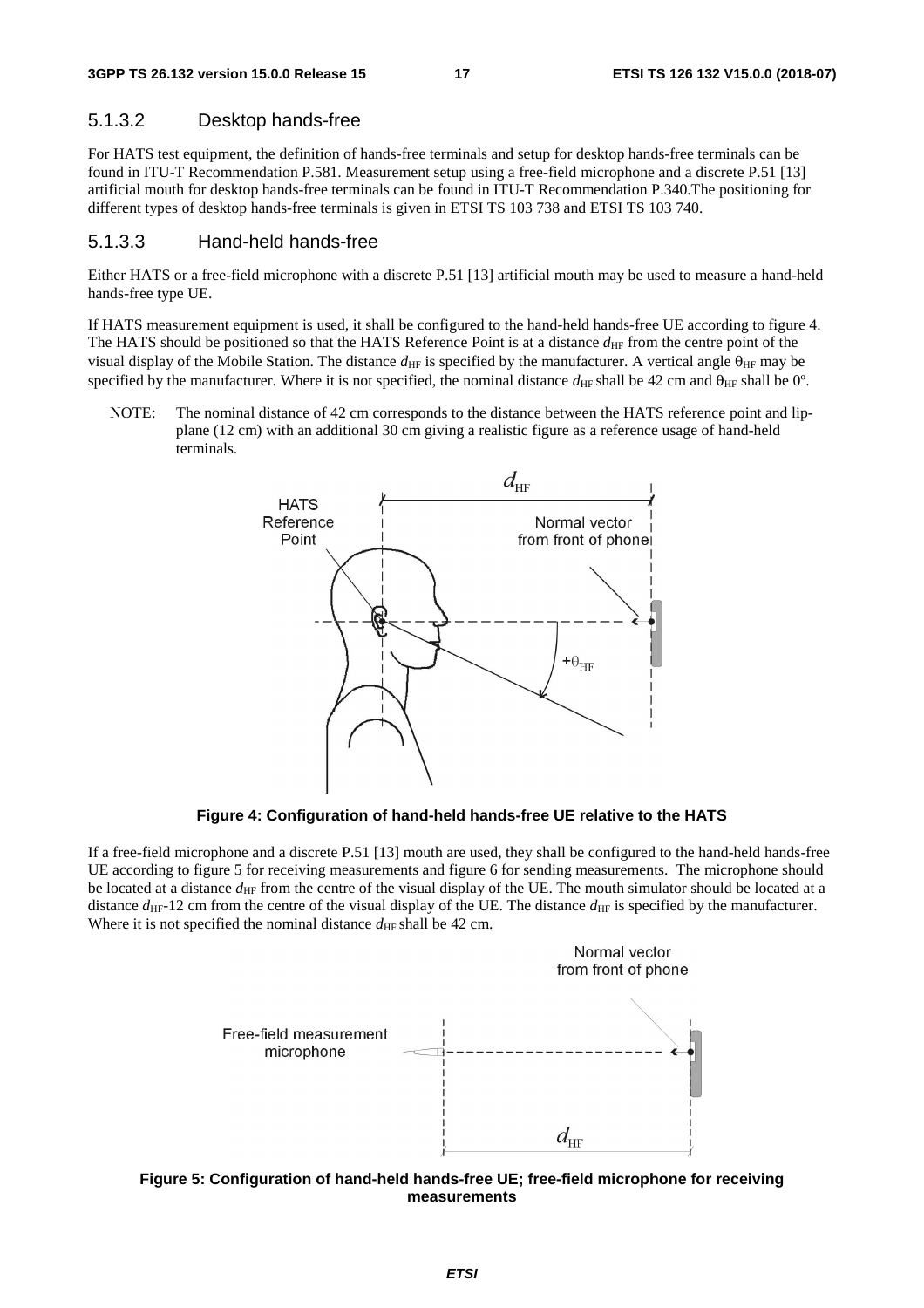

#### **Figure 6: Configuration of hand-held hands-free UE; discrete P.51 artificial mouth for sending measurements**

### 5.1.3.4 Softphone including speakers and microphone

This test setup is applicable to laptop computers or similar devices as seen in figure 7 through figure 11.

Where the manufacturer gives conditions of use, these will apply for testing. If the manufacturer gives no other requirement, the softphone will be positioned according the following conditions:

Measurement with artificial ear and microphone:

Artificial mouth (for sending tests)



### **Figure 7: Configuration of a softphone relative to the artificial mouth side view**

Free field microphone (for receiving):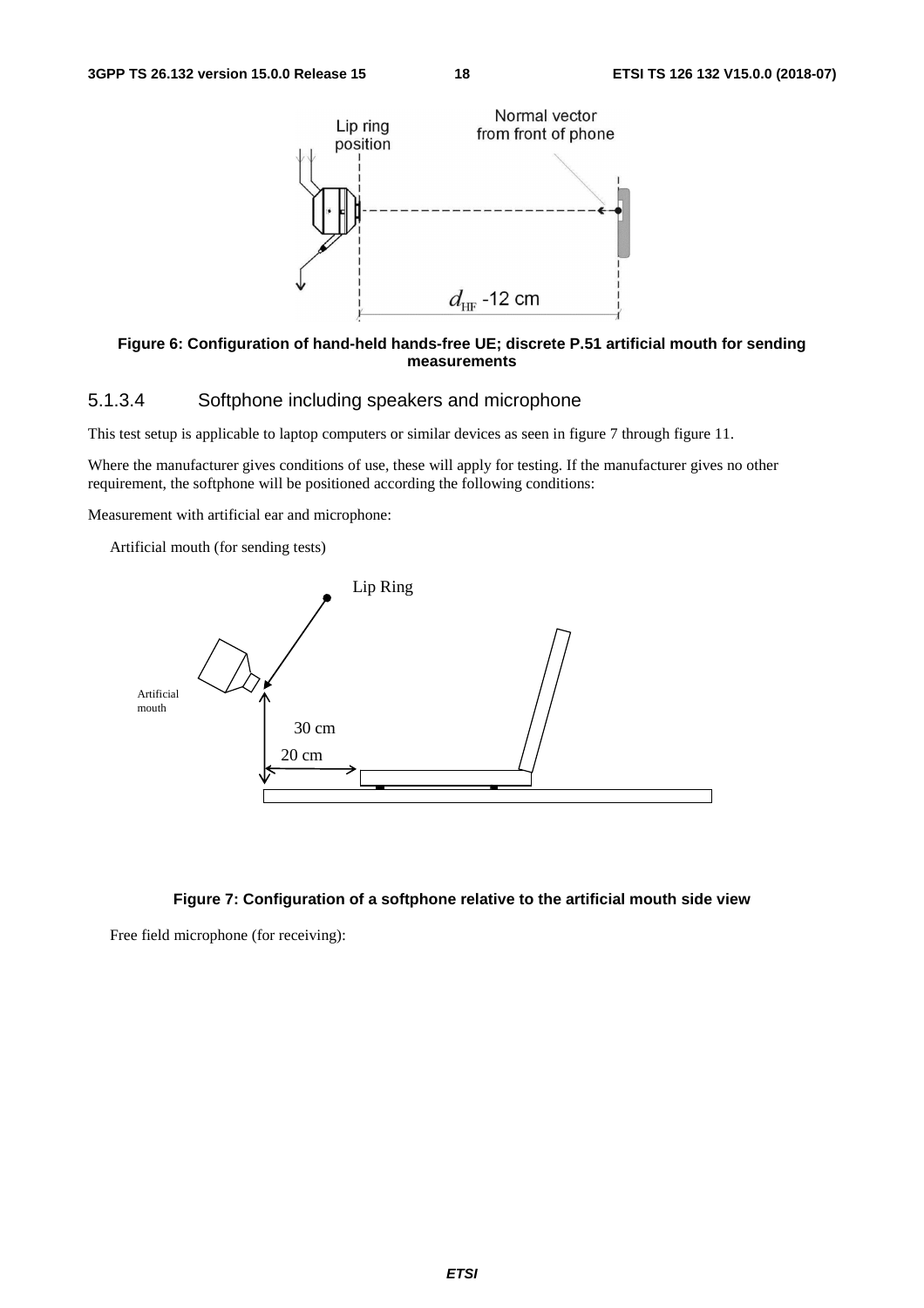

### **Figure 8: Configuration of a softphone relative to the free field microphone side view**

Position of a softphone on the table:



**Figure 9: Configuration of a softphone relative to the free-field microphone or artificial mouth viewed from above**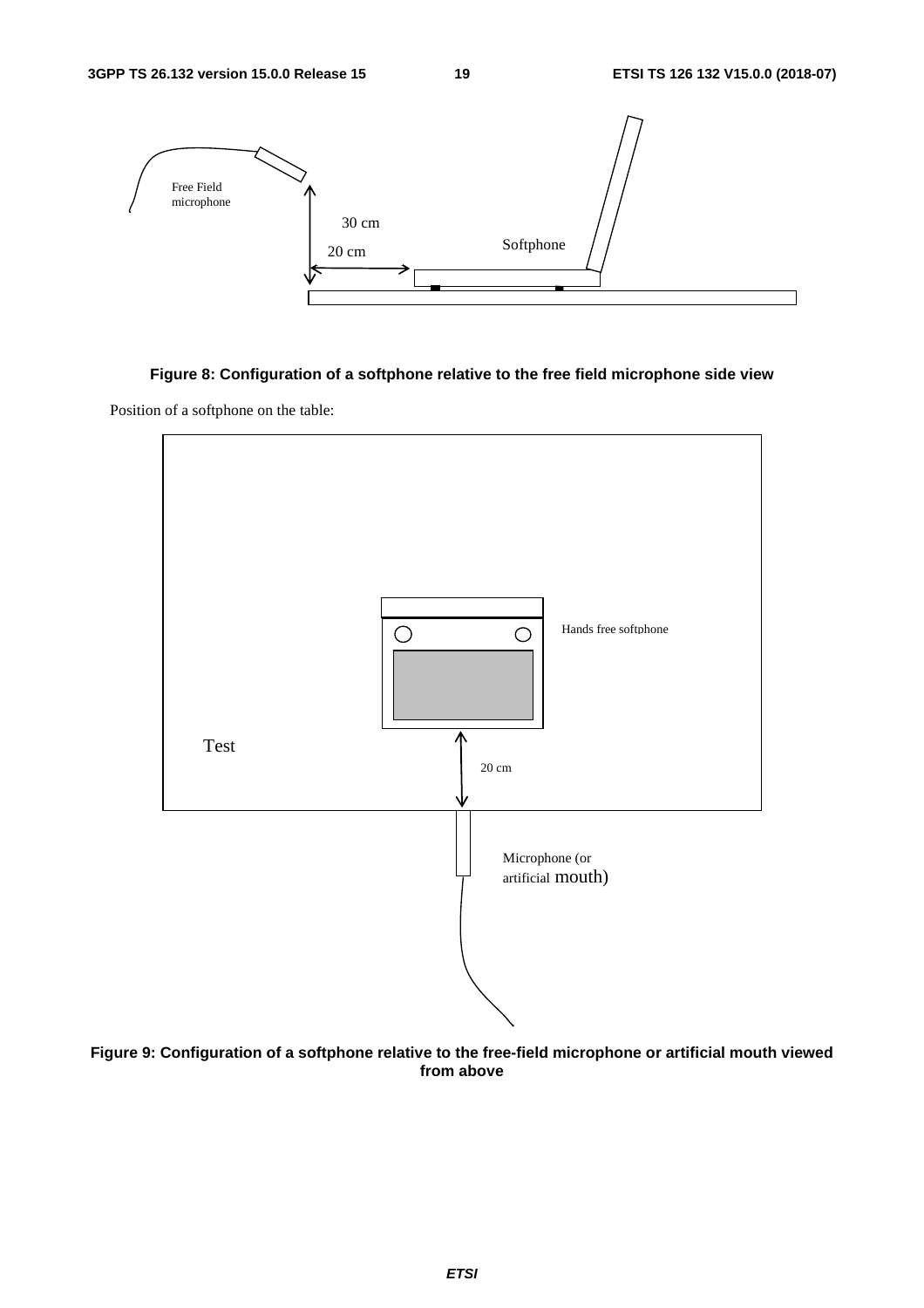Measurement with HATS:



**Figure 10: Configuration of a softphone relative to the HATS side view** 



**Figure 11: Configuration of a softphone relative to the HATS viewed from above** 

### 5.1.3.5 Softphone with separate speakers

This test setup is applicable to laptop computers or similar devices as seen in figure 12 through figure 15.

Where the manufacturer gives conditions of use, these will apply for testing. If the manufacturer gives no other requirement, the softphone will be positioned according to the following conditions: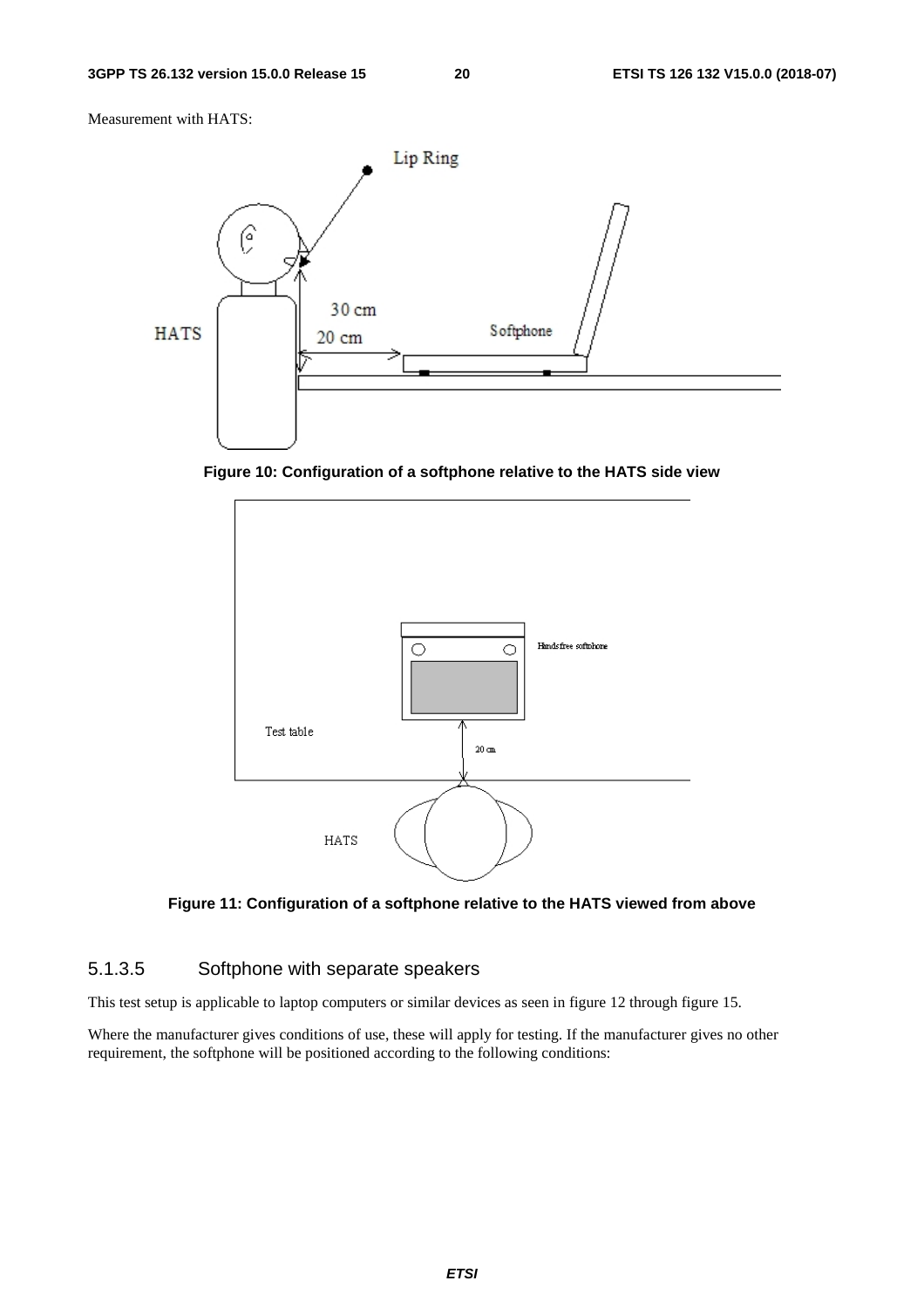

Where separate loudspeakers are used, the system will be positioned as in figure 12 or figure 13.

**Figure 12: Configuration of a softphone using external speakers relative to microphone or artificial mouth viewed from above**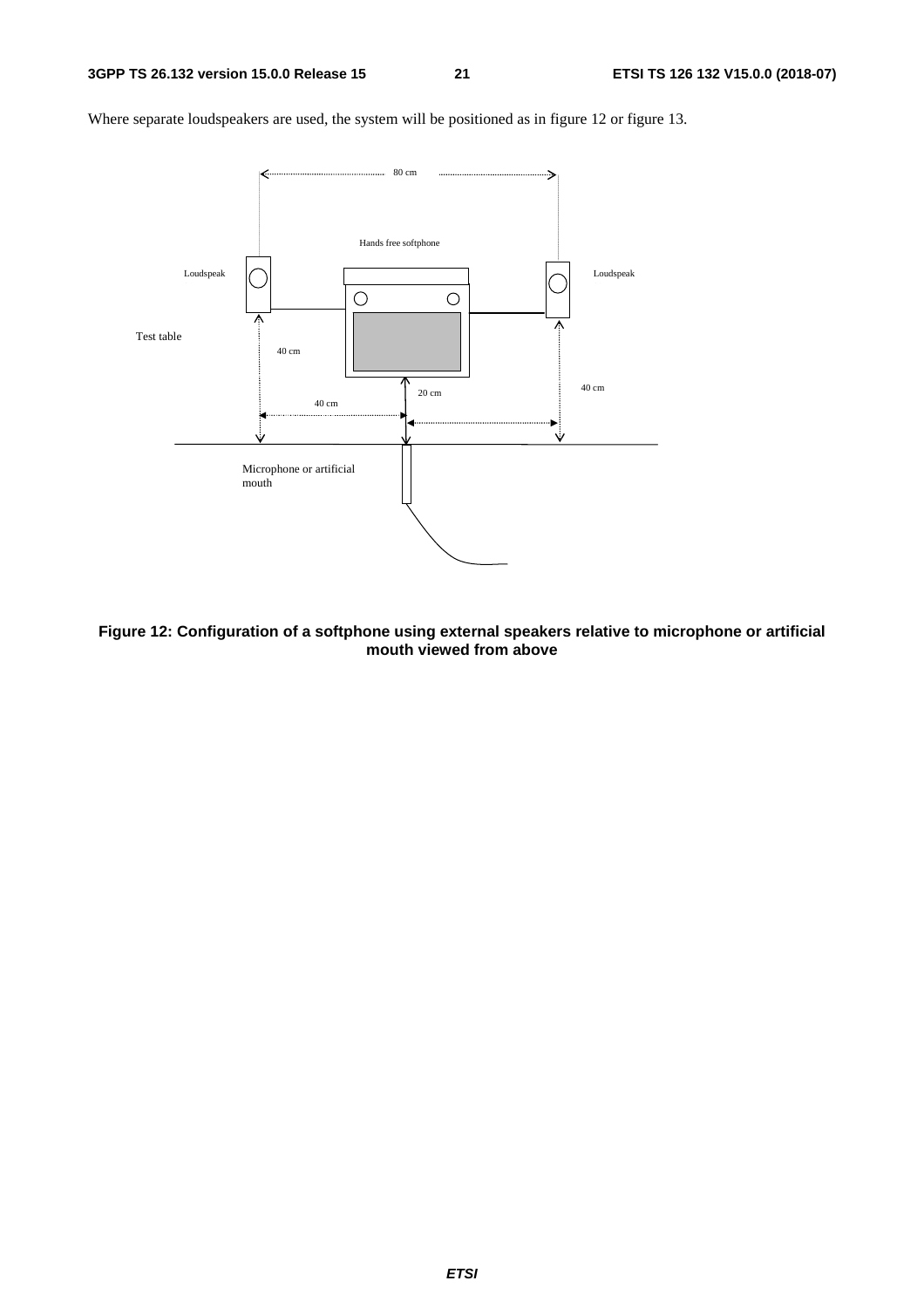

**Figure 13: Configuration of a softphone using external speakers relative to the HATS viewed from above**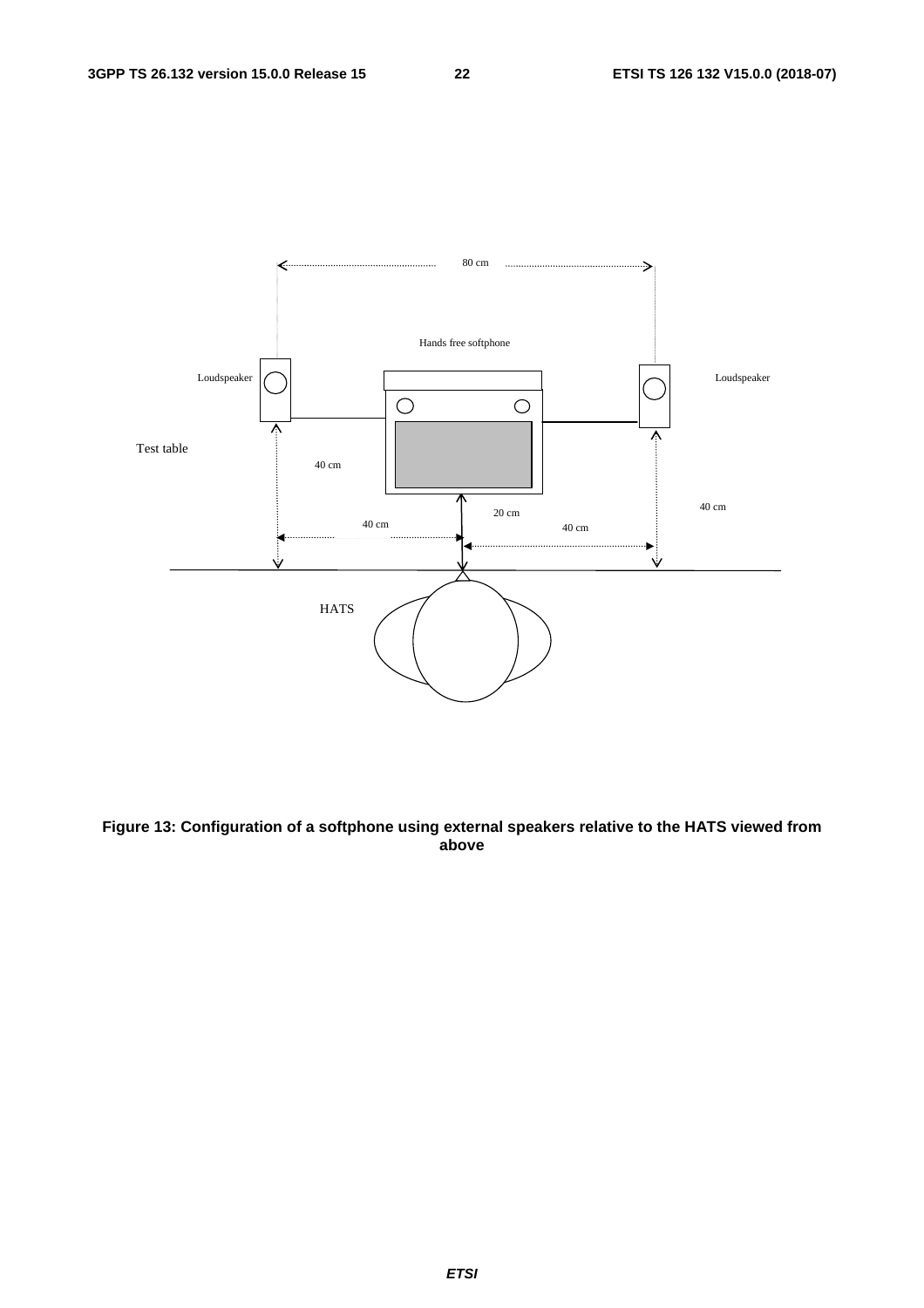Where an external microphone and speakers are used, the system will be positioned as in figure 14 or figure 15.



**Figure 14: Configuration of a softphone using external speakers and a microphone relative to microphone or artificial mouth viewed from above**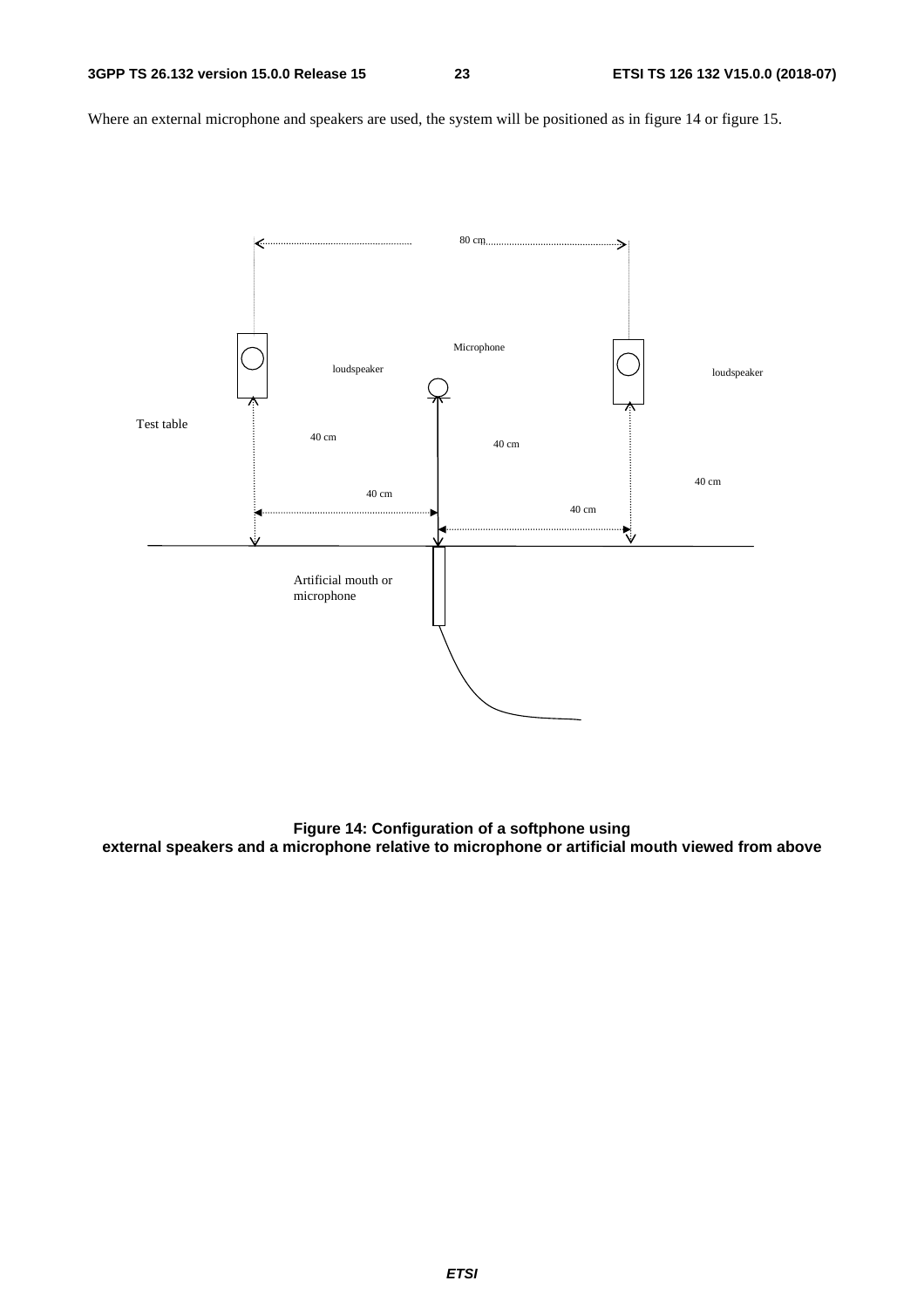

**Figure 15: Configuration of a softphone using external speakers and a microphone relative to the HATS viewed from above** 

### 5.1.4 Position and calibration of HATS

The horizontal positioning of the HATS reference plane shall be guaranteed within  $\pm 2^{\circ}$  for testing hands-free equipment.

The HATS shall be equipped with a Type 3.3 Artificial Ear. For hands-free measurements the HATS shall be equipped with two artificial ears. The pinnae are specified in Recommendation P.57 [14] for Type 3.3 artificial ears. The pinnae shall be positioned on HATS according to ITU-T Recommendation P.58 [15].

The exact calibration and equalization procedures as well as how to combine the two ear signals for the purpose of measurements can be found in ITU-T Recommendation P.581.

If not stated otherwise, the HATS shall be diffuse-field equalized using values from ITU-T Recommendation P.58 [15]. For 1/3-octave band measurements, the inverse of the nominal diffuse field curve in P.58 table 3 shall be used. For 1/12-octave band measurements, the inverse of the nominal diffuse field curve in P.58 Annex A shall be used. For measurements requiring diffuse-field correction values for frequencies other than those used in the P.58 tables, linear interpolation on a log frequency scale from the P.58 Annex A values shall be used.

For hand-held hands-free UE, the setup corresponding to 'portable hands-free' in ITU-T Recommendation P.581 should be used.

### 5.1.5 Test setup for quality in the presence of ambient noise measurements

### 5.1.5.1 Handset

The setup for simulating realistic ambient noises and the positioning of the HATS in a lab-type environment is described in ETSI ES 202 396-1 [35].

ETSI ES 202 396-1 [35] contains a description of the recording arrangement for realistic ambient noises, a description of the setup for a loudspeaker arrangement suitable to simulate an ambient noise field in a lab-type environment and a database of realistic ambient noises, part of which is used for testing the terminal performance with a variety of conditions.

The equalization and calibration procedure for the test setup are given in detail in ETSI ES 202 396-1 [35].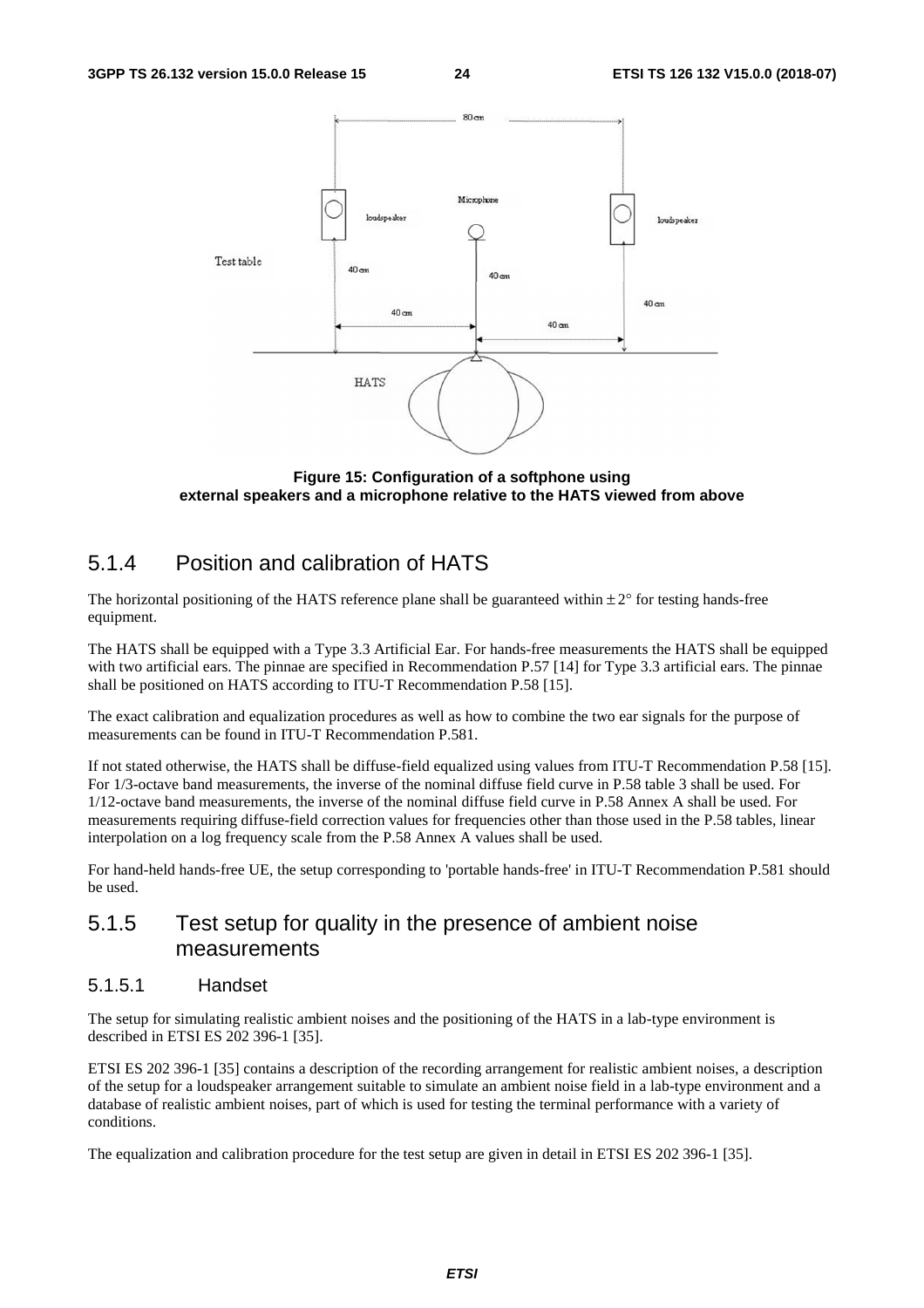### 5.1.5.2 Hand-held hands-free

For hand-held hands-free UE, the test setup for simulating realistic ambient noises and the position of the HATS in a lab-type environment is described in ETSI TS 103 224 [43]. The setup in ETSI ES 202 396-1 [35] may also be used as described below.

ETSI TS 103 224 [43] contains a description of the recording arrangement for realistic ambient noises, a description of the setup for loudspeaker arrangement suitable to simulate an ambient noise field in a lab type environment, and a database of realistic ambient noises, part of which is used for testing the hands-free UE performance. Note that TS 103 224 [43] provides improved reproduction accuracy in terms of frequency and spatial characteristics, and so is recommended for testing hands-free UE. The equalization setup and the test setup is shown in Figs. 15a1 – 15a5.



**Figure 15a1: Equalization using the TS 103 224 method, the circle indicates the microphone array used for the equalization**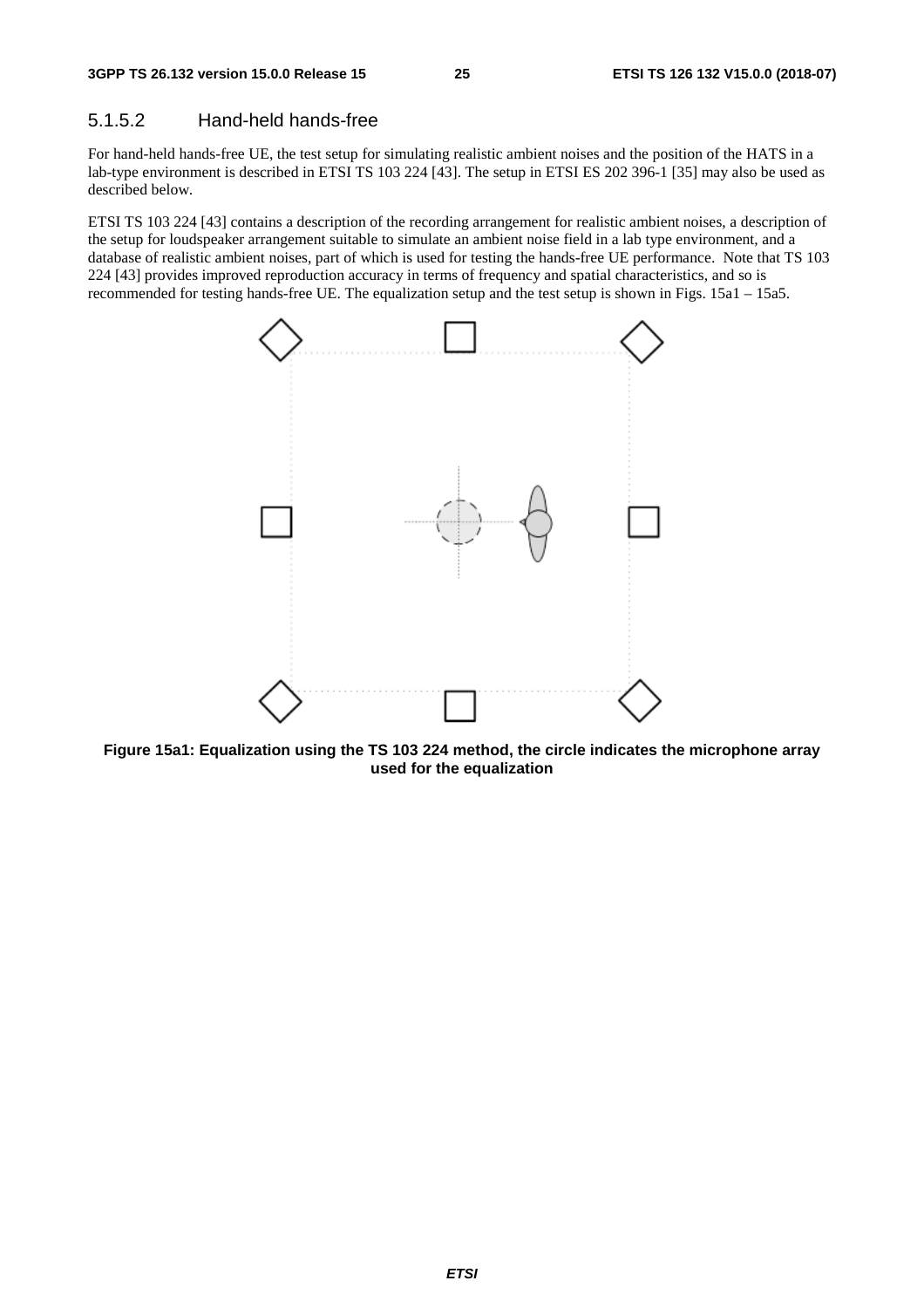

**Figure 15a2: Measurements using the TS 103 224 method** 



**Figure 15a3: Detailed positioning of the hands-free UE** 

The setup in ETSI ES 202 396-1 [35] may be used for testing hands-free UE, provided that after the equalization and calibration procedure for handset UE are completed, the HATS is removed from the calibration location in the test room, and the hands-free UE under test is placed at the calibration location. The HATS is then placed in a location with respect to the hands-free UE under test, as described in Clause 5.1.3.2 and 5.1.3.3. The equalization setup and the test setup is shown in Figs. 15a4 and 15a5. Each ambient noise in the database of ETSI TS 103 224 [43] is available in a version compatible with reproduction using ETSI ES 202 396-1 [35].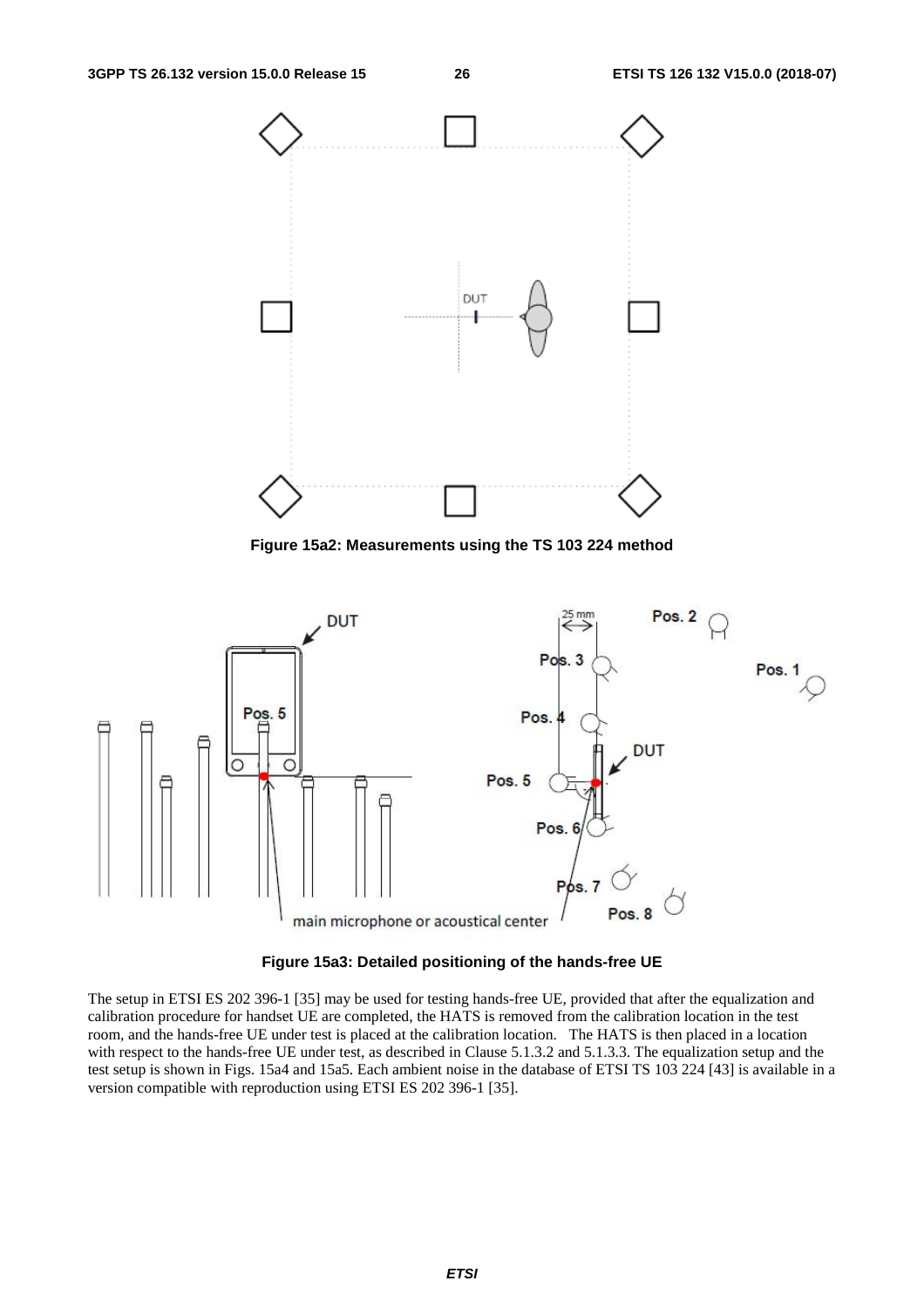

**Figure 15a5: Measurements using the ES 202 396-1 method** 

# 5.2 Setup of the electrical interfaces

### 5.2.1 Codec approach and specification

In this approach, a codec is used to convert the digital input/output bit-stream of the system simulator to the equivalent analogue values. With this approach a system simulator simulating the radio link to the terminal under controlled and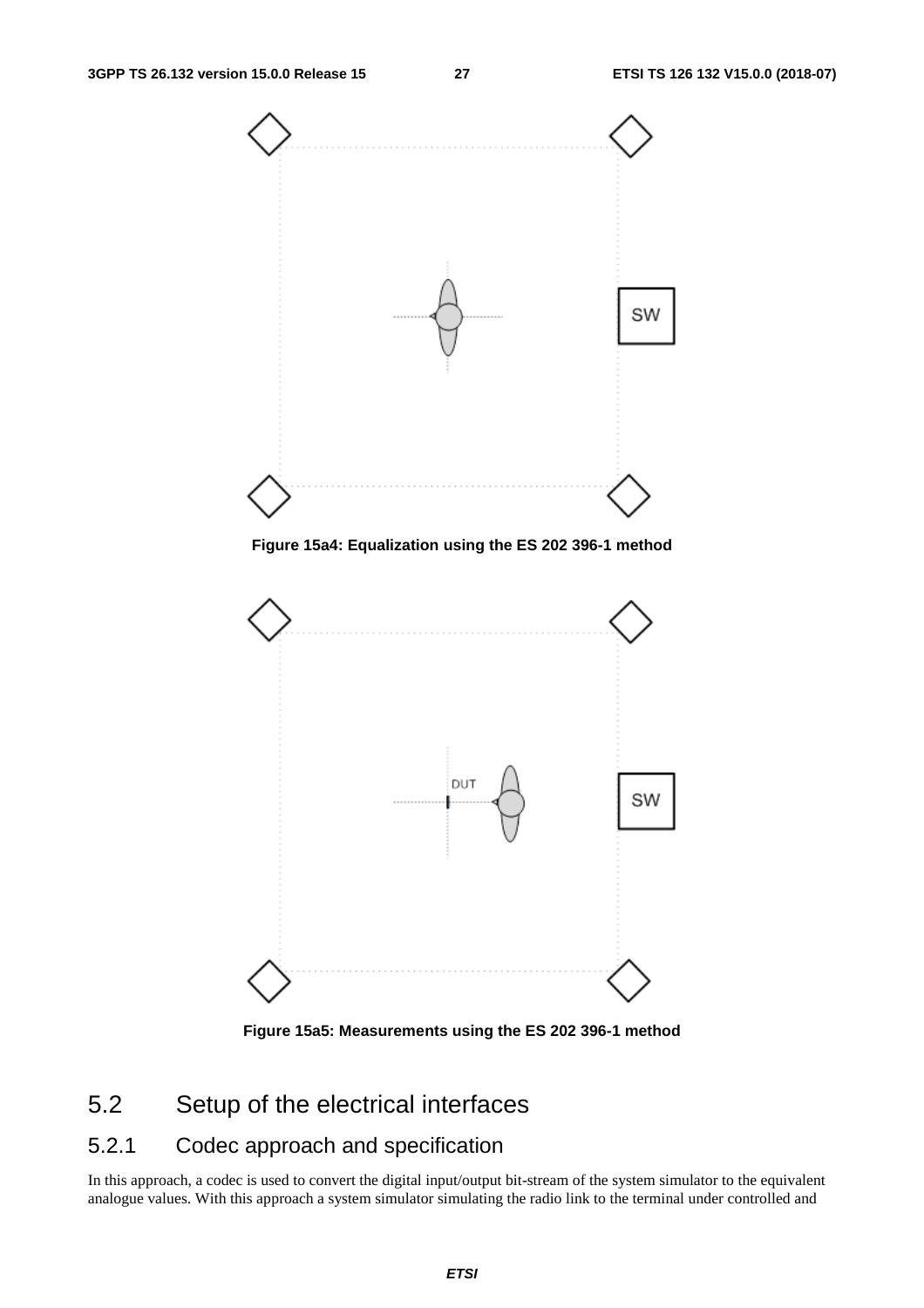error-free conditions is required, unless otherwise specified for the respective test. The system simulator has to be equipped with a high-quality codec with characteristics as close as possible to ideal.

Definition of 0 dBr point:

| D/A converter - a Digital Test Sequence (DTS) representing the codec equivalent of an analogue sinusoidal signal |
|------------------------------------------------------------------------------------------------------------------|
| with an RMS value of 3.14 dB below the maximum full-load capacity of the codec shall generate 0                  |
| dBm across a 600 ohm load:                                                                                       |

A/D converter - a 0 dBm signal generated from a 600 ohm source shall give the digital test sequence (DTS) representing the codec equivalent of an analogue sinusoidal signal with an RMS value of 3,14 dB below the maximum full-load capacity of the codec.

#### **Narrowband telephony testing**

For testing of a GSM, 3G, LTE or WLAN terminal supporting narrowband telephony, the system simulator shall use the AMR speech codec as defined in the 3GPP TS 26 series of specifications, at the source coding bit-rate of 12,2 kbit/s.

#### **Wideband telephony testing**

For testing of a GSM, 3G, LTE or WLAN terminal supporting wideband telephony, the system simulator shall use the AMR-WB speech codec as defined in 3GPP TS 26 series of specifications, at the source coding bit-rate of 12,65 kbit/s.

#### **Super-wideband telephony testing**

For testing of a LTE or WLAN terminal supporting super-wideband telephony, the system simulator shall use the EVS speech codec as defined in 3GPP TS 26 series of specifications at 32 kHz sampling rate, mono, at the source coding bitrate of 24,4 kbit/s unless specified otherwise for the respective test case. The system simulator should support all operation modes of EVS speech codec, the complete EVS RTP payload format, and all SDP attributes as specified in TS 26.445 Annex A; it should be possible to control all the SDP attributes declared and negotiated by the system simulator.

#### **Fullband telephony testing**

For testing of a LTE or WLAN terminal supporting fullband telephony, the system simulator shall use the EVS speech codec as defined in 3GPP TS 26 series of specifications at 48 kHz sampling rate, mono, at the source coding bit-rate of 24,4 kbit/s.

### 5.2.2 Direct digital processing approach

In this approach, the digital input/output bit-stream of the terminal connected through the radio link to the system simulator is operated upon directly.

#### **Narrowband telephony testing**

For testing of a GSM, 3G, LTE or WLAN terminal supporting narrowband telephony, the system simulator shall use the AMR speech codec as defined in the 3GPP TS 26 series of specifications, at the source coding bit-rate of 12,2 kbit/s.

#### **Wideband telephony testing**

For testing of a GSM, 3G, LTE or WLAN terminal supporting wideband telephony, the system simulator shall use the AMR-WB speech codec as defined in the 3GPP TS 26 series of specifications, at the source coding bit rate of 12,65 kbit/s.

#### **Super-wideband telephony testing**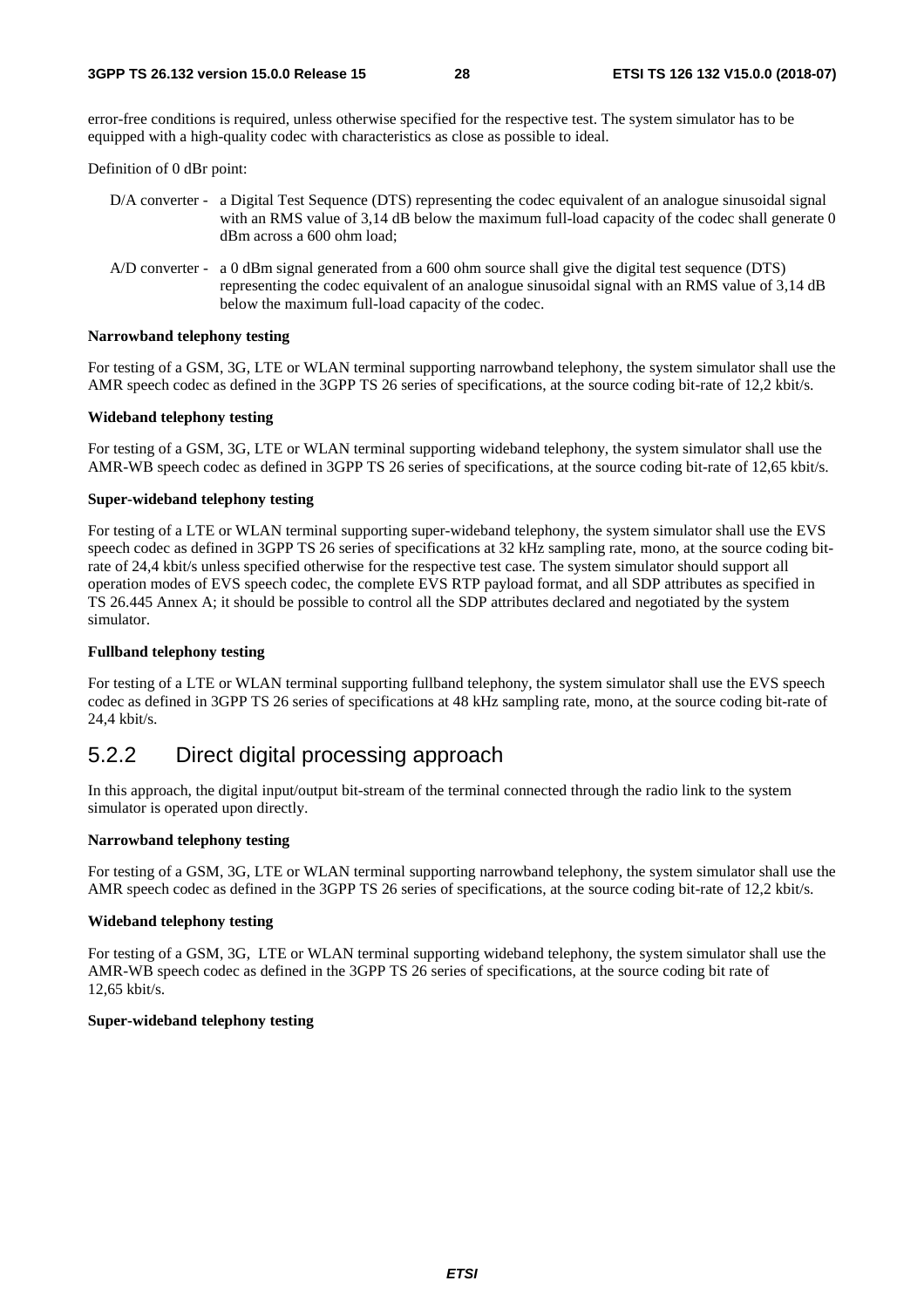For testing of a LTE or WLAN terminal supporting super-wideband telephony, the system simulator shall use the EVS speech codec as defined in 3GPP TS 26 series of specifications in super-wideband mode, at 32 kHz sampling rate, mono, at the source coding bit-rate of 24,4 kbit/s. The system simulator should support all operation modes of EVS speech codec, the complete EVS RTP payload format, and all SDP attributes as specified in TS 26.445 Annex A; it should be possible to control all the SDP attributes declared and negotiated by the system simulator.

#### **Fullband telephony testing**

For testing of a LTE or WLAN terminal supporting fullband telephony, the system simulator shall use the EVS speech codec as defined in 3GPP TS 26 series of specifications in fullband mode, at 48 kHz sampling rate, mono, at the source coding bit-rate of 24,4 kbit/s.

# 5.3 Accuracy of test equipment

Unless specified otherwise, the accuracy of measurements made by test equipment shall exceed the requirements defined in table 1a.

| <b>Item</b>                                                                                                     | <b>Accuracy</b>                       |
|-----------------------------------------------------------------------------------------------------------------|---------------------------------------|
| <b>Electrical Signal Power</b>                                                                                  | $\pm$ 0,2 dB for levels $\ge$ -50 dBm |
|                                                                                                                 | $\pm$ 0,4 dB for levels < -50 dBm     |
| Sound pressure                                                                                                  | $\pm$ 0.7 dB                          |
| Time                                                                                                            | ± 5%                                  |
| Frequency                                                                                                       | ± 0,2%                                |
| Clock (only for UE clock accuracy<br>measurement)                                                               | $[\pm 5]$ PPM                         |
| NOTE: The values in [] are provisional pending some confirmation of test<br>equipment compliance in near future |                                       |

### **Table 1a: Test equipment measurement accuracy**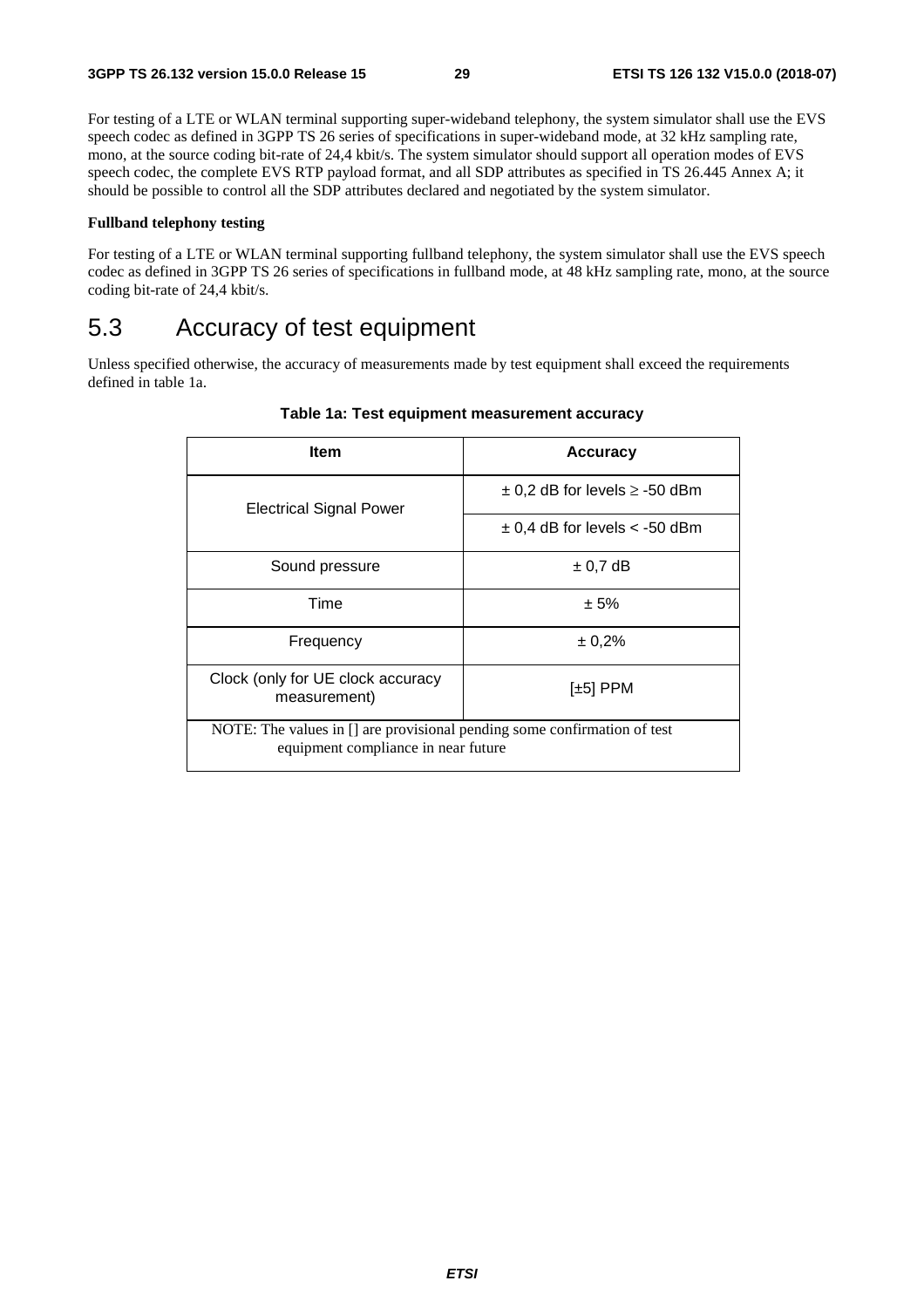Unless specified otherwise, the accuracy of the signals generated by the test equipment shall exceed the requirements defined in table 1b.

| Quantity                                                                                                                                                                                                                                                                                                                                                                                                                                                                                                                                                                                                | <b>Accuracy</b>                                                                                                                                                                                                                                                                 |
|---------------------------------------------------------------------------------------------------------------------------------------------------------------------------------------------------------------------------------------------------------------------------------------------------------------------------------------------------------------------------------------------------------------------------------------------------------------------------------------------------------------------------------------------------------------------------------------------------------|---------------------------------------------------------------------------------------------------------------------------------------------------------------------------------------------------------------------------------------------------------------------------------|
|                                                                                                                                                                                                                                                                                                                                                                                                                                                                                                                                                                                                         | $\pm$ 3 dB for 100 Hz to 200 Hz                                                                                                                                                                                                                                                 |
| Sound pressure level at MRP[, in 1/3rd<br>octave bands]                                                                                                                                                                                                                                                                                                                                                                                                                                                                                                                                                 | $+$ 1 dB for 200 Hz to 8 kHz                                                                                                                                                                                                                                                    |
|                                                                                                                                                                                                                                                                                                                                                                                                                                                                                                                                                                                                         | $\pm$ 3 dB for 8 kHz to 20 kHz (see note 3)                                                                                                                                                                                                                                     |
| Mouth simulator equalization                                                                                                                                                                                                                                                                                                                                                                                                                                                                                                                                                                            | The flatness of the mouth simulator transfer<br>characteristics after equalization, measured<br>in 1/3rd octave bands with the signal used<br>for equalization, shall be within $\pm$ 1 dB from<br>100 Hz to 200 Hz and shall be within $+0.5$<br>dB above 200 Hz (see note 3). |
| Electrical excitation levels                                                                                                                                                                                                                                                                                                                                                                                                                                                                                                                                                                            | $\pm$ 0,4 dB (see note 1)                                                                                                                                                                                                                                                       |
| Frequency generation                                                                                                                                                                                                                                                                                                                                                                                                                                                                                                                                                                                    | $± 2\%$ (see note 2)                                                                                                                                                                                                                                                            |
| NOTE 1: Across the whole frequency range.<br>NOTE 2: When measuring sampled systems, it is advisable to avoid measuring at sub-<br>multiples of the sampling frequency. There is a tolerance of $\pm 2\%$ on the<br>generated frequencies, which may be used to avoid this problem, except for<br>4 kHz where only the -2% tolerance may be used.<br>NOTE 3: Not all mouth simulators can be successfully equalized up to 20 kHz; in this case<br>the upper frequency shall be reported. The validity of the equalization, especially<br>with respect to super-wideband and fullband, shall be checked. |                                                                                                                                                                                                                                                                                 |

**Table 1b: Test equipment signal generation accuracy** 

The measurements' results shall be corrected for the measured deviations from the nominal level. The sound level measurement equipment shall conform to IEC 60651 Type 1.

### 5.4 Test signals

Unless stated otherwise, appropriate test signals for GSM/3G/LTE/WLAN acoustic tests are generally described and defined in ITU-T Recommendation P.501 [22].

More information can be found in the test procedures described below.

For testing the narrowband telephony service provided by the UE, the test signal used shall be band limited between 100 Hz and 4 kHz with a bandpass filter providing a minimum of 24 dB/oct. filter roll-off, when feeding into the receiving direction.

For testing the wideband telephony service provided by the UE, the test signal used shall be band limited between 100 Hz and 8 kHz with a bandpass filter providing a minimum of 24 dB/oct. filter roll-off, when feeding into the receiving direction.

For testing the super-wideband telephony service provided by the UE, the test signal used shall be band limited between 50 Hz and 16 kHz with a bandpass filter providing a minimum of 24 dB/oct. filter roll-off, when feeding into the receiving direction.

For testing the fullband telephony service provided by the UE, the test signal used shall be band limited between 20 Hz and 20 kHz with a bandpass filter providing a minimum of 24 dB/oct. filter roll-off, when feeding into the receiving direction.

The test signal levels are referred to the average level of the (band limited in receiving direction) test signal, averaged over the complete test sequence, unless specified otherwise. For real speech, the test signal levels are referred to the ITU-T P.56 [37] active speech level of the (band limited in receiving direction) test signal, calculated over the complete test sequence.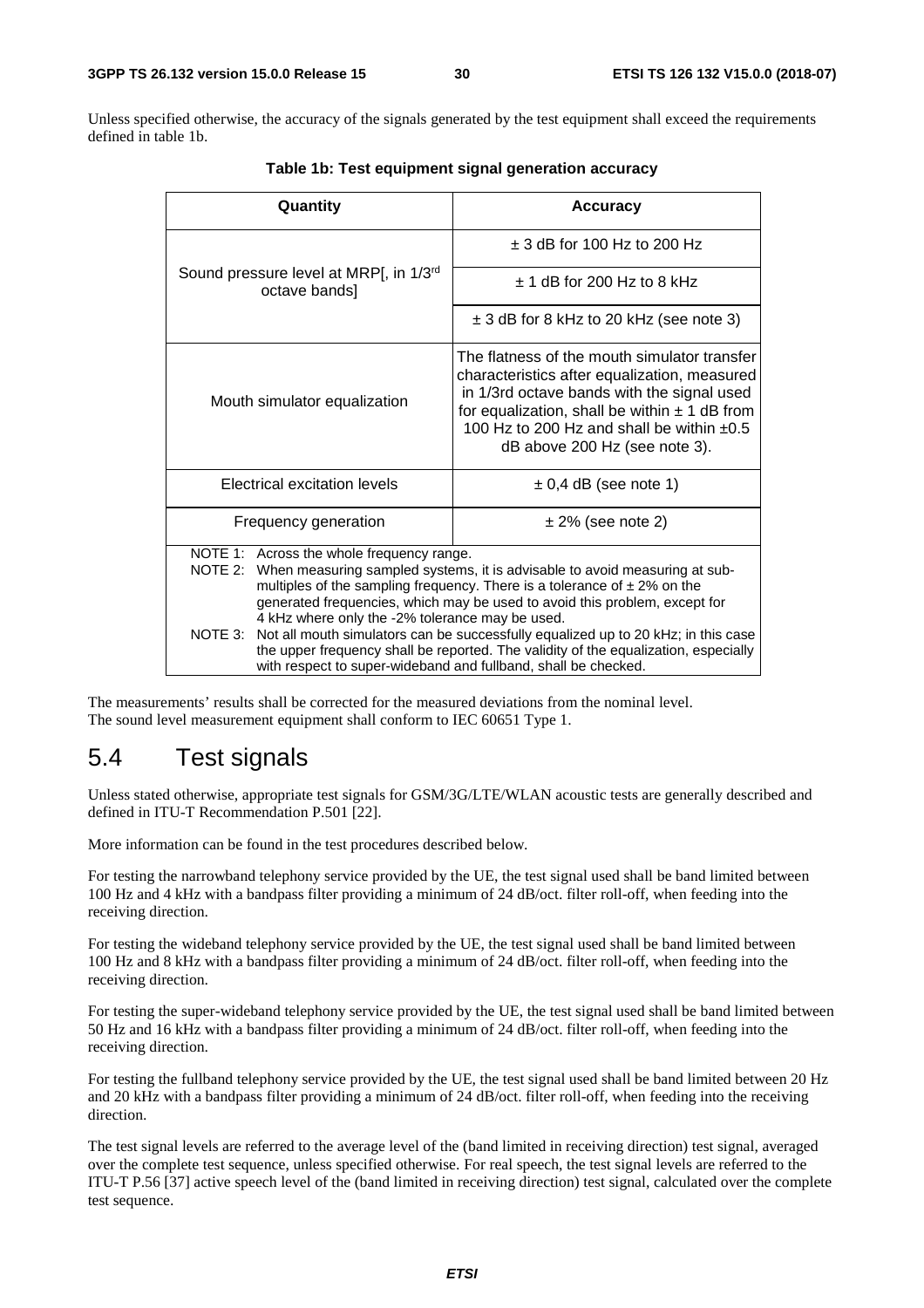- 5.5 Void
- 5.5.1 Void
- 5.5.2 Void

# 6 Test conditions

# 6.1 Environmental conditions

### 6.1.1 Handset and headset terminals

For handset and headset measurements the test room shall be practically free-field down to a lowest frequency of 275 Hz; the handset or headset, including the HATS, shall be totally within this free-field volume.

Qualification of the test room may be performed using the method and limits for deviation from ideal free-field conditions described in either ISO 3745 Annex A (Table A.2), or ITU-T P. 340 §5.4 (Table 1).

Alternatively, a test room may be used which meets the following two criteria:

- 1. The relationship between the pressure at the mouth opening and that at 5,0 cm, 7,5 cm and 10 cm in front of the centre of the lip ring is within  $\pm$  0.5 dB of that which exists in a known acoustic free-field.
- 2. The relationship between the pressure at the mouth opening and that at the Ear canal Entrance Point (EEP) at both the left and right ears of the HATS does not differ by more than  $\pm 1$  dB from that which exists in a known free-field.

The ambient noise level shall be less than -30 dBPa(A); for idle channel noise measurements the ambient noise level shall be less than  $-64$ d $BPa(A)$ .

Echo measurements shall be conducted in realistic rooms with an ambient noise level  $\leq$  -64 dBPa(A).

### 6.1.2 Hands-free terminals

Hands-free terminals should generally be tested in their typical environment of application. Care must be taken that, e.g., noise levels are sufficiently low in order not to interfere with the measurements.

For desktop hands-free terminals the appropriate requirements shall be taken from ITU-T Recommendation P.340.

The broadband noise level shall not exceed –70 dBPa(A). The octave band noise level shall not exceed the values specified in Table 2.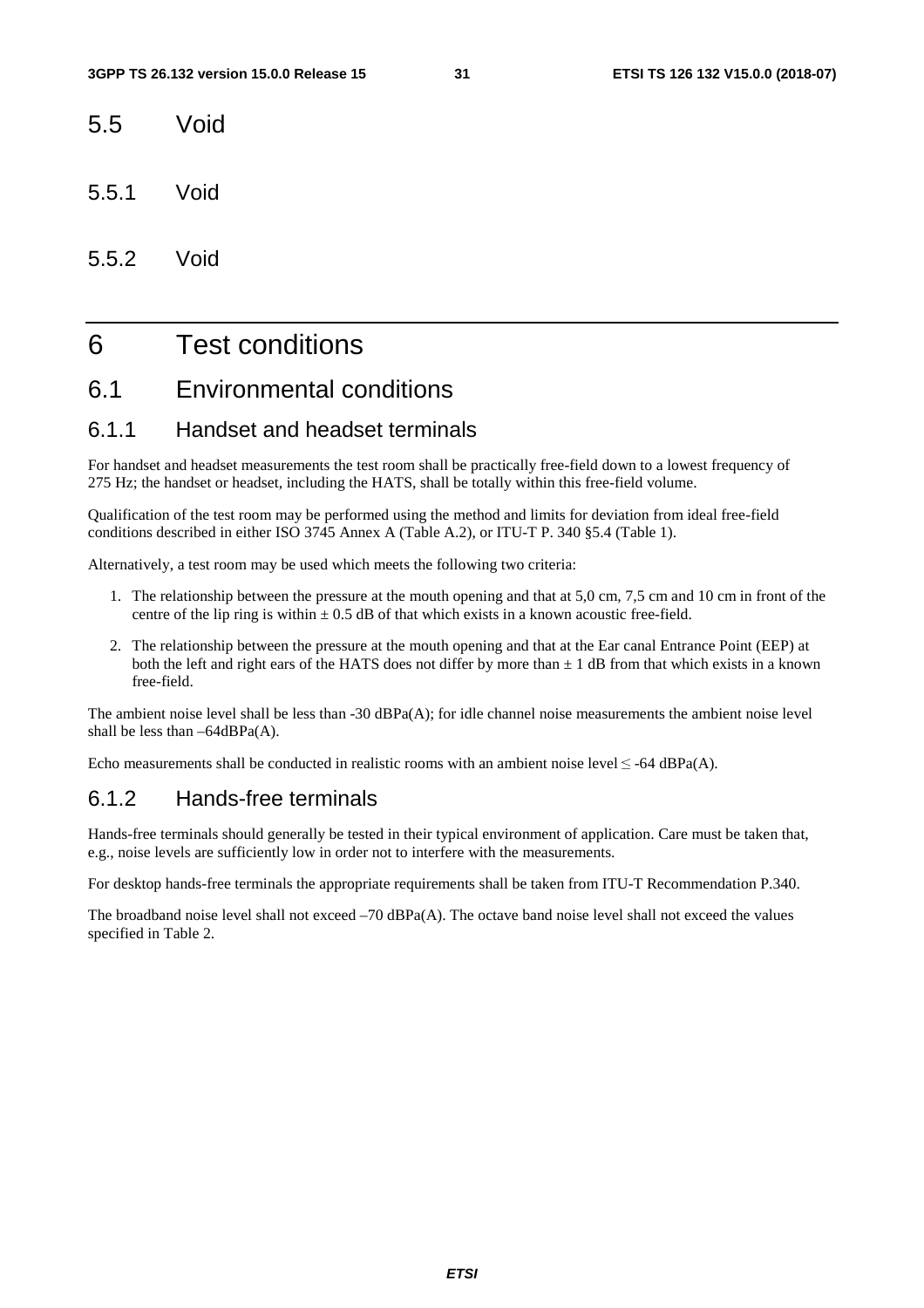| <b>Center frequency</b><br>(Hz) | Octave band pressure level<br>(dBPa) |
|---------------------------------|--------------------------------------|
| 63                              | $-45$                                |
| 125                             | $-60$                                |
| 250                             | $-65$                                |
| 500                             | $-65$                                |
| 1 000                           | $-65$                                |
| 2 0 0 0                         | $-65$                                |
| 4 0 0 0                         | $-65$                                |
| 8 0 0 0                         | -65                                  |

**Table 2: P.340 Noise level** 

Echo measurements shall be conducted in realistic rooms with an ambient noise level  $\leq$  -70 dBPa(A).

# 6.2 System simulator conditions

Unless otherwise specified for the respective test, the system simulator should provide an error-free radio connection to the UE under test. The speech codec and bitrate shall be as defined in clause 5. Discontinuous Transmission (DTX) silence suppression shall be disabled in uplink and downlink for the purposes of GSM acoustic testing by appropriate configuration of the system simulator. For 3G, LTE and WLAN, DTX shall be disabled for the downlink path by appropriate configuration of the system simulator, unless otherwise stated for the respective test.

NOTE: For LTE/WLAN with AMR and AMR-WB codecs and for 3G, the UE DTX for the uplink path cannot be controlled from the system simulator.

# 7 Narrowband telephony transmission performance test methods

# 7.1 Applicability

The test methods in this clause shall apply when testing a UE that is used to provide narrowband telephony, either as a stand-alone service, or as part of a multimedia service.

# 7.2 Overall loss/loudness ratings

### 7.2.1 General

The SLR and RLR values for GSM, 3G, LTE or WLAN networks apply up to the POI. However, the main determining factors are the characteristics of the UE, including the analogue to digital conversion (ADC) and digital to analogue conversion (DAC). In practice, it is convenient to specify loudness ratings to the Air Interface. For the normal case, where the GSM, 3G, LTE or WLAN network introduce no additional loss between the Air Interface and the POI, the loudness ratings to the PSTN boundary (POI) will be the same as the loudness ratings measured at the Air Interface.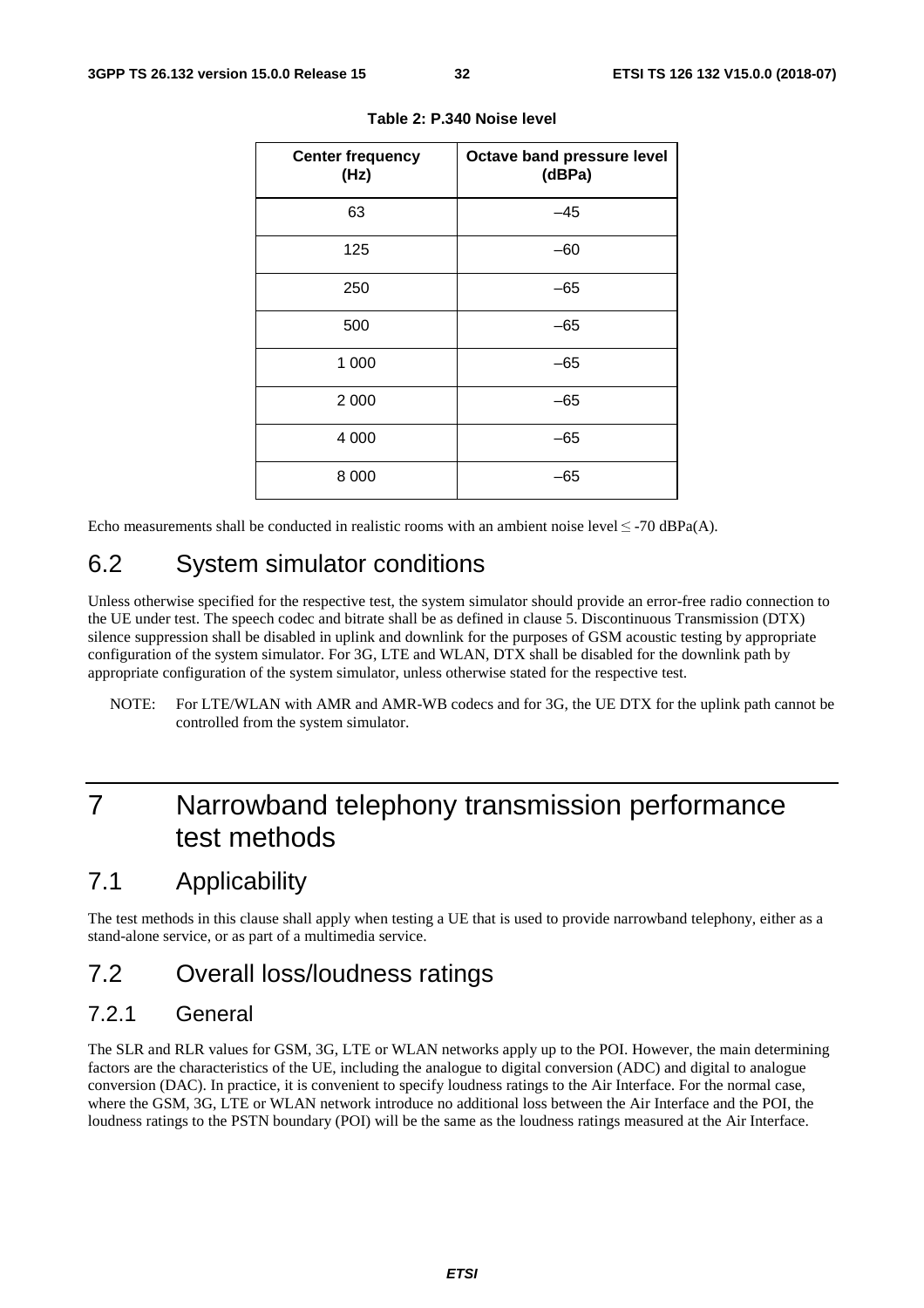# 7.2.2 Connections with handset UE

### 7.2.2.1 Sending loudness rating (SLR)

- a) The test signal to be used for the measurements shall be the British-English single talk sequence described in ITU-T Recommendation P.501 [22]. The spectrum of the acoustic signal produced by the artificial mouth is calibrated under free-field conditions at the MRP. The test signal level shall be -4,7 dBPa measured at the MRP. The test signal level is calculated over the complete test signal sequence.
- b) The handset terminal is setup as described in clause 5. The sending sensitivity shall be calculated from each band of the 14 frequencies given in table 1 of ITU-T Recommendation P.79 [16], bands 4 to 17. For the calculation, the averaged measured level at the electrical reference point for each frequency band is referred to the averaged test signal level measured in each frequency band at the MRP.
- c) The sensitivity is expressed in terms of dBV/Pa and the SLR shall be calculated according to ITU-T Recommendation P.79 [16], formula (A-23b), over bands 4 to 17, using  $m = 0,175$  and the sending weighting factors from ITU-T Recommendation P.79 [16], table 1.

### 7.2.2.2 Receiving loudness rating (RLR)

- a) The test signal to be used for the measurements shall be the British-English single talk sequence described in ITU-T Recommendation P.501 [22]. The test signal level shall be -16 dBm0 measured at the digital reference point or the equivalent analogue point. The test signal level is calculated over the complete test signal sequence.
- b) The handset terminal is setup as described in clause 5. The receiving sensitivity shall be calculated from each band of the 14 frequencies given in table 1 of ITU-T Recommendation P.79 [16], bands 4 to 17. For the calculation, the averaged measured level at each frequency band is referred to the averaged test signal level measured in each frequency band.
- c) The sensitivity is expressed in terms of dBPa/V and the RLR shall be calculated according to ITU-T Recommendation P.79 [16], formula (A-23c), over bands 4 to 17, using  $m = 0.175$  and the receiving weighting factors from table 1 of ITU-T Recommendation P.79 [16].
- d) DRP-ERP correction is used. No leakage correction shall be applied.

### 7.2.2.3 Receiving loudness rating (RLR) in the presence of background noise

This test shall be performed with the volume control at the maximum setting.

- a) The downlink test signal to be used for the measurements shall be composed from the British-English material of clause 7.3 in ITU-T Recommendation P.501 [22]. The signal is a concatenation of the following parts (see also Figure 15a6):
	- 1) The complete female short conditioning sequence (which includes a leading 5 s silence which is here used for conditioning the UE under noise-only conditions). The level shall be -16 dBm0 active speech level (ITU-T P.56) measured at the digital reference point or the equivalent analogue point.
	- 2) Pause 1 sec.
	- 3) The first 5 s of the male short conditioning sequence. The level shall be -16 dBm0 active speech level (ITU-T P.56) measured at the digital reference point or the equivalent analogue point.
	- 4) The complete single-talk sequence. The test signal level shall be -16 dBm0 measured at the digital reference point or the equivalent analogue point. The test signal level is calculated over the complete single-talk test sequence.
- b) The background noise playback shall be set up and calibrated according to handset related descriptions in ETSI TS 103 224 or ES 202 396-1. The "Pub Noise (Pub)" recording is used. This scenario is available for both playback systems and is described in sub-clause 8.2 of TS 103 224 (8-channel recording) and sub-clause 8.2 of ES 202 396-1 (binaural recording). The type of background noise reproduction used for the test shall be reported.
- c) The handset terminal is setup as described in clause 5 and the relevant noise playback specification, TS 103 224 or ES 202 396-1. Set the volume control to maximum.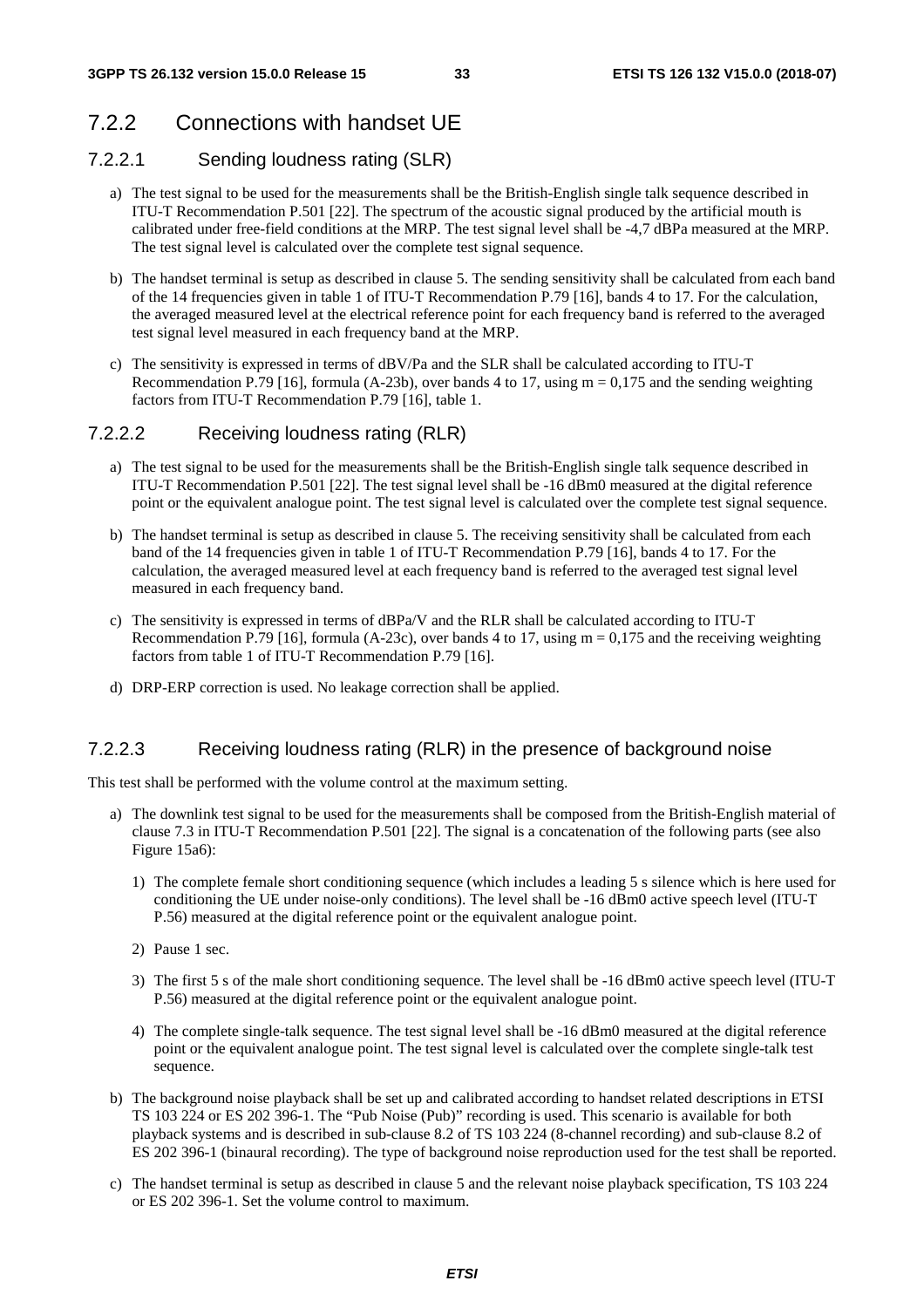- d) The start of the recording of the artificial ear signal and the start of the background noise playback shall be synchronized to ensure consistent timing of repeated recordings, and allow background noise cancellation by subtraction in the time domain as described below. The noise playback shall be looped with a 20 ms crossfade at the loop point.
- e) The background noise and downlink speech stimulus are applied and a recording of the artificial ear DRP signal is performed. The sound file is saved (file1). The playback is stopped.
- f) The recording described in e) is repeated, this time with muted downlink signal. The soundfile is saved (file2).
- g) A subtraction of the samples is performed (file1-file2). The resulting time signal contains the output of the UE to the artificial ear, where the background noise has been essentially eliminated. For further analysis, the duration of the conditioning sequence and the receive delay from POI to DRP is discarded, resulting in a time signal containing only the single-talk sequence.
- h) The RLR is calculated according to sub-clause 7.2.2.2.



**Figure 15a6 Downlink test signal**

### 7.2.3 Connections with desktop and vehicle-mounted hands-free UE

Vehicle-mounted hands-free UE should be tested within the vehicle (for totally integrated vehicle hands-free systems) or in a vehicle simulator, as described in 3GPP TS 03.58 [11].

Free-field measurements for vehicle-mounted hands-free are for further study.

### 7.2.3.1 Sending loudness rating (SLR)

a) The test signal to be used for the measurements shall be the British-English single talk sequence described in ITU-T Recommendation P.501 [22]. The spectrum of the acoustic signal produced by the artificial mouth is calibrated under free-field conditions at the MRP. The test signal level shall be -4,7 dBPa measured at the MRP. The test signal level is calculated over the complete test signal sequence. The broadband signal level is then adjusted to -28,7 dBPa at the HFRP or the HATS HFRP (as defined in ITU-Recommendation P.581) and the spectrum is not altered.

The spectrum at the MRP and the actual level at the MRP (measured in 1/3-octaves) are used as references to determine the sending sensitivity  $S_{mI}$ .

b) The hands-free terminal is setup as described in clause 5. The sending sensitivity shall be calculated from each band of the 14 frequencies given in table 1 of ITU-T Recommendation P.79 [16], bands 4 to 17. For the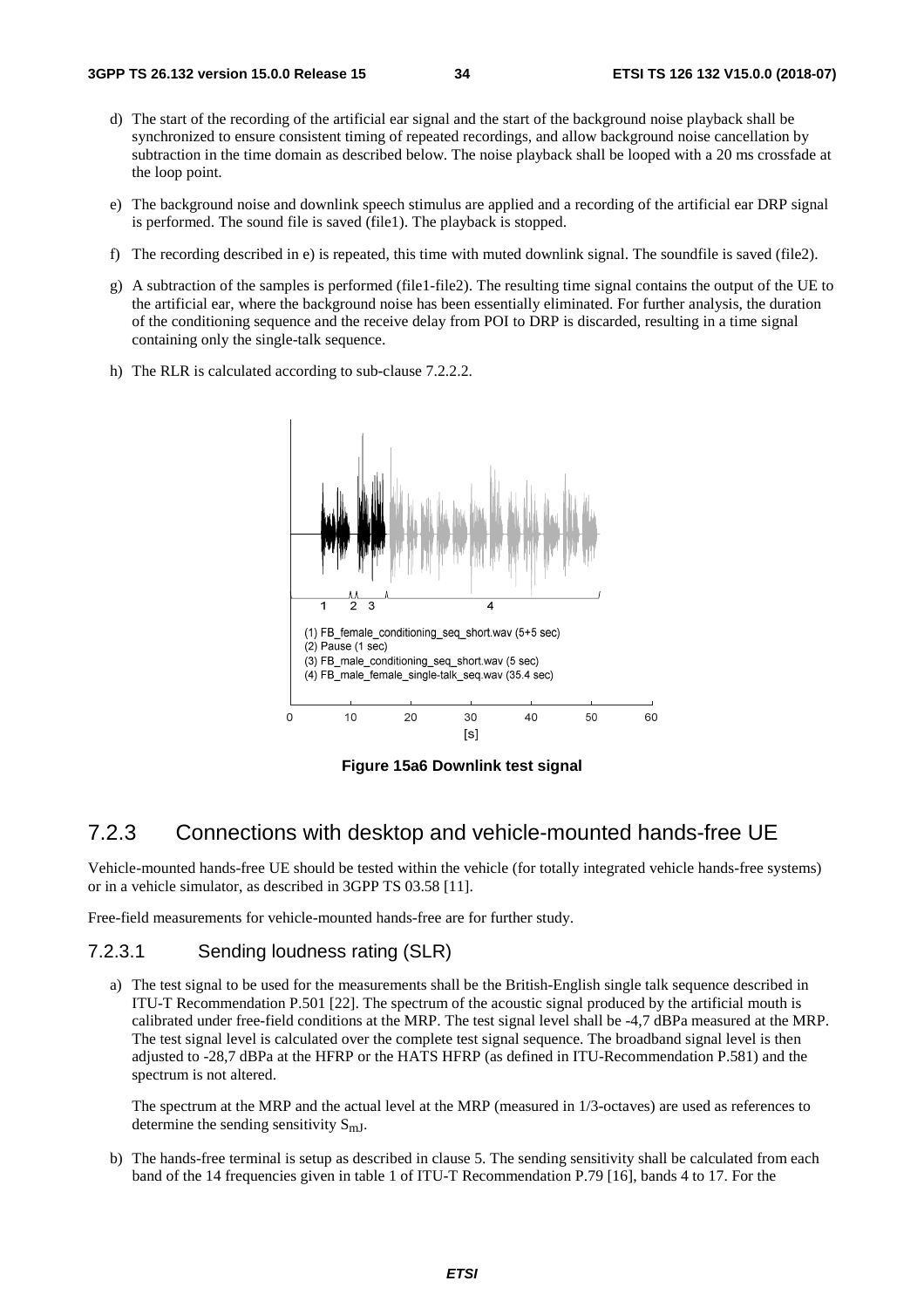calculation, the averaged measured level at the electrical reference point for each frequency band is referred to the averaged test signal level measured in each frequency band at the MRP.

c) The sensitivity is expressed in terms of dBV/Pa and the SLR shall be calculated according to ITU-T Recommendation P.79 [16], formula  $(A-23b)$ , over bands 4 to 17, using  $m = 0.175$  and the sending weighting factors from ITU-T Recommendation P.79 [16], table 1.

### 7.2.3.2 Receiving Loudness Rating (RLR)

- a) The test signal to be used for the measurements shall be the British-English single talk sequence described in ITU-T Recommendation P.501 [22]. The test signal level shall be -16 dBm0 measured at the digital reference point or the equivalent analogue point. The test signal level is calculated over the complete test signal sequence.
- b) The hands-free terminal is setup as described in clause 5. If a HATS is used, then it is free-field equalized as described in ITU-T Recommendation P.581. The equalized output signal of each artificial ear is power-averaged over the total duration of the analysis; the right and left artificial ear signals are voltage-summed for each 1/3 octave frequency band; these 1/3-octave band data are considered as the input signal to be used for calculations or measurements. The receiving sensitivity shall be calculated from each band of the 14 frequencies given in table 1 of ITU-T Recommendation P.79 [16], bands 4 to 17.

For the calculation, the averaged measured level at each frequency band is referred to the averaged test signal level measured in each frequency band.

- c) The sensitivity is expressed in terms of dBPa/V and the RLR shall be calculated according to ITU-T Recommendation P.79 [16], formula (A-23c), over bands 4 to 17, using  $m = 0.175$  and the receiving weighting factors from table 1 of ITU-T Recommendation P.79 [16].
- d) No leakage correction shall be applied. The hands-free correction, as described in ITU-T Recommendation P.340 shall be applied. To compute the receiving loudness rating (RLR) for a hands-free terminal (see also ITU-T Recommendation P.340), when using the combination of left and right artificial ear signals from the HATS, the HFLE has to be 8 dB instead of 14 dB. For further information see ITU-T Recommendation P.581.

### 7.2.4 Connections with hand-held hands-free UE

### 7.2.4.1 Sending loudness rating (SLR)

a) The test signal to be used for the measurements shall be the British-English single talk sequence described in ITU-T Recommendation P.501 [22]. The spectrum of the acoustic signal produced by the artificial mouth is calibrated under free-field conditions at the MRP. The test signal level shall be -4,7 dBPa measured at the MRP. The test signal level is calculated over the complete test signal sequence. The broadband signal level is then adjusted to -28,7 dBPa at the HFRP or the HATS HFRP (as defined in ITU-T Recommendation P.581) and the spectrum is not altered.

The spectrum at the MRP and the actual level at the MRP (measured in 1/3-octaves) are used as references to determine the sending sensitivity  $S_{mI}$ .

- b) The hands-free terminal is setup as described in clause 5. The sending sensitivity shall be calculated from each band of the 14 frequencies given in table 1 of ITU-T Recommendation P.79 [16], bands 4 to 17. For the calculation, the averaged measured level at the electrical reference point for each frequency band is referred to the averaged test signal level measured in each frequency band at the MRP.
- c) The sensitivity is expressed in terms of dBV/Pa and the SLR shall be calculated according to ITU-T Recommendation P.79 [16], formula (A-23b), over bands 4 to 17, using  $m = 0.175$  and the sending weighting factors from ITU-T Recommendation P.79 [16], table 1.

### 7.2.4.2 Receiving loudness rating (RLR)

- a) The test signal to be used for the measurements shall be the British-English single talk sequence described in ITU-T Recommendation P.501 [22]. The test signal level shall be -16 dBm0 measured at the digital reference point or the equivalent analogue point. The test signal level is calculated over the complete test signal sequence.
- b) The hands-free terminal is setup as described in clause 5. If a HATS is used, then it is free-field equalized as described in ITU-T Recommendation P.581. The equalized output signal of each artificial ear is power-averaged over the total duration of the analysis; the right and left artificial ear signals are voltage-summed for each 1/3-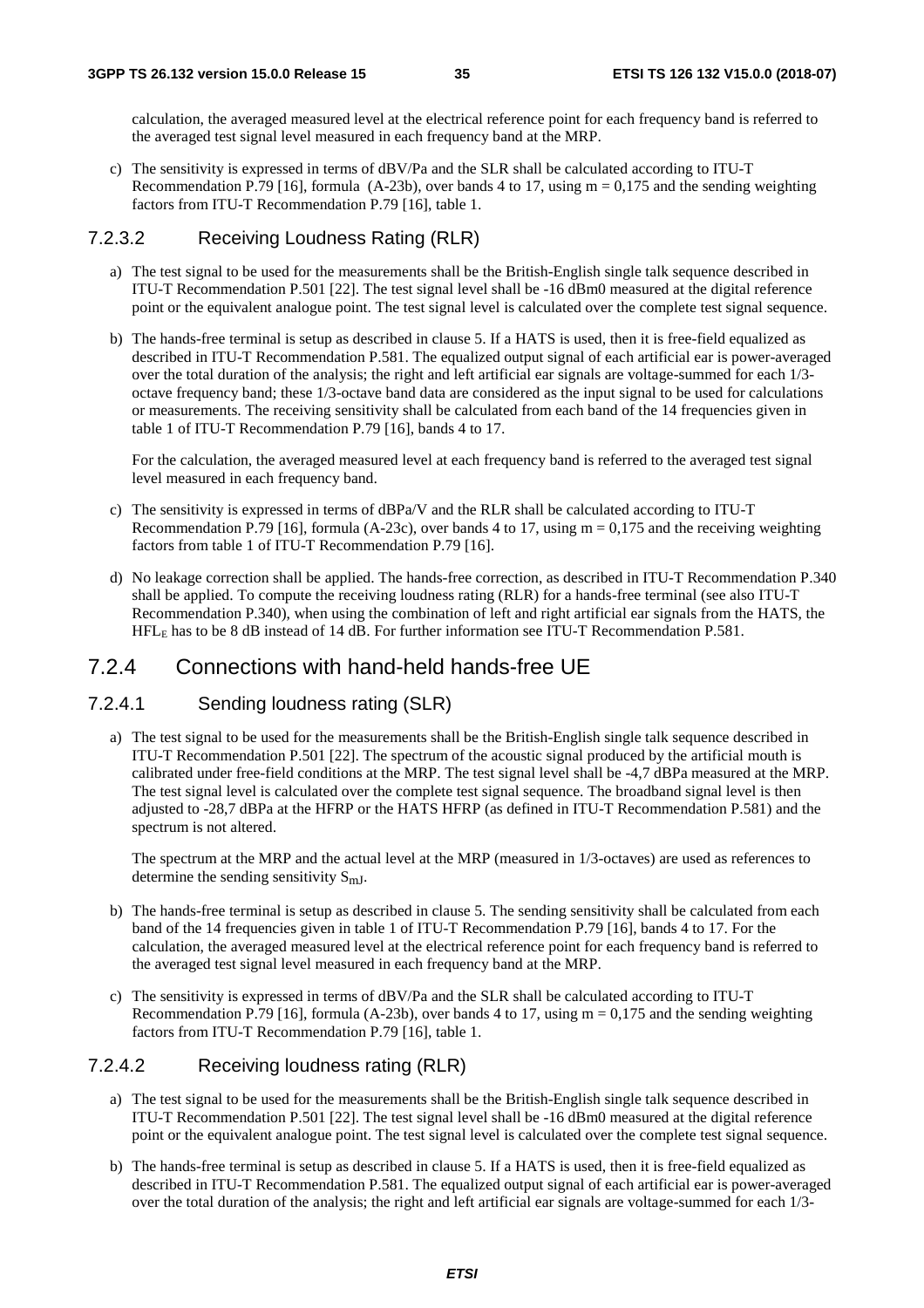octave frequency band; these 1/3-octave band data are considered as the input signal to be used for calculations or measurements. The receiving sensitivity shall be calculated from each band of the 14 frequencies given in table 1 of ITU-T Recommendation P.79 [16], bands 4 to 17.

For the calculation, the averaged measured level at each frequency band is referred to the averaged test signal level measured in each frequency band.

- c) The sensitivity is expressed in terms of dBPa/V and the RLR shall be calculated according to ITU-T Recommendation P.79 [16], formula (A-23c), over bands 4 to 17, using  $m = 0.175$  and the receiving weighting factors from table 1 of ITU-T Recommendation P.79 [16].
- d) No leakage correction shall be applied. The hands-free correction as described in ITU-T Recommendation P.340 shall be applied. To compute the receiving loudness rating (RLR) for hands-free terminals (see also ITU-T Recommendation P.340), when using the combination of left and right artificial ear signals from the HATS, the HFLE has to be 8 dB instead of 14 dB. For further information see ITU-T Recommendation P.581.

# 7.2.5 Connections with headset UE

Same as for handset.

# 7.3 Idle channel noise (handset and headset UE)

For idle noise measurements in sending and receiving directions, care should be taken that only the noise is windowed out by the analysis and the result is not impaired by any remaining reverberation or by noise and/or interference from various other sources. Some examples are air-conducted or vibration-conducted noise from sources inside or outside the test chamber, disturbances from lights and regulators, mains supply induced noise including grounding issues, test system and system simulator inherent noise as well as radio interference from the UE to test equipment such as ear simulators, microphone amplifiers, etc.

# 7.3.1 Sending

The terminal should be configured to the test equipment as described in subclause 5.1.

The environment shall comply with the conditions described in subclause 6.1.

The noise level at the output of the SS is measured with psophometric weighting. The psophometric weighting filter is described in ITU-T Recommendation O.41.

A test signal may have to be intermittently applied to prevent 'silent mode' operation of the MS. This is for further study.

The measured part of the noise shall be 170,667 ms (which equals 8192 samples in a 48 kHz sample rate test system). The spectral distribution of the noise is analyzed with an 8k FFT using windowing with  $\leq 0.1$  dB leakage for non bincentered signals. This can be achieved with a window function commonly known as a "flat top window". Within the specified frequency range, the FFT bin that has the highest level is searched for; the level of this bin is the maximum level of a single frequency disturbance.

To improve repeatability, the test sequence (optional activation followed by the noise level measurement) may be contiguously repeated one or more times.

The total noise powers obtained from such repeats shall be averaged. The total result shall be  $10 * log_{10}$  of this average in dB.

The single frequency maximum powers obtained from such repeats shall be averaged. The total result shall be  $10*log_{10}$ of this average in dB.

# 7.3.2 Receiving

The terminal should be configured to the test equipment as described in subclause 5.1.

The environment shall comply with the conditions described in subclause 6.1.

A test signal may have to be intermittently applied to prevent 'silent mode' operation of the MS. This is for further study.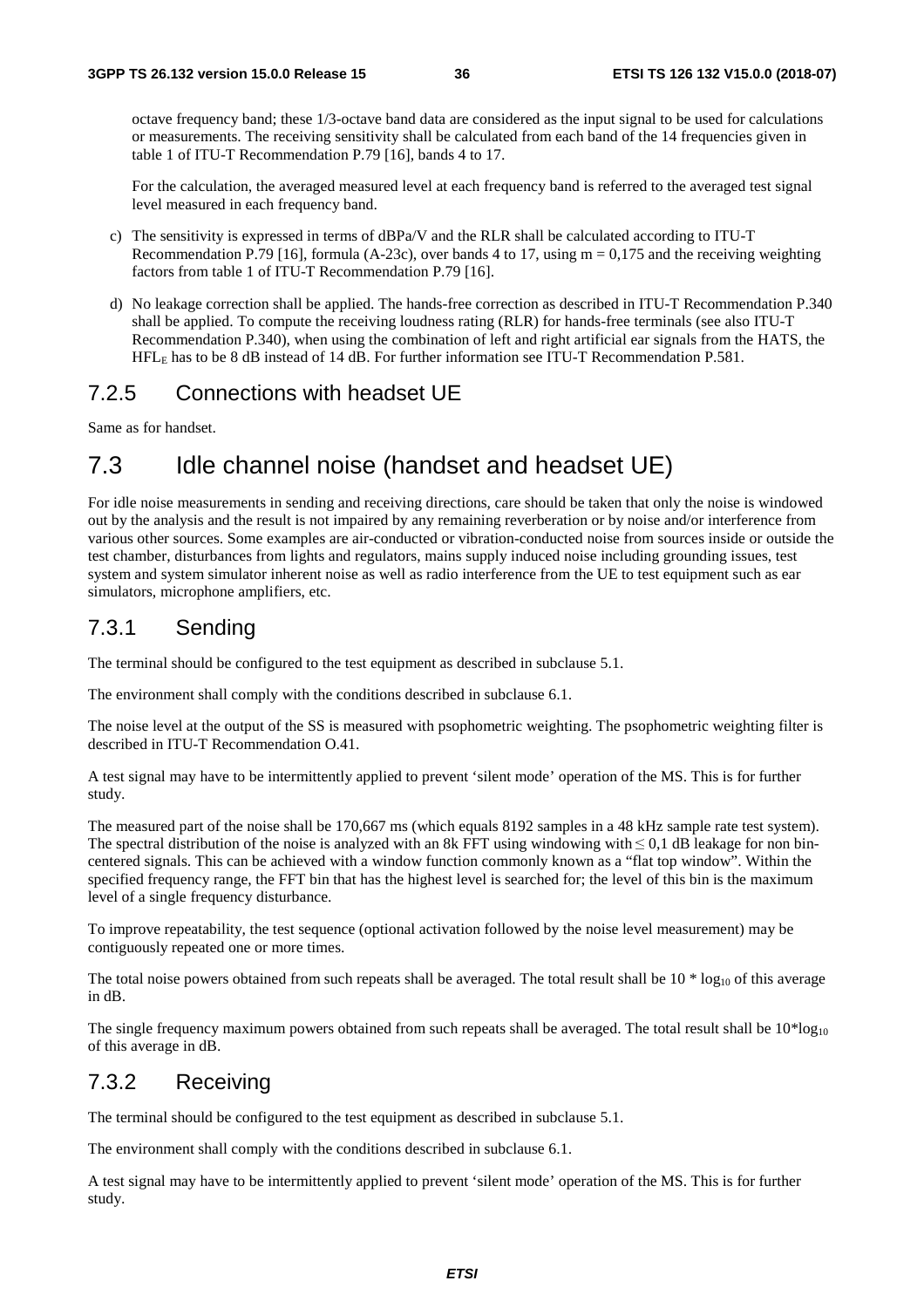The noise level shall be measured with A-weighting at the DRP with diffuse-field correction. The A-weighting filter is described in IEC 60651.

The measured part of the noise shall be 170,667 ms (which equals 8192 samples in a 48 kHz sample rate test system). The spectral distribution of the noise is analyzed with an 8k FFT using windowing with  $\leq 0.1$  dB leakage for non bincentred signals. This can be achieved with a window function commonly known as a "flat top window". Within the specified frequency range, the FFT bin that has the highest level is searched for; the level of this bin is the maximum level of a single frequency disturbance.

To improve repeatability, considering the test sequence (optional activation followed by the noise level measurement) may be contiguously repeated one or more times.

The total noise powers obtained from such repeats shall be averaged. The total result shall be  $10*log_{10}$  of this average in dB.

The single frequency maximum powers obtained from such repeats shall be averaged. The total result shall be  $10*log_{10}$ of this average in dB.

# 7.4 Sensitivity/frequency characteristics

# 7.4.1 Handset and headset UE sending

- a) The test signal to be used for the measurements shall be the British-English single talk sequence described in ITU-T Recommendation P.501 [22]. The spectrum of the acoustic signal produced by the artificial mouth is calibrated under free-field conditions at the MRP. The test signal level shall be -4,7 dBPa measured at the MRP. The test signal level is calculated over the complete test signal sequence.
- b) The handset terminal is setup as described in clause 5. Measurements shall be made at 1/12-octave intervals as given by the R.40 series of preferred numbers in ISO 3 for frequencies from 100 Hz to 4 kHz inclusive. For the calculation, the averaged measured level at the electrical reference point for each frequency band is referred to the averaged test signal level measured in each frequency band at the MRP.
- c) The sensitivity is expressed in terms of dBV/Pa.

# 7.4.2 Handset and headset UE receiving

- a) The test signal to be used for the measurements shall be the British-English single talk sequence described in ITU-T Recommendation P.501 [22]. The test signal level shall be -16 dBm0 measured at the digital reference point or the equivalent analogue point. The test signal level is calculated over the complete test signal sequence.
- b) The handset terminal is setup as described in clause 5. Measurements shall be made at 1/12-octave intervals as given by the R.40 series of preferred numbers in ISO 3 for frequencies from 100 Hz to 4 kHz inclusive. For the calculation, the averaged measured level at each frequency band is referred to the averaged test signal level measured in each frequency band.
- c) The HATS is diffuse-field equalized. The sensitivity is expressed in terms of dBPa/V. Information about correction factors is available in subclause 5.1.4.

Optionally, the measurements may be repeated with a 2 N and 13 N application force. For these test cases no normative values apply.

# 7.4.3 Desktop and vehicle-mounted hands-free UE sending

a) The test signal to be used for the measurements shall be the British-English single talk sequence described in ITU-T Recommendation P.501 [22]. The spectrum of the acoustic signal produced by the artificial mouth is calibrated under free-field conditions at the MRP. The test signal level shall be -4,7 dBPa measured at the MRP. The test signal level is calculated over the complete test signal sequence. The broadband signal level is then adjusted to -28,7 dBPa at the HFRP or the HATS HFRP (as defined in ITU-T Recommendation P.581) and the spectrum is not altered.

The spectrum at the MRP and the actual level at the MRP (measured in 1/3-octaves) are used as references to determine the sending sensitivity  $S_{mJ}$ .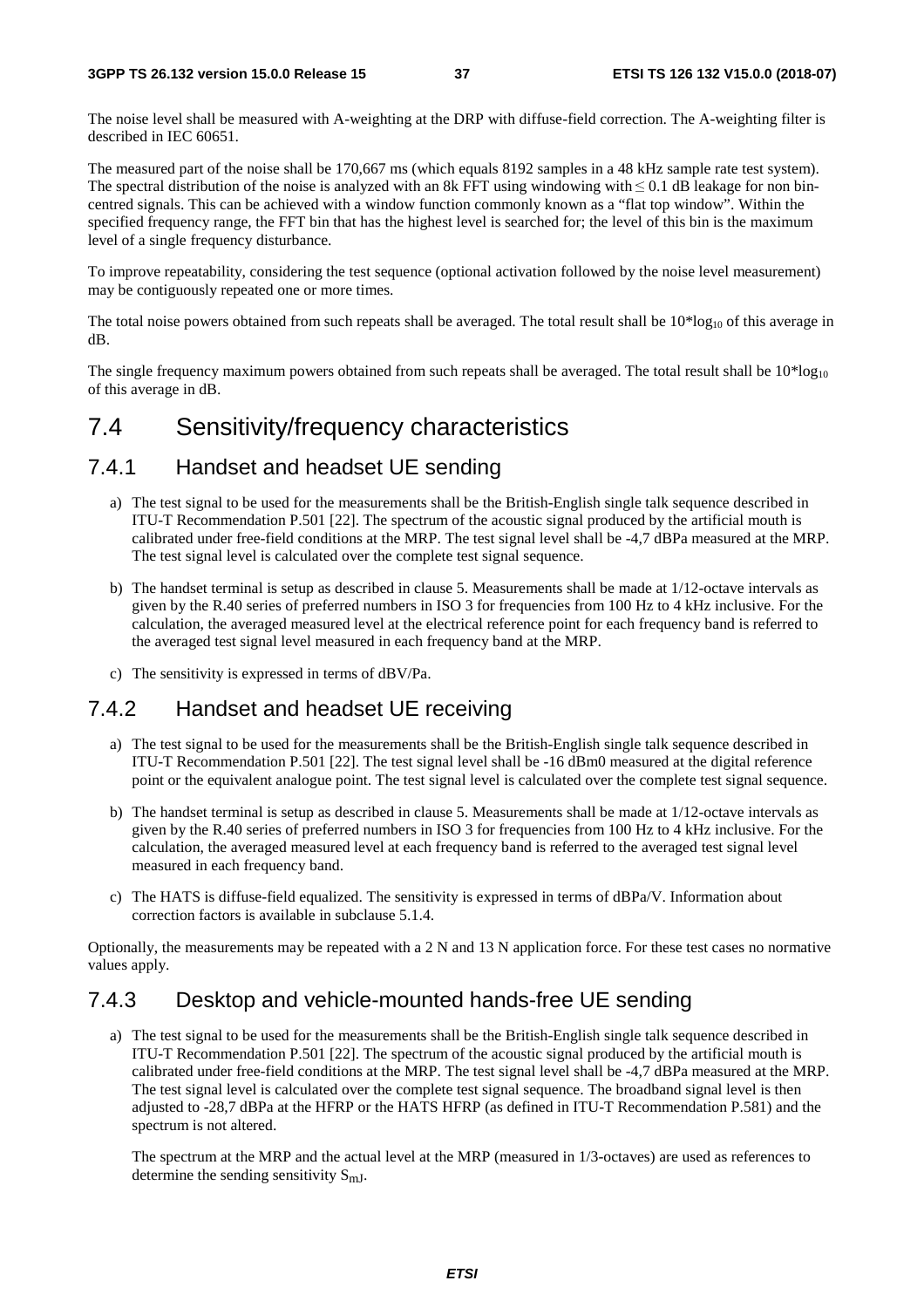- b) The hands-free terminal is setup as described in clause 5. Measurements shall be made at 1/3-octave intervals as given by the R.40 series of preferred numbers in ISO 3 for frequencies from 100 Hz to 4 kHz inclusive. For the calculation, the averaged measured level at each frequency band is referred to the averaged test signal level measured in each frequency band.
- c) The sensitivity is expressed in terms of dBV/Pa.

### 7.4.4 Desktop and vehicle-mounted hands-free UE receiving

- a) The test signal to be used for the measurements shall be the British-English single talk sequence described in ITU-T Recommendation P.501 [22]. The test signal level shall be -16 dBm0 measured at the digital reference point or the equivalent analogue point. The test signal level is calculated over the complete test signal sequence.
- b) The hands-free terminal is setup as described in clause 5. If a HATS is used, then it is free-field equalized as described in ITU-T Recommendation P.581. The equalized output signal of each artificial ear is power-averaged over the total duration of the analysis; the right and left artificial ear signals are voltage-summed for each 1/3 octave frequency band; these 1/3-octave band data are considered as the input signal to be used for calculations or measurements. Measurements shall be made at 1/3-octave intervals as given by the R.40 series of preferred numbers in ISO 3 for frequencies from 100 Hz to 4 kHz inclusive. For the calculation the averaged measured level at each frequency band is referred to the averaged test signal level measured in each frequency band.
- c) The sensitivity is expressed in terms of dBPa/V.

# 7.4.5 Hand-held hands-free UE sending

a) The test signal to be used for the measurements shall be the British-English single talk sequence described in ITU-T Recommendation P.501 [22]. The spectrum of the acoustic signal produced by the artificial mouth is calibrated under free-field conditions at the MRP. The test signal level shall be -4,7 dBPa measured at the MRP. The test signal level is calculated over the complete test signal sequence. The broadband signal level then is adjusted to -28,7 dBPa at the HFRP or the HATS HFRP (as defined in ITU-T Recommendation P.581) and the spectrum is not altered.

The spectrum at the MRP and the actual level at the MRP (measured in 1/3-octaves) are used as reference to determine the sending sensitivity  $S_{mI}$ .

- b) The hands-free terminal is setup as described in clause 5. Measurements shall be made at 1/3-octave intervals as given by the R.40 series of preferred numbers in ISO 3 for frequencies from 100 Hz to 4 kHz inclusive. For the calculation, the averaged measured level at each frequency band is referred to the averaged test signal level measured in each frequency band.
- c) The sensitivity is expressed in terms of dBV/Pa.

## 7.4.6 Hand-held hands-free UE receiving

- a) The test signal to be used for the measurements shall be the British-English single talk sequence described in ITU-T Recommendation P.501 [22]. The test signal level shall be -16 dBm0 measured at the digital reference point or the equivalent analogue point. The test signal level is calculated over the complete test signal sequence.
- b) The hands-free terminal is setup as described in clause 5. If a HATS is used, then it is free-field equalized as described in ITU-T Recommendation P.581. The equalized output signal of each artificial ear is power-averaged over the total duration of the analysis; the right and left artificial ear signals are voltage-summed for each 1/3 octave band frequency band; these 1/3-octave band data are considered as the input signal to be used for calculations or measurements. Measurements shall be made at 1/3-octave intervals as given by the R.40 series of preferred numbers in ISO 3 for frequencies from 100 Hz to 4 kHz inclusive. For the calculation, the averaged measured level at each frequency band is referred to the averaged test signal level measured in each frequency band.
- c) The sensitivity is expressed in terms of dBPa/V.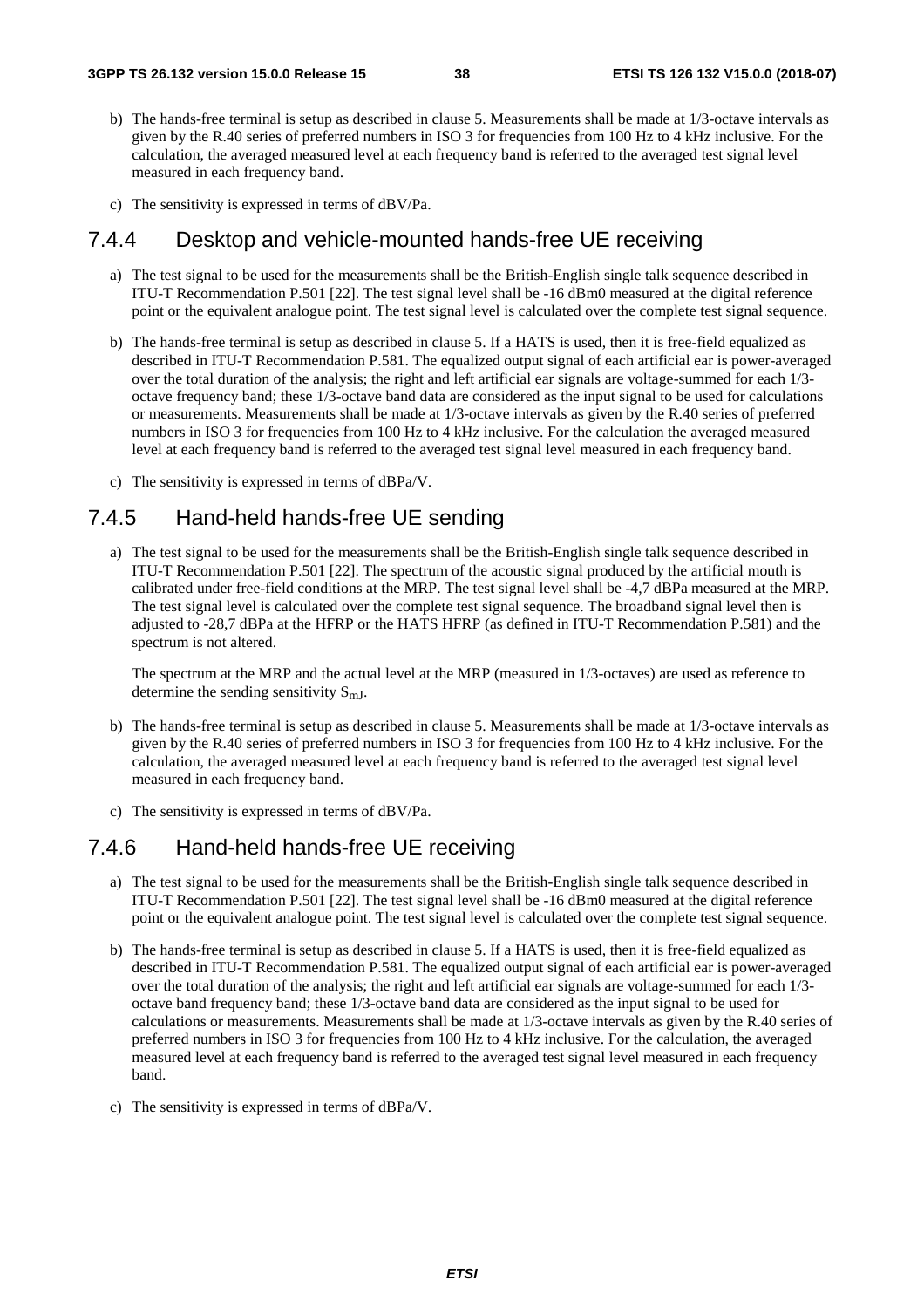# 7.5 Sidetone characteristics

## 7.5.1 Connections with handset UE

The test signal to be used for the measurements shall be the British-English single talk sequence described in ITU-T Recommendation P.501 [22]. The spectrum of the acoustic signal produced by the artificial mouth is calibrated under free-field conditions at the MRP. The test signal level shall be -4,7 dBPa measured at the MRP. The test signal level is calculated over the complete test signal sequence.

### 7.5.1.1 void

### 7.5.1.2 Connections with handset UE – HATS method

The handset UE is setup as described in clause 5. The application force shall be 13 N on the Type 3.3 artificial ear.

Where a user operated volume control is provided, the measurements shall be carried out at the nominal setting of the volume control. In addition the measurement is repeated at the maximum volume control setting. It is expected that for other positions of the volume control setting a consistent behaviour to that of the nominal and maximum settings should be observed. Additional measurements for these positions are not required.

Measurements shall be made at 1/12-octave intervals as given by the R.40 series of preferred numbers in ISO 3 for frequencies from 100 Hz to 8 kHz inclusive. The averaged measured level at each frequency band is referred to the averaged test signal level measured in each frequency band.

The sidetone path loss (LmeST), as expressed in dB, shall be calculated from each 1/3rd-octave band (ITU-T Recommendation P.79 [16], table B.1, bands 4 to 17). The Sidetone Masking Rating (STMR), expressed in dB, shall be calculated from formula B-4 of ITU-T Recommendation P.79 [16], using  $m = 0.225$  and the weighting factors in table B.2 (unsealed condition) of ITU-T Recommendation P.79 [16]. No leakage correction  $(L_E)$  shall be applied. DRP-ERP correction is used.

In case the STMR is below the limit, the measurement shall be repeated with the electrical sidetone path disabled and both sets of results shall be reported. In case the STMR is below the limit also with the electrical sidetone path disabled, the result shall not be regarded as a failure. Disconnecting the call is normally disabling the electrical sidetone path; otherwise the UE can be switched off to enter the wanted state.

# 7.5.2 Headset UE

The test signal to be used for the measurements shall be the British-English single talk sequence described in ITU-T Recommendation P.501 [22]. The spectrum of the acoustic signal produced by the artificial mouth is calibrated under free-field conditions at the MRP. The test signal level shall be -4,7 dBPa measured at the MRP. The test signal level is calculated over the complete test signal sequence.

Where a user operated volume control is provided, the measurements shall be carried out at the nominal setting of the volume control. In addition the measurement is repeated at the maximum volume control setting. It is expected that for other positions of the volume control setting a consistent behaviour to that of the nominal and maximum settings should be observed. Additional measurements for these positions are not required.

Measurements shall be made at 1/12-octave intervals as given by the R.40 series of preferred numbers in ISO 3 for frequencies from 100 Hz to 8 kHz inclusive. The averaged measured level at each frequency band is referred to the averaged test signal level measured in each frequency band.

The sidetone path loss ( $L_{\text{meST}}$ ), as expressed in dB, shall be calculated from each  $1/3^{\text{rd}}$ -octave band (ITU-T) Recommendation P.79 [16], table B.1, bands 4 to 17). The STMR (in dB) shall be calculated from formula B-4 of ITU-T Recommendation P.79 [16], using m = 0.225 and the weighting factors in table B.2 (unsealed condition) of ITU-T Recommendation P.79 [16]. No leakage correction  $(L<sub>E</sub>)$  shall be applied. DRP-ERP correction is used.

In case the STMR is below the limit, the measurement shall be repeated with the electrical sidetone path disabled and both sets of results shall be reported. In case the STMR is below the limit also with the electrical sidetone path disabled, the result shall not be regarded as a failure. Disconnecting the call is normally disabling the electrical sidetone path; otherwise the UE can be switched off to enter the wanted state.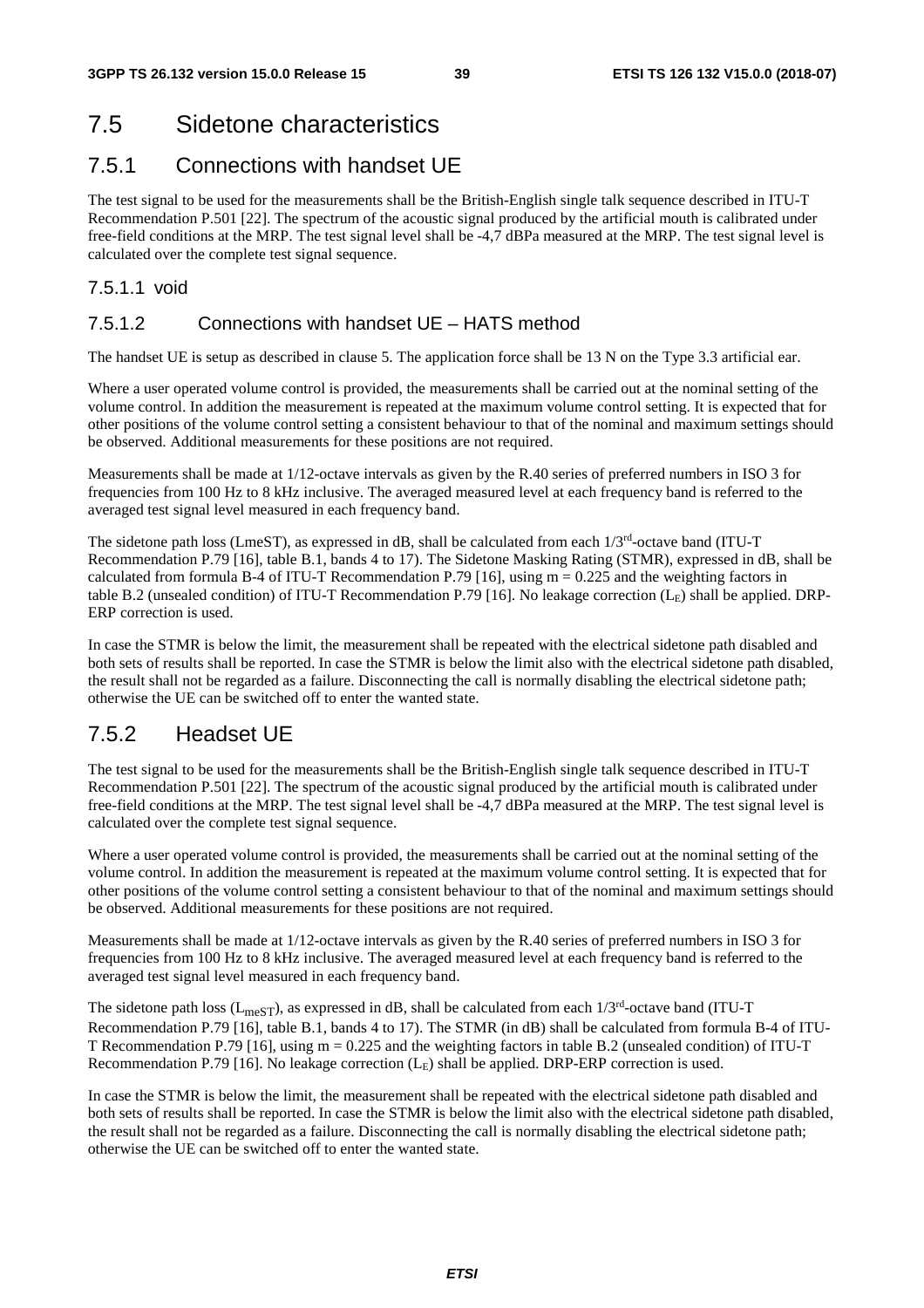# 7.5.3 Hands-free UE (all categories)

No requirement other than echo control.

# 7.5.4 Sidetone delay for handset or headset

The handset or headset terminal is setup as described in clause 5.

The test signal is a CS-signal complying with ITU-T Recommendation P.501 using a PN-sequence with a length, T, of 4 096 points (for a 48 kHz sample rate test system). The duration of the complete test signal is as specified in ITU-T Recommendation P.501. The level of the signal shall be -4,7 dBPa at the MRP.

The cross-correlation function  $\Phi xy(\tau)$  between the input signal  $S_x(t)$  generated by the test system in send direction and the output signal  $S<sub>v</sub>(t)$  measured at the artificial ear is calculated in the time domain:

$$
\Phi_{xy}(\tau) = \frac{1}{T} \int_{t=\frac{-T}{2}}^{\frac{T}{2}} S_x(t) \cdot S_y(t+\tau)
$$

The measurement window, *T*, shall be identical to the test signal period, T, with the measurement window synchronized to the PN-sequence of the test signal.

The sidetone delay is calculated from the envelope  $E(\tau)$  of the cross-correlation function  $\Phi$ xy( $\tau$ ). The first maximum of the envelope function occurs in correspondence with the direct sound produced by the artificial mouth; the second one occurs with a possible delayed sidetone signal. The difference between the two maxima corresponds to the sidetone delay. The envelope  $E(\tau)$  is calculated by the Hilbert transformation H {xy( $\tau$ )} of the cross-correlation:

$$
H\{xy(\tau)\} = \sum_{u=-\infty}^{+\infty} \frac{\Phi_{xy}(u)}{\pi(\tau - u)}
$$

$$
E(\tau) = \sqrt{\Phi_{xy}(\tau)}^2 + [H\{xy(\tau)\}]^2
$$

It is assumed that the measured sidetone delay is less than T/2.

# 7.6 Stability loss

Where a user-controlled volume control is provided it is set to maximum.

**Handset UE:** The handset is placed on a hard plane surface with the earpiece facing the surface.

**Headset UE:** The requirement applies for the closest possible position between microphone and headset receiver within the intended wearing position.

NOTE: Depending on the type of headset it may be necessary to repeat the measurement in different positions.

**Hands-free UE (all categories):** No requirement other than echo loss.

Before the actual test a training sequence consisting of the British-English single talk sequence described in ITU-T Recommendation P.501 [22] is applied. The training sequence level shall be -16 dBm0 in order to not overload the codec.

The test signal is a PN-sequence complying with ITU-T Recommendation P.501 with a length of 4 096 points (for a 48 kHz sampling rate system) and a crest factor of 6 dB instead of 11 dB. The PN-sequence is generated as described in P.501 with W(k) constant within the frequency range 200-4000 Hz and zero outside this range. The duration of the test signal is 250 ms. With an input signal of -3 dBm0, the attenuation from input to output of the system simulator shall be measured under the following conditions:

a) The handset or the headset, with the transmission circuit fully active, shall be positioned on a hard plane surface with at least 400 mm free space in all directions; the earpiece shall face towards the surface as shown in figure 15c;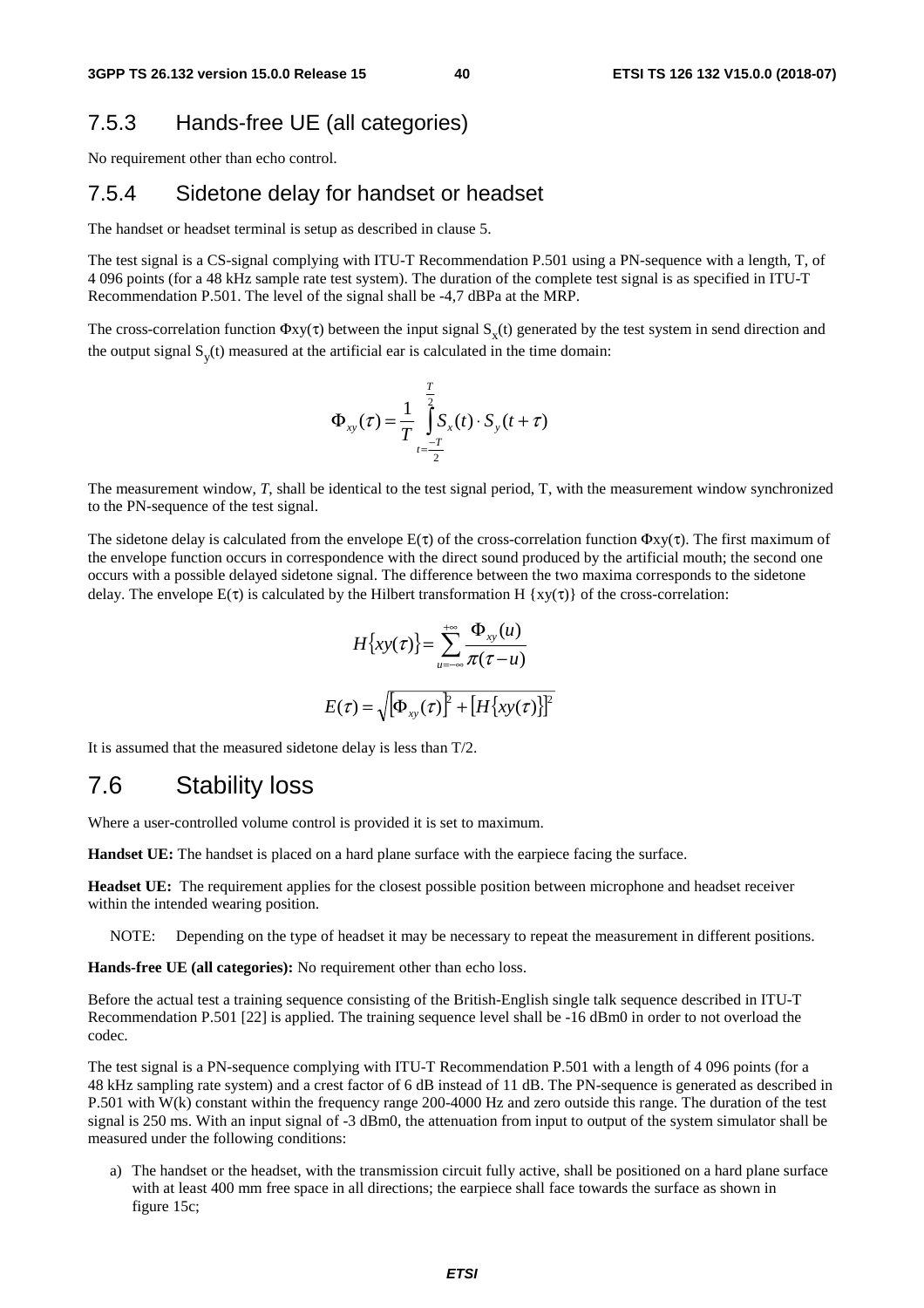- b) The headset microphone is positioned as close as possible to the receiver(s) within the intended wearing position;
- c) For a binaural headset, the receivers are placed symmetrically around the microphone.

#### **Figure 15a. Void**







The attenuation from input to output of the system simulator shall be measured in the frequency range from 200 Hz to 4 kHz. The spectral distribution of the output signal is analysed with a 4k FFT (for a 48 kHz sample rate test system), thus the measured part of the output signal is 85.333 ms. To avoid leakage effects, the frequency resolution of the FFT must be the same as the frequency spacing of the PN-sequence.

# 7.7 Acoustic echo control

### 7.7.1 General

The echo loss (EL) presented by the GSM, 3G or LTE networks at the POI should be at least 46 dB during single talk. This value takes into account the fact that UE is likely to be used in a wide range of noise environments.

## 7.7.2 Acoustic echo control in a hands-free UE

The hands-free UE is setup in a room with acoustic properties similar to a typical "office-type" room; a vehiclemounted hands-free UE should be tested in a vehicle or vehicle simulator, as specified by the UE manufacturer (see also 3GPP TS 03.58 [11]). The ambient noise level  $\leq$  70 dBPa(A). The attenuation from reference point input to reference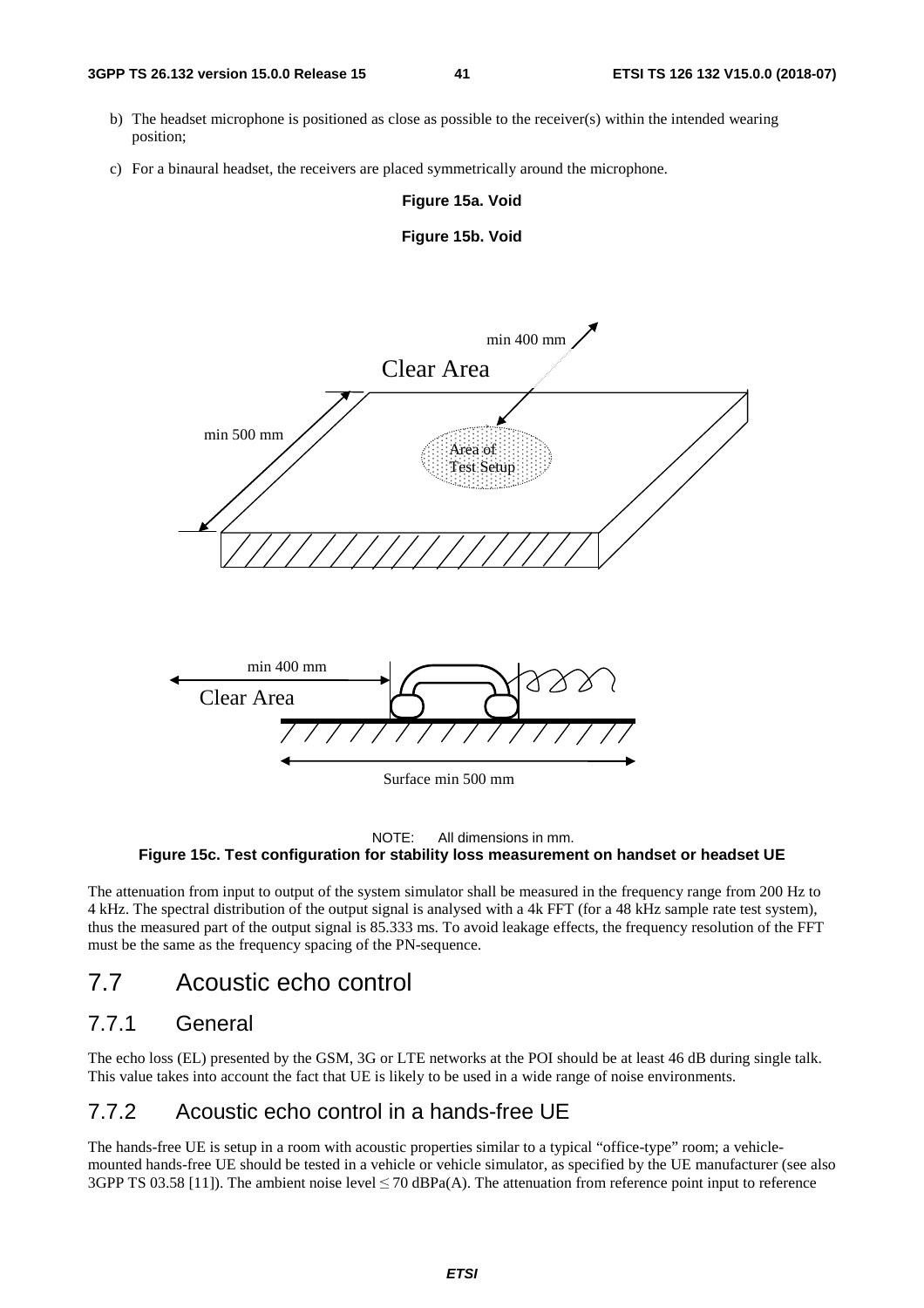point output shall be measured using the compressed real speech signal described in clause 7.3.3 of ITU-T P.501 Amendment 1 [33].

The TCLw is calculated according to ITU-T Recommendation G.122 [8], annex B, clause B.4 (trapezoidal rule). For the calculation, the averaged measured echo level at each frequency band is referred to the averaged test signal level measured in each frequency band. The first 17,0 s of the test signal (6 sentences) are discarded from the analysis to allow for convergence of the acoustic echo canceller. The analysis is performed over the remaining length of the test sequence (last 6 sentences).

The test signal level shall be -10 dBm0.

# 7.7.3 Acoustic echo control in handset UE

The handset is set up according to clause 5. The ambient noise level shall be  $\leq$  -64 dBPa(A). The attenuation from the reference point input to reference point output shall be measured using the compressed real speech signal described in clause 7.3.3 of ITU-T P.501 Amendment 1 [33].

The TCLw is calculated according to ITU-T Recommendation G.122 [8], annex B, clause B.4 (trapezoidal rule). For the calculation, the averaged measured echo level at each frequency band is referred to the averaged test signal level measured in each frequency band. The first 17,0 s of the test signal (6 sentences) are discarded from the analysis to allow for convergence of the acoustic echo canceller. The analysis is performed over the remaining length of the test sequence (last 6 sentences).

The test signal level shall be -10 dBm0.

# 7.7.4 Acoustic echo control in a headset UE

The headset is set up according to clause 5. The ambient noise level shall be  $\leq$  -64 dBPa(A). The attenuation from reference point input to reference point output shall be measured using the compressed real speech signal described in clause 7.3.3 of ITU-T P.501 Amendment 1 [33].

The TCLw is calculated according to ITU-T Recommendation G.122 [8], annex B, clause B.4 (trapezoidal rule). For the calculation, the averaged measured echo level at each frequency band is referred to the averaged test signal level measured in each frequency band. The first 17,0 s of the test signal (6 sentences) are discarded from the analysis to allow for convergence of the acoustic echo canceller. The analysis is performed over the remaining length of the test sequence (last 6 sentences).

The test signal level shall be -10 dBm0.

# 7.8 Distortion

### 7.8.1 Sending distortion

The handset, headset, or hands-free UE is setup as described in clause 5.

The signal used is a sine-wave signal with a frequency of 1020 Hz. The sine-wave signal level shall be calibrated to the following RMS levels at the MRP:  $5, 0, -4.7, -10, -15, -20$  dBPa. The test signals have to be applied in this sequence, i.e., from high levels down to low levels.

The duration of the sine-wave signal is recommended to be 360 ms. The manufacturer shall be allowed to request tone lengths up to 1 s. The measured part of the signal shall be 170.667 ms (which equals  $2 * 4096$  samples in a 48 kHz sample rate test system). The times are selected to be relatively short in order to reduce the risk that the test tone is treated as a stationary signal.

It is recommended that an optional activation signal be presented immediately preceding each test signal to ensure that the UE is in a typical state during measurement. An appropriate speech or speech-like activation signal shall be chosen from ITU-T Recommendations P.501 or P.50 [10]. A recommendation for the use of an activation signal as part of the measurement is defined in figure 16. The RMS level of the active parts of this activation signal is recommended to be equal to the subsequent test tone RMS level. In practice, certain types of processing may be impacted due to the introduction of the activation signal. The manufacturer shall be allowed to specify disabling of the activation signal. It shall be reported whether an activation signal was used or not, along with the characteristics of the activation signal, as specified by the manufacturer.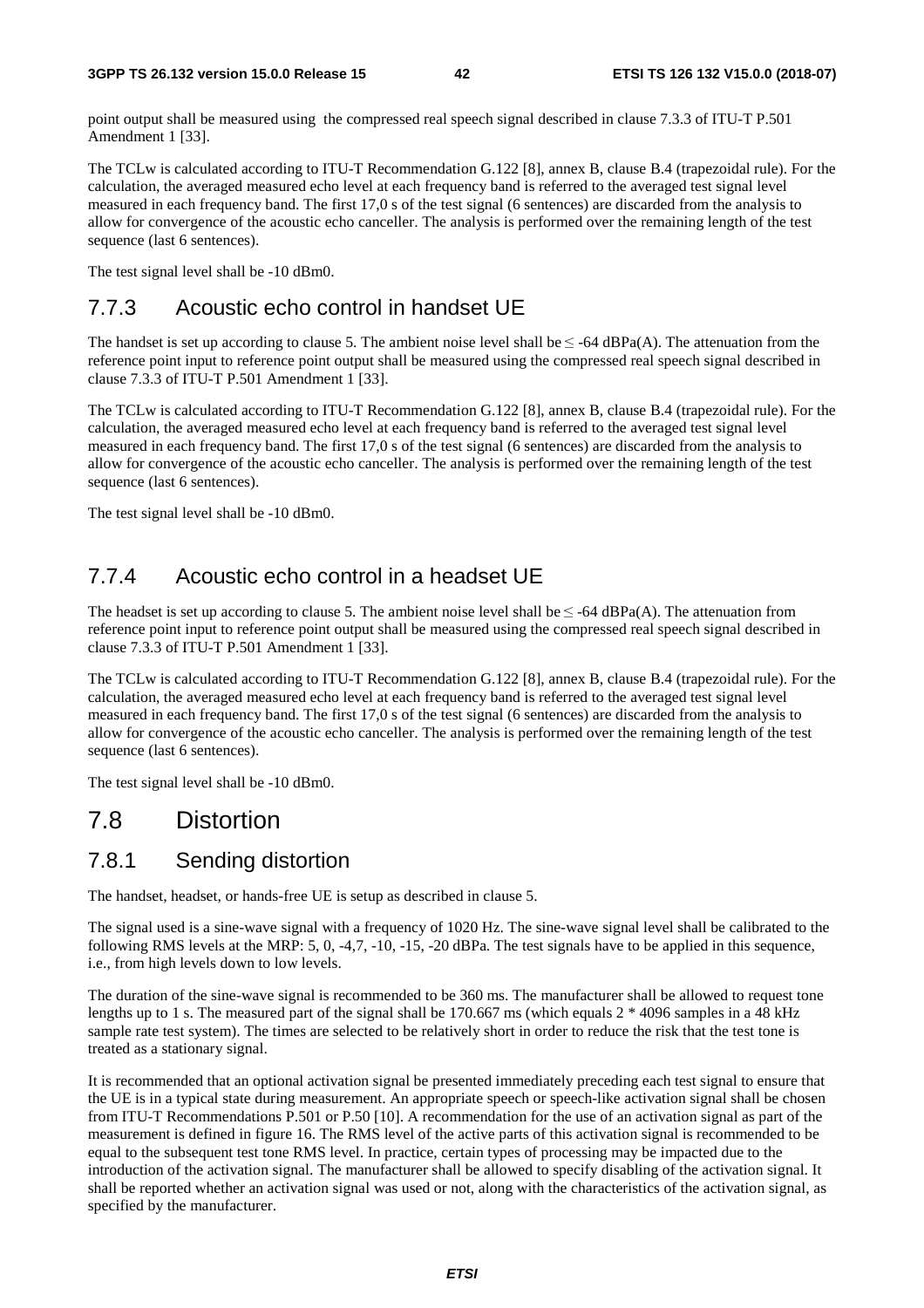The ratio of the signal to total distortion power of the signal output of the SS shall be measured with the psophometric noise weighting (see ITU-T Recommendations G.712, O.41 and 0.132). The psophometric filter shall be normalized (0 dB gain) at 800 Hz as specified in ITU-T Recommendation O.41. The weighting function shall be applied to the total distortion component only (not to the signal component).

For measurement of the total distortion component an octave-wide band-stop filter shall be applied to the signal to suppress the sine-wave signal and associated coding artefacts. The filter shall have a lower passband ending at  $0.7071 * f_s$ , and an upper passband starting at 1,4142  $* f_s$ , where  $f_s$  is the frequency of the sine-wave signal. The passband ripple of the filter shall be  $\leq 0.2$  dB. The attenuation of the band-stop filter at the sine-wave frequency shall be  $\geq$  60 dB. Alternatively, the described characteristics can be implemented by an appropriate weighting on the spectrum obtained from an FFT. The total distortion component is defined as the measured signal within the frequency range 200 Hz to 4 kHz, after applying psophometric and stop filters (hence no correction for the lost power due to the stop filter, known as "bandwidth correction", shall be applied).

To improve repeatability, considering the variability introduced by speech coding and voice processing, the test sequence (activation signal followed by the test signal) may be contiguously repeated one or more times.. The single signal-to-total-distortion power ratios obtained from such repeats shall be averaged. The total result shall be  $10 * 10g_{10}$ of this average in dB.



**Figure 16: Recommended activation sequence and test signal.** 

The activation signal consists of a "Bandlimited composite source signal with speech-like power density spectrum" signal according to ITU-T Recommendation P.501 with 48,62 ms voiced part (1), 200 ms unvoiced part (2) and 101,38 ms pause (3), followed by the same signal but polarity inverted (4, 5, 6), followed by the voiced part only (7). The pure test tone is applied and after 50 ms settling time (8), the analysis is made over the following 170,667 ms (9).

- NOTE 1: Void.
- NOTE 2: In order to ensure that the correct part of the signal is analyzed, the total delay of the terminal and SS may have to be determined prior to the measurement.
- NOTE 3: For hands-free terminals tested in environments defined in subclause 6.1.2, care should be taken that the reverberation in the test room, caused by the activation signal, does not affect the test results to an unacceptable degree, referring to subclause 5.3.

### 7.8.2 Receiving

The handset, headset, or hands-free UE is setup as described in clause 5.

The signal used is a sine-wave signal with frequencies specified in clause 5.8 of 3GPP TS 26.131. The signal level shall be -16 dBm0, except for the sine-wave signal with a frequency 1020 Hz that shall be applied at the signal input of the SS at the following levels: 0, -3, -10, -16, -20, -30, -40, -45 dBm0. The test signals have to be applied in this sequence, i.e., from high levels down to low levels.

The duration of the sine-wave signal is recommended to be 360 ms. The manufacturer shall be allowed to request tone lengths up to 1 s. The measured part of the signal shall be 170.667 ms (which equals 2  $*$  4096 samples in a 48 kHz sample rate test system). The times are selected to be relatively short in order to reduce the risk that the test tone is treated as a stationary signal.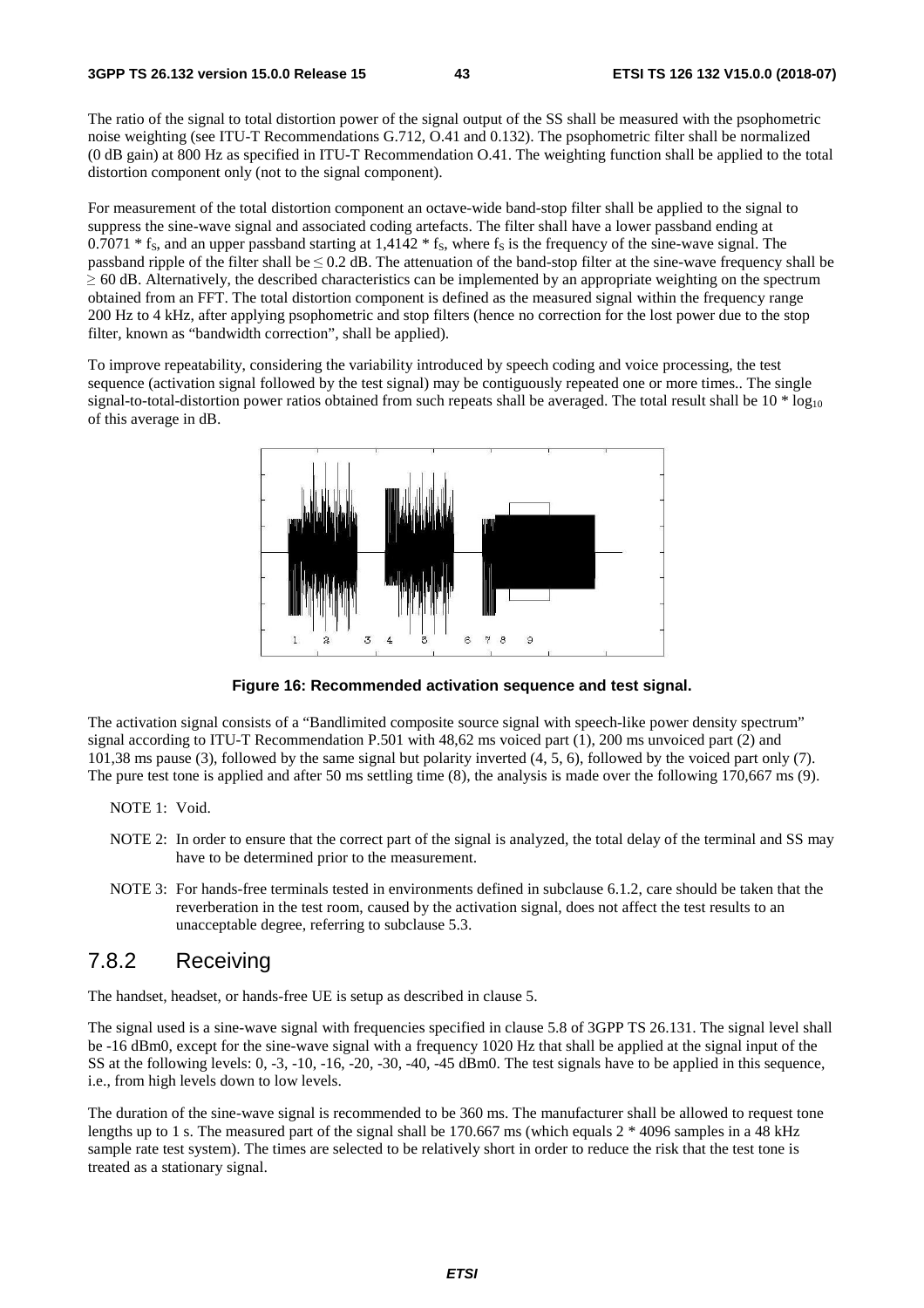It is recommended that an optional activation signal be presented immediately preceding each test signal to ensure that the UE is in a typical state during measurement. An appropriate speech or speech-like activation signal shall be chosen from ITU-T Recommendations P.501 or P.50 [10]. A recommendation for the use of an activation signal as part of the measurement is defined in figure 17. The RMS level of the active parts of this activation signal is recommended to be equal to the subsequent test tone RMS level for low and medium test levels. To avoid saturation of the SS speech encoder, it is recommended for high test levels that the activation signal level be adjusted such that its peak level equals the peak level of the test tone. In practice, certain types of processing may be impacted due to the introduction of the activation signal. The manufacturer shall be allowed to specify disabling of the activation signal. It shall be reported whether an activation signal was used or not, along with the characteristics of the activation signal, as specified by the manufacturer.

The ratio of the signal to total distortion power shall be measured at the applicable acoustic measurement point (DRP with diffuse-field correction for handset and headset modes; free field for hands-free modes) with psophometric noise weighting (see ITU-T Recommendations G.712, O.41 and 0.132). The psophometric filter shall be normalized to have 0 dB gain at 800 Hz as specified in ITU-T Recommendation O.41. The weighting function shall be applied to the total distortion component only (not to the signal component).

For measurement of the total distortion component an octave-wide band-stop filter shall be applied to the signal to suppress the sine-wave signal and associated coding artefacts. The filter shall have a lower passband ending at  $0.7071 * f<sub>S</sub>$ , and an upper passband starting at 1,4142  $* f<sub>S</sub>$ , where  $f<sub>S</sub>$  is the frequency of the sine-wave signal. The passband ripple of the filter shall be  $\leq 0.2$  dB. The attenuation of the band-stop filter at the sine-wave frequency shall be  $\geq$  60 dB. Alternatively, the described characteristics can be implemented by an appropriate weighting on the spectrum obtained from an FFT. The total distortion component is defined as the measured signal within the frequency range 200 Hz to 4 kHz, after applying psophometric and stop filters (hence no correction for the lost power due to the stop filter, known as "bandwidth correction", shall be applied).

To improve repeatability, considering the variability introduced by speech coding and voice processing, the test sequence (activation signal followed by the test signal) may be contiguously repeated one or more times. The single signal-to-total-distortion power ratios obtained from such repeats shall be averaged. The total result shall be  $10 * log_{10}$ of this average in dB.



**Figure 17: Recommended activation sequence and test signal.** 

The activation signal consists of a "Bandlimited composite source signal with speech-like power density spectrum" signal according to ITU-T Recommendation P.501 with 48,62 ms voiced part (1), 200 ms unvoiced part (2) and 101,38 ms pause (3), followed by the same signal but polarity inverted (4, 5, 6), followed by the voiced part only (7). The pure test tone is applied and after 50 ms settling time (8), the analysis is made over the following 170,667 ms (9).

NOTE 1: Void.

- NOTE 2: In order to ensure that the correct part of the signal is analyzed, the total delay of the terminal and SS may have to be determined prior to the measurement.
- NOTE 3: For hands-free terminals tested in environments defined in subclause 6.1.2, care should be taken that the reverberation in the test room, caused by the activation signal, does not affect the test results to an unacceptable degree, referring to subclause 5.3.
- 7.9 Void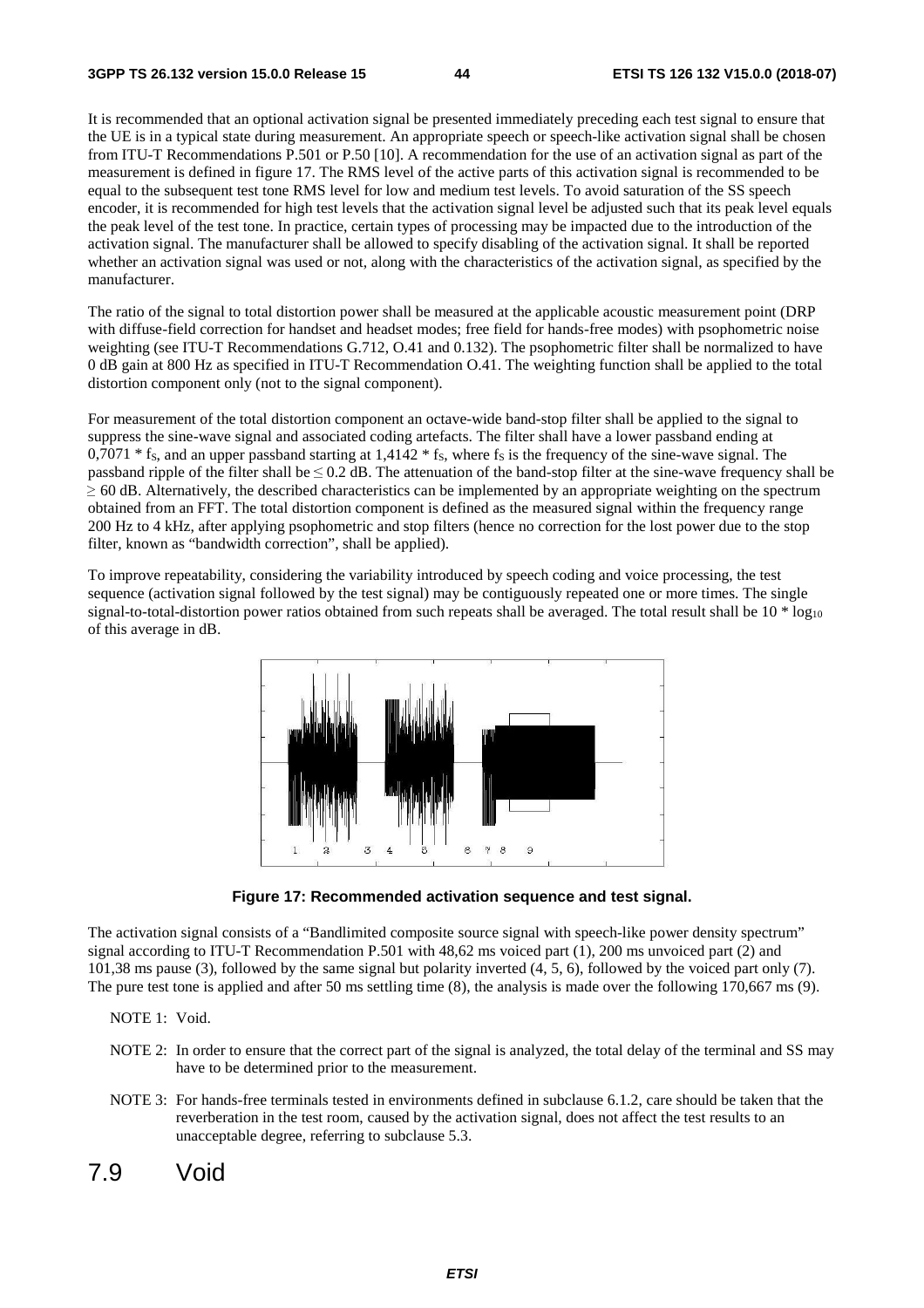# 7.10 Delay

# 7.10.0 UE Delay Measurement Methodologies

For UMTS circuit-switched operation and MTSI-based speech with LTE or WLAN access in error and jitter free conditions, the sum of the UE delays in the sending and receiving directions  $(T<sub>S</sub>+T<sub>R</sub>)$  shall be measured according to the methods described in clauses 7.10.1 and 7.10.2. In the event that the delays of the test equipment in send and/or receive directions are not stable between calls or cannot be accurately determined, the alternative method described in clause 7.10.3 may be used to obtain  $(T<sub>S</sub>+T<sub>R</sub>)$  and the measured instability or inaccuracy observed when the methods described in 7.10.1 and 7.10.2 were performed shall be recorded in the test report. The test method(s) used and all results obtained shall also be recorded in the test report.

For MTSI-based speech with LTE or WLAN access in conditions with simulated packet arrival time variations, the sum of the UE delays in the sending and receiving directions  $(T<sub>S</sub>+T<sub>R</sub>-j<sub>itter</sub>)$  and the objective speech quality in the receive direction shall be measured according to the method described in clause 7.10.4.

For MTSI-based speech with LTE or WLAN access, prior to the actual measurements, the clock skew between UE and reference client shall be compensated by adjusting the clock of the reference client to match the clock of the UE (as stated in clause 5). The inaccuracy of the clock skew adjustment shall be less than 1ppm measured according to the procedure in Annex D.

It shall be ensured that the packet generation by the reference client and the packet treatment of the test equipment are free of jitter.

# 7.10.1 Delay in sending direction (Handset UE)

The handset terminal is setup as described in clause 5.1.1.

The UE delay in the sending direction is obtained by measuring the delay between MRP and the electrical access point of the test equipment and subtracting the delays introduced by the test equipment from the measured value.



#### **Figure 17b1: Different entities when measuring the delay in sending direction**

The delay measured from MRP to the electrical access point of the test equipment is  $T_S + T_{\text{TES}}$ .

 $T_{\text{TES}}$ : The delay between the last bit of a speech frame at the system simulator antenna and the first electrical event at the electrical access point of the test equipment.

- 1. For the measurements, a Composite Source Signal (CSS) according to ITU-T Recommendation P.501 [22] is used. The pseudo random noise (pn)-part of the CSS has to be longer than the maximum expected delay. It is recommended to use a pn sequence of 32 k samples (with 48 kHz sampling rate). The test signal level is -4,7 dBPa at the MRP.
- 2 The reference signal is the original signal (test signal). The setup of the handset/headset terminal is made corresponding to clause 5.1.
- 3. The delay is determined by cross-correlation analysis between the measured signal at the electrical access point and the original signal. The measurement is corrected by subtracting the test equipment delay  $T_{\text{TES}}$ .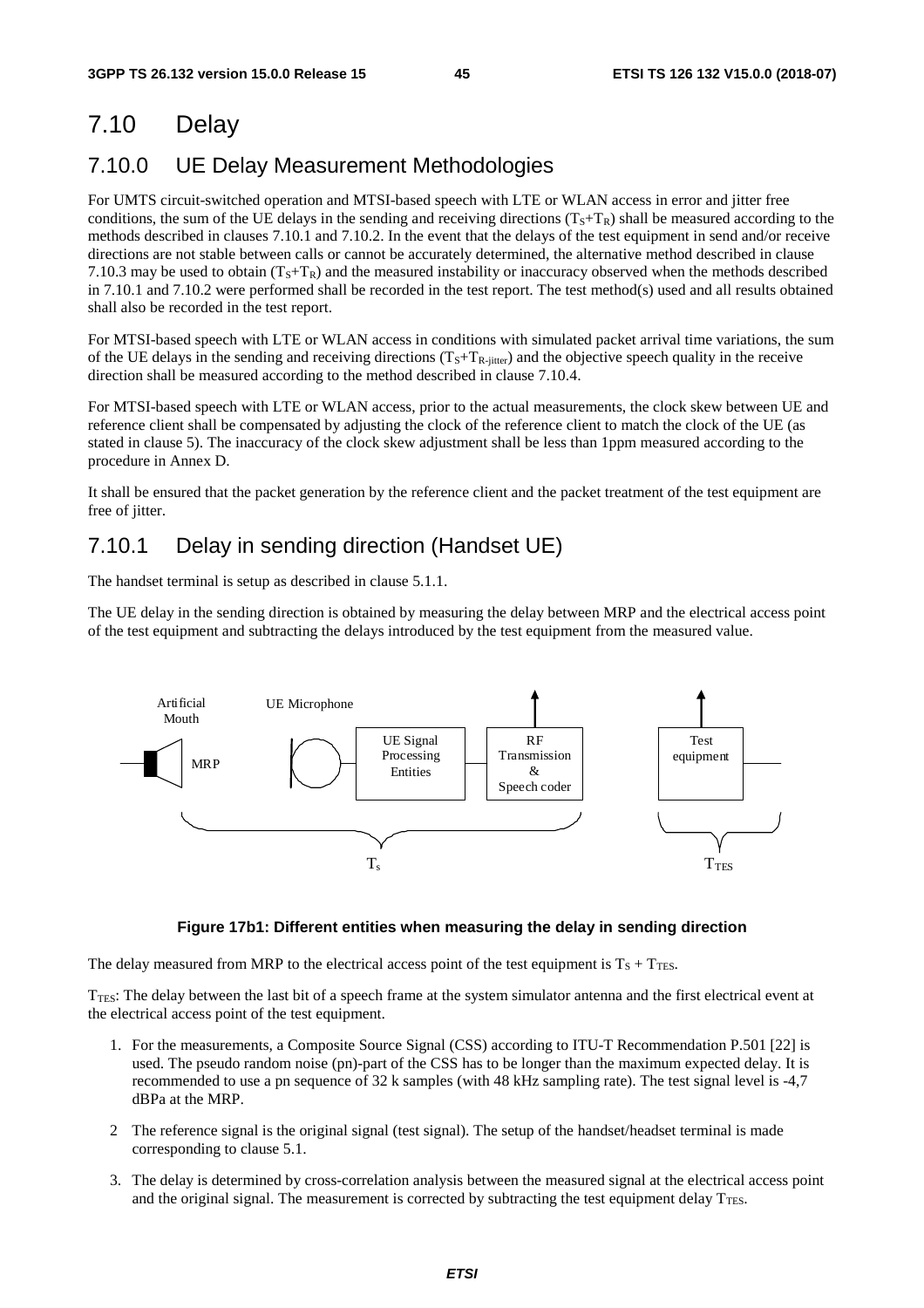4. The delay is measured in ms and the maximum of the cross-correlation envelope is used for the determination.

For MTSI-based speech with LTE or WLAN access, a variability of up to 20ms may be expected between different calls due to the synchronization between the speech frame processing in the sending UE and the bits of the speech frames at the UE antenna. This synchronization is attributed to the UE sending delay according to the definition of the UE delay reference points. Hence, the maximum value of the UE sending delay obtained from at least 5 individual calls shall be reported as the UE delay in the sending direction. All values shall be reported in the test report.

A further variability of up to 20ms may be expected between different calls due to the synchronization between the speech frames at the UE antenna and the speech frame processing in the receiving reference client of the test system. In an end-to-end call this synchronization of the frames will only take place at the receiver, and this variability of the measurement shall be deduced from the UE sending delay. Hence, if the reference client of the test equipment does not adjust for the effect of the speech frame synchronization (as specified by the manufacturer of the reference client), this maximum uncertainty shall be subtracted from measured maximum value reported as the UE sending delay in order to compensate for the uncertainty of the test equipment. This correction value (i.e. maximum uncertainty) shall be reported in the test report.

### 7.10.1a Delay in sending direction (headset UE)

The UE delay in the sending direction is obtained by measuring the delay between MRP and the electrical access point of the test equipment and subtracting the delays introduced by the test equipment from the measured value.



#### **Figure 17b2: Different entities when measuring the delay in sending direction with a headset connected via cable**

NOTE: The test setup only applies to headsets connected by wire. Wireless headsets (e.g. connected by Bluetooth) are currently out of scope.

The test method is the same as for handset UE (clause 7.10.1).

# 7.10.2 Delay in receiving direction (handset UE)

The handset terminal is setup as described in clause 5.

The UE delay in the receiving direction is obtained by measuring the delay between the electrical access point of the test equipment and the DRP and subtracting the delays introduced by the test equipment from the measured value.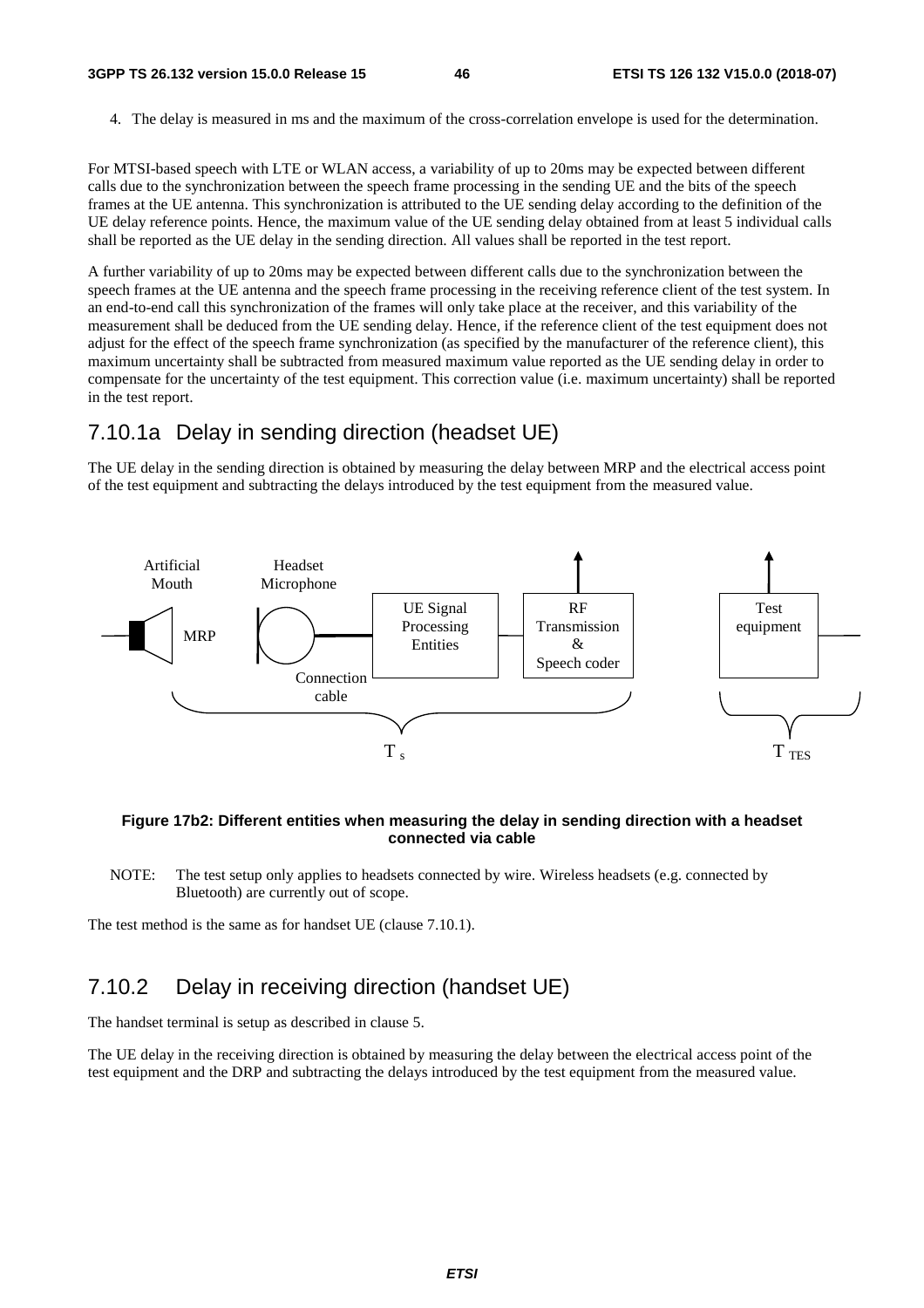

#### **Figure 17b3: Different entities when measuaring the delay in receiving direction**

The delay measured from the electrical access point of the test equipment to DRP is  $T_R + T_{TER}$ .

 $T_{TER}$ : The delay between the first electrical event at the electrical access point of the test equipment and the first bit of the corresponding speech frame at the system simulator antenna.

Before the actual test for MTSI-based speech with LTE or WLAN access a conditioning sequence consisting of the British-English single talk sequence described in ITU-T Recommendation P.501 [22] is applied for convergence of the jitter buffer management of the UE. The conditioning sequence level shall be -16 dBm0 in order to not overload the codec.

- 1. For the measurements a Composite Source Signal (CSS) according to ITU-T Recommendation P.501 [22] is used. The pseudo random noise (pn)-part of the CSS has to be longer than the maximum expected delay. It is recommended to use a pn sequence of 32 k samples (with 48 kHz sampling rate).The test signal level is -16 dBm0 measured at the digital reference point or the equivalent analogue point.
- 2 The reference signal is the original signal (test signal). The setup of the handset/headset terminal is in correspondence to clause 5.1.
- 3. The delay is determined by cross-correlation analysis between the measured signal at the electrical access point and the original signal. The measurement is corrected by subtracting the test equipment delay  $T_{\text{TER}}$ .
- 4. The delay is measured in ms and the maximum of the cross-correlation envelope is used for the determination.

For MTSI-based speech with LTE or WLAN access, a variability of up to 20ms may be expected between different calls due to the synchronization between the bits of the speech frames at the UE antenna and the speech frame processing in the receiving UE. This synchronization is attributed to the UE receiving delay according to the definition of the UE delay reference points. Hence, the maximum value of the UE receiving delay obtained from at least 5 individual calls shall be reported as the UE delay in the receiving direction. All values shall be reported in the test report.

### 7.10.2a Delay in receiving direction (headset UE)

The UE delay in the receiving direction is obtained by measuring the delay between the electrical access point of the test equipment and the DRP and subtracting the delays introduced by the test equipment from the measured value.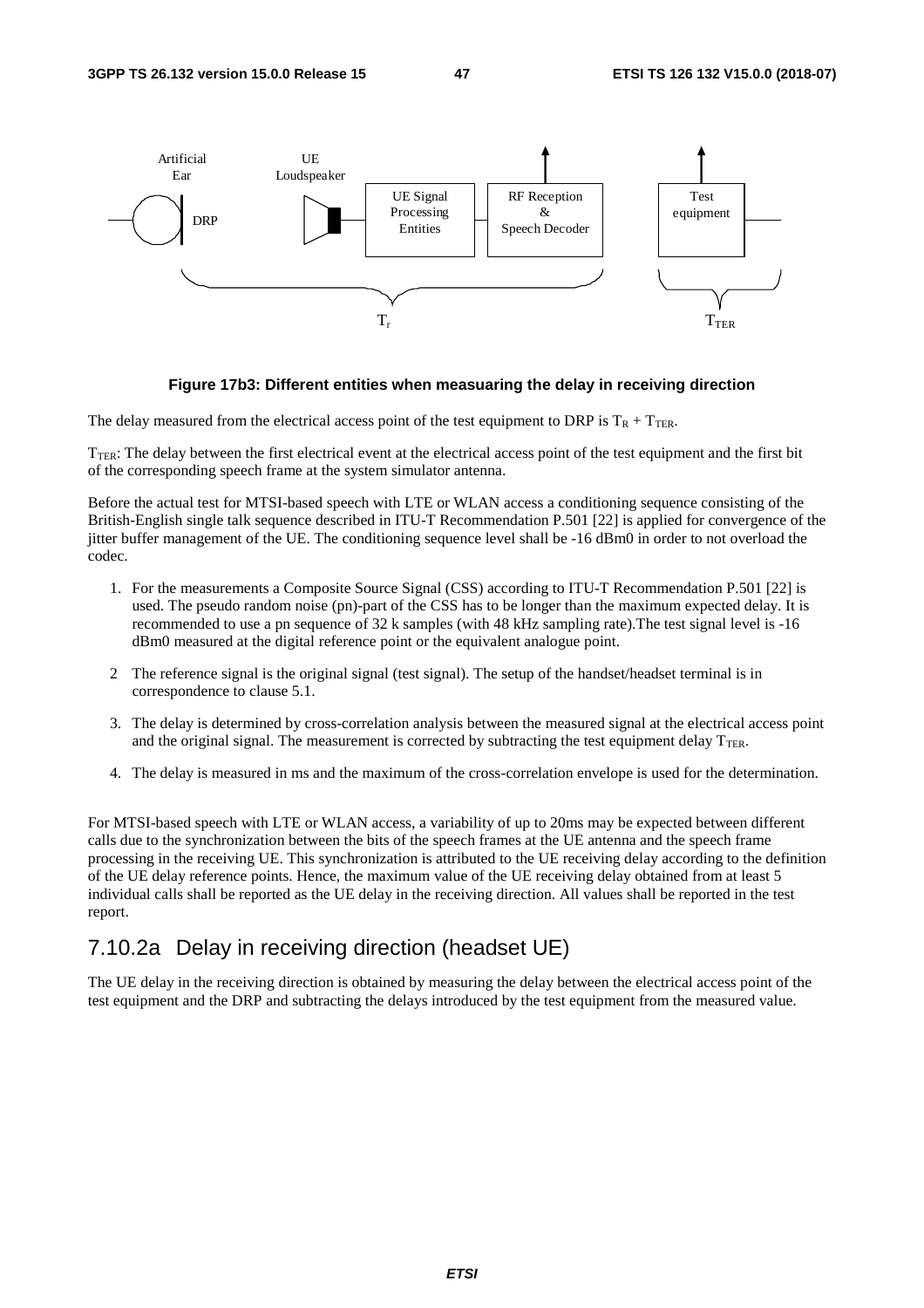

#### **Figure 17b4: Different entities when measuring the delay in receiving direction with a headset connected via cable**

NOTE: The test setup only applies to headsets connected by wire. Wireless headsets (e.g. connected by Bluetooth) are currently out of scope.

The test method is the same as for handset UE (clause 7.10.2).

7.10.3 Delay in sending + receiving direction using "echo" method (handset UE)

The UE delay is obtained by measuring the delay between the MRP and the DRP and subtracting the delays introduced by the test equipment from the measured value.



#### **Figure 17b4bis: Different entities when measuring the delay in sending + receiving direction**

The delay measured from MRP to DRP is  $(T<sub>S</sub> + T<sub>R</sub> + T<sub>SS</sub>)$ .

T<sub>SS</sub>: The delay between the last bit of a speech frame at the system simulator antenna and the first bit of the looped back speech frame at the system simulator antenna.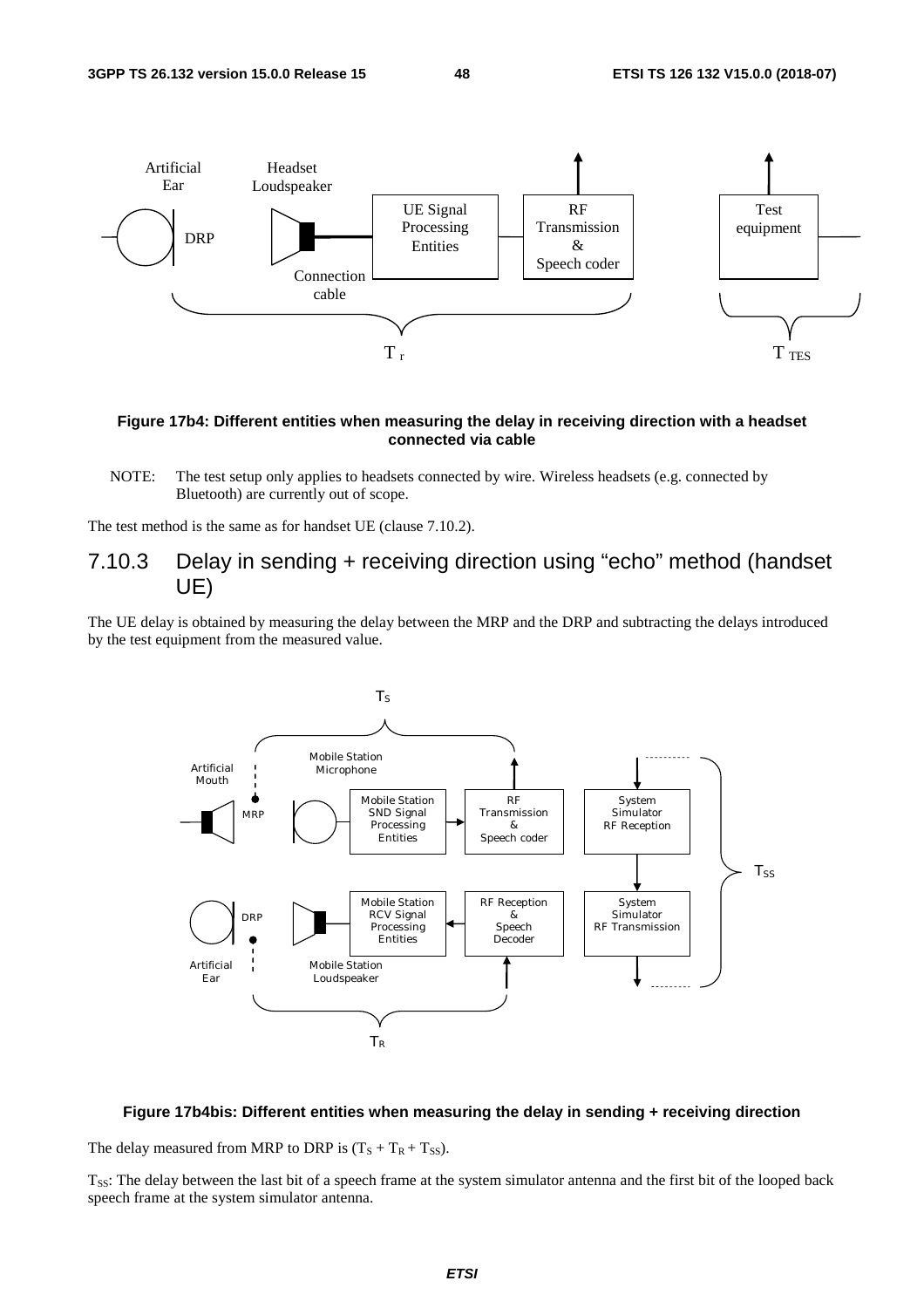Before the actual test for MTSI-based speech with LTE or WLAN access a conditioning sequence consisting of the British-English single talk sequence described in ITU-T Recommendation P.501 [22] is applied for convergence of the jitter buffer management of the UE. The conditioning sequence level shall be -16 dBm0 in order to not overload the codec.

- 1. For the measurements a Composite Source Signal (CSS) according to ITU-T Recommendation P.501 [22] is used. It is recommended to use a pn sequence of 32 k samples (with 48 kHz sampling rate). The test signal level is -4.7 dBPa at the MRP.
- 2. The system simulator is configured for "loopback" or "echo" operation with the additional loopback delay as specified below when applicable. In "loopback" or "echo" operation, the packets in the sending direction are routed to the receiving direction by the system simulator.
- 3. The reference signal is the original signal (test signal). The setup of the mobile station is in correspondence to clause 5.1.
- 4. The mouth-to-ear delay is determined by cross-correlation analysis between the measured signal at DRP and the original signal. The analysis window for the cross-correlation shall start at an instant  $T > 50$ ms in order to discard the cross-correlation peaks corresponding to the direct acoustic path from mouth to ear and possible delayed sidetone signal. The measurement is corrected by subtracting the system simulator delay  $T_{SS}$  to obtain the  $T_S + T_R$  delay.
- 5. The delay is measured in ms and the maximum of the cross-correlation envelope is used for the determination.

For MTSI-based speech with LTE or WLAN access, a variability of the UE delay with up to 20ms in the respective sending and receiving direction may be expected due to the synchronization of the speech frame processing in the UE to the bits of the speech frame on the UE antenna. This synchronization is attributed to the UE delay according to the definition of the UE delay reference points. Hence, the UE delay shall be reported as the maximum value from at least 5 separate calls each with a different loopback delay  $T_{SS}$  in at least 5 steps of 4ms in the full range from 0 to 16ms. All values shall be reported in the test report.

# 7.10.3a Delay in sending + receiving direction using "echo" method (headset UE)

The UE delay is obtained by measuring the delay between the MRP and the DRP and subtracting the delays introduced by the test equipment,  $T_{SS}$ , from the measured value.

The test method is the same as for handset UE (clause 7.10.3).

# 7.10.4 Delay and speech quality in conditions with packet arrival time variations and packet loss

#### 7.10.4.1 Delay in sending direction

The UE delay in the sending direction, T<sub>S</sub>, shall be measured in jitter and error free conditions according to clause 7.10.0.

### 7.10.4.2 Delay in receiving direction

For this test it shall be ensured that the call is originated from the mobile terminal (MO).

NOTE 1: Differences have been observed between mobile originated call and mobile terminated call. For better consistency MO calls are used.

The test signal consists of 3 repeats of the Composite Source Signal (CSS) according to ITU-T Recommendation P.501 [22] followed by a speech signal of 160s. During the first two CSS signals the terminal can adapt its jitter buffer. The third CSS is used for measuring the delay in constant-delay condition, and the speech signal is used for delay and quality measurement in the packet impairment condition.

Constant delay  $T_c$  corresponding to the minimum delay of the profile (i.e. the compensation value for the profile) shall be added at the beginning of the different delay/loss profiles, to avoid unecessary delay jumps between the two measurement phases and realistic conditions for the second measurement test phase.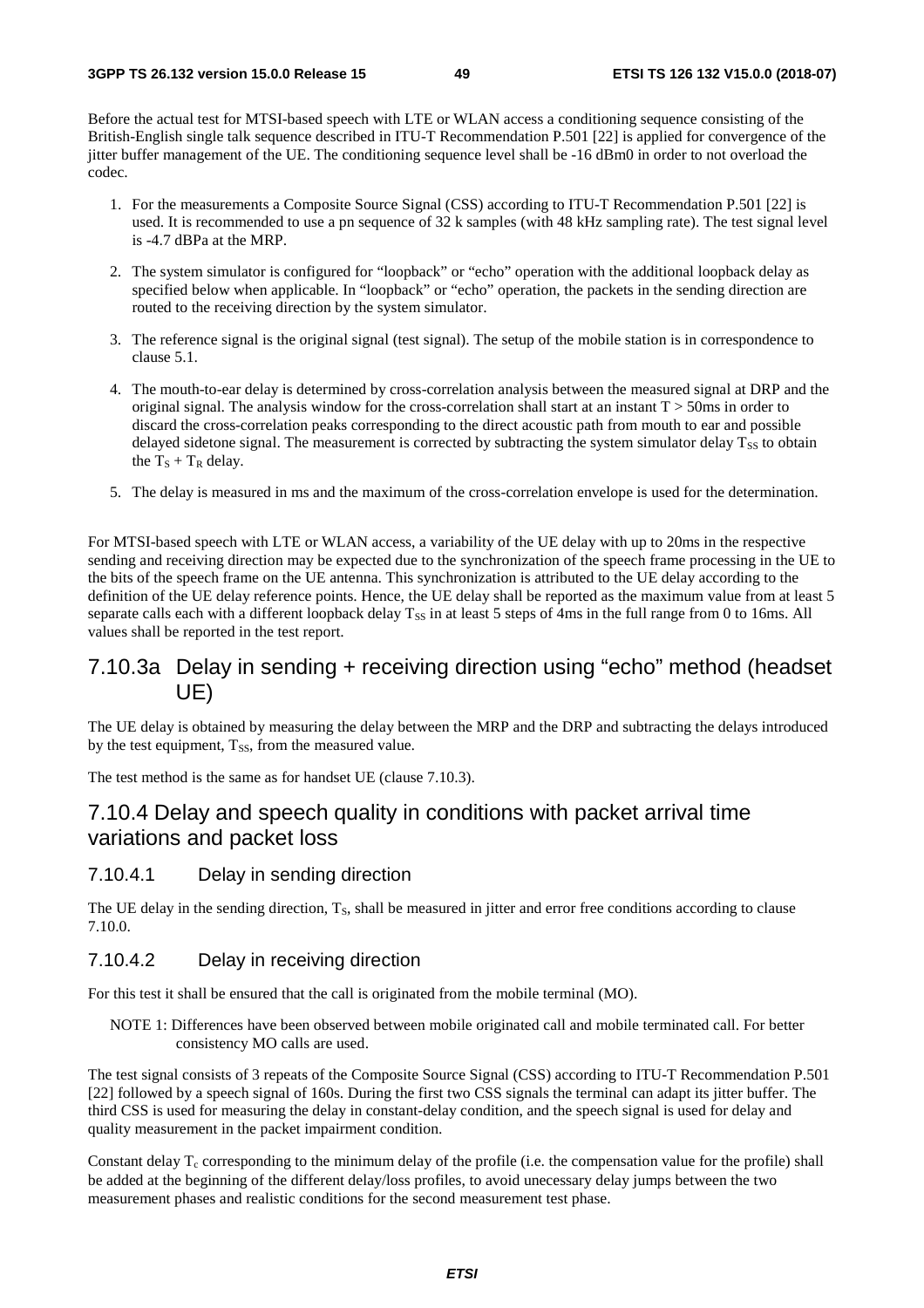In receiving direction, the delay between the electrical access point of the test equipment and the DRP,  $T_{TEAP-DRP}(t)$  =  $T_{\text{R-inter}}(t)$  +  $T_{\text{TER}}$  is measured in two successive phases:

- 1) First the delay in constant-delay condition  $T_{TEAP-DRP\text{-}constant}$  is measured as described in steps 1 to 4, clause 7.10.2, using the third CSS signal. The constant delay  $T_c$  is subtracted from  $T_{\text{TR-CP-DRP-constant}}$  to obtain  $T_{\text{R-constant}}$ .
- 2) Then the delay with packet impairment  $T_{R-jitter}(t)$  is measured continuously for a speech signal during the inclusion of packet delay and loss profiles in the receiving direction RTP voice stream.

Packet impairments shall be applied between the reference client and system simulator eNodeB. Separate calls shall be established for each packet impairment condition.

The start of the delay profiles must be synchronized with the start of the downlink speech material reproduction (compensated by the delay between reproduction and the point of impairment insertion, i.e. the delay of the reference client) in order to ensure a repeatable application of impairments to the test speech signal. Tests shall be performed with DTX enabled in the reference client.

NOTE 2: RTP packet impairments representing packet delay variations and loss in LTE transmission scenarios are specified in Annex E. Care must be taken that the system simulator uses a dedicated bearer with no buffering/scheduling of packets for transmission.

For the CSS signal repeated 3 times, the pseudo random noise (pn)-part of the CSS has to be longer than the maximum expected delay. It is recommended to use a pn sequence of 32 k samples (with 48 kHz sampling rate). The test signal level is -16 dBm0 measured at the digital reference point or the equivalent analogue point.

For the speech signal, 8 English test sentences according to ITU-T P.501 Annex C.2.3, normalized to an active speech level of -16dBm0, are used (2 male, 2 female speakers). The sequences are concatenated in such a way that all sentences are centered within a 4.0s time window, which results in an overall duration of 32.0s. The sequences are repeated 5 times, resulting in a test file 160.0s long. The first 2 sentences are used for convergence of the UE jitter buffer manager and are discarded from the analysis. Equivalent implementations of the concatenation by repeating the test sentences in sequence may be used.

For the delay calculation with the speech signal, a cross-correlation with a rectangular window length of 4s, centered at each sentence of the stimulus file, is used. The process is repeated for each sample. For each cross correlation, the maximum of the envelope is obtained producing one delay value per sentence.

The UE delay in the receive direction,  $T_{\text{R-inter}}(t)$ , is obtained by subtracting the delay introduced by the test equipment and the simulated transport network packet delay introduced by the delay and loss profile (as specified for the respective profile in Annex E) from the first electrical event at the electrical access point of the test equipment to the first bit of the corresponding speech frame at the system simulator antenna,  $T_{TER}$ , from the measured  $T_{TEAP-DRP}(t)$ .

The difference  $D_T$  between maximum receiving delay obtained with at least 5 individual calls (see clause 7.10.2) and the delay TR-constant measured for the CSS signal in constant delay condition is calculated. The quantity "Call-to-Call Variability Adjustment" (CCVA) = max $(0,D_T)$  shall be added to the obtained delay for the speech signal  $T_{R\text{-inter}}(t)$ .

For stationary packet delay variation test conditions (test condition 1 and 2), the first 2 sentences are used for convergence of the jitter buffer management and are discarded from the analysis. The CCVA-adjusted UE delay (TR- $\text{ccv}_A(t) = T_{R\text{-}inter}(t) + \text{CCVA}$  in the receiving direction shall be reported as the maximum value excluding the two largest values of the remaing sequence of the 38 sentence delay values, i.e. the 95-percentile value of  $T_{R-CCVA}(t)$ . The TR-CCVA values for all 40 sentences shall be reported in the test report.

NOTE 3: The synchronization of the speech frame processing in the UE to the bits of the speech frames at the UE antenna may lead to a variability of up to 20 ms of the measured UE receive delay between different calls. This synchronization is attributed to the UE receiving delay according to the definition of the UE delay reference points The effect of this possible call-to-call variation is taken into account with the CCVA  $=$  $max(0.D<sub>T</sub>)$  value.

### 7.10.4.3 Speech quality loss in conditions with packet arrival time variations and packet loss

For the evaluation of speech quality loss in conditions with packet arrival time variations and packet loss, the test signal described in clause 7.10.4.2 shall be used. The first 2 sentences are used for convergence of the UE jitter buffer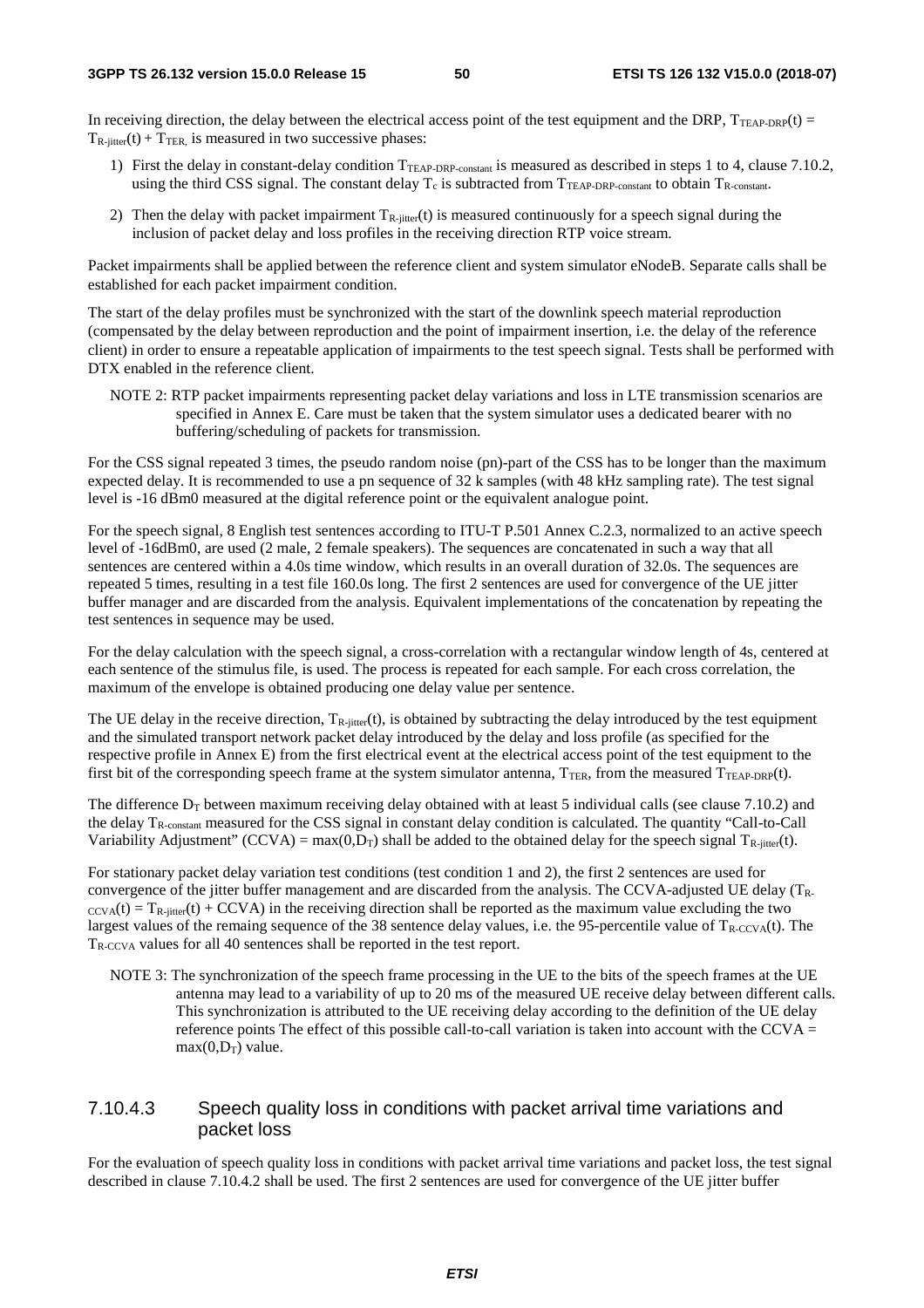manager and are discarded from the analysis. Two 48 kHz recordings are used to produce the speech quality loss metric:

- A recording obtained in jitter and error free conditions with the test signal described in clause 7.10.4.2 (reference condition)
- A recording obtained during the application of packet arrival time variations and packet loss as described in clause 7.10.4.2 (test condition)

The speech quality of the signal is estimated using the measurement algorithm described in ITU-T Recommendation P.863 [44]. Level pre-alignment to -26 dBov of recordings shall be used – see P.863.1 clause 10.2 [45].

NOTE: The setup for acoustical measurement described in P.863 [44] is used. P.863 needs the signal at DRP with diffuse-field equalization.

A score shall be computed for each 8s speech sentence pair and averaged to produce a mean MOS-LQO value for the reference and test conditions.

$$
MOS\text{-}LQO_{REF} = (\sum_{i=1}^{19} MOS - LQO_{reference}(i))/19
$$

$$
MOS\text{-}LQO_{\text{TEST}} = (\sum_{i=1}^{19} MOS - LQO_{\text{testcondition}}(i)) / 19
$$

NOTE: This evaluation of the speech quality requirement is only applicable to test conditions with a stationary statistic of the packet delay variation. Evaluation of the speech quality for a test condition with nonstationary packet delay variations is for further study.

The synchronization between stimuli and degraded condition shall be done by the test system before applying the P.863 algorithm on each sentence pair.

### 7.10.5 UE send clock accuracy

The UE clock accuracy in send direction shall be measured according to Annex D.

- NOTE1: For this specific measurement, care should be taken about the clock accuracy of the test equipment. See Table 1a.
- NOTE2: As required in clause 5, prior to the actual measurements for MTSI-based speech with LTE or WLAN access, the clocks of the reference client and the UE have to be synchronized. This measurement of UE send clock accurary does not need to be repeated and can be obtained from this setup procedure.

### 7.10.6 UE receiving with clock skew

For further study.

# 7.11 Echo control characteristics

### 7.11.1 Test set-up and test signals

The device is set up according to clause 5. The ambient noise level shall be  $\leq$  -64 dBPa(A).

The test shall be performed with the British-English "long" double-talk and conditioning speech sequences from ITU-T Recommendation P.501 [22], with the signals in the receiving direction band limited according to clause 5.4.

A description of the test stimuli is presented in Table 2a and Table 2b. The test sequence is composed of an initial conditioning sequence of 23,5 s and a double talk sequence of 35 s. For the analysis, the double talk sequence is divided into two segments, a first double-talk sequence with single short near-end words  $(0 - 20 s)$ , and a second double-talk sequence with continuous double talk  $(20 – 35 s)$ .

The sending speech during double-talk and the "near-end speech only" are recorded individually, with the "near-end speech only" sequence recorded with silence in the receiving direction. The time-alignment of the two recorded sequences is performed off-line during the analysis.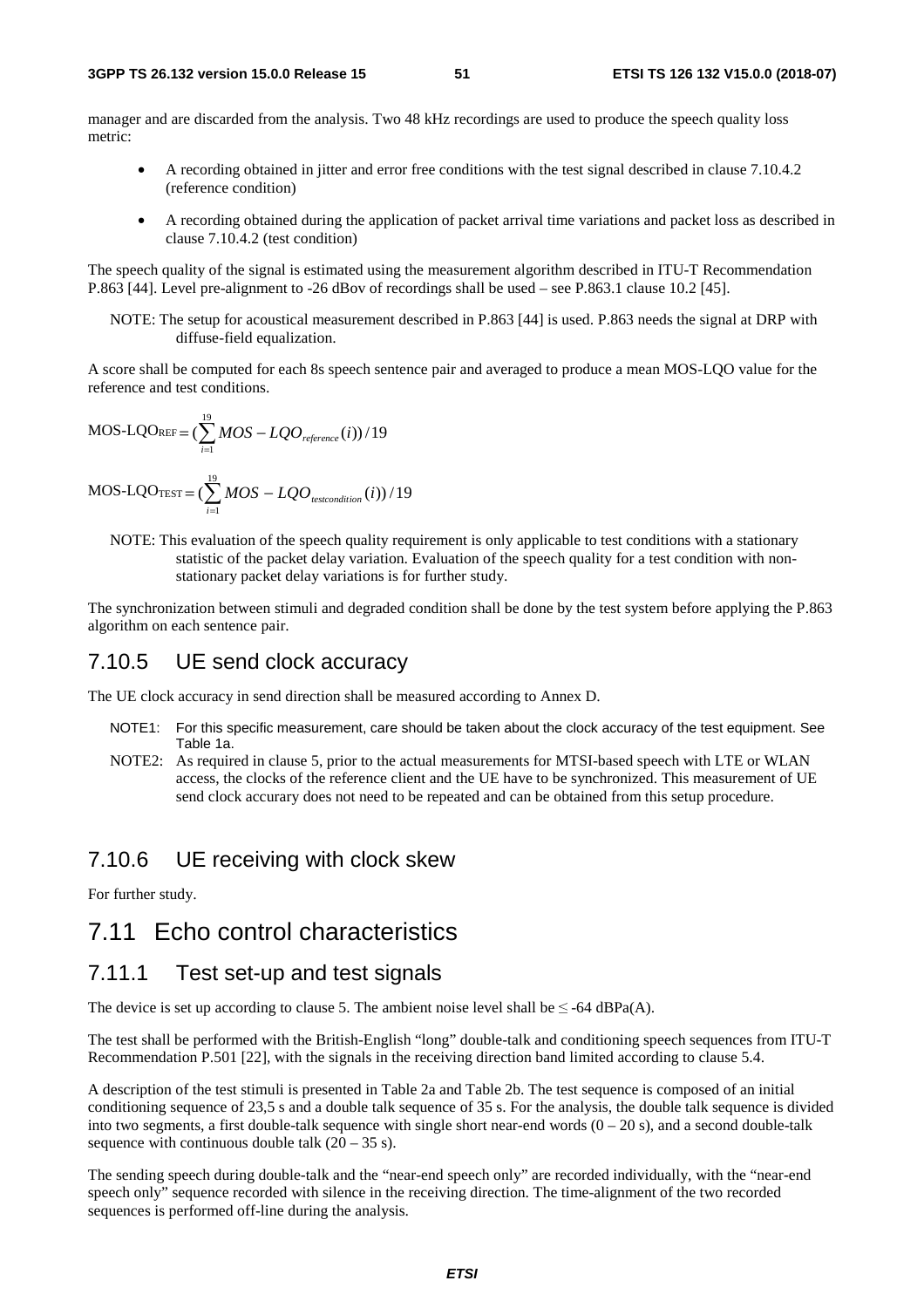|                                   | <b>Conditioning</b>                 | Single words (segment 1) and full sentence<br>(segment 2) double talk |
|-----------------------------------|-------------------------------------|-----------------------------------------------------------------------|
| Far-end signal                    | FB female conditioning seq long.wav | FB_male_female_single-talk seq.wav                                    |
| <b>Artificial mouth</b><br>signal | FB male conditioning seq long.wav   | FB male female double-talk seq.wav                                    |

#### **Table 2a: Test stimuli for recording of Echo Canceller operation**

#### **Table 2b: Test stimuli for reference "near-end speech only" recording.**

|                                   | <b>Conditioning</b>                 | Single words (segment 1) and full sentence<br>(segment 2) double talk |
|-----------------------------------|-------------------------------------|-----------------------------------------------------------------------|
| Far-end signal                    | FB female conditioning seq long.wav | silence                                                               |
| <b>Artificial mouth</b><br>sianal | FB male conditioning seq long.wav   | FB male female double-talk seq.wav                                    |

The level of the signal of the artificial mouth shall be -4,7 dBPa measured at the MRP. In order to obtain a reproducible time alignment as seen by the UE, the artificial mouth signal shall be delayed by the amount of the receiving direction delay. For the purpose of this alignment, the receiving direction delay for handset and headset modes is defined from the system simulator input to the artificial ear. For hands-free modes, the downlink delay is defined from the system simulator input to the acoustic output from the UE loudspeaker.

The level of the downlink signal shall be -16 dBm0 measured at the digital reference point or the equivalent analogue point.

# 7.11.2 Test method

The test method measures the duration of any level difference between the sending signal of a double-talk sequence (where the echo canceller has been exposed to simultaneous echo and near-end speech) and the sending signal of the same near-end speech only. The level difference is classified into eight categories according to Figure 17b5 and Table 2c, representing various degrees of "Full duplex operation", "Near-end clipping", and "Residual echo".

- NOTE 1: The limits for specifying the categories in Figure 17b5 and Table 2c are provisional pending further analysis and validation.
- NOTE 2: The categories in Figure 17b5 and Table 2c are labelled in a functional order and the subjective impression of the respective categories is for further study.
- NOTE 3: To reduce potential issues associated with low-frequency test room noise, a  $[4<sup>th</sup>]$ -order high-pass filter with a cut-off frequency of  $[100]$  Hz can be applied before the level computation.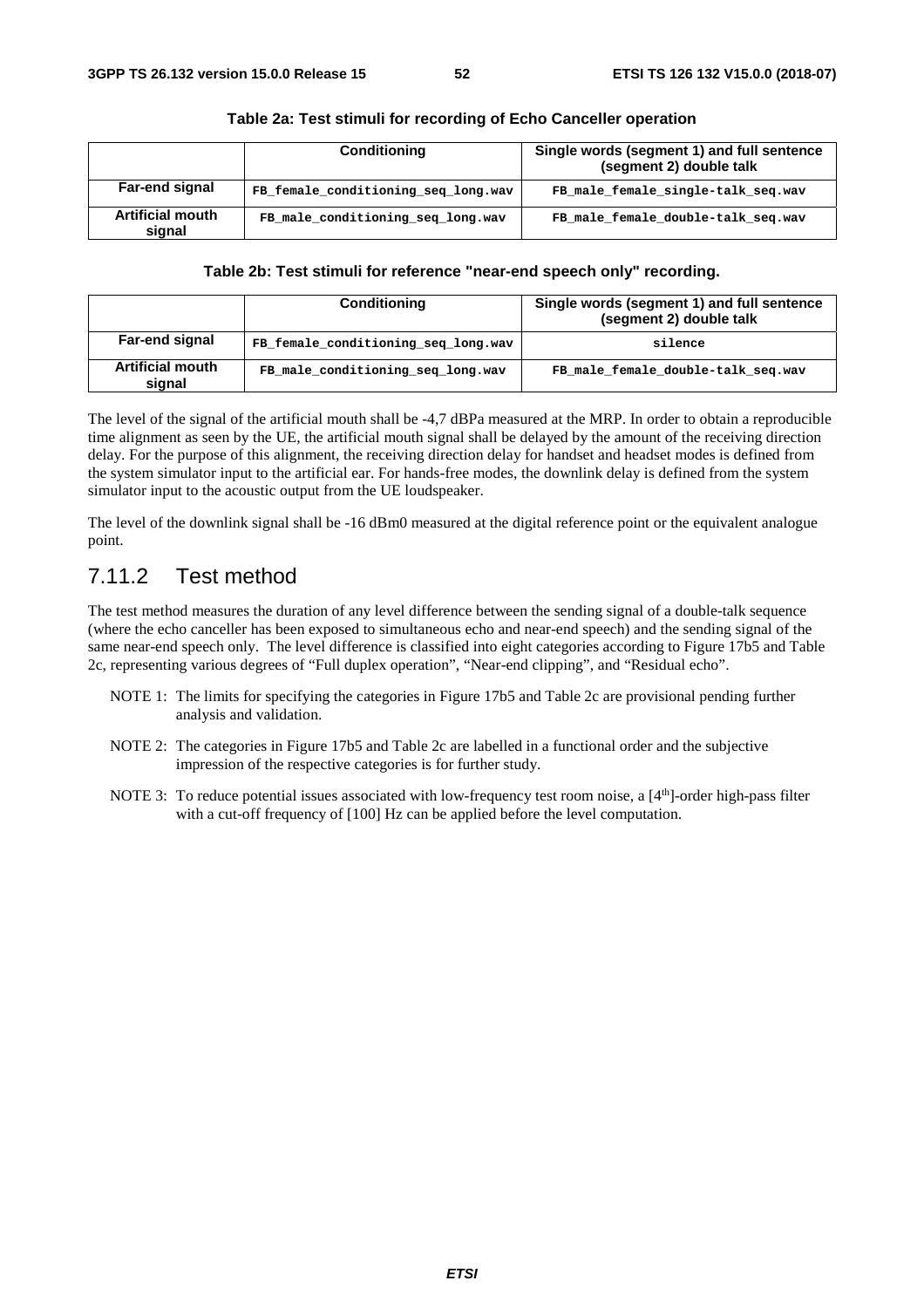

**Figure 17b5: Classification of echo canceller performance** 

| Table 2c: Categories for echo canceller performance classification |  |  |  |
|--------------------------------------------------------------------|--|--|--|
|--------------------------------------------------------------------|--|--|--|

| Category | Level difference (ΔL)                  | Duration (D)                            | <b>Description</b>                               |
|----------|----------------------------------------|-----------------------------------------|--------------------------------------------------|
| A1       | $-4$ dB $\leq$ $\Delta$ L $<$ 4 dB     |                                         | Full-duplex and full transparency                |
| A2       | $-15$ dB $\leq$ $\Delta$ L $\lt$ -4 dB |                                         | Full-duplex with level loss in Tx                |
| B        | $\Delta L < -15$ dB                    | $D < 25$ ms                             | Very short clipping                              |
| C        | $\Delta L < -15$ dB                    | $25 \text{ ms} \leq D < 150 \text{ ms}$ | Short clipping resulting in loss of<br>syllables |
| D        | $\Delta L < -15$ dB                    | $D \ge 150$ ms                          | Clipping resulting in loss of words              |
| Е        | $\Delta L \geq 4$ dB                   | $D < 25$ ms                             | Very short residual echo                         |
| F        | $\Delta L \geq 4$ dB                   | $25 \text{ ms} \leq D < 150 \text{ ms}$ | Echo bursts                                      |
| G        | $\Delta L \geq 4$ dB                   | $D \ge 150$ ms                          | Continuous echo                                  |

A pseudo-code reference of the test method including test scripts and test-vectors is presented in clause C.3 and outlined in the following sub clauses.

### 7.11.2.1 Signal alignment

For the analysis of the signal level difference, the send signal during double-talk and the near-end only signal are aligned using a correlation analysis as described in clause C.3.2.

#### 7.11.2.2 Signal level computation and frame classification

The analysis is based on the digital level measured with a meter according to IEC 61672 [38] with a time constant of 12,5 ms, sampled at 5 ms intervals corresponding to the evaluated frames.

The "double-talk" frames are defined as the frames where both the far-end (receiving direction) signal includes active speech (extended with a hang-over period of 200 ms) and the near-end signal is composed of active speech. Active speech is defined to be detected using a speech level meter according to ITU-T P.56, and frames within -15.9 dB from the active speech level are classified as active speech frames.

The "far-end single-talk adjacent to double-talk" frames are similarly defined using a speech level meter according to ITU-T P.56 as the frames with active far-end speech (extended with a hang-over period of 200 ms) and no active nearend speech (extended with a hang-over period of 200 ms).

A reference implementation of the signal level computation and frame classification is presented in clause C.3.3.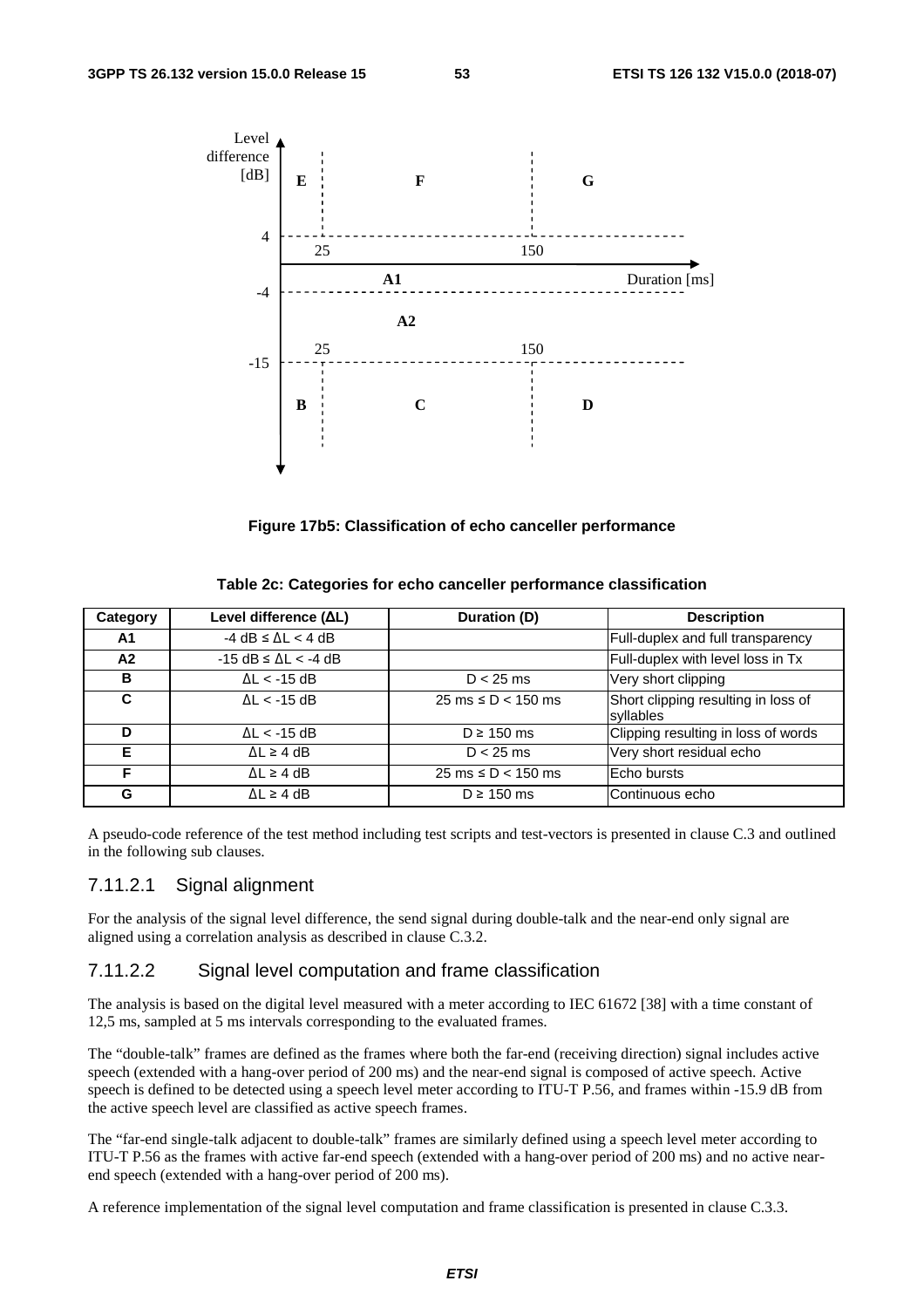### 7.11.2.3 Classification into categories

The analysis and classification into the categories according to Figure 17b5 and Table 2c is performed according to the reference implementation described in clause C.3.4 and C.3.4.

The frames are first categorized according to the level categories defined in Table 2c. To determine the durations, the amount of adjacent frames falling into the same level category is determined.

The classification is then performed individually for the following situations:

- frames classified as "double-talk" from segment 1 of the double-talk sequence (see clause 7.11.1)
- frames classified as "far-end single-talk adjacent to double-talk" from segment 1 of the double-talk sequence
- frames classified as "double-talk" from segment 2 of the double-talk sequence
- frames classified as "far-end single-talk adjacent to double-talk" from segment 2 of the double-talk sequence

To determine the percentage values for each category (A1, A2, B, C, D, E, F, and G) within each situation, the number of frames falling into the respective category is divided by the total number of frames within the situation in question.

To determine the averaged level difference of the frames for each category (A1, A2, B, C, D, E, F, and G) within each situation, the sum of the level difference (in dB) of the frames falling into the respective category is divided by the total number of frames within the situation in question.

# 7.12 Quality (speech quality, noise intrusiveness) in the presence of ambient noise

## 7.12.1 Handset

The speech quality in sending for narrowband systems is tested based on ETSI TS 103 106 [34]. This test method leads to three MOS-LQOn quality numbers:

- N-MOS-LQOn: Transmission quality of the background noise
- S-MOS-LQOn: Transmission quality of the speech
- G-MOS-LQOn: Overall transmission quality

The test arrangement is given in clause 5.1.5. The measurement is conducted for 8 noise conditions as described in Table 2d. The measurements should be made in the same unique and dedicated call. The noise types shall be presented according to the order specified in Table 2d.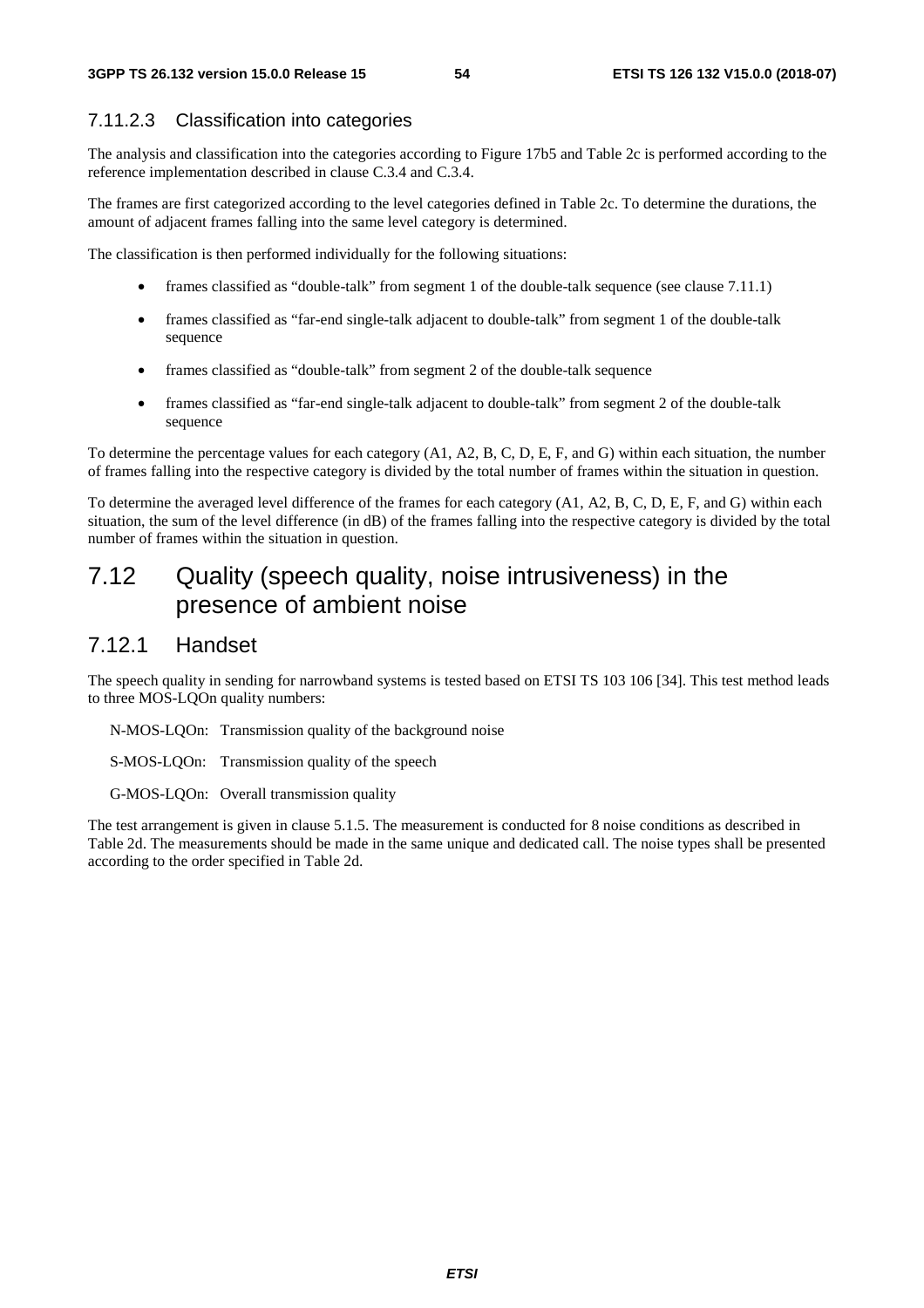| <b>Description</b>                   | File name                             | <b>Duration</b> | Level                               | <b>Type</b>     |
|--------------------------------------|---------------------------------------|-----------------|-------------------------------------|-----------------|
| Recording in pub                     | Pub Noise binaural V2                 | 30 <sub>s</sub> | L: $75,0$ dB(A)<br>$R: 73,0$ dB(A)  | <b>Binaural</b> |
| Recording at<br>pavement             | Outside Traffic Road binaural         | 30 <sub>s</sub> | L: $74,9$ dB(A)<br>$R: 73,9$ dB(A)  | <b>Binaural</b> |
| Recording at<br>pavement             | Outside Traffic Crossroads binaural   | 20 <sub>s</sub> | $L: 69.1$ dB(A)<br>$R: 69, 6$ dB(A) | Binaural        |
| Recording at<br>departure platform   | Train_Station_binaural                | 30 <sub>s</sub> | L: $68,2$ dB(A)<br>$R: 69.8$ dB(A)  | Binaural        |
| Recording at the<br>drivers position | Fullsize Car1 130Kmh binaural         | 30 <sub>s</sub> | L: $69,1$ dB(A)<br>$R: 68.1$ dB(A)  | <b>Binaural</b> |
| Recording at sales<br>counter        | Cafeteria Noise binaural              | 30 <sub>s</sub> | L: 68,4 dB(A)<br>R: 67, 3 dB(A)     | <b>Binaural</b> |
| Recording in a<br>cafeteria          | Mensa binaural                        | 22s             | L: $63,4$ dB(A)<br>$R: 61, 9$ dB(A) | <b>Binaural</b> |
| Recording in business<br>office      | Work Noise Office Callcenter binaural | 30 <sub>s</sub> | L: 56,6 $dB(A)$<br>$R: 57, 8$ dB(A) | <b>Binaural</b> |

| Table 2d: Noise conditions used for ambient noise simulation in handset mode as specified in ES 202 |            |  |
|-----------------------------------------------------------------------------------------------------|------------|--|
|                                                                                                     | 396-1 [35] |  |

1) Before starting the measurements a proper conditioning sequence shall be used. The conditioning sequence shall be comprised of the four additional sentences 1- 4 described in ETSI TS 103 106 [34], applied to the beginning of the 16-sentence test sequence.

NOTE: The sequence of speech samples concatenated for the test signal, consisting of alternating talkers in the sending direction, reduces the overall test time but may represent an unrealistic behaviour for certain voice enhancement technologies. Alternative concatenations are for further study.

- 2) The send speech signal consists of the 16 sentences of speech as described in ETSI TS 103 106 [34]. The test signal level is -1,7 dBPa at the MRP, measured as the active speech level according to ITU-T P.56 [37]. Three signals are required for the tests:
	- The clean speech signal is used as the undisturbed reference (see ETSI TS 103 106 [34], ETSI EG 202 396-3 [36]).
	- The speech plus undisturbed background noise signal is recorded at the terminal's microphone position using an omnidirectional measurement microphone with a linear frequency response between 50 Hz and 12 kHz.
	- The send signal is recorded at the POI.
- 3) N-MOS-LQOn, S-MOS-LQOn and G-MOS-LQOn are calculated as described in ETSI TS 103 106 [34] on a per sentence basis and averaged over all 16 sentences. The results shall be reported as average and standard deviation.
- 4) The measurement is repeated for each ambient noise condition described in Table 2d.
- 5) The average of the results derived from all ambient noise types is calculated.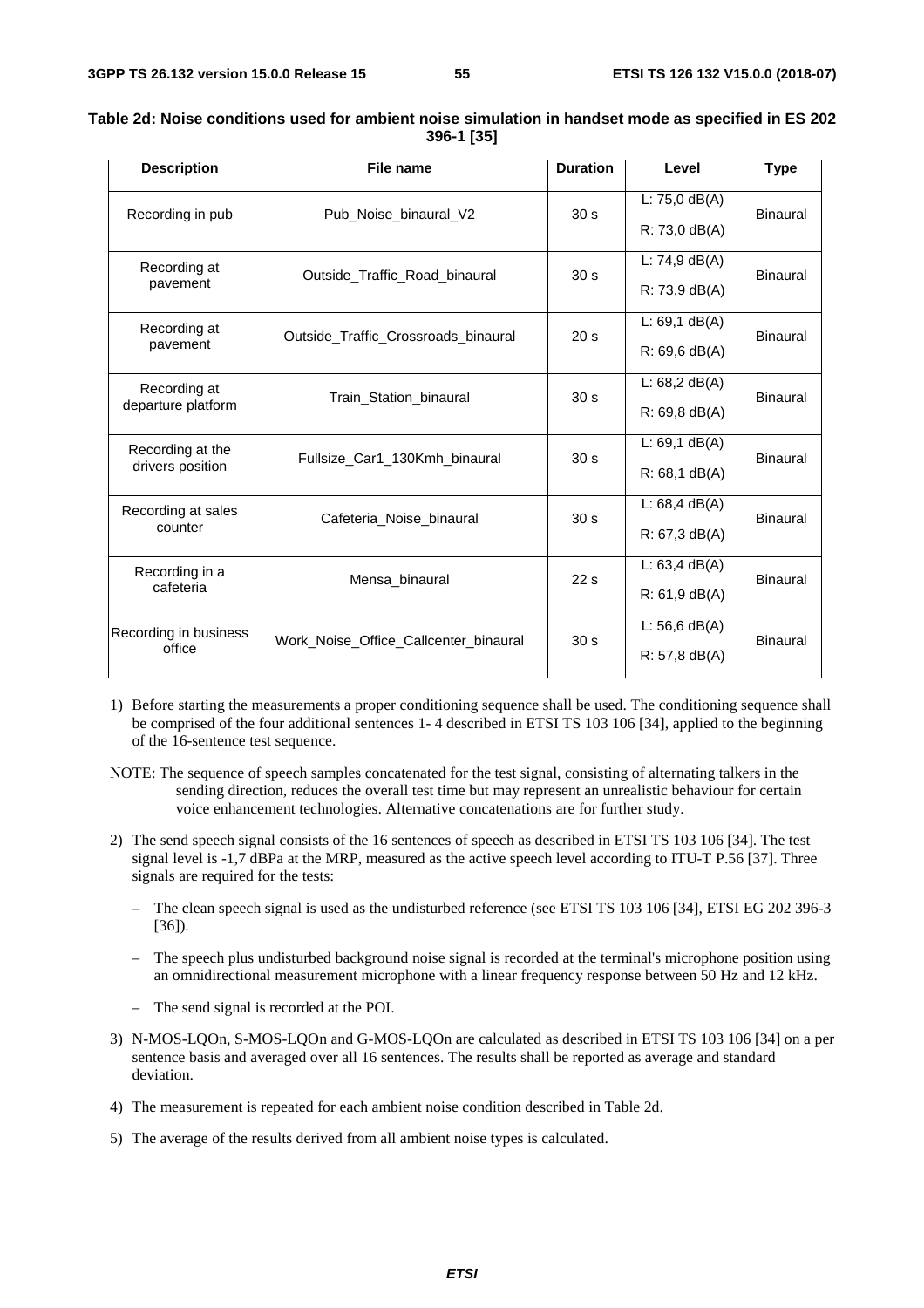## 7.12.2 Hand-held hands-free

The speech quality in sending for narrowband systems is tested based on ETSI TS 103 106 [34]. This test method leads to three MOS-LQOn quality numbers:

N-MOS-LQOn: Transmission quality of the background noise

S-MOS-LQOn: Transmission quality of the speech

G-MOS-LQOn: Overall transmission quality

The test arrangement is given in clause 5.1.5.

When using the simulation method described in TS 103 224 [43], the measurement is conducted for 5 noise conditions as described in Table 2d2. When using the ES 202 396-1 method, the equivalent binaurally recorded noises described in Table 2d2, and available in the source file directory of TS 103 224 [43], are used.

#### **Table 2d2: Noise conditions used for ambient noise simulation in hand-held hands-free mode as specified in TS 103 224 [43], A-weighted**

| <b>Name</b>           | <b>Description</b>                | Length          | <b>Hands-free Levels</b> | <b>Binaural L</b> | <b>Binaural R</b> |
|-----------------------|-----------------------------------|-----------------|--------------------------|-------------------|-------------------|
| lFull-size car        | HATS and microphone array at      | 30 <sub>s</sub> | 1: 69,5 dB 2: 68,6 dB    | 68.7 dB           | 70.7 dB           |
| 130 km/h              | co-drivers position               |                 | 3: 68.6 dB 4: 68.7 dB    |                   |                   |
| (FullSizeCar_130)     |                                   |                 | 5: 68,8 dB 6: 68,8 dB    |                   |                   |
|                       |                                   |                 | 7: 69,2 dB 8: 69,7 dB    |                   |                   |
| Crossroadnoise        | HATS and microphone array         | 30 <sub>s</sub> | 1: 69.9 dB 2: 69.6 dB    | 70.8 dB           | 71.6 dB           |
| (Crossroadnoise)      | standing outside near a crossroad |                 | 3: 69,6 dB 4: 69,9 dB    |                   |                   |
|                       |                                   |                 | 5: 69.6 dB 6: 69.5 dB    |                   |                   |
|                       |                                   |                 | 7: 69,6 dB 8: 69,7 dB    |                   |                   |
| Cafeteria (Cafeteria) | HATS and microphone array         | 30 <sub>s</sub> | 1: 69.0 dB 2: 69.7 dB    | 69.8 dB           | 70.3 dB           |
|                       | inside a cafeteria                |                 | 3: 69,6 dB 4: 69,8 dB    |                   |                   |
|                       |                                   |                 | 5: 69.5 dB 6: 69.5 dB    |                   |                   |
|                       |                                   |                 | 7: 69,7 dB 8: 70,0 dB    |                   |                   |
| Sales Counter         | HATS and microphone array in a    | 30 <sub>s</sub> | 1: 65.5 dB 2: 65.3 dB    | 66.7 dB           | 66.6 dB           |
| (SalesCounter)        | supermarket                       |                 | 3: 65,2 dB 4: 65,5 dB    |                   |                   |
|                       |                                   |                 | 5: 65,6 dB 6: 65,3 dB    |                   |                   |
|                       |                                   |                 | 7: 65,2 dB 8: 65,3 dB    |                   |                   |
| Callcenter 2          | HATS and microphone array in      | 30 <sub>s</sub> | 1: 59,3 dB 2: 59,3 dB    | 60,2 dB           | 60,0 dB           |
| (Callcenter)          | business office                   |                 | 3: 59,5 dB 4: 59,6 dB    |                   |                   |
|                       |                                   |                 | 5: 59,4 dB 6: 59,3 dB    |                   |                   |
|                       |                                   |                 | 7: 59.3 dB 8: 59.5 dB    |                   |                   |

- 1) Before starting the measurements a proper conditioning sequence shall be used. The conditioning sequence shall be comprised of the four additional sentences 1- 4 described in ETSI TS 103 106 [34], applied to the beginning of the 16-sentence test sequence. The conditioning signal level is +1.3 dBPa at the MRP, measured as active speech level according to ITU-T P.56 [37].
- NOTE: The sequence of speech samples concatenated for the test signal, consisting of alternating talkers in the sending direction, reduces the overall test time but may represent an unrealistic behaviour for certain voice enhancement technologies. Alternative concatenations are for further study.
- 2) The send speech signal consists of the 16 sentences of speech as described in ETSI TS 103 106 [34]. The test signal level is +1.3dBPa at the MRP, measured as active speech level according to ITU-T P.56 [37]. Three signals are required for the tests:
	- The clean speech signal is used as the undisturbed reference (see ETSI TS 103 106 [34], ETSI EG 202 396-3 [36]).
	- The speech plus undisturbed background noise signal is recorded at the terminal's microphone position using an omnidirectional measurement microphone with a linear frequency response between 50 Hz and 12 kHz.
	- The send signal is recorded at the POI.
- 3) N-MOS-LQOn, S-MOS-LQOn and G-MOS-LQOn are calculated as described in ETSI TS 103 106 [34] on a per sentence basis and averaged over all 16 sentences. The results shall be reported as average and standard deviation.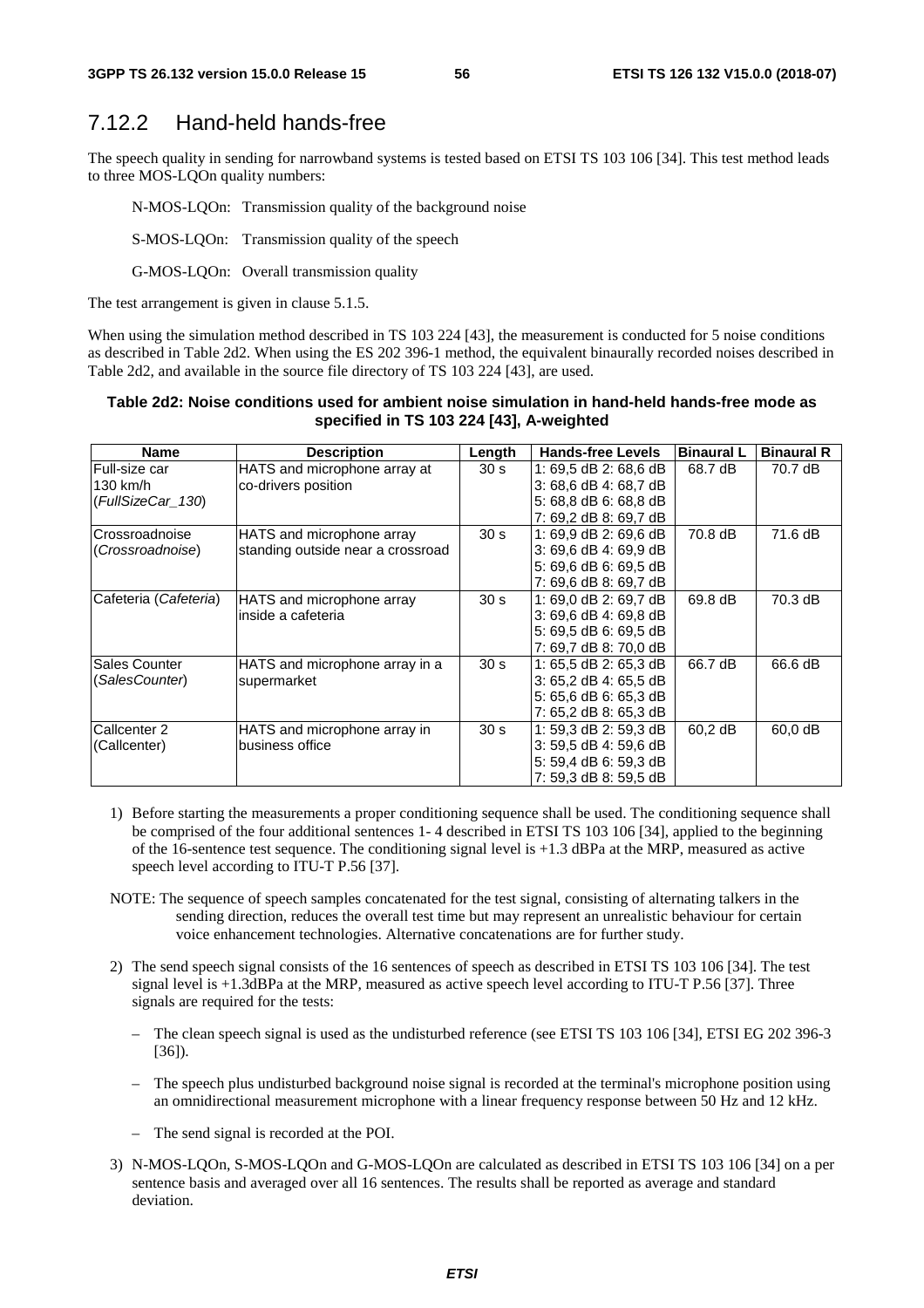- 4) The measurement is repeated for each ambient noise condition described in Table 2d2.
- 5) The average of the results derived from all ambient noise types is calculated.

# 7.13 Jitter buffer management behaviour

### 7.13.0 General

For speech-only with LTE or WLAN access, a jitter buffer is used in receiving to handle the variation in packet receiver timing. To minimize the additional latency introduced by the jitter buffer, adaptation is used to minimize delay while preventing packet losses due to packet delivery timing variations. See clause 8 of TS 26.114 [39] for the definition of jitter buffer and minimum performance requirements on JBM.

The test method is used to characterize different possible strategies and trade-offs in the design of JBM implementations used in MTSI terminals.

## 7.13.1 Delay histogram

For this test it shall be ensured that the call is originated from the mobile terminal (MO).

NOTE 1: Differences have been observed between mobile originated call and mobile terminated call. For better consistency MO calls are used.

The test signal consists of 3 repeats of the Composite Source Signal (CSS) according to ITU-T Recommendation P.501 [22] followed by a speech signal of 160s. During the first two CSS signals the terminal can adapt its jitter buffer. The third CSS is used for measuring the delay in constant-delay condition, and the speech signal is used for delay and quality measurement in the packet impairment condition.

Constant delay  $T_c$  corresponding to the minimum delay of the profile (i.e. the compensation value for the profile) shall be added at the beginning of the different delay/loss profiles, to avoid unecessary delay jumps between the two measurement phases and realistic conditions for the second measurement test phase.

In receiving direction, the delay between the electrical access point of the test equipment and the DRP,  $T_{TEAP-DRP}(t)$  =  $T_{\text{R-jitter}}(t) + T_{\text{TER}}$  is measured in two successive phases:

- 1) First the delay in constant-delay condition  $T_{TEAP-DRP_{constant}}$  is measured as described in steps 1 to 4, clause 7.10.2, using the third CSS signal. The constant delay  $T_c$  is subtracted from  $T_{TEAP-DRP}$  to obtain  $T_{R\text{-constant}}$ .
- 2) Then the delay with packet impairment  $T_{\rm R\text{-}jitter}(t)$  is measured continuously for a speech signal during the inclusion of packet delay and loss profiles in the receiving direction RTP voice stream.

Packet impairments shall be applied between the reference client and system simulator eNodeB. Separate calls shall be established for each packet impairment condition.

The start of the delay profiles must be synchronized with the start of the downlink speech material reproduction (compensated by the delay between reproduction and the point of impairment insertion, i.e. the delay of the reference client) in order to ensure a repeatable application of impairments to the test speech signal. Tests shall be performed with DTX enabled in the reference client.

NOTE 2: RTP packet impairments representing packet delay variations and loss are specified in Annex F. Care must be taken that the system simulator uses a dedicated bearer with no buffering/scheduling of packets for transmission.

For the CSS signal repeated 3 times, the pseudo random noise (pn)-part of the CSS has to be longer than the maximum expected delay. It is recommended to use a pn sequence of 32 k samples (with 48 kHz sampling rate). The test signal level is -16 dBm0 measured at the digital reference point or the equivalent analogue point.

For the speech signal, 8 English test sentences according to ITU-T P.501 Annex C.2.3, normalized to an active speech level of -16dBm0, are used (2 male, 2 female speakers). The sequences are concatenated in such a way that all sentences are centered within a 4.0s time window, which results in an overall duration of 32.0s. The sequences are repeated 5 times, resulting in a test file 160.0s long. The first 2 sentences are used for convergence of the UE jitter buffer manager and are discarded from the analysis. Equivalent implementations of the concatenation by repeating the test sentences in sequence may be used.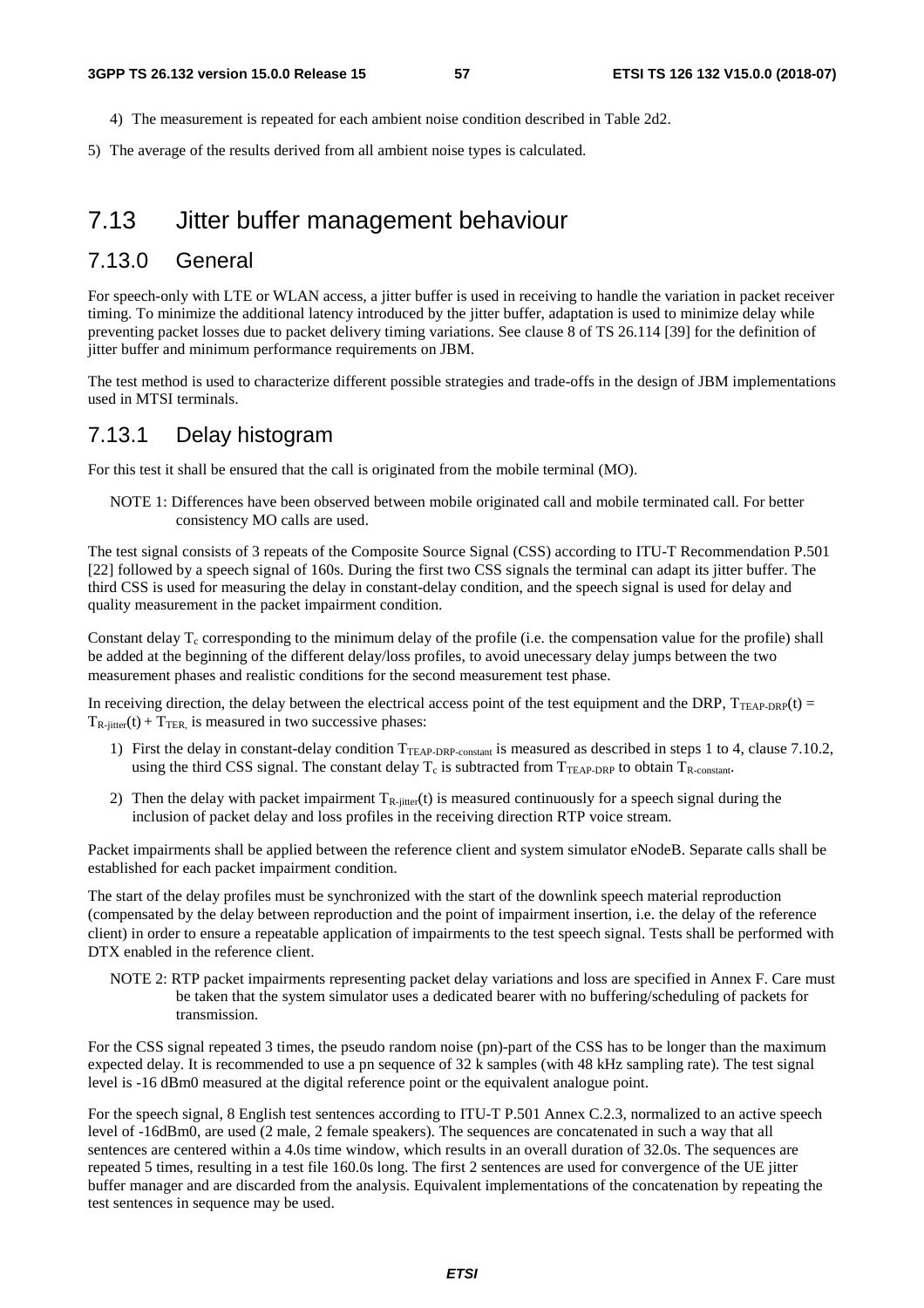For the delay calculation with the speech signal, a cross-correlation with a rectangular window length of 4s, centered at each sentence of the stimulus file, is used. The process is repeated for each sample. For each cross correlation, the maximum of the envelope is obtained producing one delay value per sentence.

The UE delay in the receive direction,  $T_{\text{R-inter}}(t)$ , is obtained by subtracting the delay introduced by the test equipment and the simulated transport network packet delay introduced by the delay and loss profile (as specified for the respective profile in Annex F) from the first electrical event at the electrical access point of the test equipment to the first bit of the corresponding speech frame at the system simulator antenna,  $T_{TER}$ , from the measured  $T_{TERP-DRP}(t)$ .

The difference  $D_T$  between maximum receiving delay obtained with at least 5 individual calls (see clause 7.10.2) and the delay  $T_{\rm R-constant}$  measured for the CSS signal in constant delay condition is calculated. The quantity "Call-to-Call" Variability Adjustment" (CCVA) = max $(0,D_T)$  shall be added to the obtained delay for the speech signal  $T_{\text{R-inter}}(t)$ .

The UE delay in the receiving direction shall be reported in the form of an histogram covering the range of measured CCVA-adjusted values  $(T_{R-CCVA}(t) = T_{R-iitter}(t) + CCVA)$  with a step of 20 ms. The following pseudo code provides an example implementation for the histogram:

 $l$ o=min(floor(T<sub>R-CCVA</sub>(t=1...40)/20)\*20)  $hi = max(ceil(T_{R-CVA}(t=1...40)/20)*20)$  $[n,x]$ =hist(T<sub>R-CCVA</sub>(t=1...40),lo:20:hi) bar(x,n)

The T<sub>R-CCVA</sub> values for all 40 sentences shall also be reported in the test report.

NOTE 3: The synchronization of the speech frame processing in the UE to the bits of the speech frames at the UE antenna may lead to a variability of up to 20 ms of the measured UE receive delay between different calls. This synchronization is attributed to the UE receiving delay according to the definition of the UE delay reference points. The effect of this possible call-to-call variation is taken into account with the CCVA  $=$  $max(0.D<sub>T</sub>)$  value.

### 7.13.2 Speech quality loss histogram

For the evaluation of speech quality loss in conditions with packet arrival time variations and packet loss, the speech test signal described in clause 7.13.1 shall be used. Two 48 kHz recordings are used to produce the speech quality loss metric:

- A recording obtained in jitter and error free conditions with the test signal described in clause 7.13.1 (reference condition)
- A recording obtained during the application of packet arrival time variations and packet loss as described in clause 7.13.1 (test condition)

The speech quality of the signal is estimated using the measurement algorithm described in ITU-T Recommendation P.863 [44]. Level pre-alignment to -26 dBov of recordings shall be used – see P.863.1 clause 10.2 [45].

NOTE: The setup for acoustical measurement described in P.863 [44] is used. P.863 needs the signal at DRP with diffuse-field equalization.

A score shall be computed for each 8s speech sentence pair. The MOS-LQO values for the reference and test conditions shall be reported in the form of an histogram covering the range of measured values with a step of 0.1 and the values for all 20 sentences pairs shall also be reported in the test report. The following pseudo code provides an example implementation for the histogram:

```
lo=min(floor(MOS-LQOtest condition(i=1...20)/0.1)*0.1) 
hi=max(ceil(MOS-LQOtest condition(i=1...20)/0.1)*0.1) 
[n,x]=hist(MOS-LQOtest condition(i=1...20),lo:0.1:hi) 
bar(x,n)
```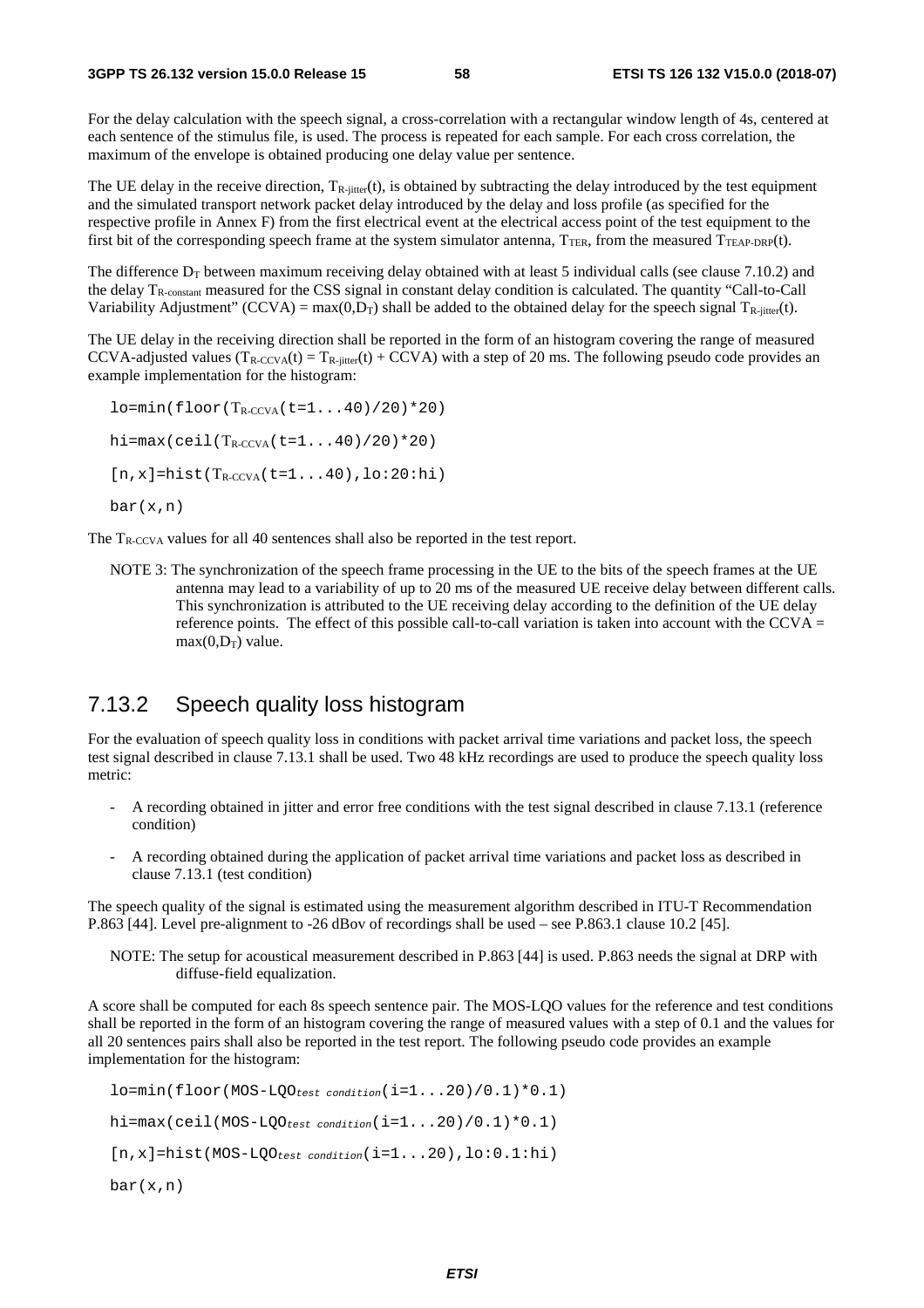The synchronization between stimuli and degraded condition shall be done by the test system before applying the P.863 algorithm on each sentence pair.

# 8 Wideband telephony transmission performance test methods

# 8.1 Applicability

The test methods in this clause shall apply when testing a UE that is used to provide wideband telephony, either as a stand-alone service, or as part of a multimedia service.

The application force used to apply the handset against the artificial ear shall be  $8 \pm 2$  N. For the headset case, the application of the headset shall comply with ITU-T Recommendation P.57 [14].

# 8.2 Overall loss/loudness ratings

### 8.2.1 General

The SLR and RLR values for GSM, 3G, LTE or WLAN networks apply up to the POI. However, the main determining factors are the characteristics of the UE, including the analogue to digital conversion (ADC) and digital to analogue conversion (DAC). In practice, it is convenient to specify loudness ratings to the Air Interface. For the normal case, where the GSM, 3G, LTE or WLAN network introduce no additional loss between the Air Interface and the POI, the loudness ratings to the PSTN boundary (POI) will be the same as the loudness ratings measured at the Air Interface.

# 8.2.2 Connections with handset UE

### 8.2.2.1 Sending loudness rating (SLR)

- a) The test signal to be used for the measurements shall be the British-English single talk sequence described in ITU-T Recommendation P.501 [22]. The spectrum of the acoustic signal produced by the artificial mouth is calibrated under free-field conditions at the MRP. The test signal level shall be –4,7 dBPa measured at the MRP. The test signal level is calculated over the complete test signal sequence.
- b) The handset terminal is setup as described in clause 5. The sending sensitivity shall be calculated from each band of the 20 frequencies given in table G.1 of ITU-T Recommendation P.79 Annex A [16], bands 1 to 20. For the calculation, the averaged measured level at the electrical reference point for each frequency band is referred to the averaged test signal level measured in each frequency band at the MRP.
- c) The sensitivity is expressed in terms of dBV/Pa and the SLR shall be calculated according to ITU-T Recommendation P.79 [16], formula (A-23b), over bands 1 to 20, using  $m = 0.175$  and the sending weighting factors from ITU-T Recommendation P.79 Annex A [16], table A2.

#### 8.2.2.2 Receiving loudness rating (RLR)

- a) The test signal to be used for the measurements shall be the British-English single talk sequence described ITU-T Recommendation P.501 [22]. The test signal level shall be -16 dBm0 measured at the digital reference point or the equivalent analogue point. The test signal level is calculated over the complete test signal sequence.
- b) The handset terminal is setup as described in clause 5. The receiving sensitivity shall be calculated from each band of the 20 frequencies given in table A.2 of ITU-T Recommendation P.79 Annex A [16], bands 1 to 20. For the calculation, the averaged measured level at each frequency band is referred to the averaged test signal level measured in each frequency band.
- c) The sensitivity is expressed in terms of dBPa/V and the RLR shall be calculated according to ITU-T Recommendation P.79 [16], formula (A-23c), over bands 1 to 20, using  $m = 0.175$  and the receiving weighting factors from table A.2 of ITU-T Recommendation P.79 Annex A [16].
- d) DRP-ERP correction is applied. No leakage correction shall be applied.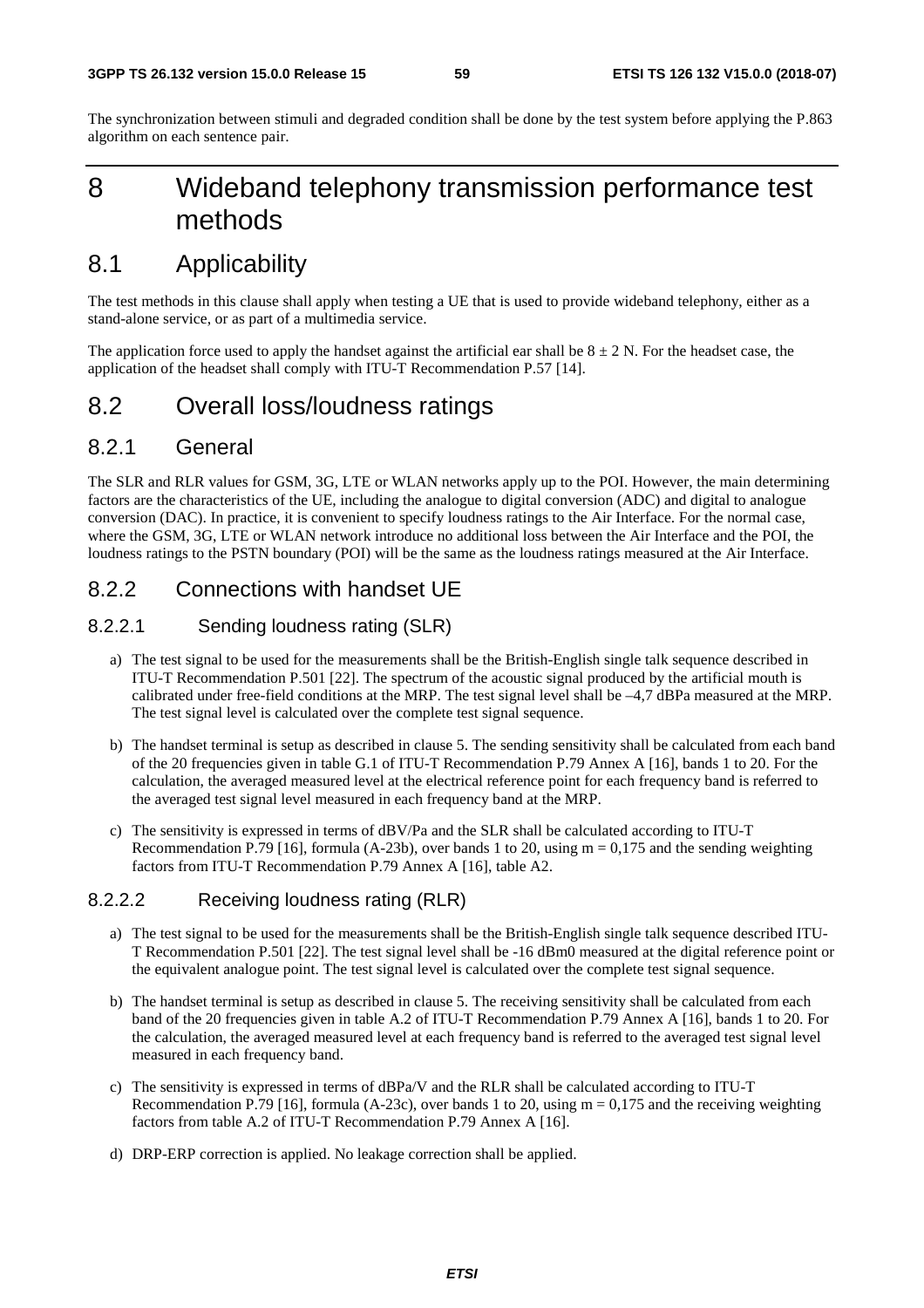### 8.2.2.3 Receiving loudness rating (RLR) in the presence of background noise

This test shall be performed with the volume control at the maximum setting.

- a) The downlink test signal to be used for the measurements shall be composed from the British-English material of clause 7.3 in ITU-T Recommendation P.501 [22]. The signal is a concatenation of the following parts (see also Figure 15a6):
	- 1) The complete female short conditioning sequence (which includes a leading 5 s silence which is here used for conditioning the UE under noise-only conditions). The level shall be -16 dBm0 active speech level (ITU-T P.56) measured at the digital reference point or the equivalent analogue point.
	- 2) Pause 1 sec.
	- 3) The first 5 s of the male short conditioning sequence. The level shall be -16 dBm0 active speech level (ITU-T P.56) measured at the digital reference point or the equivalent analogue point.
	- 4) The complete single-talk sequence. The test signal level shall be -16 dBm0 measured at the digital reference point or the equivalent analogue point. The test signal level is calculated over the complete single-talk test sequence.
- b) The background noise playback shall be set up and calibrated according to handset related descriptions in ETSI TS 103 224 or ES 202 396-1. The "Pub Noise (Pub)" recording is used. This scenario is available for both playback systems and is described in sub-clause 8.2 of TS 103 224 (8-channel recording) and sub-clause 8.2 of ES 202 396-1 (binaural recording). The type of background noise reproduction used for the test shall be reported.
- c) The handset terminal is setup as described in clause 5 and the relevant noise playback specification, TS 103 224 or ES 202 396-1. Set the volume control to maximum.
- d) The start of the recording of the artificial ear signal and the start of the background noise playback shall be synchronized to ensure consistent timing of repeated recordings, and allow background noise cancellation by subtraction in the time domain as described below. The noise playback shall be looped with a 20 ms crossfade at the loop point.
- e) The background noise and downlink speech stimulus are applied and a recording of the artificial ear DRP signal is performed. The sound file is saved (file1). The playback is stopped.
- f) The recording described in e) is repeated, this time with muted downlink signal. The soundfile is saved (file2).
- g) A subtraction of the samples is performed (file1-file2). The resulting time signal contains the output of the UE to the artificial ear, where the background noise has been essentially eliminated. For further analysis, the duration of the conditioning sequence and the receive delay from POI to DRP is discarded, resulting in a time signal containing only the single-talk sequence.
- h) The RLR is calculated according to sub-clause 8.2.2.2.

# 8.2.3 Connections with desktop and vehicle-mounted hands-free UE

Vehicle-mounted hands-free UE should be tested within the vehicle (for the totally integrated vehicle hands-free systems) or in a vehicle simulator, as described in 3GPP TS 03.58 [11].

Free-field measurements for vehicle-mounted hands-free are for further study.

#### 8.2.3.1 Sending loudness rating (SLR)

a) The test signal to be used for the measurements shall be the British-English single talk sequence described in ITU-T Recommendation P.501 [22]. The spectrum of the acoustic signal produced by the artificial mouth is calibrated under free-field conditions at the MRP. The test signal level shall be –4,7 dBPa measured at the MRP. The test signal level is calculated over the complete test signal sequence. The broadband signal level then is adjusted to –28,7 dBPa at the HFRP or the HATS HFRP (as defined in ITU-Recommendation P.581) and the spectrum is not altered.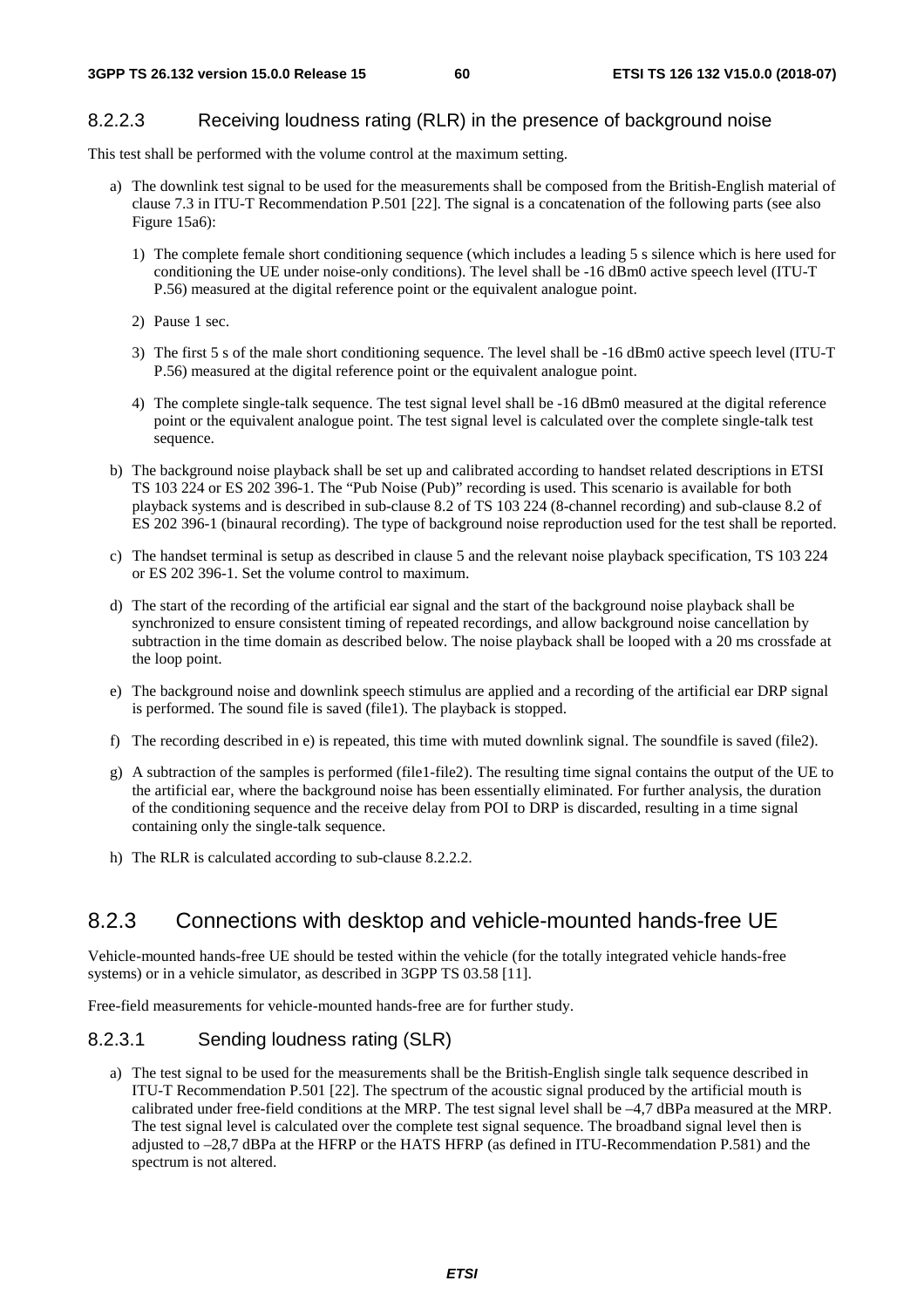The spectrum at the MRP and the actual level at the MRP (measured in 1/3-octaves) are used as references to determine the sending sensitivity  $S_{mJ}$ .

- b) The hands-free terminal is setup as described in clause 5. The sending sensitivity shall be calculated from each band of the 20 frequencies given in table A.2 of ITU-T Recommendation P.79 Annex A [16], bands 1 to 20. For the calculation, the averaged measured level at the electrical reference point for each frequency band is referred to the averaged test signal level measured in each frequency band at the MRP.
- c) The sensitivity is expressed in terms of dBV/Pa and the SLR shall be calculated according to ITU-T Recommendation P.79 [16], formula (A-23b), over bands 1 to 20, using  $m = 0.175$  and the sending weighting factors from ITU-T Recommendation P.79 Annex A [16], table A.2.

### 8.2.3.2 Receiving loudness rating (RLR)

- a) The test signal to be used for the measurements shall be the British-English single talk sequence described in ITU-T Recommendation P.501 [22]. The test signal level shall be -16 dBm0 measured at the digital reference point or the equivalent analogue point. The test signal level is calculated over the complete test signal sequence.
- b) The hands-free terminal is setup as described in clause 5. If a HATS is used, then it is free-field equalized as described in ITU-T Recommendation P.581. The equalized output signal of each artificial ear is power-averaged over the total duration of the analysis; the right and left artificial ear signals are voltage-summed for each 1/3 octave frequency band; these 1/3-octave band data are considered as the input signal to be used for calculations or measurements. The receiving sensitivity shall be calculated from each band of the 20 frequencies given in table A.2 of ITU-T Recommendation P.79 Annex A [16], bands 1 to 20.

For the calculation, the averaged measured level at each frequency band is referred to the averaged test signal level measured in each frequency band.

- c) The sensitivity is expressed in terms of dBPa/V and the RLR shall be calculated according to ITU-T Recommendation P.79 [16], formula (A-23c), over bands 1 to 20, using  $m = 0.175$  and the receiving weighting factors from table A.2 of ITU-T Recommendation P.79 Annex A [16].
- d) No leakage correction shall be applied. The hands-free correction as described in ITU-T Recommendation P.340 shall be applied. To compute the receiving loudness rating (RLR) for a hands-free terminal (see also ITU-T Recommendation P.340), when using the combination of left and right artificial ear signals from the HATS, the HFLE has to be 8 dB instead of 14 dB. For further information see ITU-T Recommendation P.581.

### 8.2.4 Connections with hand-held hands-free UE

### 8.2.4.1 Sending loudness rating (SLR)

a) The test signal to be used for the measurements shall be the British-English single talk sequence described in ITU-T Recommendation P.501 [22]. The spectrum of the acoustic signal produced by the artificial mouth is calibrated under free-field conditions at the MRP. The test signal level shall be –4,7 dBPa measured at the MRP. The test signal level is calculated over the complete test signal sequence. The broadband signal level then is adjusted to –28,7 dBPa at the HFRP or the HATS HFRP (as defined in P.581) and the spectrum is not altered.

The spectrum at the MRP and the actual level at the MRP (measured in 1/3-octaves) are used as reference to determine the sending sensitivity  $S_{mJ}$ .

- b) The hands-free terminal is setup as described in clause 5. The sending sensitivity shall be calculated from each band of the 20 frequencies given in table A.2 of ITU-T Recommendation P.79 Annex A [16], bands 1 to 20. For the calculation the averaged measured level at the electrical reference point for each frequency band is referred to the averaged test signal level measured in each frequency band at the MRP.
- c) The sensitivity is expressed in terms of dBV/Pa and the SLR shall be calculated according to ITU-T Recommendation P.79 [16], formula (A-23b), over bands 1 to 20, using  $m = 0.175$  and the sending weighting factors from ITU-T Recommendation P.79 Annex A [16], table A.2.

### 8.2.4.2 Receiving loudness rating (RLR)

a) The test signal to be used for the measurements shall be the British-English single talk sequence described in ITU-T Recommendation P.501 [22]. The test signal level shall be -16 dBm0 measured at the digital reference point or the equivalent analogue point. The test signal level is calculated over the complete test signal sequence.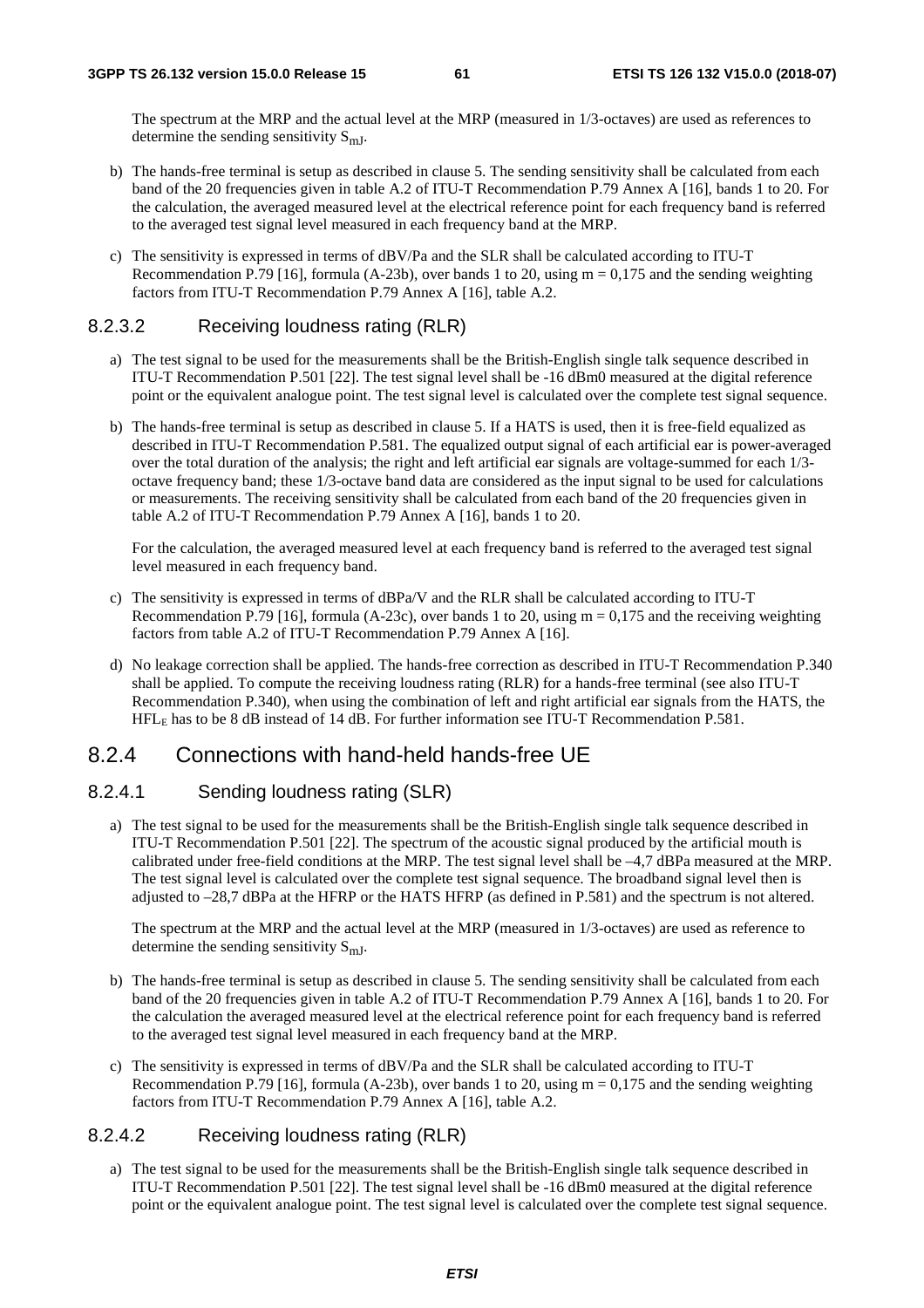b) The hands-free terminal is setup as described in clause 5. If a HATS is used, then it is free-field equalized as described in ITU-T Recommendation P.581. The equalized output signal of each artificial ear is power-averaged over the total duration of the analysis; the right and left artificial ear signals are voltage-summed for each 1/3 octave frequency band; these 1/3-octave band data are considered as the input signal to be used for calculations or measurements. The receiving sensitivity shall be calculated from each band of the 20 frequencies given in table A.2 of ITU-T Recommendation P.79 Annex A [16], bands 1 to 20.

For the calculation, the averaged measured level at each frequency band is referred to the averaged test signal level measured in each frequency band.

- c) The sensitivity is expressed in terms of dBPa/V and the RLR shall be calculated according to ITU-T Recommendation P.79 [16], formula (A-23c), over bands 1 to 20, using  $m = 0.175$  and the receiving weighting factors from table A.2 of ITU-T Recommendation P.79 Annex A [16].
- d) No leakage correction shall be applied. The hands-free correction as described in ITU-T Recommendation P.340 shall be applied. To compute the receiving loudness rating (RLR) for hands-free terminals (see also ITU-T Recommendation P.340) when using the combination of left and right artificial ear signals from the HATS the HFLE has to be 8 dB, instead of 14 dB. For further information see ITU-T Recommendation P.581.

# 8.2.5 Connections with headset UE

Same as for handset.

# 8.3 Idle channel noise (handset and headset UE)

For idle noise measurements in sending and receiving directions, care should be taken that only the noise is windowed out by the analysis and the result is not impaired by any remaining reverberation or by noise and/or interference from various other sources. Some examples are air-conducted or vibration-conducted noise from sources inside or outside the test chamber, disturbances from lights and regulators, mains supply induced noise including grounding issues, test system and system simulator inherent noise as well as radio interference from the UE to test equipment such as ear simulators, microphone amplifiers, etc.

# 8.3.1 Sending

The terminal should be configured to the test equipment as described in subclause 5.1.

The environment shall comply with the conditions described in subclause 6.1.

The noise level at the output of the SS is measured with A-weighting. The A-weighting filter is described in IEC 60651.

A test signal may have to be intermittently applied to prevent 'silent mode' operation of the MS. This is for further study.

The measured part of the noise shall be 170,667 ms (which equals 8192 samples in a 48 kHz sample rate test system). The spectral distribution of the noise is analyzed with an 8k FFT using windowing with  $\leq 0.1$  dB leakage for non bincentered signals. This can be achieved with a window function commonly known as a "flat top window". Within the specified frequency range, the FFT bin that has the highest level is searched for; the level of this bin is the maximum level of a single frequency disturbance.

To improve repeatability, the test sequence (optional activation followed by the noise level measurement) may be contiguously repeated one or more times.

The total noise powers obtained from such repeats shall be averaged. The total result shall be  $10 * log_{10}$  of this average in dB.

The single frequency maximum powers obtained from such repeats shall be averaged. The total result shall be  $10 * log_{10}$ of this average in dB.

# 8.3.2 Receiving

The terminal should be configured to the test equipment as described in subclause 5.1.

The environment shall comply with the conditions described in subclause 6.1.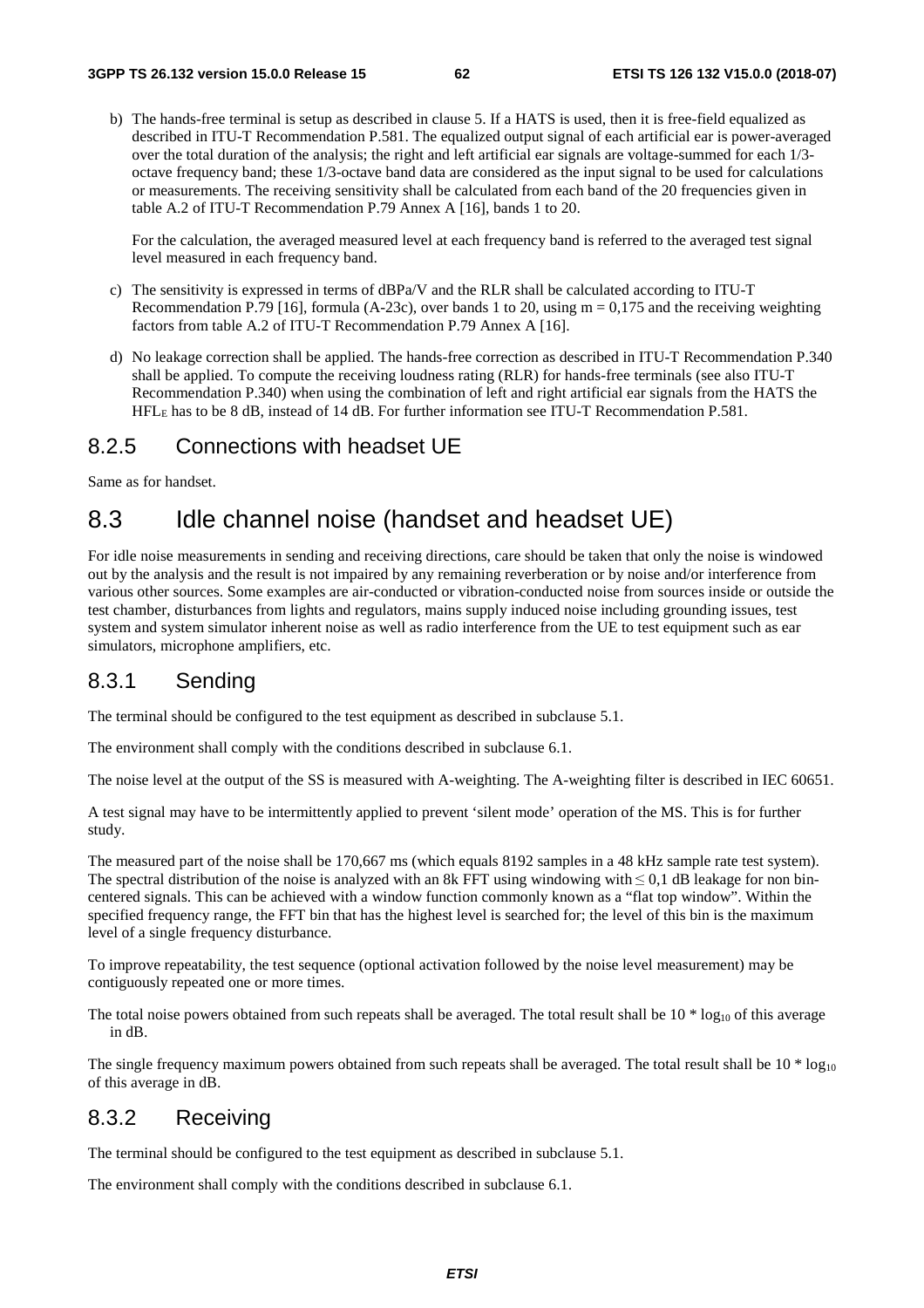A test signal may have to be intermittently applied to prevent 'silent mode' operation of the MS. This is for further study.

The noise shall be measured with A-weighting at the DRP with diffuse-field correction. The A-weighting filter is described in IEC 60651.

The measured part of the noise shall be 170,667 ms (which equals 8192 samples in a 48 kHz sample rate test system). The spectral distribution of the noise is analyzed with an 8k FFT using windowing with  $\leq 0.1$  dB leakage for non bincentered signals. This can be achieved with a window function commonly known as a "flat top window". Within the specified frequency range the FFT bin that has the highest level is searched for; the level of this bin is the maximum level of a single frequency disturbance.

To improve repeatability, the test sequence (optional activation followed by the noise level measurement) may be contiguously repeated one or more times.

The total noise powers obtained from such repeats shall be averaged. The total result shall be  $10 * log_{10}$  of this average in dB.

The single frequency maximum powers obtained from such repeats shall be averaged. The total result shall be  $10 * log_{10}$ of this average in dB.

# 8.4 Sensitivity/frequency characteristics

# 8.4.1 Handset and headset UE sending

The headset case is similar to the handset one, except for the application force.

- a) The test signal to be used for the measurements shall be the British-English single talk sequence described in ITU-T Recommendation P.501 [22]. The spectrum of the acoustic signal produced by the artificial mouth is calibrated under free-field conditions at the MRP. The test signal level shall be –4,7 dBPa measured at the MRP. The test signal level is calculated over the complete test signal sequence.
- b) The handset terminal is setup as described in clause 5. Measurements shall be made at 1/12-octave intervals as given by the R.40 series of preferred numbers in ISO 3 for frequencies from 100 Hz to 8 kHz inclusive. For the calculation, the averaged measured level at the electrical reference point for each frequency band is referred to the averaged test signal level measured in each frequency band at the MRP.
- c) The sensitivity is expressed in terms of dBV/Pa.

# 8.4.2 Handset and headset UE receiving

- a) The test signal to be used for the measurements shall be the British-English single talk sequence described in ITU-T Recommendation P.501 [22]. The test signal level shall be -16 dBm0 measured at the digital reference point or the equivalent analogue point. The test signal level is calculated over the complete test signal sequence.
- b) The handset terminal is setup as described in clause 5. Measurements shall be made at 1/12-octave intervals as given by the R.40 series of preferred numbers in ISO 3 for frequencies from 100 Hz to 8 kHz inclusive. For the calculation, the averaged measured level at each frequency band is referred to the averaged test signal level measured in each frequency band.
- c) The HATS is diffuse-field equalized. The sensitivity is expressed in terms of dBPa/V. Information about correction factors is available in subclause 5.1.4.

Optionally, the measurements may be repeated with 2 N and 13 N application force. For these test cases no normative values apply.

# 8.4.3 Desktop and vehicle-mounted hands-free UE sending

a) The test signal to be used for the measurements shall be the British-English single talk sequence described in ITU-T Recommendation P.501 [22]. The spectrum of the acoustic signal produced by the artificial mouth is calibrated under free-field conditions at the MRP. The test signal level shall be –4,7 dBPa measured at the MRP. The test signal level is calculated over the complete test signal sequence. The broadband signal level is then adjusted to –28,7 dBPa at the HFRP or the HATS HFRP (as defined in ITU-T Recommendation P.581) and the spectrum is not altered.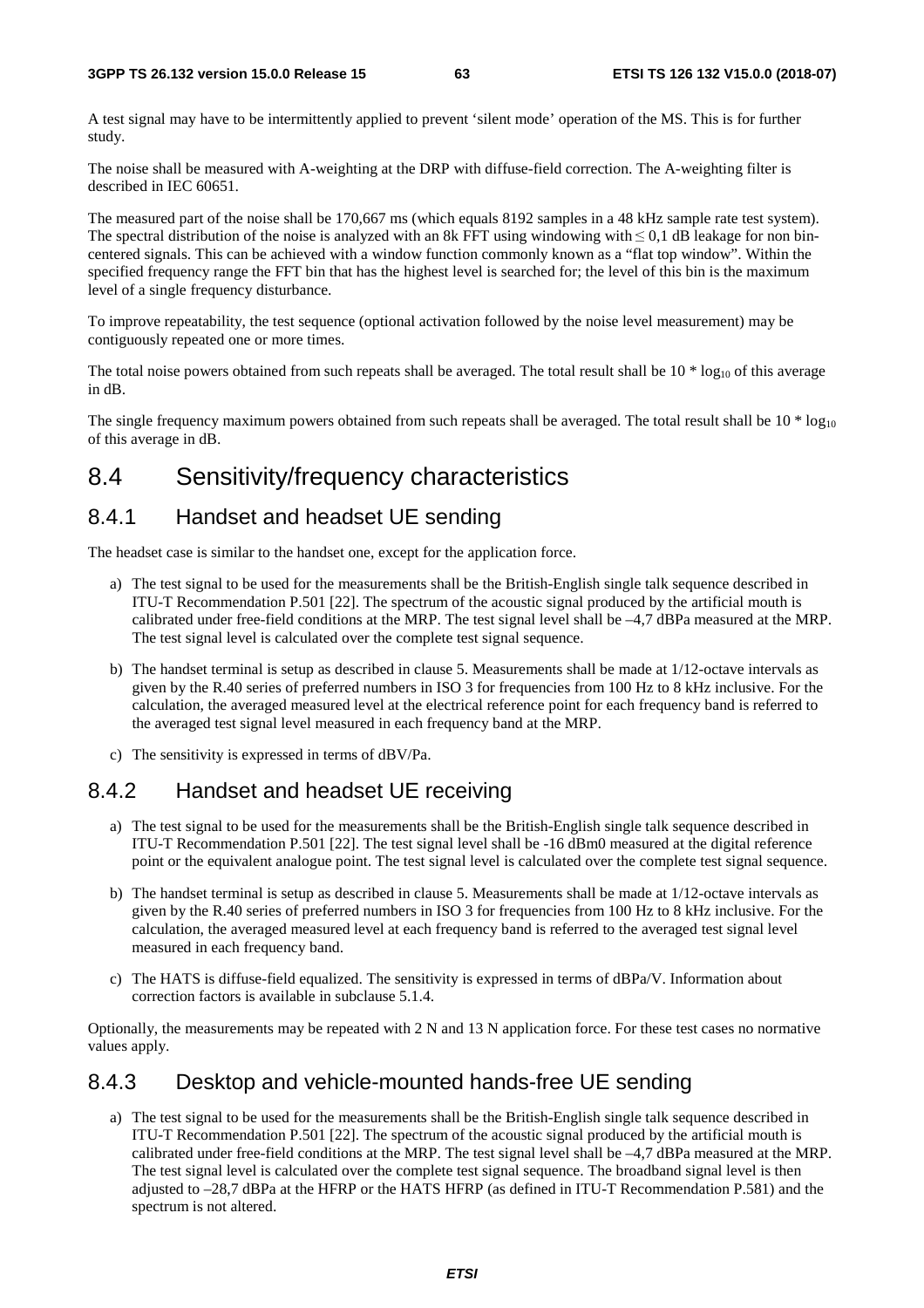The spectrum at the MRP and the actual level at the MRP (measured in 1/3-octaves) are used as references to determine the sending sensitivity  $S_{mJ}$ .

- b) The hands-free terminal is setup as described in clause 5. Measurements shall be made at 1/3-octave intervals as given by the R.40 series of preferred numbers in ISO 3 for frequencies from 100 Hz to 8 kHz inclusive. For the calculation the averaged measured level at each frequency band is referred to the averaged test signal level measured in each frequency band.
- c) The sensitivity is expressed in terms of dBV/Pa.

## 8.4.4 Desktop and vehicle-mounted hands-free UE receiving

- a) The test signal to be used for the measurements shall be the British-English single talk sequence described in ITU-T Recommendation P.501 [22]. The test signal level shall be -16 dBm0 measured at the digital reference point or the equivalent analogue point. The test signal level is calculated over the complete test signal sequence.
- b) The hands-free terminal is setup as described in clause 5. If a HATS is used, then it is free-field equalized as described in ITU-T Recommendation P.581. The equalized output signal of each artificial ear is power-averaged over the total duration of the analysis; the right and left artificial ear signals are voltage-summed for each 1/3 octave frequency band; these 1/3-octave band data are considered as the input signal to be used for calculations or measurements. Measurements shall be made at 1/3-octave intervals as given by the R.40 series of preferred numbers in ISO 3 for frequencies from 100 Hz to 8 kHz inclusive. For the calculation, the averaged measured level at each frequency band is referred to the averaged test signal level measured in each frequency band.
- c) The sensitivity is expressed in terms of dBPa/V.

# 8.4.5 Hand-held hands-free UE sending

a) The test signal to be used for the measurements shall be the British-English single talk sequence described in ITU-T Recommendation P.501 [22]. The spectrum of the acoustic signal produced by the artificial mouth is calibrated under free-field conditions at the MRP. The test signal level shall be –4,7 dBPa measured at the MRP. The test signal level is calculated over the complete test signal sequence. The broadband signal level is then adjusted to –28.7 dBPa at the HFRP or the HATS HFRP (as defined in ITU-T Recommendation P.581) and the spectrum is not altered.

The spectrum at the MRP and the actual level at the MRP (measured in 1/3-octaves) are used as reference to determine the sending sensitivity  $S<sub>mJ</sub>$ .

- b) The hands-free terminal is setup as described in clause 5.1.3.3. Measurements shall be made at 1/3-octave intervals as given by the R.40 series of preferred numbers in ISO 3 for frequencies from 100 Hz to 8 kHz inclusive. For the calculation, the averaged measured level at each frequency band is referred to the averaged test signal level measured in each frequency band.
- c) The sensitivity is expressed in terms of dBV/Pa.

### 8.4.6 Hand-held hands-free UE receiving

- a) The test signal to be used for the measurements shall be the British-English single talk sequence described in ITU-T Recommendation P.501 [22]. The test signal level shall be -16 dBm0 measured at the digital reference point or the equivalent analogue point. The test signal level is calculated over the complete test signal sequence.
- b) The hands-free terminal is setup as described in clause 5. If a HATS is used, then it is free-field equalized as described in ITU-T Recommendation P.581. The equalized output signal of each artificial ear is power-averaged over the total duration of the analysis; the right and left artificial ear signals are voltage-summed for each 1/3 octave band frequency band; these 1/3-octave band data are considered as the input signal to be used for calculations or measurements. Measurements shall be made at 1/3-octave intervals as given by the R.40 series of preferred numbers in ISO 3 for frequencies from 100 Hz to 8 kHz inclusive. For the calculation, the averaged measured level at each frequency band is referred to the averaged test signal level measured in each frequency band.
- c) The sensitivity is expressed in terms of dBPa/V.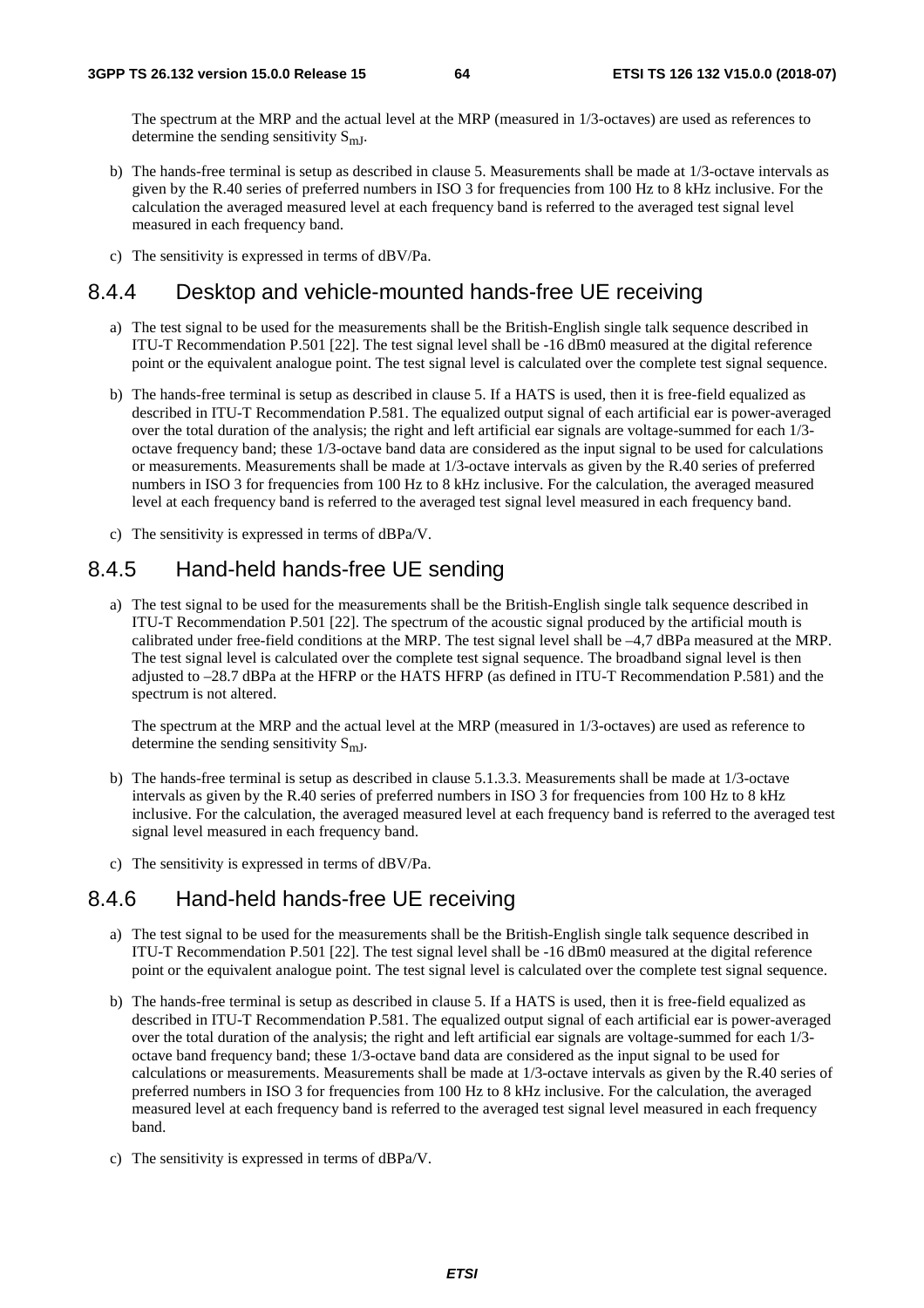# 8.5 Sidetone characteristics

# 8.5.1 Connections with handset UE

The test signal to be used for the measurements shall be the British-English single talk sequence described in ITU-T Recommendation P.501 [22]. The spectrum of the acoustic signal shall be produced by the HATS. The test signal level shall be -4,7 dBPa measured at the MRP. The test signal level is calculated over the complete test signal sequence.

The handset UE is set up as described in clause 5. The application force shall be 13 N on the Type 3.3 artificial ear.

Where a user operated volume control is provided, the measurements shall be carried out at the nominal setting of the volume control. In addition the measurement is repeated at the maximum volume control setting. It is expected that for other positions of the volume control setting a consistent behaviour to that of the nominal and maximum settings should be observed. Additional measurements for these positions are not required,

Measurements shall be made at 1/12-octave intervals as given by the R.40 series of preferred numbers in ISO 3 for frequencies from 100 Hz to 8 kHz inclusive. The averaged measured level at each frequency band is referred to the averaged test signal level measured in each frequency band.

The sidetone path loss (LmeST), as expressed in dB, shall be calculated from each  $1/3<sup>rd</sup>$ -octave band (ITU-T) Recommendation P.79 [16], table B.1, bands 1 to 20). The Sidetone Masking Rating (STMR), expressed in dB, shall be calculated from formula B-4 of ITU-T Recommendation P.79 [16], using  $m = 0.225$  and the weighting factors in table B2 (unsealed condition) of ITU-T Recommendation P.79 [16]. No leakage correction  $(L<sub>E</sub>)$  shall be applied. DRP-ERP correction is used.

In case the STMR is below the limit, the measurement shall be repeated with the electrical sidetone path disabled and both sets of results shall be reported. In case the STMR is below the limit also with the electrical sidetone path disabled, the result shall not be regarded as a failure. Disconnecting the call is normally disabling the electrical sidetone path; otherwise the UE can be switched off to enter the wanted state.

# 8.5.2 Headset UE

The test signal to be used for the measurements shall be the British-English single talk sequence described in ITU-T Recommendation P.501 [22]. The spectrum of the acoustic signal produced by the artificial mouth is calibrated under free-field conditions at the MRP. The test signal level shall be –4,7 dBPa measured at the MRP. The test signal level is calculated over the complete test signal sequence.

Where a user operated volume control is provided, the measurements shall be carried out at the nominal setting of the volume control. In addition the measurement is repeated at the maximum volume control setting. It is expected that for other positions of the volume control setting a consistent behaviour to that of the nominal and maximum settings should be observed. Additional measurements for these positions are not required,

Measurements shall be made at 1/12-octave intervals as given by the R.40 series of preferred numbers in ISO 3 for frequencies from 100 Hz to 8 kHz inclusive. The averaged measured level at each frequency band is referred to the averaged test signal level measured in each frequency band.

The sidetone path loss ( $L_{meST}$ ), as expressed in dB, shall be calculated from each  $1/3^{rd}$ -octave band (ITU-T Recommendation P.79 [16], table B.1, bands 1 to 20). The STMR (in dB) shall be calculated from formula B-4 of ITU-T Recommendation P.79 [16], using m = 0.225 and the weighting factors in table B.2 (unsealed condition) of ITU-T Recommendation P.79 [16]. No leakage correction  $(L<sub>E</sub>)$  shall be applied. DRP-ERP correction is used.

In case the STMR is below the limit, the measurement shall be repeated with the electrical sidetone path disabled and both sets of results shall be reported. In case the STMR is below the limit also with the electrical sidetone path disabled, the result shall not be regarded as a failure. Disconnecting the call is normally disabling the electrical sidetone path; otherwise the UE can be switched off to enter the wanted state.

# 8.5.3 Hands-free UE (all categories)

No requirement other than echo control.

# 8.5.4 Sidetone delay for handset or headset

The handset or headset terminal is setup as described in clause 5.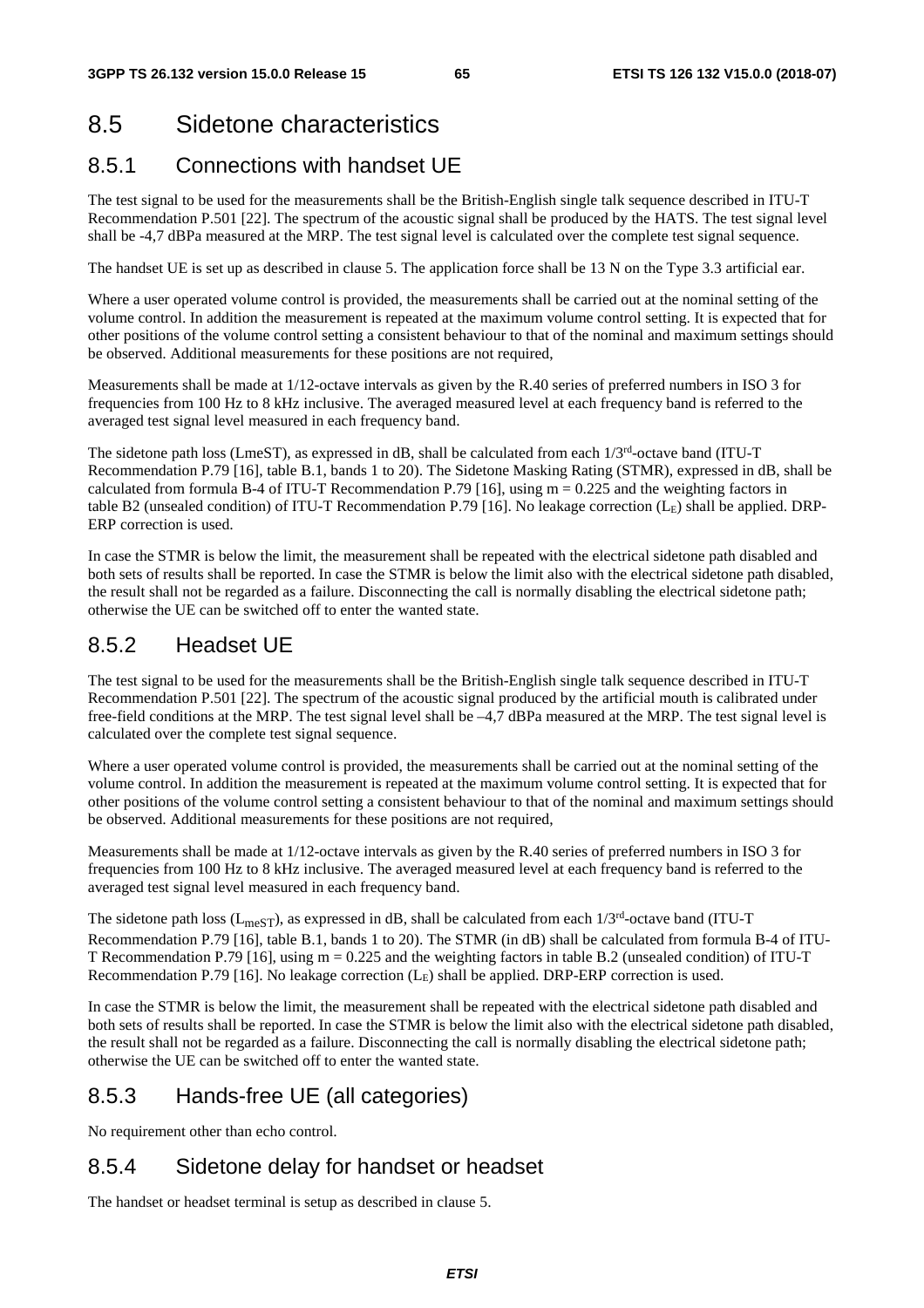The test signal is a CS-signal complying with ITU-T Recommendation P.501 using a PN-sequence with a length, T, of 4 096 points (for a 48 kHz sample rate test system). The duration of the complete test signal is as specified in ITU-T Recommendation P.501. The level of the signal shall be -4,7 dBPa at the MRP.

The cross-correlation function  $\Phi xy(\tau)$  between the input signal  $S_x(t)$  generated by the test system in send direction and the output signal  $S<sub>v</sub>(t)$  measured at the artificial ear is calculated in the time domain:

$$
\Phi_{xy}(\tau) = \frac{1}{T} \int_{t=\frac{-T}{2}}^{\frac{T}{2}} S_x(t) \cdot S_y(t+\tau)
$$
\n(1)

The measurement window, *T*, shall be identical to the test signal period, T, with the measurement window synchronized to the PN-sequence of the test signal.

The sidetone delay is calculated from the envelope  $E(\tau)$  of the cross-correlation function  $\Phi xy(\tau)$ . The first maximum of the envelope function occurs in correspondence with the direct sound produced by the artificial mouth; the second one occurs with a possible delayed sidetone signal. The difference between the two maxima corresponds to the sidetone delay. The envelope  $E(\tau)$  is calculated by the Hilbert transformation H {xy( $\tau$ )} of the cross-correlation:

$$
H\{xy(\tau)\} = \sum_{u=-\infty}^{+\infty} \frac{\Phi_{xy}(u)}{\pi(\tau - u)}
$$
\n(2)

$$
E(\tau) = \sqrt{\left[\Phi_{xy}(\tau)\right]^2 + \left[H\left\{xy(\tau)\right\}\right]^2} \tag{3}
$$

It is assumed that the measured sidetone delay is less than T/2.

# 8.6 Stability loss

Where a user-controlled volume control is provided it is set to maximum.

**Handset UE:** The handset is placed on a hard plane surface with the earpiece facing the surface.

**Headset UE:** The requirement applies for the closest possible position between microphone and headset receiver within the intended wearing position.

NOTE: Depending on the type of headset it may be necessary to repeat the measurement in different positions.

**Hands-free UE (all categories):** No requirement other than echo loss.

Before the actual test a training sequence consisting of the British-English single talk sequence described in ITU-T Recommendation P.501 [22] is applied. The training sequence level shall be -16 dBm0 in order to not overload the codec.

The test signal is a PN-sequence complying with ITU-T Recommendation P.501 with a length of 4 096 points (for a 48 kHz sampling rate system) and a crest factor of 6 dB instead of 11 dB. The PN-sequence is generated as described in P.501 with W(k) constant within the frequency range 100-8000 Hz and zero outside this range. The duration of the test signal is 250 ms. With an input signal of -3 dBm0, the attenuation from input to output of the system simulator shall be measured under the following conditions:

- a) The handset or the headset, with the transmission circuit fully active, shall be positioned on a hard plane surface with at least 400 mm free space in all directions. The earpiece shall face towards the surface as shown in figure 17c;
- b) The headset microphone is positioned as close as possible to the receiver(s) within the intended wearing position;
- c) For a binaural headset, the receivers are placed symmetrically around the microphone.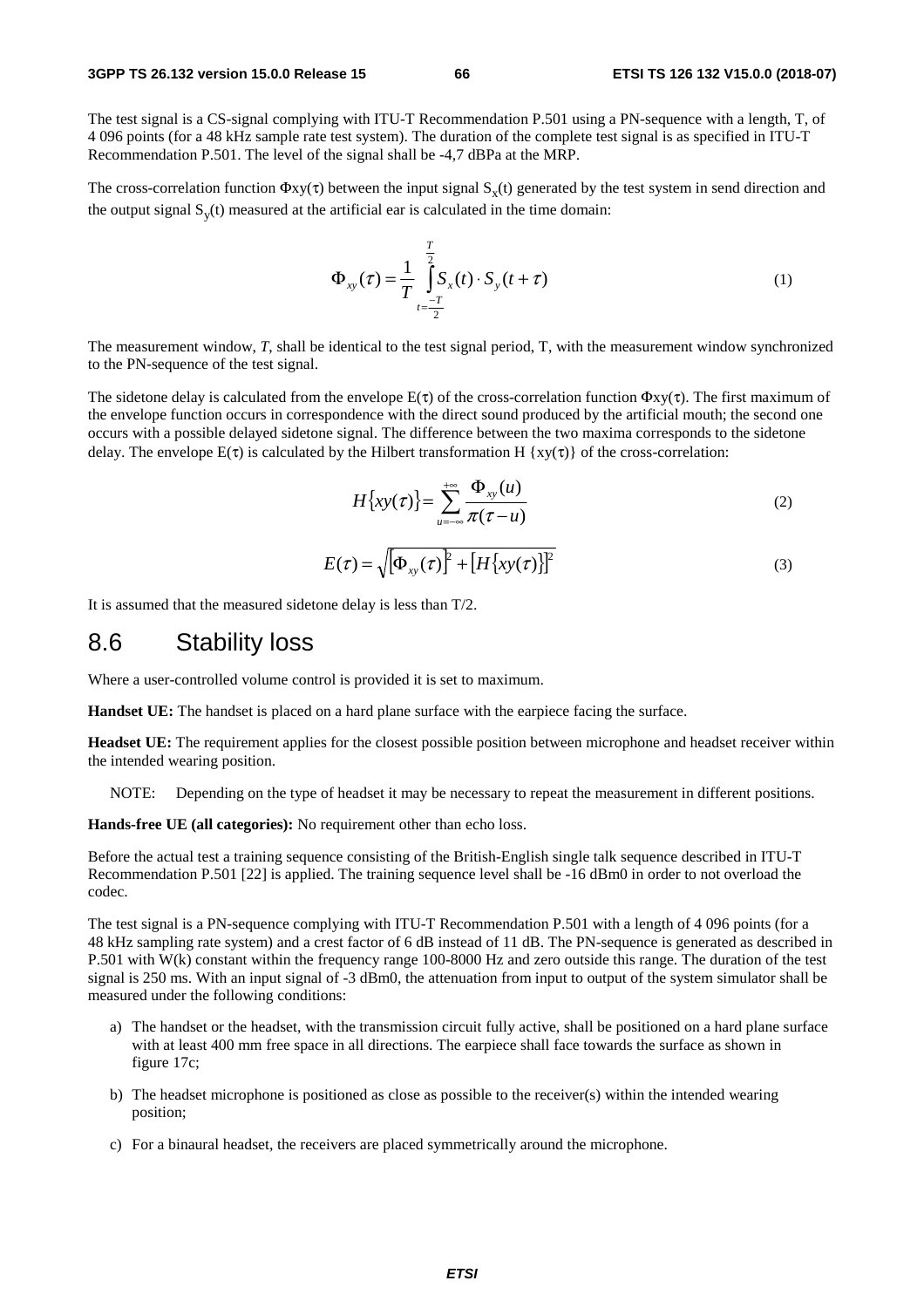

#### NOTE: All dimensions in mm. **Figure 17c. Test configuration for stability loss measurement on handset or headset UE**

The attenuation from input to output shall be measured in the frequency range from 100 Hz to 8 kHz. The spectral distribution of the output signal is analysed with a 4k FFT (for a 48 kHz sample rate test system), thus the measured part of the output signal is 85,333 ms. To avoid leakage effects the frequency resolution of the FFT must be the same as the frequency spacing of the PN-sequence.

# 8.7 Acoustic echo control

### 8.7.1 General

The echo loss (EL) presented by the GSM, 3G, LTE or WLAN networks at the POI should be at least 46 dB during single talk. This value takes into account the fact that UE is likely to be used in a wide range of noise environments.

# 8.7.2 Acoustic echo control in a hands-free UE

The hands-free UE is setup in a room with acoustic properties similar to a typical "office-type" room; a vehiclemounted hands-free UE should be tested in a vehicle or vehicle simulator, as specified by the UE manufacturer (see also 3GPP TS 03.58 [11]). The ambient noise level shall be  $\leq$ -70 dBPa(A). The attenuation from reference point input to reference point output shall be measured using the compressed real speech signal described in clause 7.3.3 of ITU-T P.501 Amendment 1 [33].

The TCLw is calculated according to ITU-T Recommendation G.122 [8], annex B, clause B.4 (trapezoidal rule) but using the frequency range of 300 Hz to 6 700 Hz (instead of 300 Hz to 3 400 Hz). For the calculation, the averaged measured echo level at each frequency band is referred to the averaged test signal level measured in each frequency band. The first 17,0 s of the test signal (6 sentences) are discarded from the analysis to allow for convergence of the acoustic echo canceller. The analysis is performed over the remaining length of the test sequence (last 6 sentences).

The test signal level shall be -10 dBm0.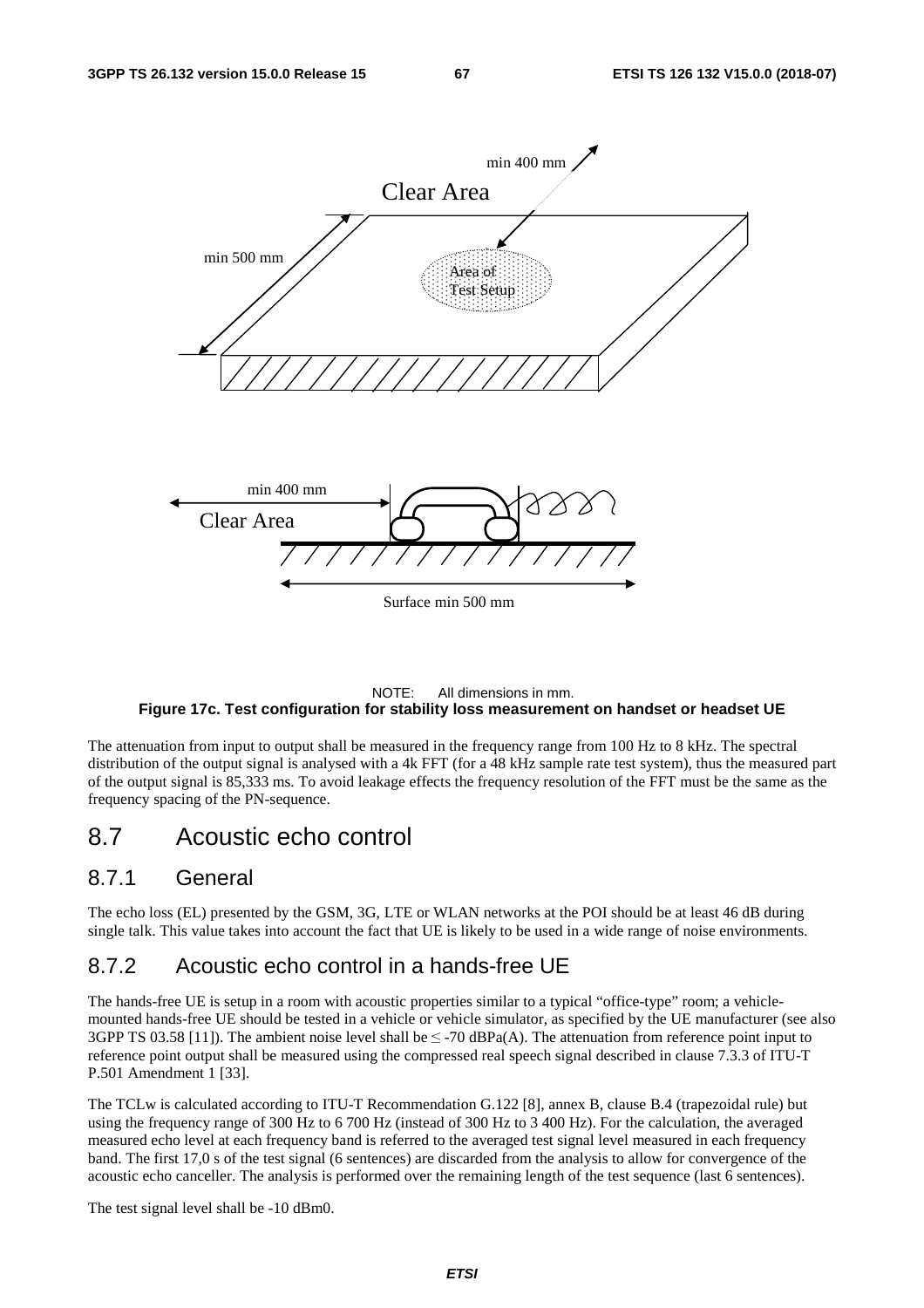# 8.7.3 Acoustic echo control in a handset UE

The handset is set up according to clause 5. The ambient noise level shall be  $\leq$  -64 dBPa(A). The attenuation from the reference point input to reference point output shall be measured using the compressed real speech signal described in clause 7.3.3 of ITU-T P.501 Amendment 1 [33].

The TCLw is calculated according to ITU-T Recommendation G.122 [8], annex B, clause B.4 (trapezoidal rule) but using the frequency range of 300 Hz to 6 700 Hz (instead of 300 Hz to 3 400 Hz). For the calculation, the averaged measured echo level at each frequency band is referred to the averaged test signal level measured in each frequency band. The first 17,0 s of the test signal (6 sentences) are discarded from the analysis to allow for convergence of the acoustic echo canceller. The analysis is performed over the remaining length of the test sequence (last 6 sentences).

The test signal level shall be -10 dBm0.

# 8.7.4 Acoustic echo control in a headset UE

The headset is set up according to clause 5. The ambient noise level shall be  $\leq$  -64 dBPa(A). The attenuation from the reference point input to reference point output shall be measured using the compressed real speech signal described in clause 7.3.3 of ITU-T P.501 Amendment 1 [33].

The TCLw is calculated according to ITU-T Recommendation G.122 [8], annex B, clause B.4 (trapezoidal rule) but using the frequency range of 300 Hz to 6 700 Hz (instead of 300 Hz to 3 400 Hz). For the calculation, the averaged measured echo level at each frequency band is referred to the averaged test signal level measured in each frequency band. The first 17,0 s of the test signal (6 sentences) are discarded from the analysis to allow for convergence of the acoustic echo canceller. The analysis is performed over the remaining length of the test sequence (last 6 sentences).

The test signal level shall be -10 dBm0.

# 8.8 Distortion

# 8.8.1 Sending distortion

The handset, headset, or hands-free UE is setup as described in clause 5.

The signal used is a sine-wave signal with frequencies specified in clause 6.8 of 3GPP TS 26.131. The sine-wave signal level shall be calibrated to -4,7 dBPa at the MRP for all frequencies, except for the sine-wave with a frequency 1020 Hz which shall be applied at the following levels at the MRP: 5, 0, -4,7, -10, -15, -20 dBPa. The test signals have to be applied in this sequence, i.e., from high levels down to low levels.

The duration of the sine-wave signal is recommended to be 360 ms. The manufacturer shall be allowed to request tone lengths up to 1 s. The measured part of the signal shall be 170,667 ms (which equals 2 \* 4096 samples in a 48 kHz sample rate test system). The times are selected to be relatively short in order to reduce the risk that the test tone is treated as a stationary signal.

It is recommended that an optional activation signal be presented immediately preceding each test signal to ensure that the UE is in a typical state during measurement (see Note 1.). An appropriate speech or speech-like activation signal shall be chosen from ITU-T Recommendations P.501 or P.50 [10]. A recommendation for the use of an activation signal as part of the measurement is defined in figure 18. The RMS level of the active parts of this activation signal is recommended to be equal to the subsequent test tone RMS level. In practice, certain types of processing may be impacted due to the introduction of the activation signal. The manufacturer shall be allowed to specify disabling of the activation signal. It shall be reported whether an activation signal was used or not, along with the characteristics of the activation signal, as specified by the manufacturer.

The ratio of the signal to total distortion power of the signal output of the SS shall be measured with the psophometric noise weighting (see ITU-T Recommendations G.712, O.41 and O.132). The psophometric filter shall be normalized (0 dB gain) at 800 Hz as specified in ITU-T Recommendation O.41. The weighting function shall be applied to the total distortion component only (not to the signal component).

For measurement of the total distortion component an octave-wide band-stop filter shall be applied to the signal to suppress the sine-wave signal and associated coding artefacts. The filter shall have a lower passband ending at  $0.7071 * f_s$ , and an upper passband starting at  $1.4142 * f_s$ , where  $f_s$  is the frequency of the sine-wave signal. The passband ripple of the filter shall be  $\leq 0.2$  dB. The attenuation of the band-stop filter at the sine-wave frequency shall be  $\geq$  60 dB. Alternatively, the described characteristics can be implemented by an appropriate weighting on the spectrum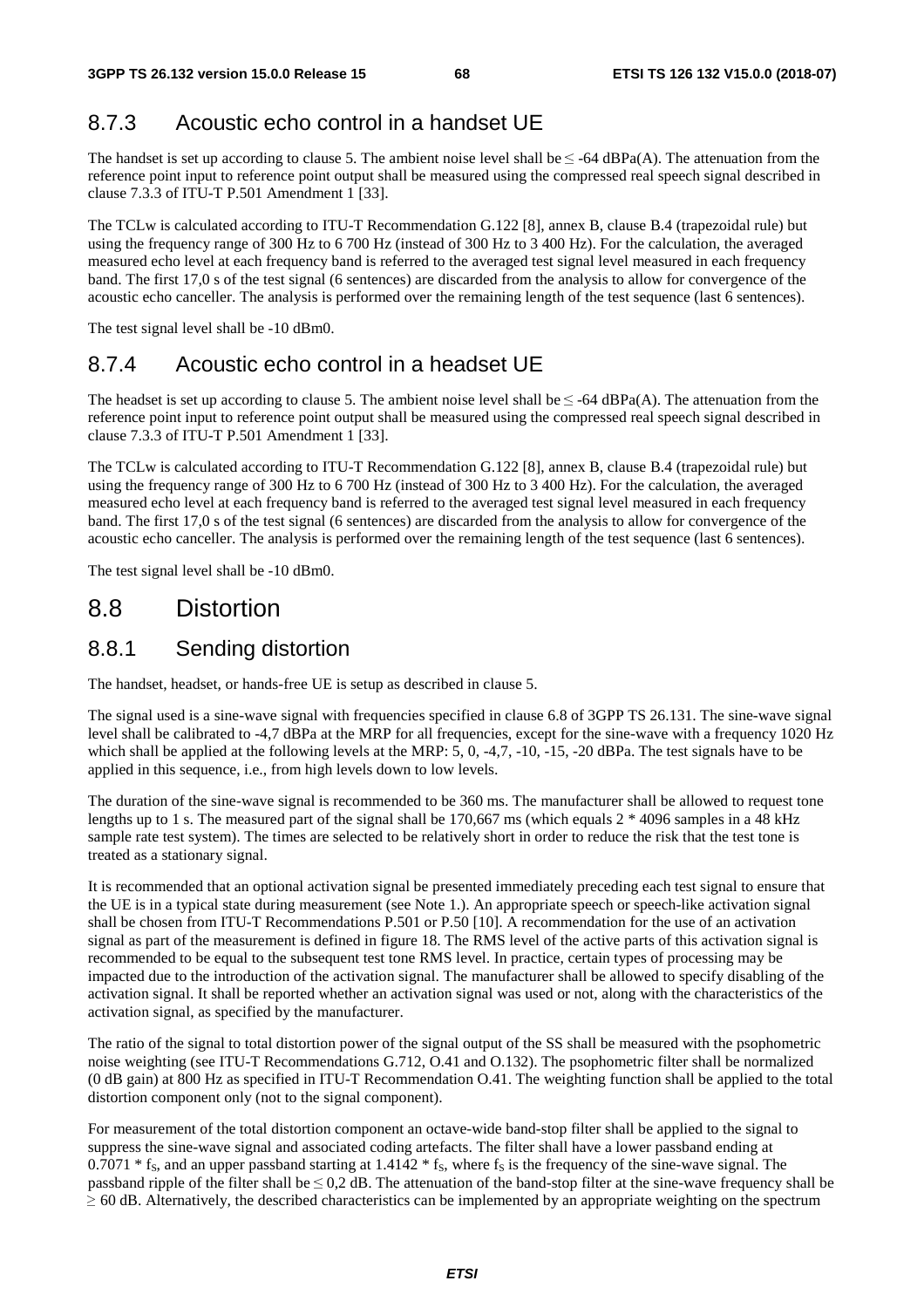obtained from an FFT. The total distortion component is defined as the measured signal within the frequency range 100 Hz to 6 kHz, after applying psophometric and stop filters (hence no correction for the lost power due to the stop filter, known as "bandwidth correction", shall be applied).

To improve repeatability, considering the variability introduced by speech coding and voice processing, the test sequence (activation signal followed by the test signal) may be contiguously repeated one or more times. The single signal-to-total-distortion power ratios obtained from such repeats shall be averaged. The total result shall be  $10 * log_{10}$ of this average in dB.



**Figure 18: Recommended activation sequence and test signal.** 

The activation signal consists of a "Bandlimited composite source signal with speech-like power density spectrum" signal according to ITU-T Recommendation P.501 with 48,62 ms voiced part (1), 200 ms unvoiced part (2) and 101,38 ms pause (3), followed by the same signal but polarity inverted (4, 5, 6), followed by the voiced part only (7). The pure test tone is applied and after 50 ms settling time (8), the analysis is made over the following 170,667 ms (9).

- NOTE 1: Depending on the type of codec the test signal used may need to be adapted. If a sine-wave is not usable, an alternative test signal could be a band-limited noise signal centered on the above frequencies.
- NOTE 2: Void.
- NOTE 3: Void.
- NOTE 4: In order to ensure that the correct part of the signal is analyzed, the total delay of the terminal and SS may have to be determined prior to the measurement.
- NOTE 5: For hands-free terminals tested in environments defined in subclause 6.1.2, care should be taken that the reverberation in the test room, caused by the activation signal, does not affect the test results to an unacceptable degree, referring to subclause 5.3.

### 8.8.2 Receiving

The handset, headset, or hands-free UE is setup as described in clause 5.

The signal used is a sine-wave signal with frequencies specified in clause 6.8 of 3GPP TS 26.131. The signal level shall be -16 dBm0, except for the sine-wave signal with a frequency 1020 Hz that shall be applied at the signal input of the SS at the following levels: 0, -3, -10, -16, -20, -30, -40, -45 dBm0. The test signals have to be applied in this sequence, i.e., from high levels down to low levels.

The duration of the sine-wave signal is recommended to be 360 ms. The manufacturer shall be allowed to request tone lengths up to 1 s. The measured part of the signal shall be 170,667 ms (which equals 2 \* 4096 samples in a 48 kHz sample rate test system). The times are selected to be relatively short in order to reduce the risk that the test tone is treated as a stationary signal.

It is recommended that an optional activation signal be presented immediately preceding each test signal to ensure that the UE is in a typical state during measurement (see Note 1.). An appropriate speech or speech-like activation signal shall be chosen from ITU-T Recommendations P.501 or P.50 [10]. A recommendation for the use of an activation signal as part of the measurement is defined in figure 19. The RMS level of the active parts of this activation signal is recommended to be equal to the subsequent test tone RMS level for low and medium test levels. To avoid saturation of the SS speech encoder, it is recommended for high test levels that the activation signal level is adjusted so that its peak level equals the peak level of the test tone. In practice, certain types of processing may be impacted due to the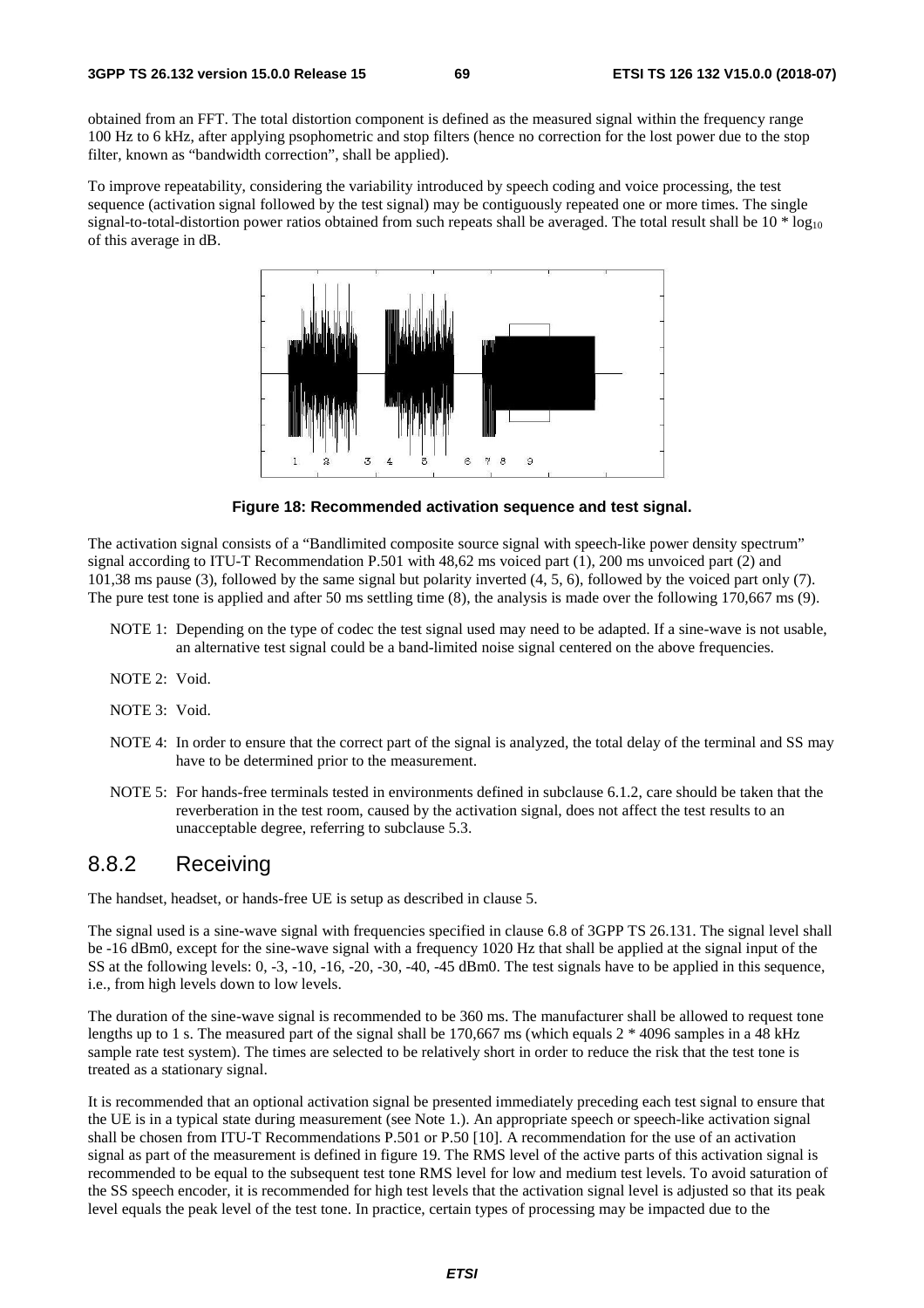introduction of the activation signal. The manufacturer shall be allowed to specify disabling of the activation signal. It shall be reported whether an activation signal was used or not, along with the characteristics of the activation signal, as specified by the manufacturer.

The ratio of the signal to total distortion power shall be measured at the applicable acoustic measurement point (DRP with diffuse-field correction for handset and headset modes; free field for hands-free modes) with the psophometric noise weighting (see ITU-T Recommendations G.712, O.41 and O.132). The psophometric filter shall be normalized to have 0 dB gain at 800 Hz as specified in ITU-T Recommendation O.41. The weighting function shall be applied to the total distortion component only (not to the signal component).

For measurement of the total distortion component an octave-wide band-stop filter shall be applied to the signal to suppress the sine-wave signal and associated coding artefacts. The filter shall have a lower passband ending at  $0,7071 * f_s$ , and an upper passband starting at 1,4142  $* f_s$ , where  $f_s$  is the frequency of the sine-wave signal. The passband ripple of the filter shall be  $\leq 0.2$  dB. The attenuation of the band stop filter at the sine-wave frequency shall be <sup>≥</sup> 60 dB. Alternatively the described characteristics can be implemented by an appropriate weighting on the spectrum obtained from an FFT. The total distortion component is defined as the measured signal within the frequency range 100 Hz to 6 kHz, after applying psophometric and stop filters (hence no correction for the lost power due to the stop filter, known as "bandwidth correction", shall be applied).

To improve repeatability, considering the variability introduced by speech coding and voice processing, the test sequence (activation signal followed by the test signal) may be contiguously repeated one or more times. The single signal-to-total-distortion power ratios obtained from such repeats shall be averaged. The total result shall be  $10 * log_{10}$ of this average in dB.



**Figure 19: Recommended activation sequence and test signal.** 

The activation signal consists of a "Bandlimited composite source signal with speech-like power density spectrum" signal according to ITU-T Recommendation P.501 with 48,62 ms voiced part (1), 200 ms unvoiced part (2) and 101,38 ms pause (3), followed by the same signal but polarity inverted (4, 5, 6), followed by the voiced part only (7). The pure test tone is applied and after 50 ms settling time (8), the analysis is made over the following 170,667 ms (9).

- NOTE 1: Void.
- NOTE 2: Void.
- NOTE 3: In order to ensure that the correct part of the signal is analyzed, the total delay of the terminal and SS may have to be determined prior to the measurement.
- NOTE 4: For hands-free terminals tested in environments defined in subclause 6.1.2, care should be taken that the reverberation in the test room, caused by the activation signal, does not affect the test results to an unacceptable degree, referring to subclause 5.3.
- 8.9 Void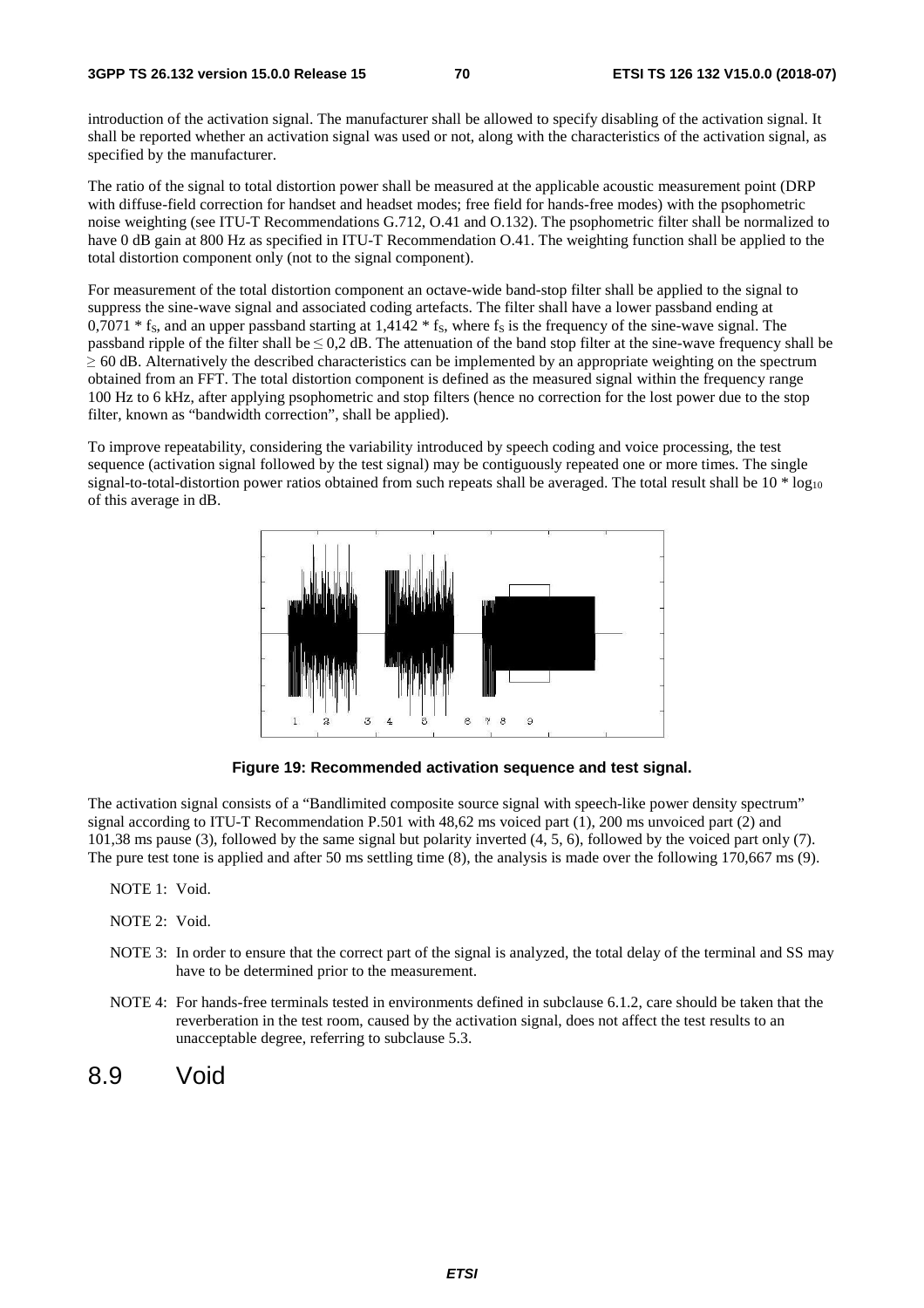# 8.10 Delay

# 8.10.0 UE Delay Measurement Methodologies

For UMTS circuit-switched operation and MTSI-based speech with LTE or WLAN access in error and jitter free conditions, the sum of the UE delays in the sending and receiving directions (TS+TR) shall be measured according to the methods described in clauses 8.10.1 and 8.10.2. In the event that the delays of the test equipment in send and/or receive directions are not stable between calls or cannot be accurately determined, the alternative method described in clause 8.10.3 may be used to obtain (TS+TR) and the measured instability or inaccuracy observed when the methods described in 8.10.1 and 8.10.2 were performed shall be recorded in the test report. The test method(s) used and all results obtained shall also be recorded in the test report.

For MTSI-based speech with LTE or WLAN access in conditions with simulated packet arrival time variations, the sum of the UE delays in the sending and receiving directions  $(T<sub>S</sub>+T<sub>R</sub>-j<sub>itter</sub>)$  and the objective speech quality in the receive direction shall be measured according to the method described in clause 8.10.4.

For MTSI-based speech with LTE or WLAN access, prior to the actual measurements, the clock skew between UE and reference client shall be compensated by adjusting the clock of the reference client to match the clock of the UE (as stated in clause 5). The inaccuracy of the clock skew adjustment shall be less than 1ppm measured according to the procedure in Annex D.

It shall be ensured that the packet generation by the reference client and the packet treatment of the test equipment are free of jitter.

# 8.10.1 Delay in sending direction (handset UE)

The handset terminal is setup as described in clause 5.1.1.

The UE delay in the sending direction is obtained by measuring the delay between MRP and the electrical access point of the test equipment and subtracting the delays introduced by the test equipment from the measured value.



#### **Figure 19b1: Different entities when measuring the delay in sending direction**

The delay measured from MRP to the electrical access point of the test equipment is  $T_S + T_{\text{TES}}$ .

 $T_{\text{TES}}$ : The delay between the last bit of a speech frame at the system simulator antenna and the first electrical event at the electrical access point of the test equipment.

- 1. For the measurements, a Composite Source Signal (CSS) according to ITU-T Recommendation P.501 [22] is used. The pseudo random noise (pn)-part of the CSS has to be longer than the maximum expected delay. It is recommended to use a pn sequence of 32 k samples (with 48 kHz sampling rate). The test signal level is -4,7 dBPa at the MRP.
- 2 The reference signal is the original signal (test signal). The setup of the handset/headset terminal is made corresponding to clause 5.1.
- 3. The delay is determined by cross-correlation analysis between the measured signal at the electrical access point and the original signal. The measurement is corrected by subtracting the test equipment delay  $T_{\text{TES}}$ .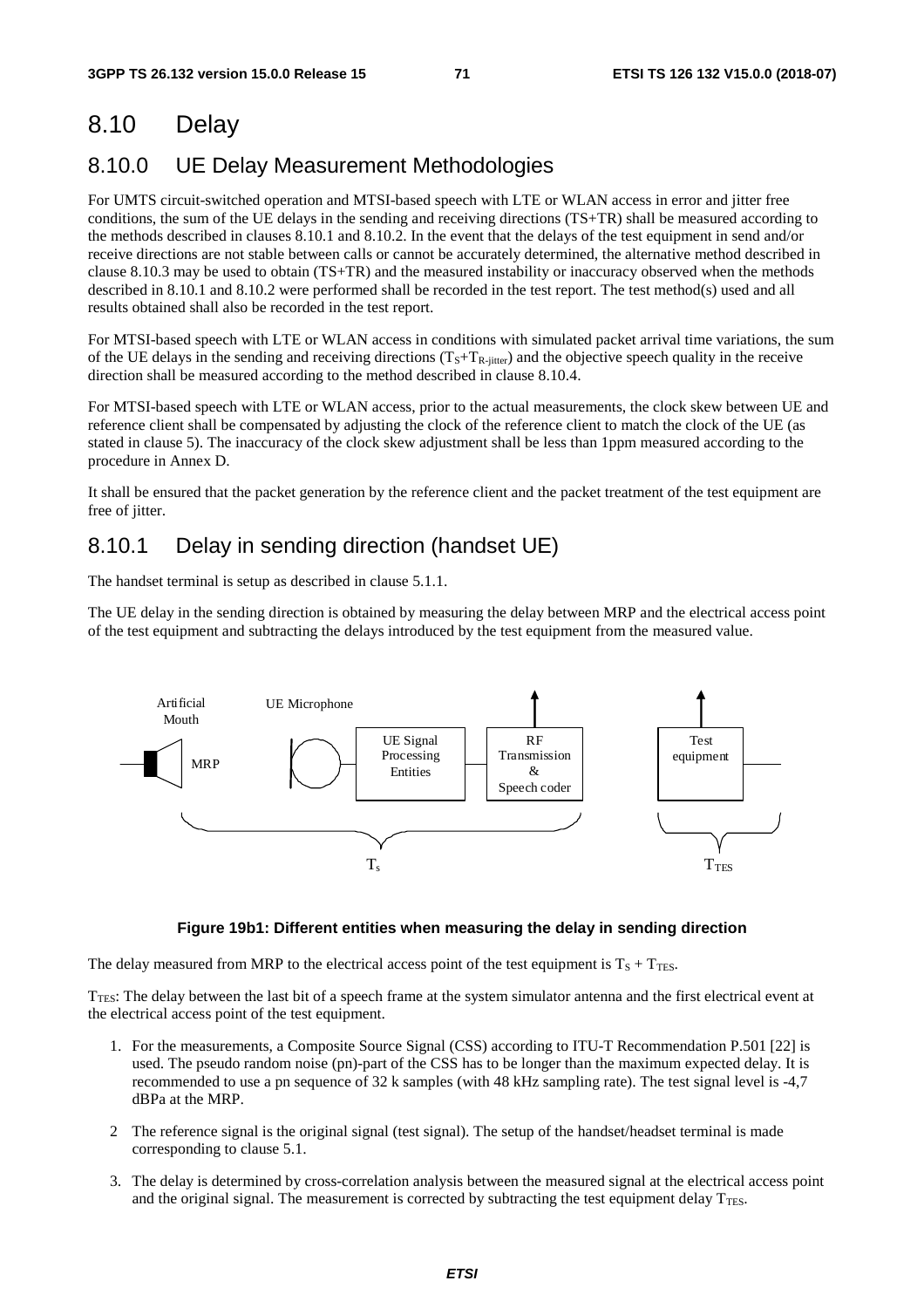4. The delay is measured in ms and the maximum of the cross-correlation function is used for the determination.

For MTSI-based speech with LTE or WLAN access, a variability of up to 20ms may be expected between different calls due to the synchronization between the speech frame processing in the sending UE and the bits of the speech frames at the UE antenna. This synchronization is attributed to the UE sending delay according to the definition of the UE delay reference points. Hence, the maximum value of the UE sending delay obtained from at least 5 individual calls shall be reported as the UE delay in the sending direction. All values shall be reported in the test report.

A further variability of up to 20ms may be expected between different calls due to the synchronization between the speech frames at the UE antenna and the speech frame processing in the receiving reference client of the test system. In an end-to-end call this synchronization of the frames will only take place at the receiver, and this variability of the measurement shall be deduced from the UE sending delay. Hence, if the reference client of the test equipment does not adjust for the effect of the speech frame synchronization (as specified by the manufacturer of the reference client), this maximum uncertainty shall be subtracted from measured maximum value reported as the UE sending delay in order to compensate for the uncertainty of the test equipment. This correction value (i.e. maximum uncertainty) shall be reported in the test report.

### 8.10.1a Delay in sending direction (headset UE)

The UE delay in the sending direction is obtained by measuring the delay between MRP and the electrical access point of the test equipment and subtracting the delays introduced by the test equipment from the measured value.



#### **Figure 19b2: Different entities when measuring the delay in sending direction with a headset connected via cable**

NOTE: The test setup only applies to headsets connected by wire. Wireless headsets (e.g. connected by Bluetooth) are currently out of scope.

The test method is the same as for handset UE (clause 8.10.1).

## 8.10.2 Delay in receiving direction (handset UE)

The handset terminal is setup as described in clause 5.

The UE delay in the receiving direction is obtained by measuring the delay between the electrical access point of the test equipment and the DRP and subtracting the delays introduced by the test equipment from the measured value.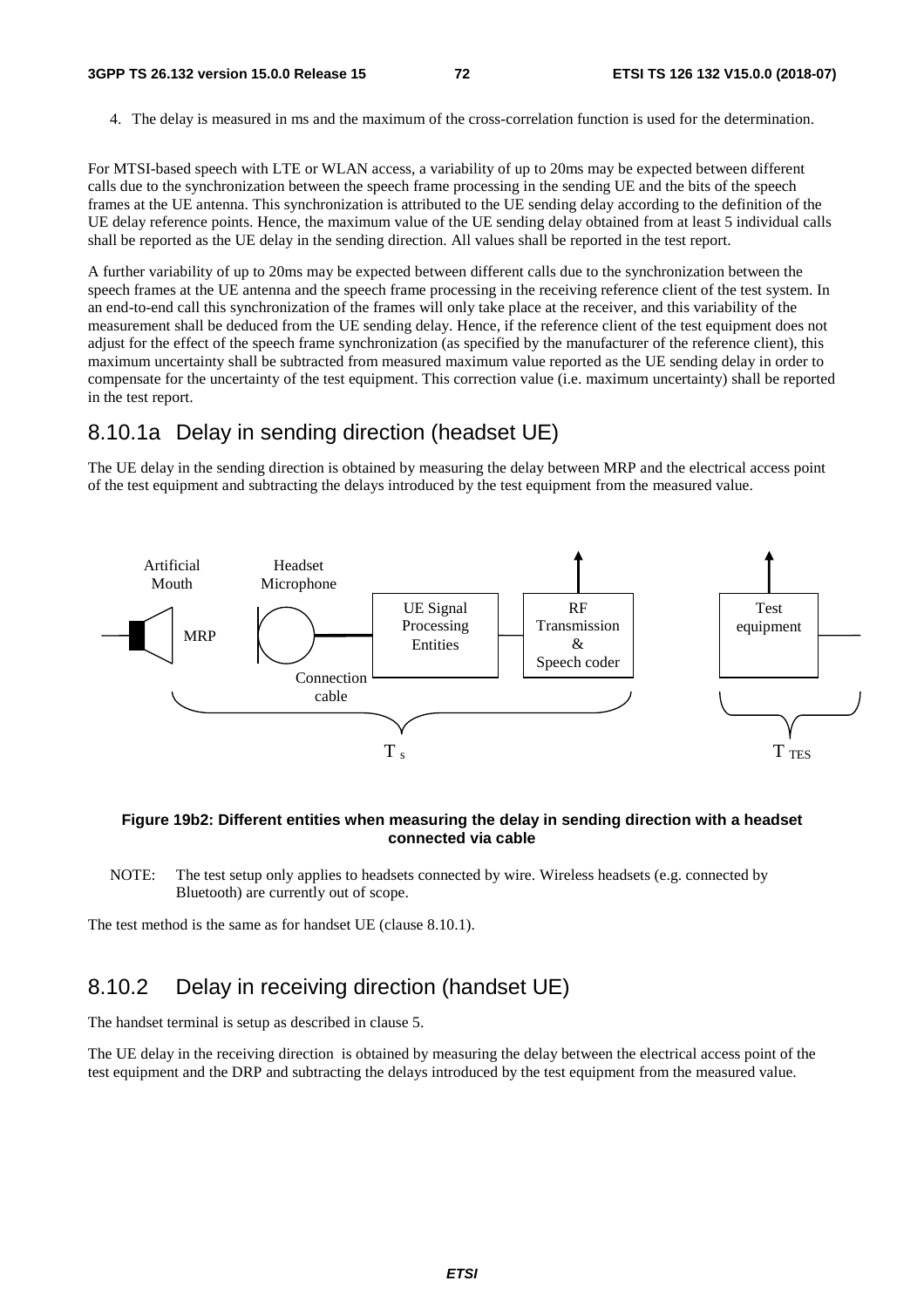

#### **Figure 19b3: Different entities when measuring the delay in receiving direction**

The delay measured from the electrical access point of the test equipment to DRP is  $T_R + T_{TER}$ .

 $T_{TER}$ : The delay between the first electrical event at the electrical access point of the test equipment and the first bit of the corresponding speech frame at the system simulator antenna.

Before the actual test for MTSI-based speech with LTE or WLAN access a conditioning sequence consisting of the British-English single talk sequence described in ITU-T Recommendation P.501 [22] is applied for convergence of the jitter buffer management of the UE. The conditioning sequence level shall be -16 dBm0 in order to not overload the codec.

- 1. For the measurements, a Composite Source Signal (CSS) according to ITU-T Recommendation P.501 [22] is used. The pseudo random noise (pn)-part of the CSS has to be longer than the maximum expected delay. It is recommended to use a pn sequence of 32 k samples (with 48 kHz sampling rate).The test signal level is -16 dBm0 measured at the digital reference point or the equivalent analogue point.
- 2 The reference signal is the original signal (test signal). The setup of the handset/headset terminal is in correspondence to clause 5.1.
- 3. The delay is determined by cross-correlation analysis between the measured signal at the electrical access point and the original signal. The measurement is corrected by subtracting the test equipment delay  $T_{\text{TER}}$ .
- 4. The delay is measured in ms and the maximum of the cross-correlation function is used for the determination.

For MTSI-based speech with LTE or WLAN access, a variability of up to 20ms may be expected between different calls due to the synchronization between the bits of the speech frames at the UE antenna and the speech frame processing in the receiving UE. This synchronization is attributed to the UE receiving delay according to the definition of the UE delay reference points. Hence, the maximum value of the UE receiving delay obtained from at least 5 individual calls shall be reported as the UE delay in the receiving direction. All values shall be reported in the test report.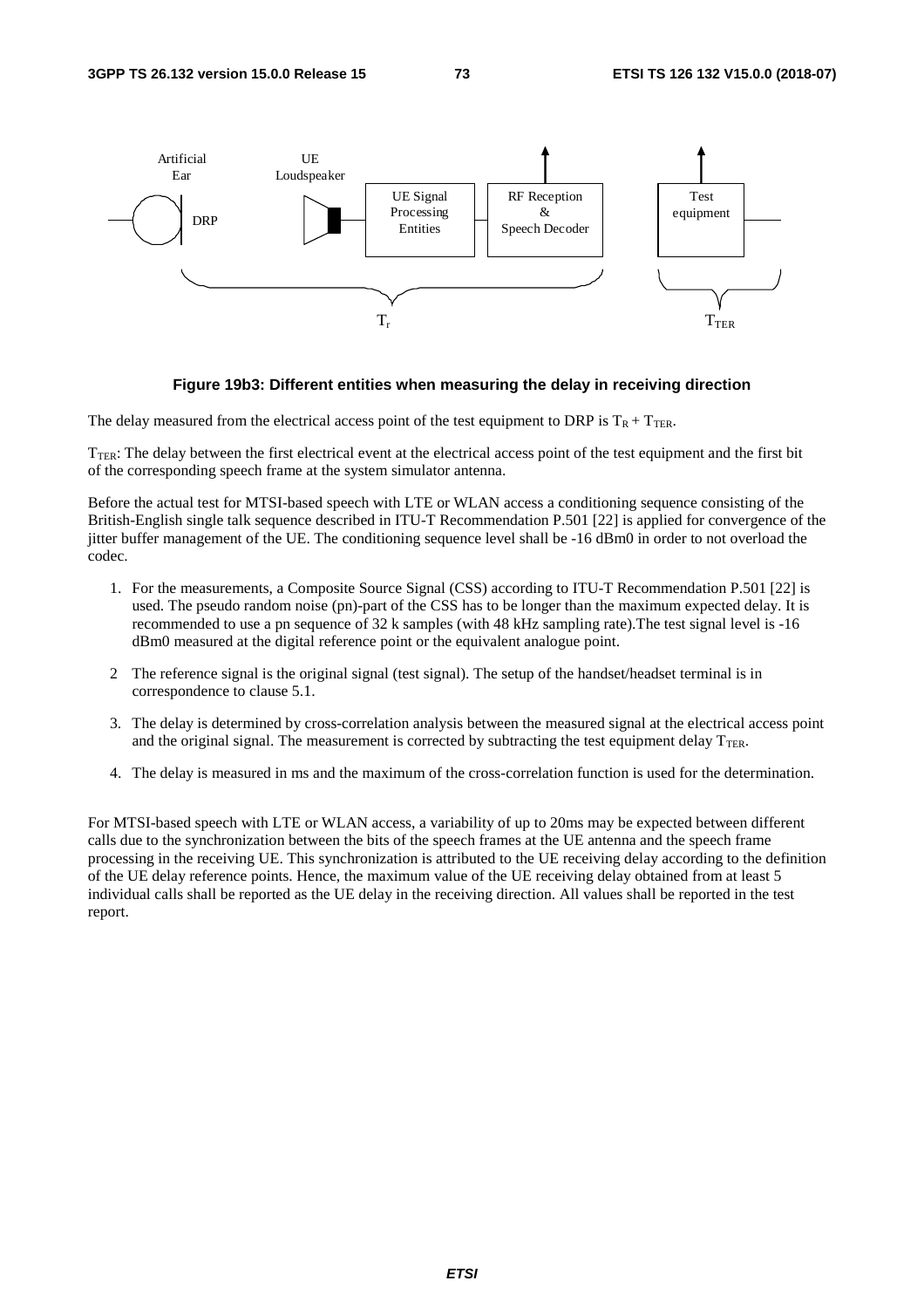### 8.10.2a Delay in receiving direction (headset UE)

The UE delay in the receiving direction is obtained by measuring the delay between the electrical access point of the test equipment and the DRP and subtracting the delays introduced by the test equipment from the measured value.



#### **Figure 19b4: Different entities when measuring the delay in receiving direction with a headset connected via cable**

NOTE: The test setup only applies to headsets connected by wire. Wireless headsets (e.g. connected by Bluetooth) are currently out of scope.

The test method is the same as for handset UE (subclause 8.10.2).

### 8.10.3 Delay in sending + receiving direction using "echo" method (handset UE)

The UE delay is obtained by measuring the delay between the MRP and the DRP and subtracting the delays introduced by the test equipment from the measured value.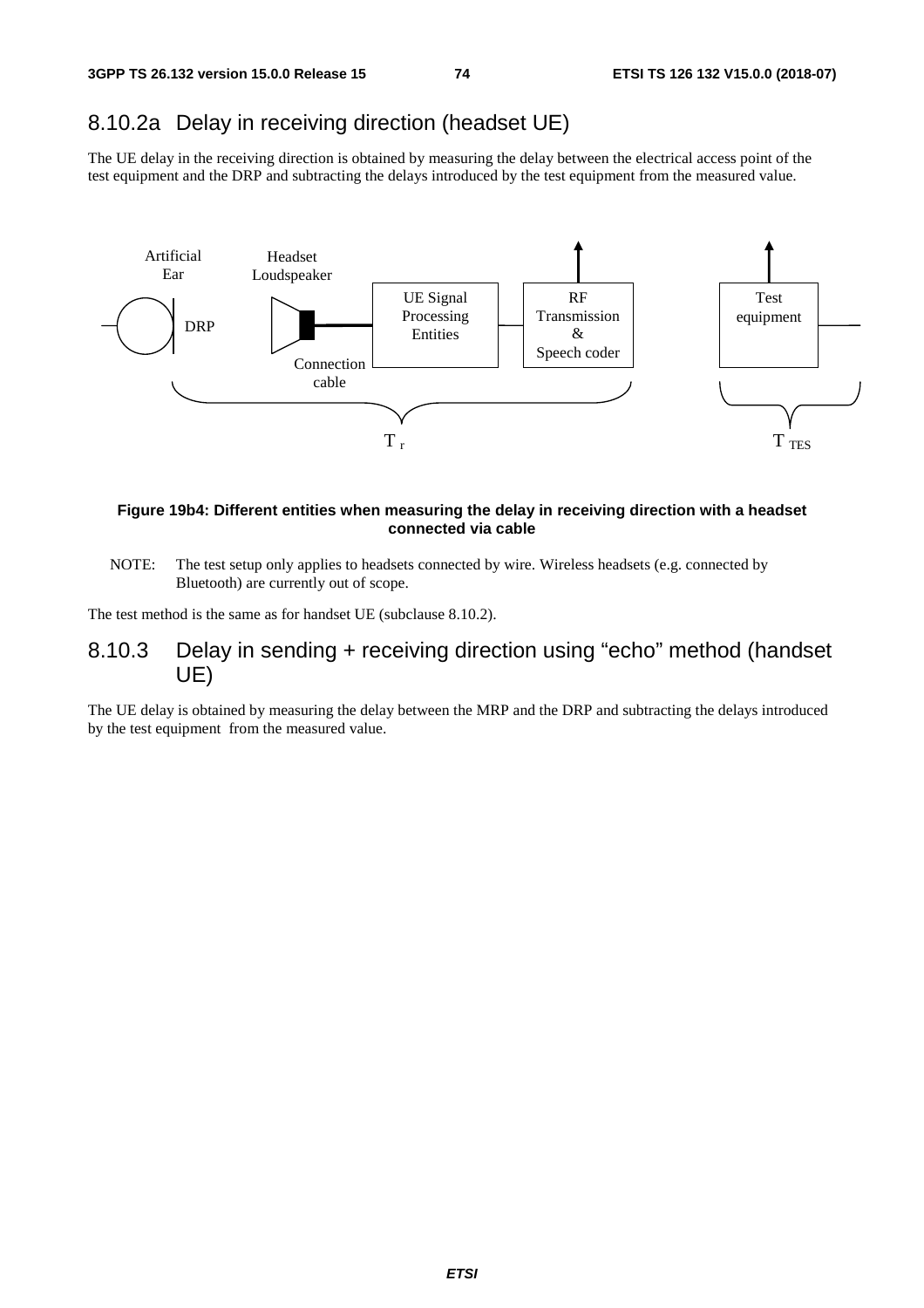

#### **Figure 19b4bis: Different entities when measuring the delay in sending + receiving direction**

The delay measured from MRP to DRP is  $(T_S + T_R + T_{SS})$ .

T<sub>SS</sub>: The delay between the last bit of a speech frame at the system simulator antenna and the first bit of the looped back speech frame at the system simulator antenna.

Before the actual test for MTSI-based speech with LTE or WLAN access a conditioning sequence consisting of the British-English single talk sequence described in ITU-T Recommendation P.501 [22] is applied for convergence of the jitter buffer management of the UE. The conditioning sequence level shall be -16 dBm0 in order to not overload the codec.

- 1. For the measurements a Composite Source Signal (CSS) according to ITU-T Recommendation P.501 [22] is used. It is recommended to use a pn sequence of 32 k samples (with 48 kHz sampling rate). The test signal level is -4.7 dBPa at the MRP.
- 2. The system simulator is configured for "loopback" or "echo" operation with the additional loopback delay as specified below when applicable. In "loopback" or "echo" operation, the packets in the sending direction are routed to the receiving direction by the system simulator.
- 3. The reference signal is the original signal (test signal). The setup of the mobile station is in correspondence to clause 5.1.
- 4. The mouth-to-ear delay is determined by cross-correlation analysis between the measured signal at DRP and the original signal. The analysis window for the cross-correlation shall start at an instant  $T > 50$ ms in order to discard the cross-correlation peaks corresponding to the direct acoustic path from mouth to ear and possible delayed sidetone signal. The measurement is corrected by subtracting the system simulator delay  $T_{SS}$  to obtain the  $T_S + T_R$  delay.
- 5. The delay is measured in ms and the maximum of the cross-correlation envelope is used for the determination.

For MTSI-based speech with LTE or WLAN access, a variability of the UE delay with up to 20ms in the respective sending and receiving direction may be expected due to the synchronization of the speech frame processing in the UE to the bits of the speech frame on the UE antenna. This synchronization is attributed to the UE delay according to the definition of the UE delay reference points. Hence, the UE delay shall be reported as the maximum value from at least 5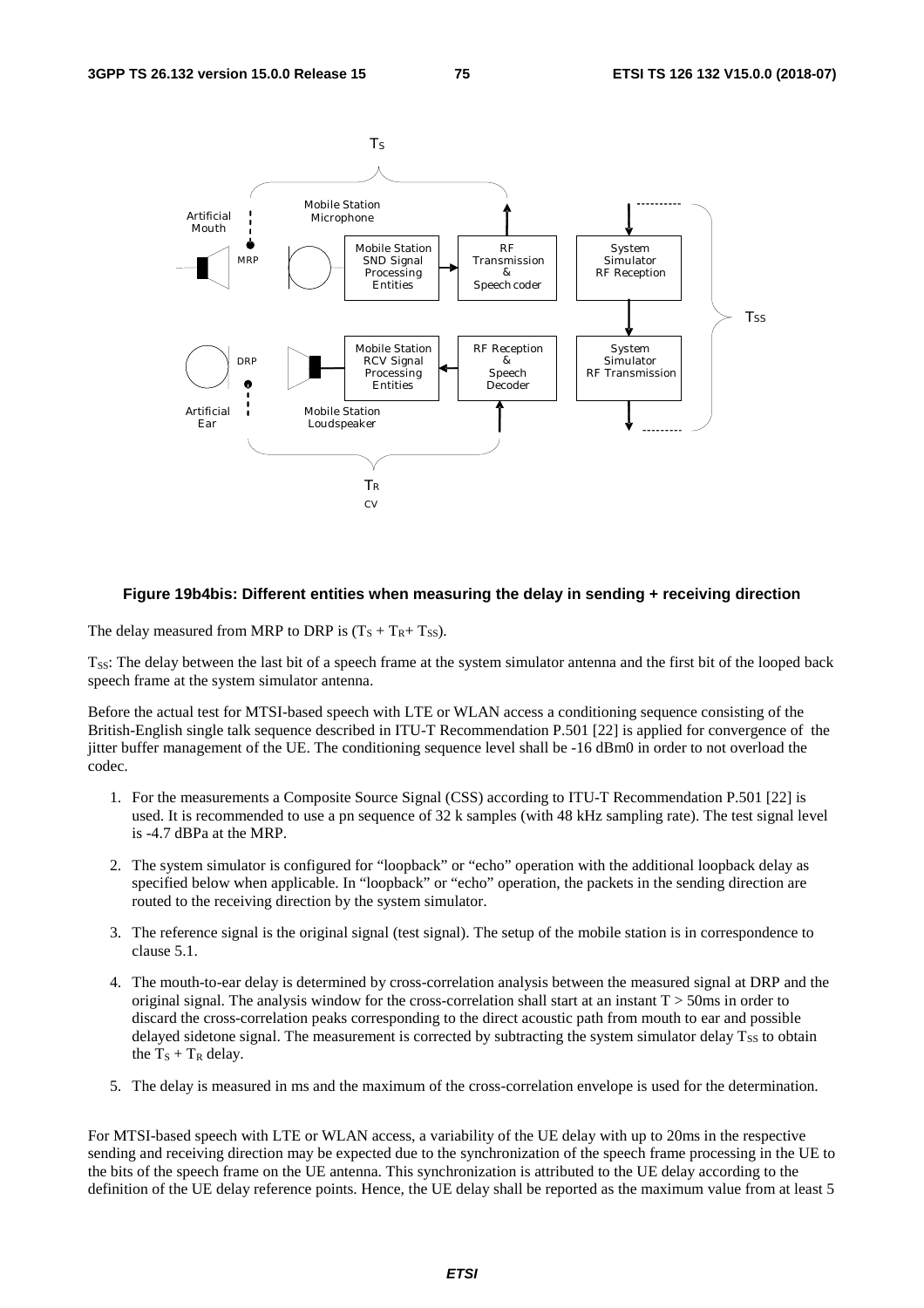separate calls each with a different loopback delay TSS in at least 5 steps of 4ms in the full range from 0 to 16ms. All values shall be reported in the test report.

### 8.10.3a Delay in sending + receiving direction using "echo" method (headset UE)

The UE delay is obtained by measuring the delay between the MRP and the DRP and subtracting the delays introduced by the test equipment,  $T_{SS}$ , from the measured value.

The test method is the same as for handset UE (clause 8.10.3).

### 8.10.4 Delay and speech quality in conditions with packet arrival time variations and packet loss

#### 8.10.4.1 Delay in sending direction

The UE delay in the sending direction,  $T<sub>S</sub>$ , shall be measured in jitter and error free conditions according to clause 8.10.0.

#### 8.10.4.2 Delay in receiving direction

For this test it shall be ensured that the call is originated from the mobile terminal (MO).

NOTE 1: Differences have been observed between mobile originated call and mobile terminated call. For better consistency MO calls are used.

The test signal consists of 3 repeats of the Composite Source Signal (CSS) according to ITU-T Recommendation P.501 [22] followed by a speech signal of 160s. During the first two CSS signals the terminal can adapt its jitter buffer. The third CSS is used for measuring the delay in constant-delay condition, and the speech signal is used for delay and quality measurement in the packet impairment condition.

Constant delay  $T_c$  corresponding to the minimum delay of the profile (i.e. the compensation value for the profile) shall be added at the beginning of the different delay/loss profiles, to avoid unecessary delay jumps between the two measurement phases and realistic conditions for the second measurement test phase.

In receiving direction, the delay between the electrical access point of the test equipment and the DRP,  $T_{TEAP-DRP}(t) =$  $T_{\text{R}-\text{jitter}}(t) + T_{\text{TER}}$  is measured in two successive phases:

- 1. First the delay in constant-delay condition TTEAP-DRP-constant is measured as described in steps 1 to 4, clause 7.10.2, using the third CSS signal. The constant delay  $T_c$  is subtracted from  $T_{TEAP-DRP}$  to obtain  $T_{R\text{-constant}}$ .
- 2. Then the delay with packet impairment  $T_{R\text{-}jitter}(t)$  is measured continuously for a speech signal during the inclusion of packet delay and loss profiles in the receiving direction RTP voice stream.

Packet impairments shall be applied between the reference client and system simulator eNodeB. Separate calls shall be established for each packet impairment condition.

The start of the delay profiles must be synchronized with the start of the downlink speech material reproduction (compensated by the delay between reproduction and the point of impairment insertion, i.e. the delay of the reference client) in order to ensure a repeatable application of impairments to the test speech signal. Tests shall be performed with DTX enabled in the reference client.

NOTE 2: RTP packet impairments representing packet delay variations and loss in LTE transmission scenarios are specified in Annex E. Care must be taken that the system simulator uses a dedicated bearer with no buffering/scheduling of packets for transmission.

For the CSS signal repeated 3 times, the pseudo random noise (pn)-part of the CSS has to be longer than the maximum expected delay. It is recommended to use a pn sequence of 32 k samples (with 48 kHz sampling rate). The test signal level is -16 dBm0 measured at the digital reference point or the equivalent analogue point.

For the speech signal, 8 English test sentences according to ITU-T P.501 Annex C.2.3, normalized to an active speech level of -16dBm0, are used (2 male, 2 female speakers). The sequences are concatenated in such a way that all sentences are centered within a 4.0s time window, which results in an overall duration of 32.0s. The sequences are repeated 5 times, resulting in a test file 160.0s long. The first 2 sentences are used for convergence of the UE jitter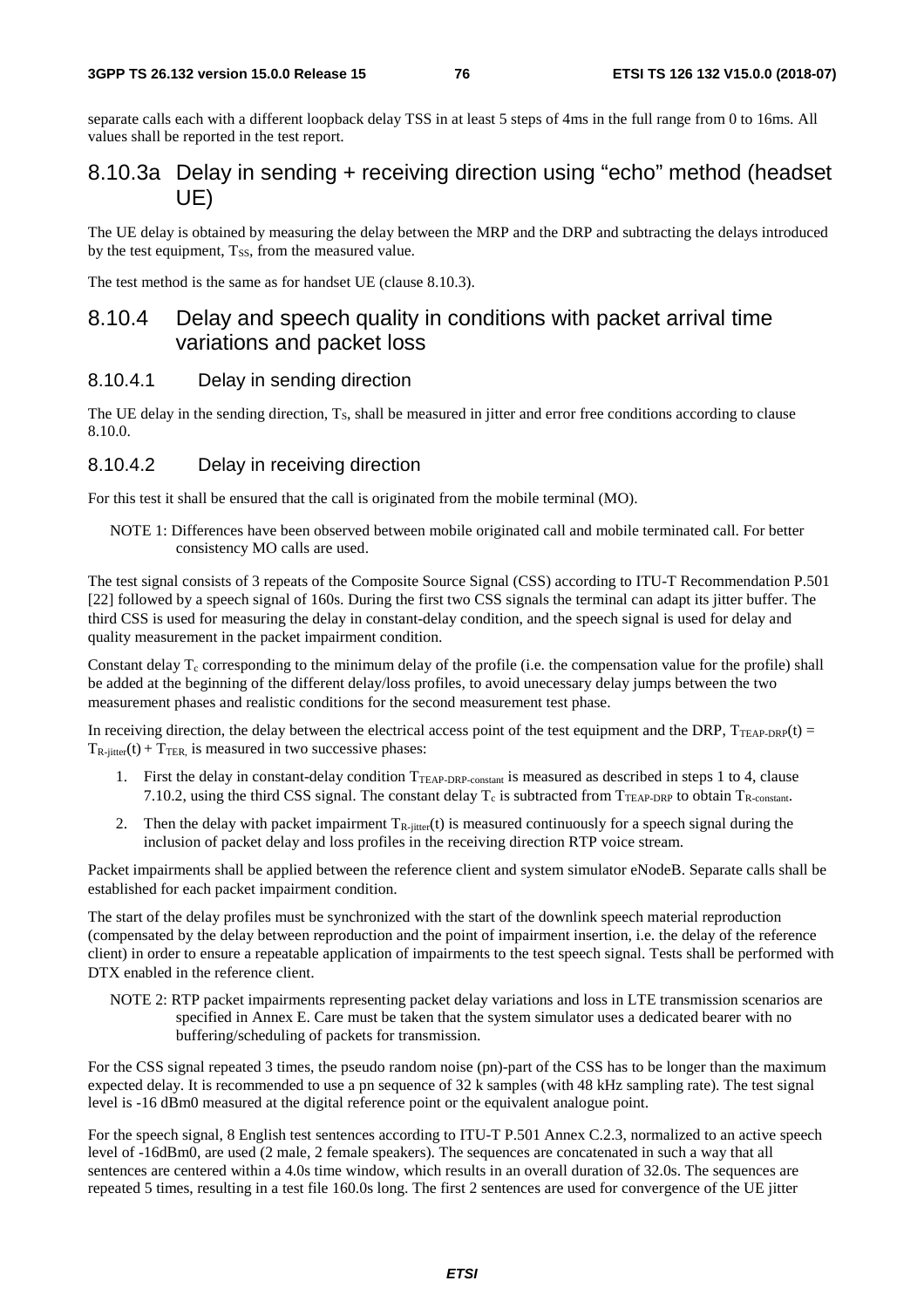buffer manager and are discarded from the analysis. Equivalent implementations of the concatenation by repeating the test sentences in sequence may be used.

For the delay calculation with the speech signal, a cross-correlation with a rectangular window length of 4s, centered at each sentence of the stimulus file, is used. The process is repeated for each sample. For each cross correlation, the maximum of the envelope is obtained producing one delay value per sentence.

The UE delay in the receive direction,  $T_{R-jitter}(t)$ , is obtained by subtracting the delay introduced by the test equipment and the simulated transport network packet delay introduced by the delay and loss profile (as specified for the respective profile in Annex E) from the first electrical event at the electrical access point of the test equipment to the first bit of the corresponding speech frame at the system simulator antenna,  $T_{TER}$ , from the measured  $T_{TER\text{-}DRP}(t)$ .

The difference  $D<sub>T</sub>$  between maximum receiving delay obtained with at least 5 individual calls (see clause 7.10.2) and the delay  $T_{\rm R-constant}$  measured for the CSS signal in constant delay condition is calculated. The quantity "Call-to-Call" Variability Adjustment" (CCVA) = max(0,D<sub>T</sub>) shall be added to the obtained delay for the speech signal T<sub>R-jitter</sub>(t).

For stationary packet delay variation test conditions (test condition 1 and 2), the first 2 sentences are used for convergence of the jitter buffer management and are discarded from the analysis. The CCVA-adjusted UE delay (TR- $\text{ccv}_A(t) = T_{R\text{-}inter}(t) + \text{CCVA}$  in the receiving direction shall be reported as the maximum value excluding the two largest values of the remaing sequence of the 38 sentence delay values, i.e. the 95-percentile value of  $T_{R-CCV\{At\}}$ . The TR-CCVA values for all 40 sentences shall be reported in the test report.

NOTE 3: The synchronization of the speech frame processing in the UE to the bits of the speech frames at the UE antenna may lead to a variability of up to 20 ms of the measured UE receive delay between different calls. This synchronization is attributed to the UE receiving delay according to the definition of the UE delay reference points The effect of this possible call-to-call variation is taken into account with the CCVA  $=$  $max(0, D_T)$  value.

#### 8.10.4.3 Speech quality loss in conditions with packet arrival time variations and packet loss

For the evaluation of speech quality loss in conditions with packet arrival time variations and packet loss, the test signal described in clause 8.10.4.2 shall be used. The first 2 sentences are used for convergence of the UE jitter buffer manager and are discarded from the analysis. Two 48 kHz recordings are used to produce the speech quality loss metric:

- A recording obtained in jitter and error free conditions with the test signal described in clause 8.10.4.2 (reference condition)
- A recording obtained during the application of packet arrival time variations and packet loss as described in clause 8.10.4.2 (test condition)

The speech quality of the signal is estimated using the measurement algorithm described in ITU-T Recommendation P.863 [44]. Level pre-alignment to -26 dBov of recordings shall be used – see P.863.1 clause 10.2 [45].

• NOTE: The setup for acoustical measurement described in P.863 [44] is used. P.863 needs the signal at DRP with diffuse-field equalization.

A score shall be computed for each 8s speech sentence pair and averaged to produce a mean MOS-LQO value for the reference and test conditions.

$$
MOS\text{-}LQO_{REF} = (\sum_{i=1}^{19} MOS - LQO_{reference}(i)) / 19
$$

$$
MOS\text{-}LQO_{TEST} = (\sum_{i=1}^{19} MOS - LQO_{testcondition}(i)) / 19
$$

NOTE: This evaluation of the speech quality requirement is only applicable to test conditions with a stationary statistic of the packet delay variation. Evaluation of the speech quality for a test condition with nonstationary packet delay variations is for further study.

The synchronization between stimuli and degraded condition shall be done by the test system before applying the P.863 algorithm on each sentence pair.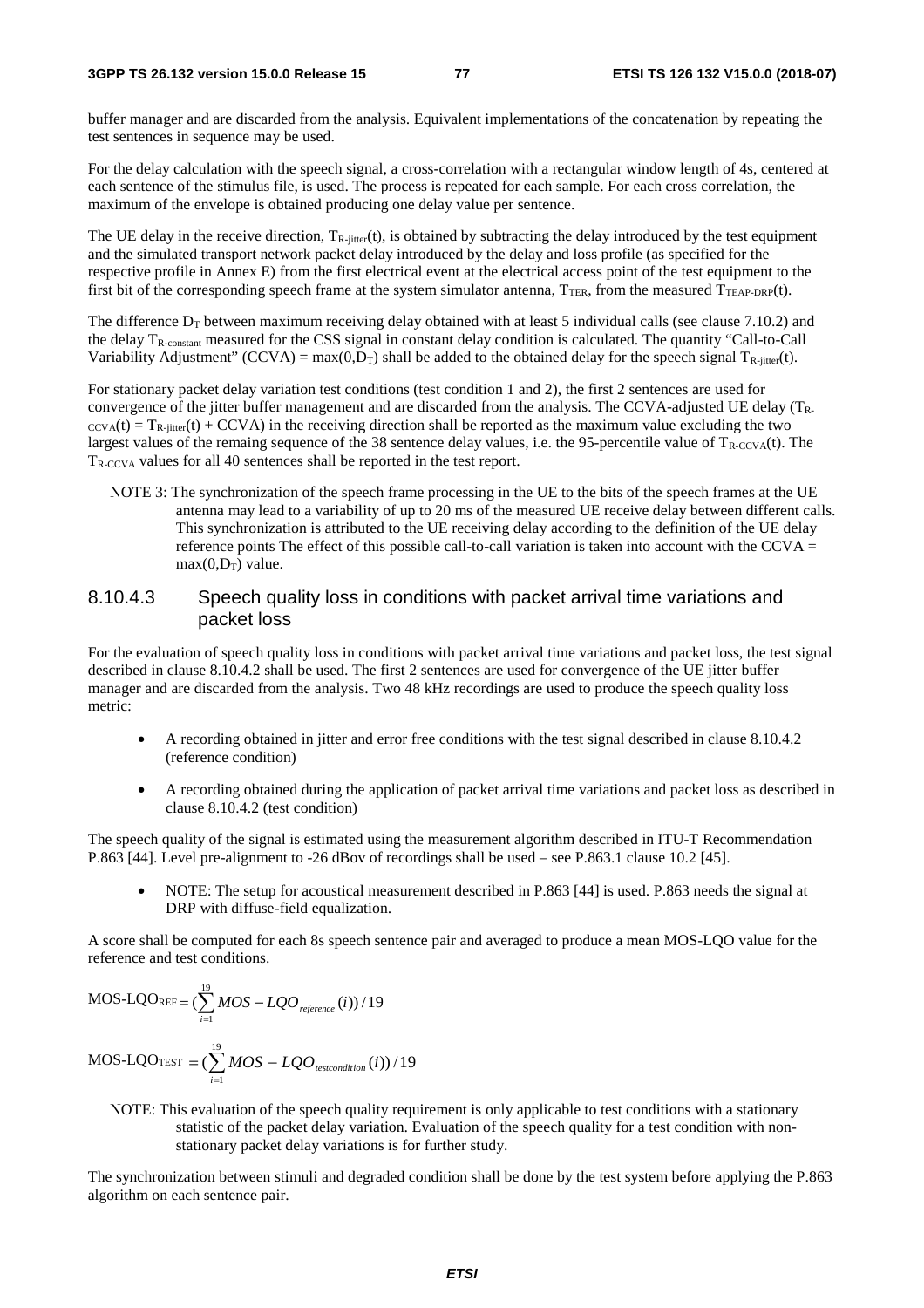### 8.10.5 UE send clock accuracy

The UE clock accuracy in send direction shall be measured according to Annex D.

NOTE1: For this specific measurement, care should be taken about the clock accuracy of the test equipment. See Table 1a.

NOTE2: As required in clause 5, prior to the actual measurements for MTSI-based speech with LTE or WLAN access, the clocks of the reference client and the UE have to be synchronized. This measurement of UE send clock accurary does not need to be repeated and can be obtained from this setup procedure.

### 8.10.6 UE receiving with clock skew

For further study.

### 8.11 Echo control characteristics

#### 8.11.1 Test set-up and test signals

The device is set up according to clause 5. The ambient noise level shall be  $\leq$  -64 dBPa(A).

The test shall be performed with the British-English "long" double-talk and conditioning speech sequences from ITU-T Recommendation P.501 [22], with the signals in the receiving direction band limited according to clause 5.4.

A description of the test stimuli is presented in Table 2e and Table 2f. The test sequence is composed of an initial conditioning sequence of 23,5 s and a double talk sequence of 35 s. For the analysis, the double talk sequence is divided into two segments, a first double-talk sequence with single short near-end words  $(0 - 20 s)$ , and a second double-talk sequence with continuous double talk (20-35 s).

The sending speech during double-talk and the "near-end speech only" are recorded individually, with the "near-end speech only" sequence recorded with silence in the receiving direction. The time-alignment of the two recorded sequences is performed off-line during the analysis.

#### **Table 2e: Test stimuli for recording of Echo Canceller operation**

|                                   | <b>Conditioning</b>                 | Single words (segment 1) and full sentence<br>(segment 2) double talk |  |  |
|-----------------------------------|-------------------------------------|-----------------------------------------------------------------------|--|--|
| Far-end signal                    | FB female conditioning seq long.wav | FB male female single-talk seq.wav                                    |  |  |
| <b>Artificial mouth</b><br>signal | FB male conditioning seq long.wav   | FB male female double-talk seq.wav                                    |  |  |

| Table 2f: Test stimuli for reference "near-end speech only" recording. |  |  |
|------------------------------------------------------------------------|--|--|
|------------------------------------------------------------------------|--|--|

| <b>Conditioning</b>               |                                     | Single words (segment 1) and full sentence<br>(segment 2) double talk |  |
|-----------------------------------|-------------------------------------|-----------------------------------------------------------------------|--|
| Far-end signal                    | FB female conditioning seq long.wav | silence                                                               |  |
| <b>Artificial mouth</b><br>signal | FB male conditioning seq long.wav   | FB male female double-talk seq.wav                                    |  |

The level of the signal of the artificial mouth shall be - 4.7 dBPa measured at the MRP. In order to obtain a reproducible time alignment as seen by the UE, the artificial mouth signal shall be delayed by the amount of the receiving direction delay. For the purpose of this alignment, the receiving direction delay for handset and headset modes is defined from the system simulator input to the artificial ear. For handsfree modes, the downlink delay is defined from the system simulator input to the acoustic output from the UE loudspeaker.

The level of the downlink signal shall be -16 dBm0 measured at the digital reference point or the equivalent analogue point.

#### 8.11.2 Test method

The test method measures the duration of any level difference between the sending signal of a double-talk sequence (where the echo canceller has been exposed to simultaneous echo and near-end speech) and the sending signal of the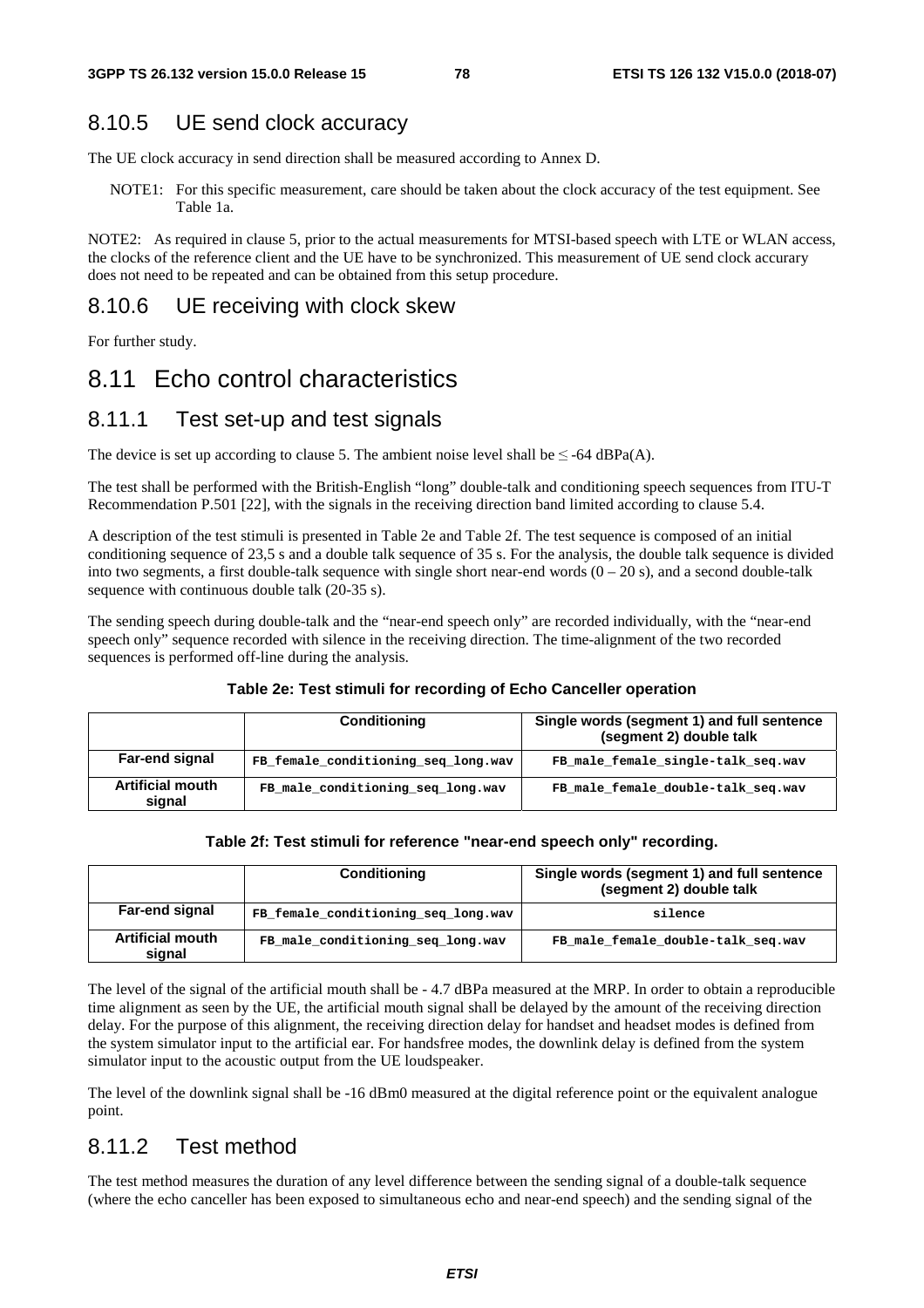same near-end speech only. The level difference is classified into eight categories according to Figure 19b5 and Table 2g, representing various degrees of "Full duplex operation", "Near-end clipping", and "Residual echo".

- NOTE: The limits for specifying the categories in Figure 19b5 and Table 2g are provisional pending further analysis and validation.
- NOTE: The categories in Figure 19b5 and Table 2g are labelled in a functional order and the subjective impression of the respective categories is for further study.
- NOTE: To reduce potential issues associated with low-frequency test room noise, a [4<sup>th</sup>]-order high-pass filter with a cut-off frequency of [100] Hz can be applied before the level computation.



**Figure 19b5: Classification of echo canceller performance** 

| Table 2g: Categories for echo canceller performance classification |  |
|--------------------------------------------------------------------|--|
|--------------------------------------------------------------------|--|

| Category | Level difference (ΔL)                | Duration (D)                            | <b>Description</b>                               |
|----------|--------------------------------------|-----------------------------------------|--------------------------------------------------|
| A1       | $-4$ dB $\leq$ $\Delta$ L $<$ 4 dB   |                                         | Full-duplex and full transparency                |
| A2       | $-15$ dB $\leq$ $\Delta$ L $<$ -4 dB |                                         | Full-duplex with level loss in Tx                |
| B        | $\Delta L < -15$ dB                  | $D < 25$ ms                             | Very short clipping                              |
| C        | $\Delta L < -15$ dB                  | $25 \text{ ms} \le D < 150 \text{ ms}$  | Short clipping resulting in loss of<br>syllables |
| D        | $\Delta L < -15$ dB                  | $D \ge 150$ ms                          | Clipping resulting in loss of words              |
| Е        | $\Delta L \geq 4$ dB                 | $D < 25$ ms                             | Very short residual echo                         |
| F        | $\Delta L \geq 4$ dB                 | $25 \text{ ms} \leq D < 150 \text{ ms}$ | Echo bursts                                      |
| G        | $\Delta L \geq 4$ dB                 | $D \ge 150$ ms                          | Continuous echo                                  |

A pseudo-code reference of the test method including test scripts and test-vectors is presented in Clause C.3 and outlined in the following sub clauses.

#### 8.11.2.1 Signal alignment

For the analysis of the signal level difference, the send signal during double-talk and the near-end only signal are aligned using a correlation analysis as described in Clause C.3.2.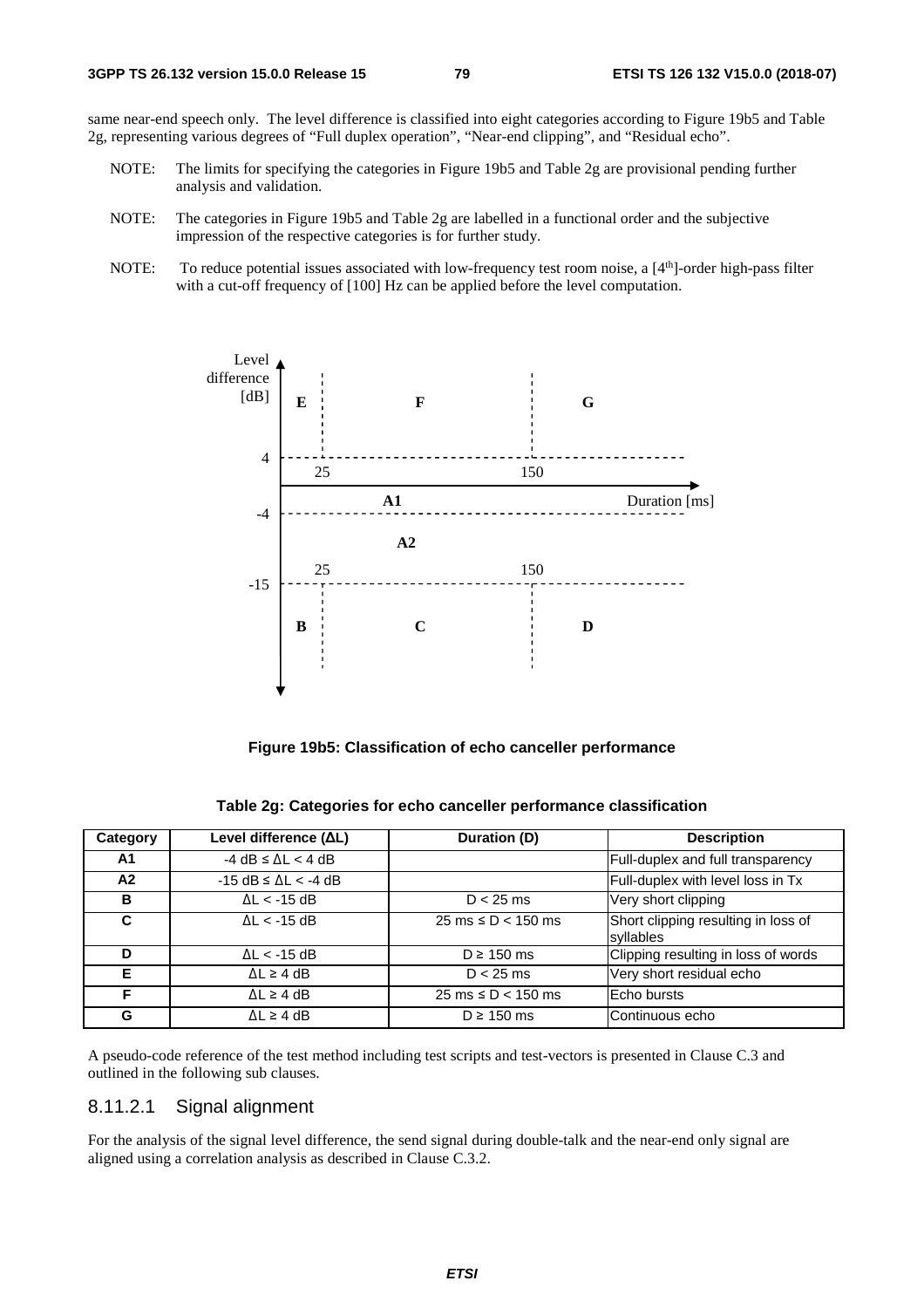### 8.11.2.2 Signal level computation and frame classification

The analysis is based on the digital level measured with a meter according to IEC 61672 [38] with a time constant of 12.5 ms, sampled at 5 ms intervals corresponding to the evaluated frames.

The "double-talk" frames are defined as the frames were both the far-end (receiving direction) signal includes active speech (extended with a hang-over period of 200 ms) and the near-end signal is composed of active speech. Active speech is defined to be detected using a speech level meter according to ITU-T P.56, and frames within -15.9 dB from the active speech level are classified as active speech frames.

The "far-end single-talk adjacent to double-talk" frames are similarly defined using a speech level meter according to ITU-T P.56 as the frames with active far-end speech (extended with a hang-over period of 200 ms) and no active nearend speech (extended with a hang-over period of 200 ms).

A reference implementation of the signal level computation and frame classification is presented in Clause C.3.3.

#### 8.11.2.3 Classification into categories

The analysis and classification into the categories according to Figure 19b5 and Table 2g is performed according to the reference implementation described in Clause C.3.4 and C.3.4.

The frames are first categorized according to the level categories defined in Table 2g. To determine the durations, the amount of adjacent frames falling into the same level category is determined.

The classification is then performed individually for the following situations:

- frames classified as "double-talk" from segment 1 of the double-talk sequence (see 8.11.1)
- frames classified as "far-end single-talk adjacent to double-talk" from segment 1 of the double-talk sequence
- frames classified as "double-talk" from segment 2 of the double-talk sequence
- frames classified as "far-end single-talk adjacent to double-talk" from segment 2 of the double-talk sequence

To determine the percentage values for each category (A1, A2, B, C, D, E, F, and G) within each situation, the number of frames falling into the respective category is divided by the total number of frames within the situation in question.

To determine the averaged level difference of the frames for each category (A1, A2, B, C, D, E, F, and G) within each situation, the sum of the level difference (in dB) of the frames falling into the respective category is divided by the total number of frames within the situation in question.

## 8.12 Quality (speech quality, noise intrusiveness) in the presence of ambient noise

### 8.12.1 Handset

The speech quality in sending for wideband systems is tested based on ETSI TS 103 106 [34]. This test method leads to three MOS-LQOw quality numbers:

N-MOS-LQOw: Transmission quality of the background noise

S-MOS-LQOw: Transmission quality of the speech

G-MOS-LQOw: Overall transmission quality

The test arrangement is given in clause 5.1.5. For connections with handset UE, the measurement is conducted for 8 noise conditions as described in Table 2h. The measurements should be made in the same unique and dedicated call. The noise types shall be presented according to the order specified in Table 2h.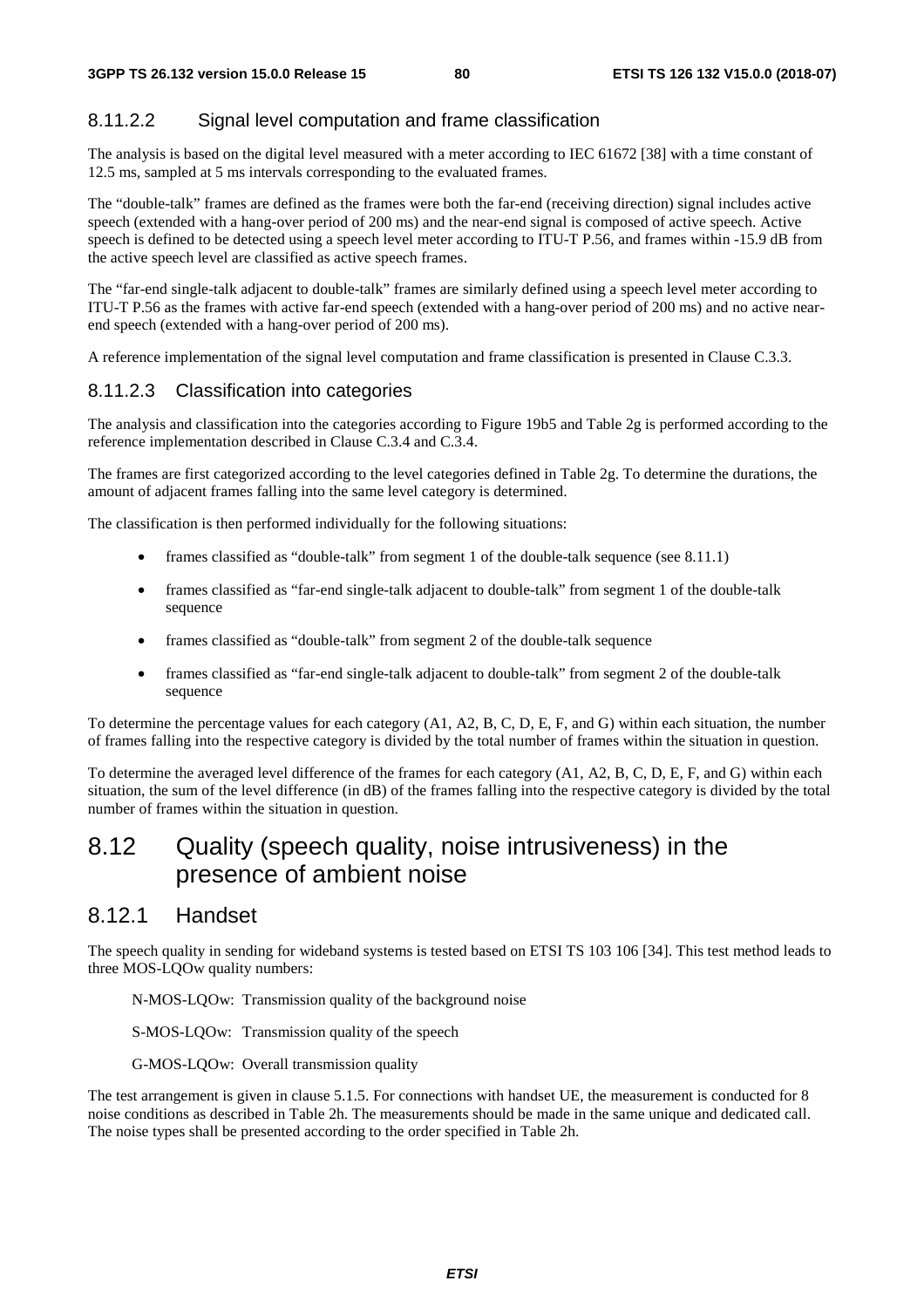| <b>Description</b>    | File name                             | <b>Duration</b> | Level            | <b>Type</b>     |  |
|-----------------------|---------------------------------------|-----------------|------------------|-----------------|--|
| Recording in pub      | Pub Noise binaural V2                 | 30 <sub>s</sub> | L: $75,0$ dB(A)  | Binaural        |  |
|                       |                                       |                 | $R: 73,0$ dB(A)  |                 |  |
| Recording at          |                                       | 30 <sub>s</sub> | L: $74,9$ dB(A)  | <b>Binaural</b> |  |
| pavement              | Outside Traffic Road binaural         |                 | $R: 73, 9$ dB(A) |                 |  |
| Recording at          | Outside Traffic Crossroads binaural   | 20 <sub>s</sub> | $L: 69, 1$ dB(A) | Binaural        |  |
| pavement              |                                       |                 | $R: 69, 6$ dB(A) |                 |  |
| Recording at          | Train Station binaural                | 30 <sub>s</sub> | L: $68,2$ dB(A)  | Binaural        |  |
| departure platform    |                                       |                 | $R: 69.8$ dB(A)  |                 |  |
| Recording at the      | Fullsize Car1 130Kmh binaural         | 30 <sub>s</sub> | L: $69,1$ dB(A)  | <b>Binaural</b> |  |
| drivers position      |                                       |                 | $R: 68, 1$ dB(A) |                 |  |
| Recording at sales    | Cafeteria Noise binaural              | 30 <sub>s</sub> | L: $68,4$ dB(A)  | Binaural        |  |
| counter               |                                       |                 | $R: 67, 3$ dB(A) |                 |  |
| Recording in a        | Mensa binaural                        | 22s             | L: $63.4$ dB(A)  | <b>Binaural</b> |  |
| cafeteria             |                                       |                 | $R: 61.9$ dB(A)  |                 |  |
| Recording in business | Work Noise Office Callcenter binaural | 30 <sub>s</sub> | L: 56,6 $dB(A)$  | Binaural        |  |
| office                |                                       |                 | $R: 57, 8$ dB(A) |                 |  |

#### **Table 2h: Noise conditions used for ambient noise simulation in handset mode as specified in ES 202 396-1 [35]**

1) Before starting the measurements a proper conditioning sequence shall be used. The conditioning sequence shall be comprised of the four additional sentences 1-4 described in ETSI TS 103 106 [34], applied to the beginning of the 16-sentence test sequence.

NOTE: The sequence of speech samples concatenated for the test signal, consisting of alternating talkers in the sending direction, reduces the overall test time but may represent an unrealistic behaviour for certain voice enhancement technologies. Alternative concatenations are for further study.

- 2) The send speech signal consists of the 16 sentences of speech as described in ETSI TS 103 106 [34] The test signal level is - 1.7 dBPa at the MRP, measured as active speech level according to ITU-T P.56 [37]. Three signals are required for the tests:
	- The clean speech signal is used as the undisturbed reference (see ETSI TS 103 106 [34], ETSI EG 202 396-3 [36]).
	- The speech plus undisturbed background noise signal is recorded at the terminal's microphone position using an omnidirectional measurement microphone with a linear frequency response between 50 Hz and 12 kHz.
	- The send signal is recorded at the POI.
- 3) N-MOS-LQOw, S-MOS-LQOw and G-MOS-LQOw are calculated as described in ETSI TS 103 106 [34] on a per sentence basis and averaged over all 16 sentences. The results shall be reported as average and standard deviation.
- 4) The measurement is repeated for each ambient noise condition described in Table 2h.
- 5) The average of the results derived from all ambient noise types is calculated.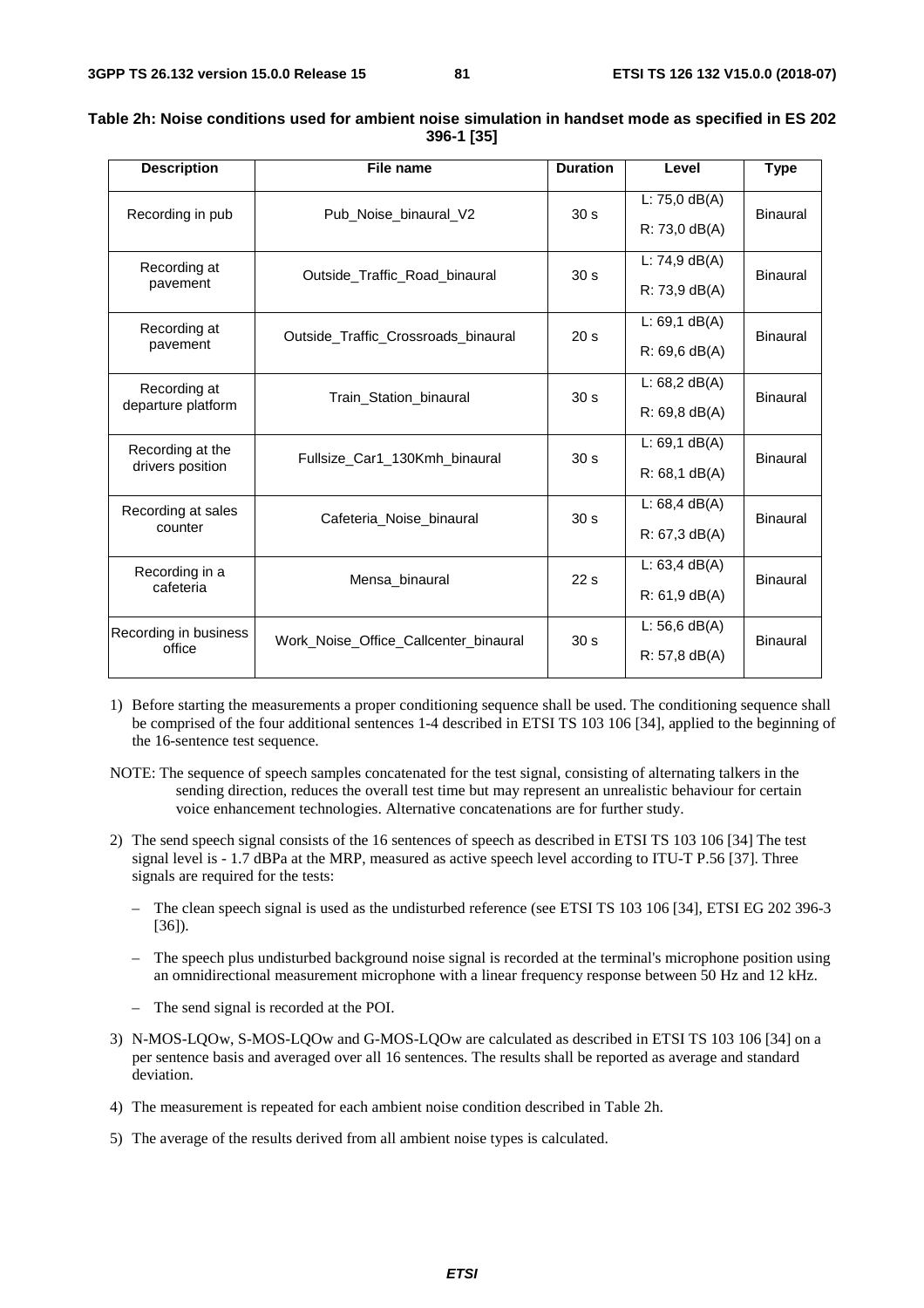### 8.12.2 Hand-held hands-free

For connections with hand-held hands-free UE, when using the simulation method described in TS 103 224 [43], the measurement is conducted for 5 noise conditions as described in Table 2h2. When using the ES 202 396-1 method, the equivalent binaurally recorded noises described in Table 2h2, and available in the source file directory of TS 103 224 [43], are used.

| Table 2h2: Noise conditions used for ambient noise simulation in hand-held hands-free mode as |
|-----------------------------------------------------------------------------------------------|
| specified in TS 103 224 [43], A-weighted                                                      |

| <b>Name</b>           | <b>Description</b>             | Length          | <b>Hands-free Levels</b> | <b>Binaural</b> | <b>Binaural R</b> |
|-----------------------|--------------------------------|-----------------|--------------------------|-----------------|-------------------|
|                       |                                |                 |                          |                 |                   |
| Full-size car         | HATS and microphone array at   | 30 <sub>s</sub> | 1: 69.5 dB 2: 68.6 dB    | 68.7 dB         | 70.7 dB           |
| 130 km/h              | co-drivers position            |                 | 3: 68,6 dB 4: 68,7 dB    |                 |                   |
| (FullSizeCar_130)     |                                |                 | 5: 68,8 dB 6: 68,8 dB    |                 |                   |
|                       |                                |                 | 7: 69,2 dB 8: 69,7 dB    |                 |                   |
| Crossroadnoise        | HATS and microphone array      | 30 <sub>s</sub> | 1: 69.9 dB 2: 69.6 dB    | 70.8 dB         | 71.6 dB           |
| (Crossroadnoise)      | standing outside near a        |                 | 3: 69.6 dB 4: 69.9 dB    |                 |                   |
|                       | crossroad                      |                 | 5: 69.6 dB 6: 69.5 dB    |                 |                   |
|                       |                                |                 | 7: 69.6 dB 8: 69.7 dB    |                 |                   |
| Cafeteria (Cafeteria) | HATS and microphone array      | 30 <sub>s</sub> | 1:69.0 dB 2:69.7 dB      | 69.8 dB         | 70.3 dB           |
|                       | inside a cafeteria             |                 | 3: 69,6 dB 4: 69,8 dB    |                 |                   |
|                       |                                |                 | 5: 69,5 dB 6: 69,5 dB    |                 |                   |
|                       |                                |                 | 7: 69.7 dB 8: 70.0 dB    |                 |                   |
| Sales Counter         | HATS and microphone array in a | 30 <sub>s</sub> | 1: 65,5 dB 2: 65,3 dB    | 66.7 dB         | 66.6 dB           |
| (SalesCounter)        | supermarket                    |                 | 3: 65,2 dB 4: 65,5 dB    |                 |                   |
|                       |                                |                 | 5: 65,6 dB 6: 65,3 dB    |                 |                   |
|                       |                                |                 | 7: 65,2 dB 8: 65,3 dB    |                 |                   |
| Callcenter 2          | HATS and microphone array in   | 30 <sub>s</sub> | 1: 59.3 dB 2: 59.3 dB    | 60,2 dB         | 60,0 dB           |
| (Callcenter)          | business office                |                 | 3: 59,5 dB 4: 59,6 dB    |                 |                   |
|                       |                                |                 | 5: 59,4 dB 6: 59,3 dB    |                 |                   |
|                       |                                |                 | 7: 59.3 dB 8: 59.5 dB    |                 |                   |

- 1) Before starting the measurements a proper conditioning sequence shall be used. The conditioning sequence shall be comprised of the four additional sentences 1-4 described in ETSI TS 103 106 [34], applied to the beginning of the 16-sentence test sequence.
- NOTE: The sequence of speech samples concatenated for the test signal, consisting of alternating talkers in the sending direction, reduces the overall test time but may represent an unrealistic behaviour for certain voice enhancement technologies. Alternative concatenations are for further study.
- 2) The send speech signal consists of the 16 sentences of speech as described in ETSI TS 103 106 [34]. For connections with a hand-free UE, the test signal level is +1.3dBPa at the MRP, measured as active speech level according to ITU-T P.56 [37]. Three signals are required for the tests:
	- The clean speech signal is used as the undisturbed reference (see ETSI TS 103 106 [34], ETSI EG 202 396-3 [36]).
	- The speech plus undisturbed background noise signal is recorded at the terminal's microphone position using an omnidirectional measurement microphone with a linear frequency response between 50 Hz and 12 kHz.
	- The send signal is recorded at the POI.
- 3) N-MOS-LQOw, S-MOS-LQOw and G-MOS-LQOw are calculated as described in ETSI TS 103 106 [34] on a per sentence basis and averaged over all 16 sentences. The results shall be reported as average and standard deviation.
- 4) The measurement is repeated for each ambient noise condition described in Table 2h2.
- 5) The average of the results derived from all ambient noise types is calculated.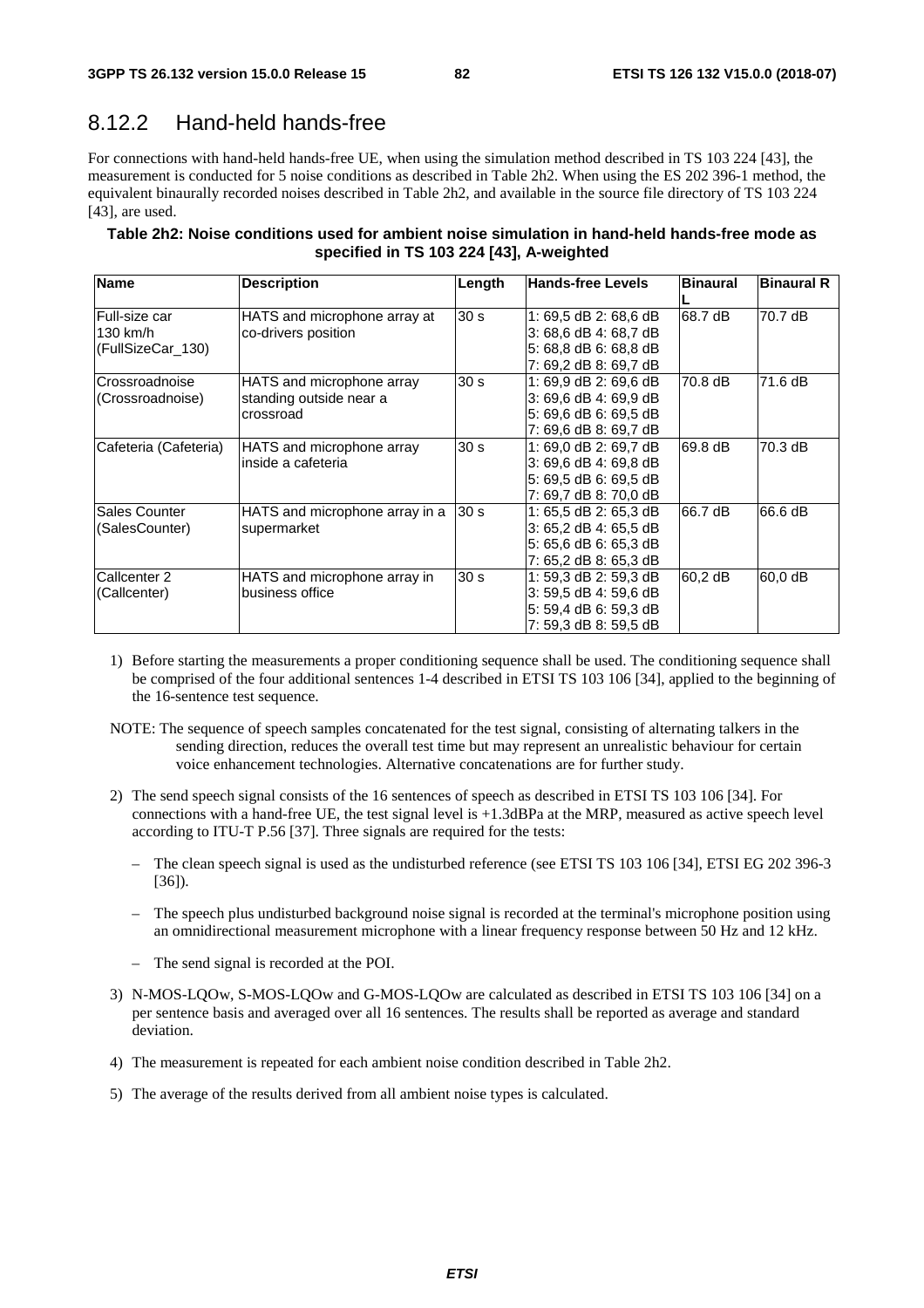# 8.13 Jitter buffer management behaviour

### 8.13.0 General

For speech-only with LTE or WLAN access, a jitter buffer is used in receiving to handle the variation in packet receiver timing. To minimize the additional latency introduced by the jitter buffer, adaptation is used to minimize delay while preventing packet losses due to packet delivery timing variations. See clause 8 of TS 26.114 [39] for the definition of jitter buffer and minimum performance requirements on JBM.

The test method is used to characterize different possible strategies and trade-offs in the design of JBM implementations used in MTSI terminals.

#### 8.13.1 Delay histogram

For this test it shall be ensured that the call is originated from the mobile terminal (MO).

NOTE 1: Differences have been observed between mobile originated call and mobile terminated call. For better consistency MO calls are used.

The test signal consists of 3 repeats of the Composite Source Signal (CSS) according to ITU-T Recommendation P.501 [22] followed by a speech signal of 160s. During the first two CSS signals the terminal can adapt its jitter buffer. The third CSS is used for measuring the delay in constant-delay condition, and the speech signal is used for delay and quality measurement in the packet impairment condition.

Constant delay  $T_c$  corresponding to the minimum delay of the profile (i.e. the compensation value for the profile) shall be added at the beginning of the different delay/loss profiles, to avoid unecessary delay jumps between the two measurement phases and realistic conditions for the second measurement test phase.

In receiving direction, the delay between the electrical access point of the test equipment and the DRP,  $T_{\text{TEAP-DRP}}(t)$  =  $T_{\text{R}-\text{inter}}(t) + T_{\text{TER}}$  is measured in two successive phases:

- First the delay in constant-delay condition T<sub>TEAP-DRP-constant</sub> is measured as described in steps 1 to 4, clause 8.10.2, using the third CSS signal. The constant delay  $T_c$  is subtracted from  $T_{TEAP-DRP}$  to obtain  $T_{R\text{-constant}}$ .
- Then the delay with packet impairment  $T_{R-jitter}(t)$  is measured continuously for a speech signal during the inclusion of packet delay and loss profiles in the receiving direction RTP voice stream.

Packet impairments shall be applied between the reference client and system simulator eNodeB. Separate calls shall be established for each packet impairment condition.

The start of the delay profiles must be synchronized with the start of the downlink speech material reproduction (compensated by the delay between reproduction and the point of impairment insertion, i.e. the delay of the reference client) in order to ensure a repeatable application of impairments to the test speech signal. Tests shall be performed with DTX enabled in the reference client.

NOTE 2: RTP packet impairments representing packet delay variations and loss are specified in Annex F. Care must be taken that the system simulator uses a dedicated bearer with no buffering/scheduling of packets for transmission.

For the CSS signal repeated 3 times, the pseudo random noise (pn)-part of the CSS has to be longer than the maximum expected delay. It is recommended to use a pn sequence of 32 k samples (with 48 kHz sampling rate). The test signal level is -16 dBm0 measured at the digital reference point or the equivalent analogue point.

For the speech signal, 8 English test sentences according to ITU-T P.501 Annex C.2.3, normalized to an active speech level of -16dBm0, are used (2 male, 2 female speakers). The sequences are concatenated in such a way that all sentences are centered within a 4.0s time window, which results in an overall duration of 32.0s. The sequences are repeated 5 times, resulting in a test file 160.0s long. The first 2 sentences are used for convergence of the UE jitter buffer manager and are discarded from the analysis. Equivalent implementations of the concatenation by repeating the test sentences in sequence may be used.

For the delay calculation with the speech signal, a cross-correlation with a rectangular window length of 4s, centered at each sentence of the stimulus file, is used. The process is repeated for each sample. For each cross correlation, the maximum of the envelope is obtained producing one delay value per sentence.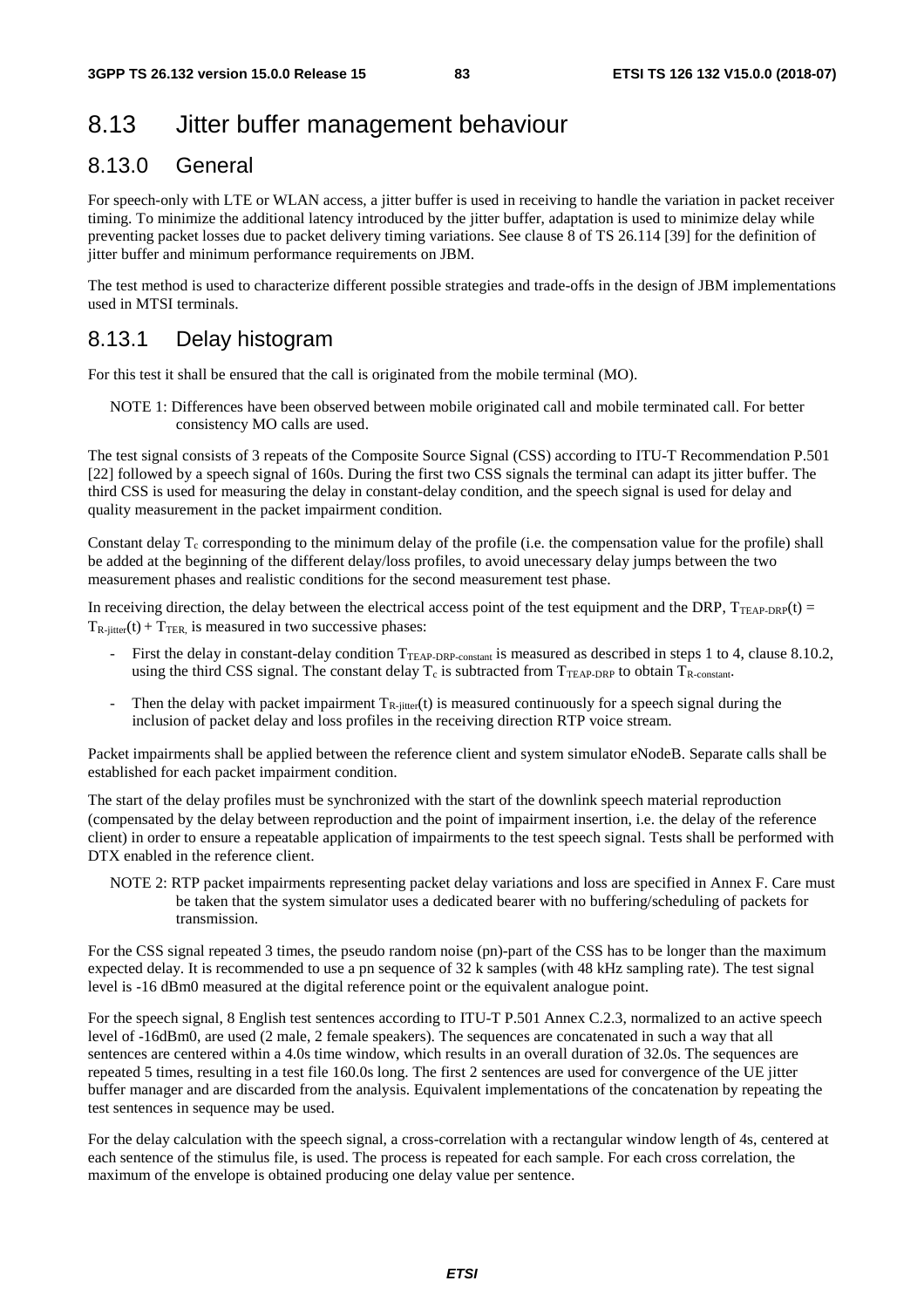The UE delay in the receive direction,  $T_{R\text{-}jitter}(t)$ , is obtained by subtracting the delay introduced by the test equipment and the simulated transport network packet delay introduced by the delay and loss profile (as specified for the respective profile in Annex F) from the first electrical event at the electrical access point of the test equipment to the first bit of the corresponding speech frame at the system simulator antenna,  $T_{TER}$ , from the measured  $T_{TEAP-DRP}(t)$ .

The difference  $D_T$  between maximum receiving delay obtained with at least 5 individual calls (see clause 7.10.2) and the delay TR-constant measured for the CSS signal in constant delay condition is calculated. The quantity "Call-to-Call Variability Adjustment" (CCVA) = max $(0, D_T)$  shall be added to the obtained delay for the speech signal  $T_{\text{R-iitter}}(t)$ .

The UE delay in the receiving direction shall be reported in the form of an histogram covering the range of measured CCVA-adjusted values  $(T_{R-CCVA}(t) = T_{R-<sub>ijtter</sub>}(t) + CCVA)$  with a step of 20 ms. The following pseudo code provides an example implementation for the histogram:

 $l$ o=min(floor(T<sub>R-CCVA</sub>(t=1...40)/20)\*20) hi=max(ceil(T<sub>R-CCVA</sub>(t=1...40)/20)\*20)  $[n,x]$ =hist(T<sub>R-CCVA</sub>(t=1...40),lo:20:hi)  $bar(x,n)$ 

The T<sub>R-CCVA</sub> values for all 40 sentences shall also be reported in the test report.

NOTE 3: The synchronization of the speech frame processing in the UE to the bits of the speech frames at the UE antenna may lead to a variability of up to 20 ms of the measured UE receive delay between different calls. This synchronization is attributed to the UE receiving delay according to the definition of the UE delay reference points. The effect of this possible call-to-call variation is taken into account with the CCVA  $=$  $max(0, D_T)$  value.

#### 8.13.2 Speech quality loss histogram

For the evaluation of speech quality loss in conditions with packet arrival time variations and packet loss, the speech test signal described in clause 7.13.1 shall be used. Two 48 kHz recordings are used to produce the speech quality loss metric:

- A recording obtained in jitter and error free conditions with the test signal described in clause 7.13.1 (reference condition)
- A recording obtained during the application of packet arrival time variations and packet loss as described in clause 7.13.1 (test condition)

The speech quality of the signal is estimated using the measurement algorithm described in ITU-T Recommendation P.863 [44]. Level pre-alignment to -26 dBov of recordings shall be used – see P.863.1 clause 10.2 [45].

NOTE: The setup for acoustical measurement described in P.863 [44] is used. P.863 needs the signal at DRP with diffuse-field equalization.

A score shall be computed for each 8s speech sentence pair. The MOS-LQO values for the reference and test conditions shall be reported in the form of an histogram covering the range of measured values with a step of 0.1 and the values for all 20 sentences pairs shall also be reported in the test report. The following pseudo code provides an example implementation for the histogram:

lo=min(floor(MOS-LQO*test condition*(i=1...20)/0.1)\*0.1) hi=max(ceil(MOS-LQO*test condition*(i=1...20)/0.1)\*0.1) [n,x]=hist(MOS-LQO*test condition*(i=1...20),lo:0.1:hi)  $bar(x,n)$ 

The synchronization between stimuli and degraded condition shall be done by the test system before applying the P.863 algorithm on each sentence pair.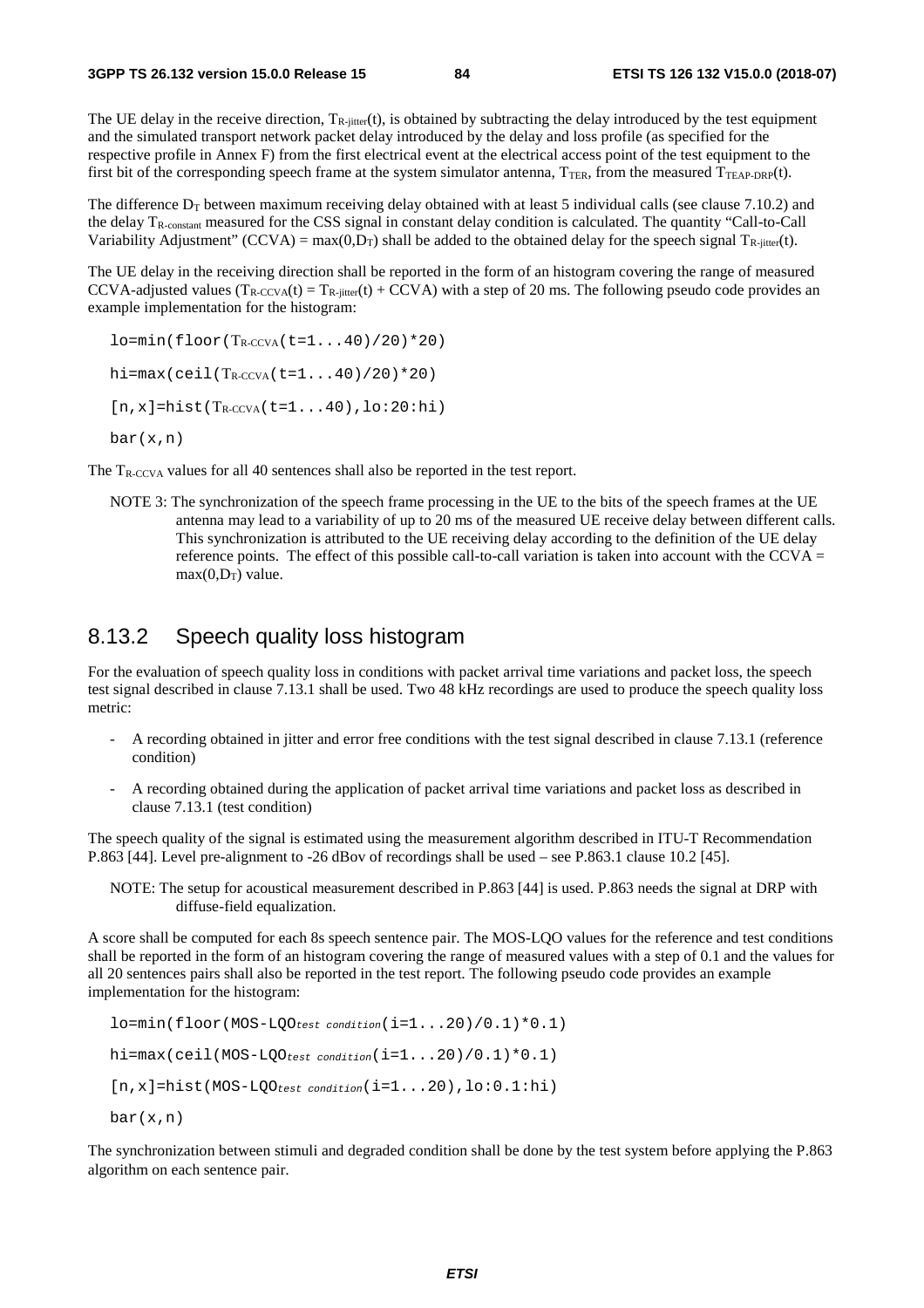# 9 Super-wideband telephony transmission performance test methods

# 9.1 Applicability

The test methods in this clause shall apply when testing a UE that is used to provide super-wideband telephony, either as a stand-alone service, or as part of a multimedia service.

The application force used to apply the handset against the artificial ear shall be  $8 \pm 2$  N. For the headset case, the application of the headset shall comply with ITU-T Recommendation P.57 [14].

## 9.2 Overall loss/loudness ratings

### 9.2.1 General

The SLR and RLR values for GSM, 3G, LTE or WLAN networks apply up to the POI. However, the main determining factors are the characteristics of the UE, including the analogue to digital conversion (ADC) and digital to analogue conversion (DAC). In practice, it is convenient to specify loudness ratings to the Air Interface. For the normal case, where the GSM, 3G, LTE or WLAN network introduce no additional loss between the Air Interface and the POI, the loudness ratings to the PSTN boundary (POI) will be the same as the loudness ratings measured at the Air Interface.

### 9.2.2 Connections with handset UE

#### 9.2.2.1 Sending loudness rating (SLR)

The test method is the same as for wideband (see sub-clause 8.2.2.1).

#### 9.2.2.2 Receiving loudness rating (RLR)

The test method is the same as for wideband (see sub-clause 8.2.2.2, observing the signal properties for super-wideband described in sub-clause 5.4).

#### 9.2.2.3 Receiving loudness rating (RLR) in the presence of background noise

The test method is the same as for wideband (see sub-clause 8.2.2.3, observing the signal properties for super-wideband described in sub-clause 5.4).

### 9.2.3 Connections with desktop and vehicle-mounted hands-free UE

The description is the same as for wideband (see sub-clause 8.2.3).

#### 9.2.3.1 Sending loudness rating (SLR)

The test method is the same as for wideband (see sub-clause 8.2.3.1).

#### 9.2.3.2 Receiving loudness rating (RLR)

The test method is the same as for wideband (see sub-clause 8.2.3.2, observing the signal properties for super-wideband described in sub-clause 5.4).

### 9.2.4 Connections with hand-held hands-free UE

#### 9.2.4.1 Sending loudness rating (SLR)

The test method is the same as for wideband (see sub-clause 8.2.4.1).

#### 9.2.4.2 Receiving loudness rating (RLR)

The test method is the same as for wideband (see sub-clause 8.2.4.2, observing the signal properties for super-wideband described in sub-clause 5.4).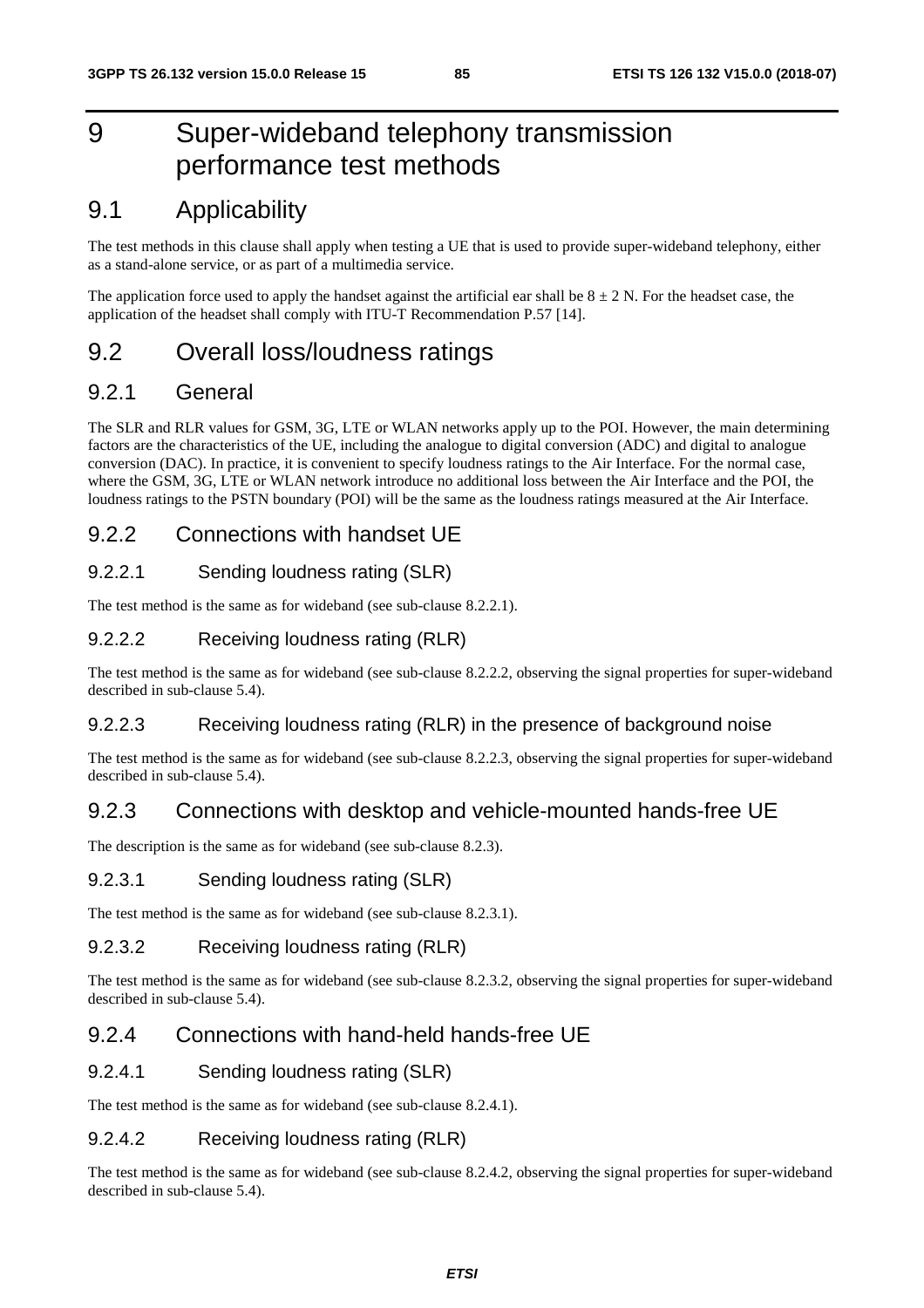### 9.2.5 Connections with headset UE

The description is the same as for wideband (see sub-clause 8.2.5).

# 9.3 Idle channel noise (handset and headset UE)

For idle noise measurements in sending and receiving directions, care should be taken that only the noise is windowed out by the analysis and the result is not impaired by any remaining reverberation or by noise and/or interference from various other sources. Some examples are air-conducted or vibration-conducted noise from sources inside or outside the test chamber, disturbances from lights and regulators, mains supply induced noise including grounding issues, test system and system simulator inherent noise as well as radio interference from the UE to test equipment such as ear simulators, microphone amplifiers, etc.

### 9.3.1 Sending

The terminal should be configured to the test equipment as described in subclause 5.1.

The environment shall comply with the conditions described in subclause 6.1.

The noise level at the output of the SS is measured from 100 Hz to 16 kHz with A-weighting. The A-weighting filter is described in IEC 60651.

A test signal may have to be intermittently applied to prevent 'silent mode' operation of the MS. This is for further study.

The measured part of the noise shall be 170,667 ms (which equals 8192 samples in a 48 kHz sample rate test system). The spectral distribution of the noise is analyzed with an 8k FFT using windowing with  $\leq 0.1$  dB leakage for non bincentered signals. This can be achieved with a window function commonly known as a "flat top window". Within the specified frequency range, the FFT bin that has the highest level is searched for; the level of this bin is the maximum level of a single frequency disturbance.

To improve repeatability, the test sequence (optional activation followed by the noise level measurement) may be contiguously repeated one or more times.

The total noise powers obtained from such repeats shall be averaged. The total result shall be  $10 * log_{10}$  of this average in dB.

The single frequency maximum powers obtained from such repeats shall be averaged. The total result shall be  $10 * log_{10}$ of this average in dB.

### 9.3.2 Receiving

The terminal should be configured to the test equipment as described in subclause 5.1.

The environment shall comply with the conditions described in subclause 6.1.

A test signal may have to be intermittently applied to prevent 'silent mode' operation of the MS. This is for further study.

The noise shall be measured from 100 Hz to 20 kHz with A-weighting at the DRP with diffuse-field correction. The Aweighting filter is described in IEC 60651.

The measured part of the noise shall be 170,667 ms (which equals 8192 samples in a 48 kHz sample rate test system). The spectral distribution of the noise is analyzed with an 8k FFT using windowing with  $\leq 0,1$  dB leakage for non bincentered signals. This can be achieved with a window function commonly known as a "flat top window". Within the specified frequency range the FFT bin that has the highest level is searched for; the level of this bin is the maximum level of a single frequency disturbance.

To improve repeatability, the test sequence (optional activation followed by the noise level measurement) may be contiguously repeated one or more times.

The total noise powers obtained from such repeats shall be averaged. The total result shall be  $10 * log_{10}$  of this average in dB.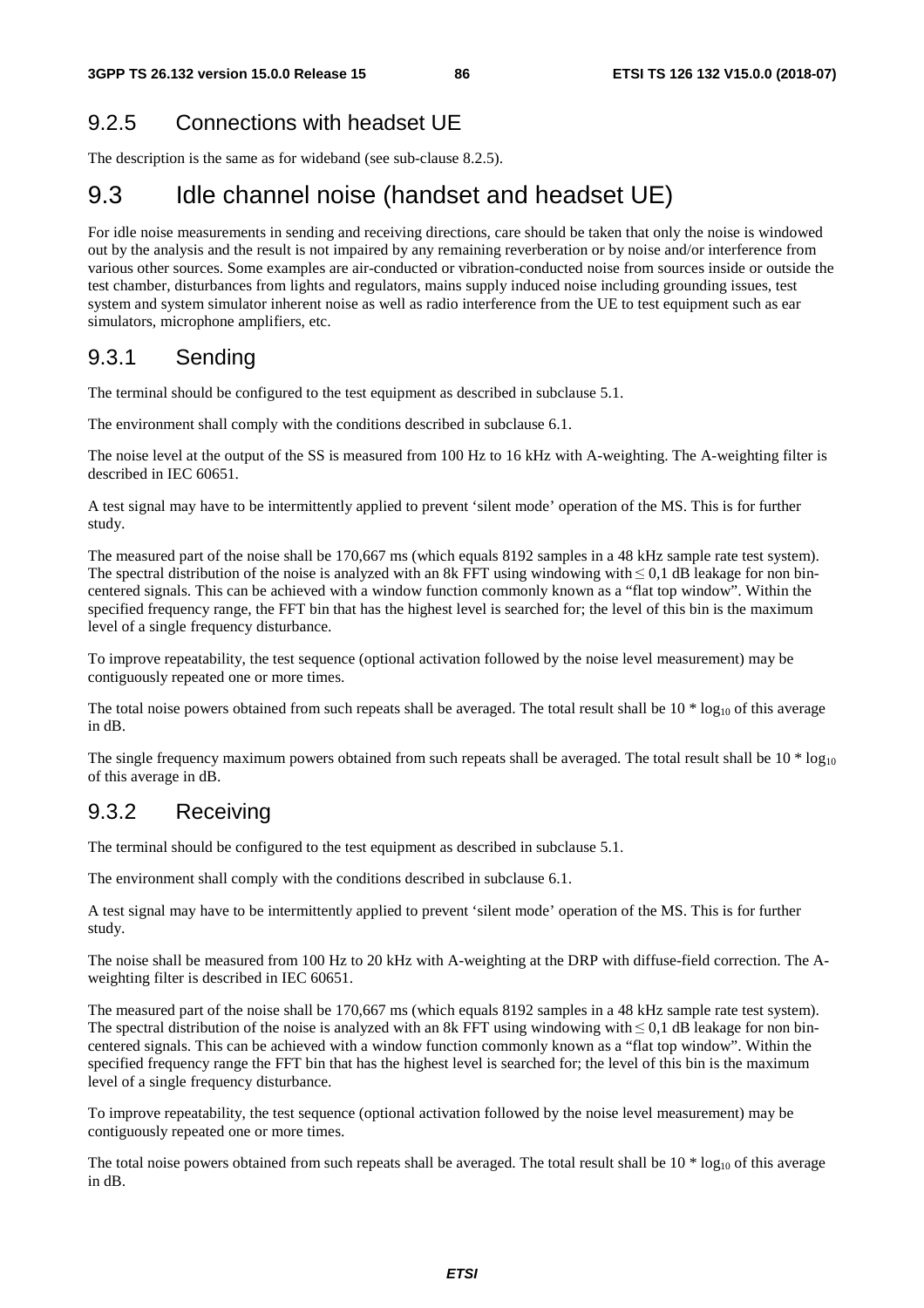The single frequency maximum powers obtained from such repeats shall be averaged. The total result shall be  $10 * log_{10}$ of this average in dB.

### 9.4 Sensitivity/frequency characteristics

### 9.4.0 General

The sensitivity/frequency characteristics are checked against the tolerances at the center frequencies of the fractional octave bands used in the respective test after interpolating the tolerances according to TS 26.131.

### 9.4.1 Handset and headset UE sending

#### 9.4.1.1 Handset UE sending

The headset case is similar to the handset one, except for the application force.

- a) The test signal to be used for the measurements shall be the British-English single talk sequence described in ITU-T Recommendation P.501 [22]. The spectrum of the acoustic signal produced by the artificial mouth is calibrated under free-field conditions at the MRP. The test signal level shall be –4,7 dBPa measured at the MRP. The test signal level is calculated over the complete test signal sequence.
- b) The handset terminal is setup as described in clause 5. Measurements shall be made at both 1/3-octave and 1/12 octave intervals as given by the R.10 and R.40 series of preferred numbers in ISO 3 for frequencies from 100 Hz to 16 kHz inclusive. For the calculation, the averaged measured level at the electrical reference point for each frequency band is referred to the averaged test signal level measured in each frequency band at the MRP.
- c) The sensitivity is expressed in terms of dBV/Pa.

#### 9.4.1.2 Headset UE sending

The headset case is similar to the handset one, except for the application force and measurement intervals (only 1/3 octave intervals are used).

- a) The test signal to be used for the measurements shall be the British-English single talk sequence described in ITU-T Recommendation P.501 [22]. The spectrum of the acoustic signal produced by the artificial mouth is calibrated under free-field conditions at the MRP. The test signal level shall be –4,7 dBPa measured at the MRP. The test signal level is calculated over the complete test signal sequence.
- b) The handset terminal is setup as described in clause 5. Measurements shall be made at 1/3-octave intervals as given by the R.10 series of preferred numbers in ISO 3 for frequencies from 100 Hz to 16 kHz inclusive. For the calculation, the averaged measured level at the electrical reference point for each frequency band is referred to the averaged test signal level measured in each frequency band at the MRP.
- c) The sensitivity is expressed in terms of dBV/Pa.

### 9.4.2 Handset and headset UE receiving

#### 9.4.2.1 Handset UE receiving

- a) The test signal to be used for the measurements shall be the British-English single talk sequence described in ITU-T Recommendation P.501 [22]. The test signal level shall be -16 dBm0 measured at the digital reference point or the equivalent analogue point. The test signal level is calculated over the complete test signal sequence.
- b) The handset terminal is setup as described in clause 5. Measurements shall be made at both 1/3-octave and 1/12 octave intervals as given by the R.10 and R.40 series of preferred numbers in ISO 3 for frequencies from 100 Hz to 16 kHz inclusive. For the calculation, the averaged measured level at each frequency band is referred to the averaged test signal level measured in each frequency band.
- c) The HATS is diffuse-field equalized. The sensitivity is expressed in terms of dBPa/V. Information about correction factors is available in subclause 5.1.4.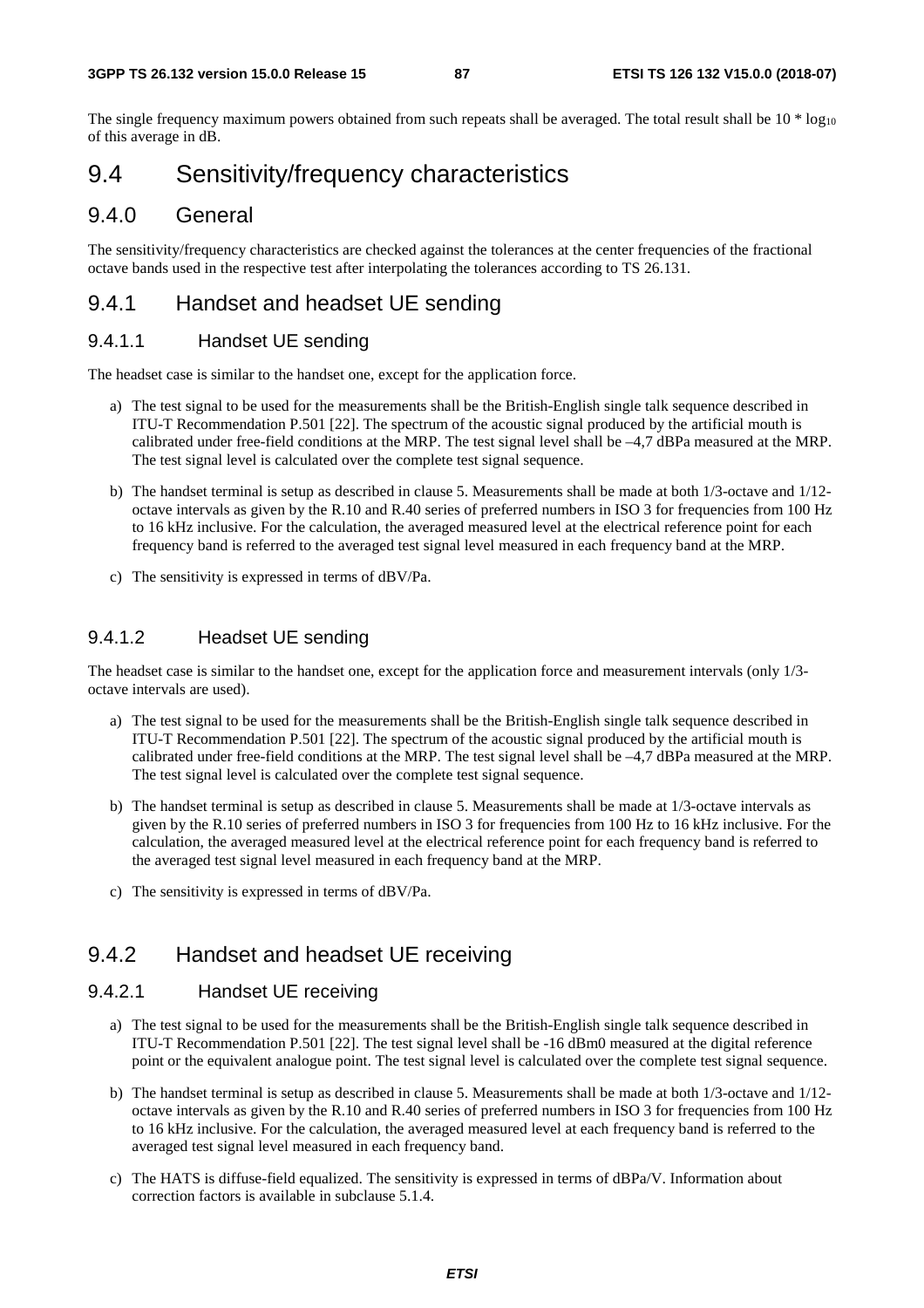Optionally, the measurements may be repeated with 2 N and 13 N application force. For these test cases no normative values apply.

#### 9.4.2.2 Headset UE receiving

The headset case is similar to the handset one, except for the measurement intervals (only 1/3-octave intervals are used).

- a) The test signal to be used for the measurements shall be the British-English single talk sequence described in ITU-T Recommendation P.501 [22]. The test signal level shall be -16 dBm0 measured at the digital reference point or the equivalent analogue point. The test signal level is calculated over the complete test signal sequence.
- b) The handset terminal is setup as described in clause 5. Measurements shall be made at 1/3-octave intervals as given by the R.10 series of preferred numbers in ISO 3 for frequencies from 100 Hz to 16 kHz inclusive. For the calculation, the averaged measured level at each frequency band is referred to the averaged test signal level measured in each frequency band.
- c) The HATS is diffuse-field equalized. The sensitivity is expressed in terms of dBPa/V. Information about correction factors is available in subclause 5.1.4.

Optionally, the measurements may be repeated with 2 N and 13 N application force. For these test cases no normative values apply.

### 9.4.3 Desktop and vehicle-mounted hands-free UE sending

a) The test signal to be used for the measurements shall be the British-English single talk sequence described in ITU-T Recommendation P.501 [22]. The spectrum of the acoustic signal produced by the artificial mouth is calibrated under free-field conditions at the MRP. The test signal level shall be –4,7 dBPa measured at the MRP. The test signal level is calculated over the complete test signal sequence. The broadband signal level is then adjusted to –28,7 dBPa at the HFRP or the HATS HFRP (as defined in ITU-T Recommendation P.581) and the spectrum is not altered.

The spectrum at the MRP and the actual level at the MRP (measured in 1/3-octaves) are used as references to determine the sending sensitivity  $S_{mI}$ .

- b) The hands-free terminal is setup as described in clause 5. Measurements shall be made at 1/3-octave intervals as given by the R.10 series of preferred numbers in ISO 3 for frequencies from 100 Hz to 16 kHz inclusive. For the calculation the averaged measured level at each frequency band is referred to the averaged test signal level measured in each frequency band.
- c) The sensitivity is expressed in terms of dBV/Pa.

### 9.4.4 Desktop and vehicle-mounted hands-free UE receiving

- a) The test signal to be used for the measurements shall be the British-English single talk sequence described in ITU-T Recommendation P.501 [22]. The test signal level shall be -16 dBm0 measured at the digital reference point or the equivalent analogue point. The test signal level is calculated over the complete test signal sequence.
- b) The hands-free terminal is setup as described in clause 5. If a HATS is used, then it is free-field equalized as described in ITU-T Recommendation P.581. The equalized output signal of each artificial ear is power-averaged over the total duration of the analysis; the right and left artificial ear signals are voltage-summed for each 1/3 octave frequency band; these 1/3-octave band data are considered as the input signal to be used for calculations or measurements. Measurements shall be made at 1/3-octave intervals as given by the R.10 series of preferred numbers in ISO 3 for frequencies from 100 Hz to 16 kHz inclusive. For the calculation, the averaged measured level at each frequency band is referred to the averaged test signal level measured in each frequency band.
- c) The sensitivity is expressed in terms of dBPa/V.

### 9.4.5 Hand-held hands-free UE sending

a) The test signal to be used for the measurements shall be the British-English single talk sequence described in ITU-T Recommendation P.501 [22]. The spectrum of the acoustic signal produced by the artificial mouth is calibrated under free-field conditions at the MRP. The test signal level shall be –4,7 dBPa measured at the MRP. The test signal level is calculated over the complete test signal sequence. The broadband signal level is then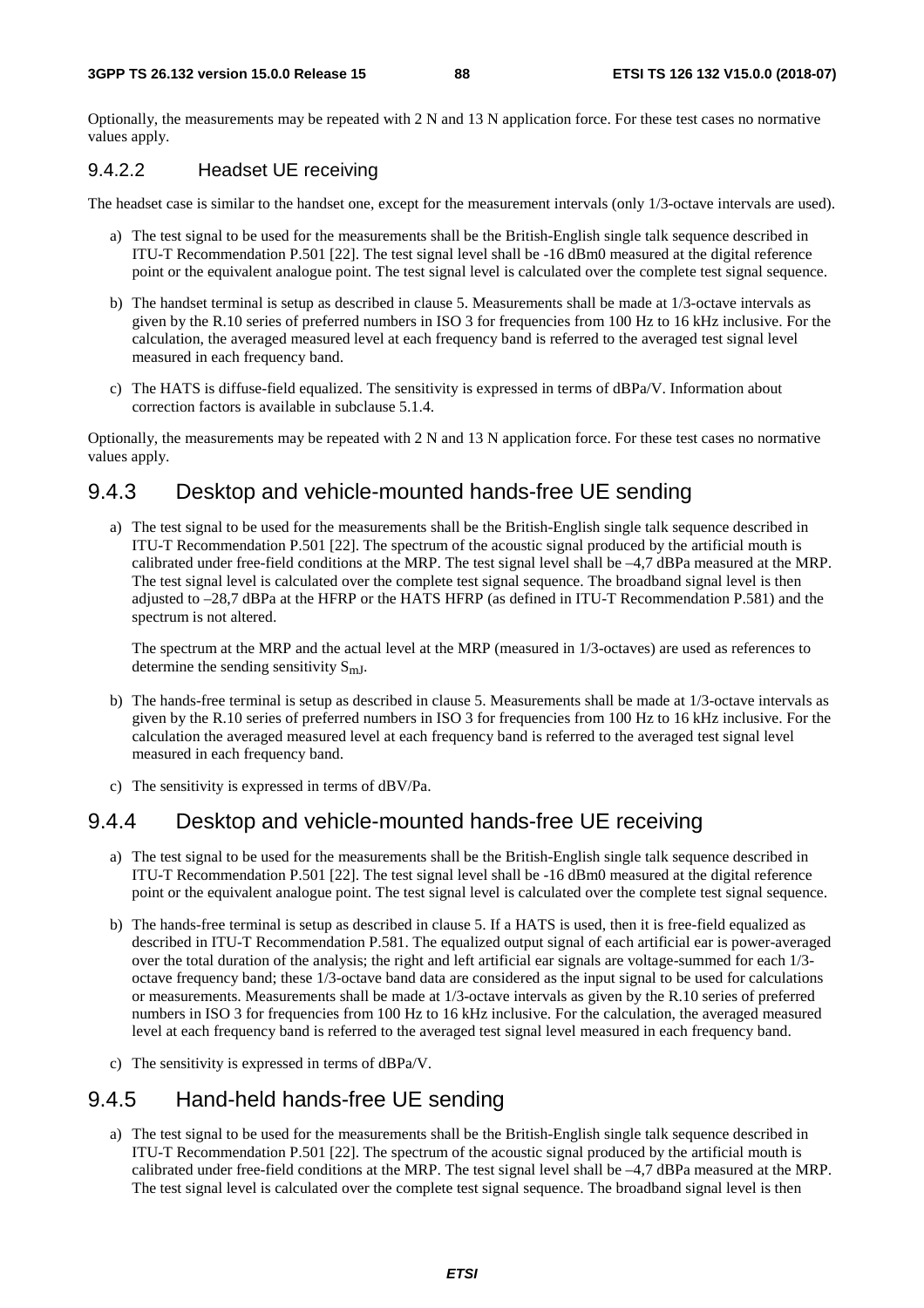adjusted to –28,3 dBPa at the HFRP or the HATS HFRP (as defined in subclause 9.2.3.1) and the spectrum is not altered.

The spectrum at the MRP and the actual level at the MRP (measured in 1/3-octaves) are used as reference to determine the sending sensitivity  $S_{mI}$ .

- b) The hands-free terminal is setup as described in clause 5.1.3.3. Measurements shall be made at 1/3-octave intervals as given by the R.10 series of preferred numbers in ISO 3 for frequencies from 100 Hz to 16 kHz inclusive. For the calculation, the averaged measured level at each frequency band is referred to the averaged test signal level measured in each frequency band.
- c) The sensitivity is expressed in terms of dBV/Pa.

### 9.4.6 Hand-held hands-free UE receiving

- a) The test signal to be used for the measurements shall be the British-English single talk sequence described in ITU-T Recommendation P.501 [22]. The test signal level shall be -16 dBm0 measured at the digital reference point or the equivalent analogue point. The test signal level is calculated over the complete test signal sequence.
- b) The hands-free terminal is setup as described in clause 5. If a HATS is used, then it is free-field equalized as described in ITU-T Recommendation P.581. The equalized output signal of each artificial ear is power-averaged over the total duration of the analysis; the right and left artificial ear signals are voltage-summed for each 1/3 octave band frequency band; these 1/3-octave band data are considered as the input signal to be used for calculations or measurements. Measurements shall be made at 1/3-octave intervals as given by the R.10 series of preferred numbers in ISO 3 for frequencies from 100 Hz to 16 kHz inclusive. For the calculation, the averaged measured level at each frequency band is referred to the averaged test signal level measured in each frequency band.
- c) The sensitivity is expressed in terms of dBPa/V.

### 9.5 Sidetone characteristics

#### 9.5.1 Connections with handset UE

The test method is the same as for wideband (see sub-clause 8.5.1).

### 9.5.2 Headset UE

The test method is the same as for wideband (see sub-clause 8.5.2).

### 9.5.3 Hands-free UE (all categories)

No requirement other than echo control.

#### 9.5.4 Sidetone delay for handset or headset

The test method is the same as for wideband (see sub-clause 8.5.4).

### 9.6 Stability loss

Where a user-controlled volume control is provided it is set to maximum.

**Handset UE:** The handset is placed on a hard plane surface with the earpiece facing the surface.

**Headset UE:** The requirement applies for the closest possible position between microphone and headset receiver within the intended wearing position.

NOTE: Depending on the type of headset it may be necessary to repeat the measurement in different positions.

**Hands-free UE (all categories):** No requirement other than echo loss.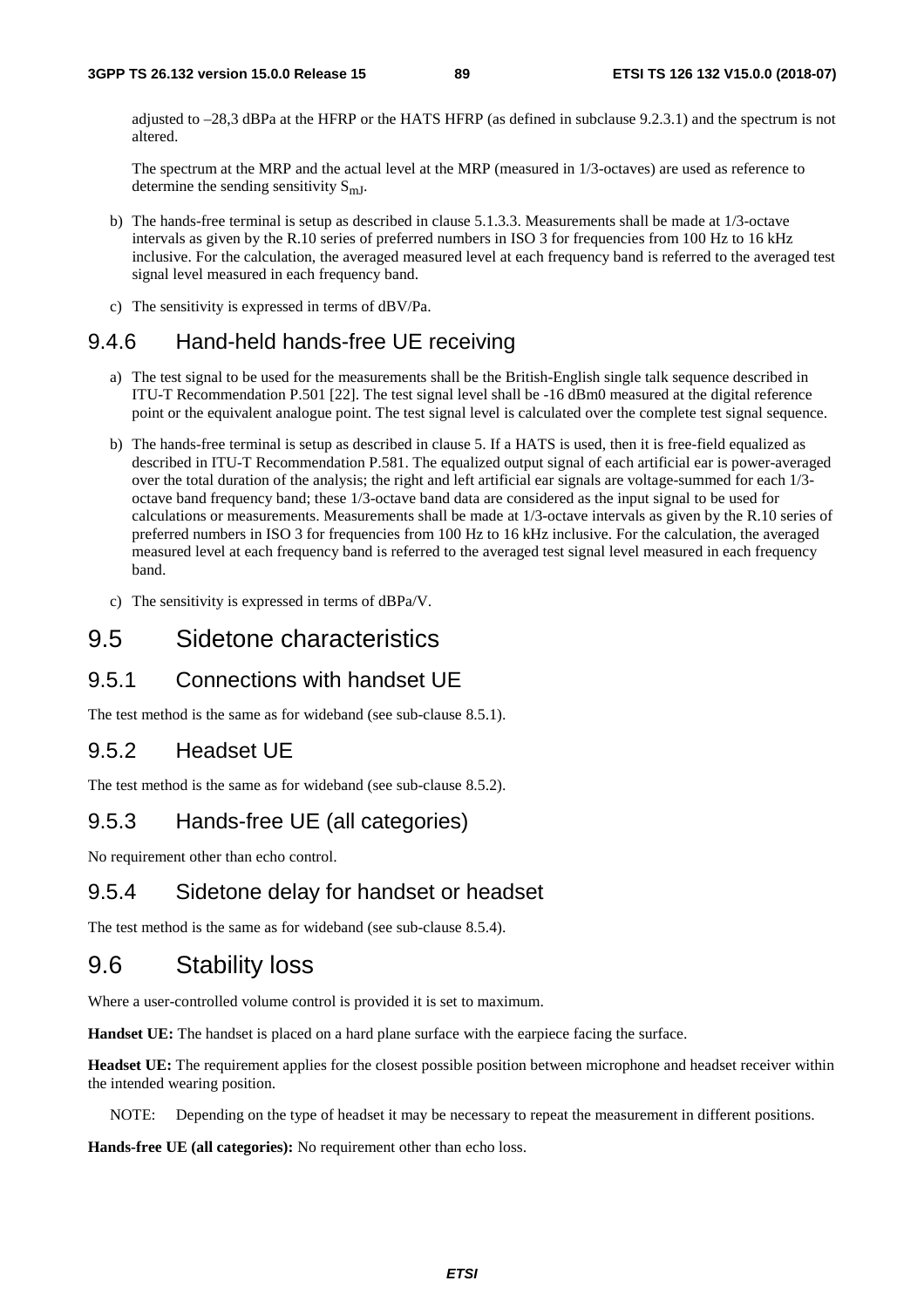Before the actual test a training sequence consisting of the British-English single talk sequence described in ITU-T Recommendation P.501 [22] is applied. The training sequence level shall be -16 dBm0 in order to not overload the codec.

The test signal is a PN-sequence complying with ITU-T Recommendation P.501 with a length of 4 096 points (for a 48 kHz sampling rate system) and a crest factor of 6 dB instead of 11 dB. The PN-sequence is generated as described in P.501 with W(k) constant within the frequency range 100-16000 Hz and zero outside this range. The duration of the test signal is 250 ms. With an input signal of -3 dBm0, the attenuation from input to output of the system simulator shall be measured under the following conditions:

- a) The handset or the headset, with the transmission circuit fully active, shall be positioned on a hard plane surface with at least 400 mm free space in all directions. The earpiece shall face towards the surface as shown in figure 20;
- b) The headset microphone is positioned as close as possible to the receiver(s) within the intended wearing position;
- c) For a binaural headset, the receivers are placed symmetrically around the microphone.





The attenuation from input to output shall be measured in the frequency range from 100 Hz to 16 kHz. The spectral distribution of the output signal is analysed with a 4k FFT (for a 48 kHz sample rate test system), thus the measured part of the output signal is 85,333 ms. To avoid leakage effects the frequency resolution of the FFT must be the same as the frequency spacing of the PN-sequence.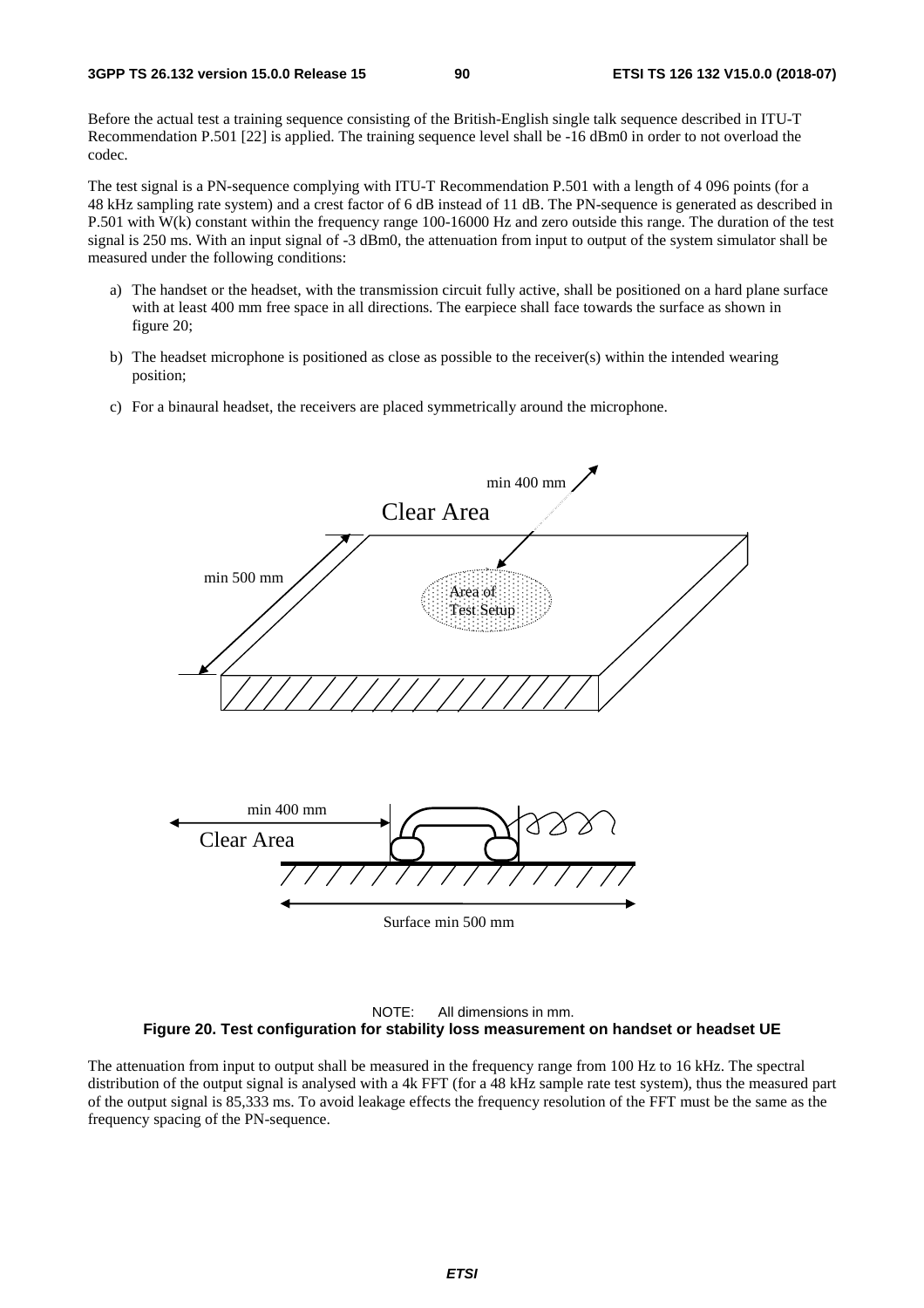# 9.7 Acoustic echo control

### 9.7.1 General

The echo loss (EL) presented by the GSM, 3G, LTE or WLAN networks at the POI should be at least 46 dB during single talk. This value takes into account the fact that UE is likely to be used in a wide range of noise environments.

NOTE: A test method fully adapted to super-wideband acoustic echo control is for further study

### 9.7.2 Acoustic echo control in a hands-free UE

The hands-free UE is setup in a room with acoustic properties similar to a typical "office-type" room; a vehiclemounted hands-free UE should be tested in a vehicle or vehicle simulator, as specified by the UE manufacturer (see also 3GPP TS 03.58 [11]). The ambient noise level shall be  $\leq$  -70 dBPa(A). The attenuation from reference point input to reference point output shall be measured using the compressed real speech signal described in clause 7.3.3 of ITU-T P.501 Amendment 1 [33].

The TCLw is calculated according to ITU-T Recommendation G.122 [8], annex B, clause B.4 (trapezoidal rule) but using the frequency range of 300 Hz to 6 700 Hz (instead of 300 Hz to 3 400 Hz). For the calculation, the averaged measured echo level at each frequency band is referred to the averaged test signal level measured in each frequency band. The first 17,0 s of the test signal (6 sentences) are discarded from the analysis to allow for convergence of the acoustic echo canceller. The analysis is performed over the remaining length of the test sequence (last 6 sentences).

The test signal level shall be -10 dBm0.

### 9.7.3 Acoustic echo control in a handset UE

The handset is set up according to clause 5. The ambient noise level shall be  $\leq$  -64 dBPa(A). The attenuation from the reference point input to reference point output shall be measured using the compressed real speech signal described in clause 7.3.3 of ITU-T P.501 Amendment 1 [33].

The TCLw is calculated according to ITU-T Recommendation G.122 [8], annex B, clause B.4 (trapezoidal rule) but using the frequency range of 300 Hz to 6 700 Hz (instead of 300 Hz to 3 400 Hz). For the calculation, the averaged measured echo level at each frequency band is referred to the averaged test signal level measured in each frequency band. The first 17,0 s of the test signal (6 sentences) are discarded from the analysis to allow for convergence of the acoustic echo canceller. The analysis is performed over the remaining length of the test sequence (last 6 sentences).

The test signal level shall be -10 dBm0.

### 9.7.4 Acoustic echo control in a headset UE

The headset is set up according to clause 5. The ambient noise level shall be  $\leq$  -64 dBPa(A). The attenuation from the reference point input to reference point output shall be measured using the compressed real speech signal described in clause 7.3.3 of ITU-T P.501 Amendment 1 [33].

The TCLw is calculated according to ITU-T Recommendation G.122 [8], annex B, clause B.4 (trapezoidal rule) but using the frequency range of 300 Hz to 6 700 Hz (instead of 300 Hz to 3 400 Hz). For the calculation, the averaged measured echo level at each frequency band is referred to the averaged test signal level measured in each frequency band. The first 17,0 s of the test signal (6 sentences) are discarded from the analysis to allow for convergence of the acoustic echo canceller. The analysis is performed over the remaining length of the test sequence (last 6 sentences).

The test signal level shall be -10 dBm0.

### 9.8 Distortion

### 9.8.1 Sending distortion

The test method is the same as for wideband (see sub-clause 8.8.1).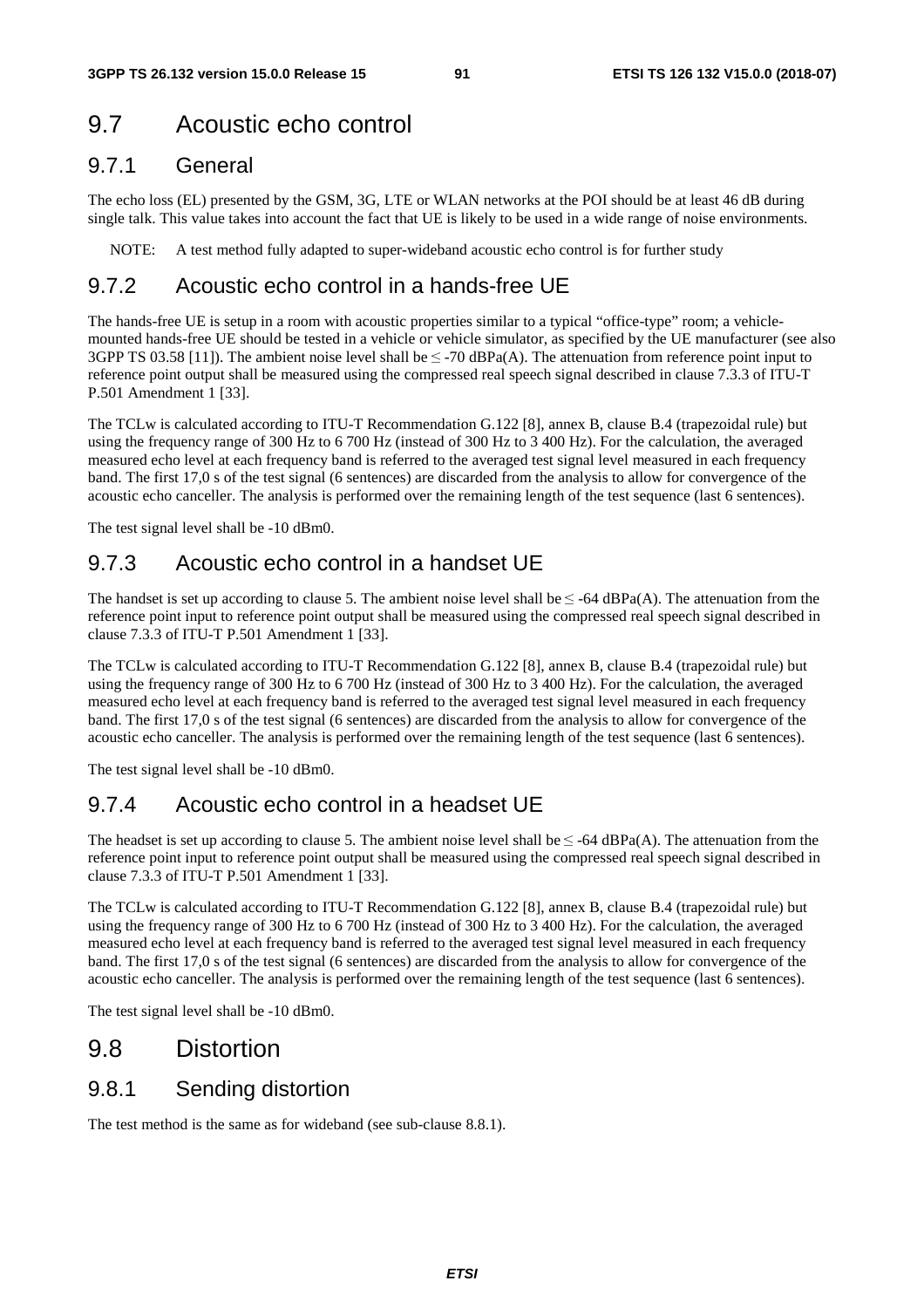### 9.8.2 Receiving

The test method is the same as for wideband (see sub-clause 8.8.2, observing the signal properties for super-wideband described in sub-clause 5.4).

9.9 Void

### 9.10 Delay

### 9.10.0 UE Delay Measurement Methodologies

The test method is the same as in wideband (see clause 8.10.0).

### 9.10.1 Delay in sending direction (handset UE)

The test method is the same as in wideband (see clause 8.10.1).

### 9.10.1a Delay in sending direction (headset UE)

The test method is the same as in wideband (see clause 8.10.1a).

### 9.10.2 Delay in receiving direction (handset UE)

The test method is the same as in wideband (see clause 8.10.2, observing the test signal properties defined for superwideband described in clause 5.4).

### 9.10.2a Delay in receiving direction (headset UE)

The test method is the same as in wideband (see clause 8.10.2a, observing the test signal properties for super-wideband described in clause 5.4).

### 9.10.3 Delay in sending + receiving direction using "echo" method (handset UE)

The test method is the same as in wideband (see clause 8.10.3, observing the test signal properties for super-wideband described in clause 5.4).

### 9.10.3a Delay in sending + receiving direction using "echo" method (headset UE)

The test method is the same as in wideband (see clause 8.10.3a, observing the test signal properties for super-wideband in clause 5.4).

### 9.10.4 Delay and speech quality in conditions with packet arrival time variations and packet loss

#### 9.10.4.1 Delay in sending direction

The test method is the same as in wideband (see clause 8.10.4.1).

#### 9.10.4.2 Delay in receiving direction

For this test it shall be ensured that the call is originated from the mobile terminal (MO).

NOTE 1: Differences have been observed between mobile originated call and mobile terminated call. For better consistency MO calls are used.

The test signal consists of 3 repeats of the Composite Source Signal (CSS) according to ITU-T Recommendation P.501 [22] followed by a speech signal of 160s. During the first two CSS signals the terminal can adapt its jitter buffer. The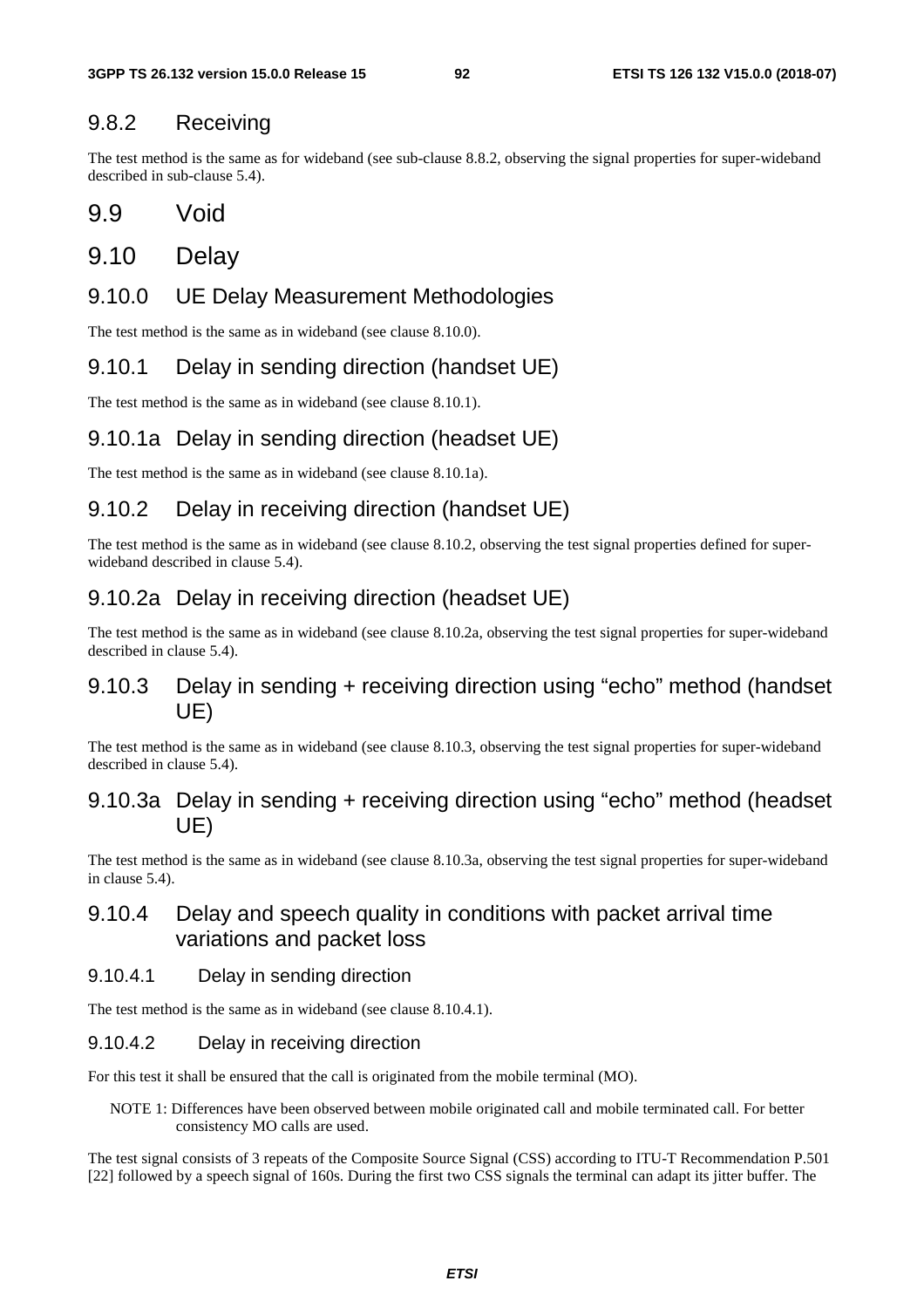third CSS is used for measuring the delay in constant-delay condition, and the speech signal is used for delay and quality measurement in the packet impairment condition.

Constant delay  $T_c$  corresponding to the minimum delay of the profile (i.e. the compensation value for the profile) shall be added at the beginning of the different delay/loss profiles, to avoid unecessary delay jumps between the two measurement phases and realistic conditions for the second measurement test phase.

In receiving direction, the delay between the electrical access point of the test equipment and the DRP,  $T_{TEAP-DRP}(t)$  =  $T_{\text{R-iiiter}}(t) + T_{\text{TER}}$  is measured in two successive phases:

- 1. First the delay in constant-delay condition  $T_{\text{TEAP-DRP-constant}}$  is measured as described in steps 1 to 4, clause 9.10.2, using the third CSS signal. The constant delay  $T_c$  is subtracted from  $T_{TRAP-DRP}$  to obtain  $T_{R\text{-constant}}$ .
- 2. Then the delay with packet impairment  $T_{R\text{-}litter}(t)$  is measured continuously for a speech signal during the inclusion of packet delay and loss profiles in the receiving direction RTP voice stream.

Packet impairments shall be applied between the reference client and system simulator eNodeB. Separate calls shall be established for each packet impairment condition.

The start of the delay profiles must be synchronized with the start of the downlink speech material reproduction (compensated by the delay between reproduction and the point of impairment insertion, i.e. the delay of the reference client) in order to ensure a repeatable application of impairments to the test speech signal. Tests shall be performed with DTX enabled in the reference client.

NOTE 2: RTP packet impairments representing packet delay variations and loss in LTE transmission scenarios are specified in Annex E. Care must be taken that the system simulator uses a dedicated bearer with no buffering/scheduling of packets for transmission.

For the CSS signal repeated 3 times, the pseudo random noise (pn)-part of the CSS has to be longer than the maximum expected delay. It is recommended to use a pn sequence of 32 k samples (with 48 kHz sampling rate). The test signal level is -16 dBm0 measured at the digital reference point or the equivalent analogue point.

For the speech signal, 8 English test sentences according to ITU-T P.501 Annex C.2.3, normalized to an active speech level of -16dBm0, are used (2 male, 2 female speakers). The sequences are concatenated in such a way that all sentences are centered within a 4.0s time window, which results in an overall duration of 32.0s. The sequences are repeated 5 times, resulting in a test file 160.0s long. The first 2 sentences are used for convergence of the UE jitter buffer manager and are discarded from the analysis. Equivalent implementations of the concatenation by repeating the test sentences in sequence may be used.

For the delay calculation with the speech signal, a cross-correlation with a rectangular window length of 4s, centered at each sentence of the stimulus file, is used. The process is repeated for each sample. For each cross correlation, the maximum of the envelope is obtained producing one delay value per sentence.

The UE delay in the receive direction,  $T_{R-jitter}(t)$ , is obtained by subtracting the delay introduced by the test equipment and the simulated transport network packet delay introduced by the delay and loss profile (as specified for the respective profile in Annex E) from the first electrical event at the electrical access point of the test equipment to the first bit of the corresponding speech frame at the system simulator antenna,  $T_{TER}$ , from the measured  $T_{TEAP-DRP}(t)$ .

The difference  $D<sub>T</sub>$  between maximum receiving delay obtained with at least 5 individual calls (see clause 7.10.2) and the delay  $T_{\text{R-constant}}$  measured for the CSS signal in constant delay condition is calculated. The quantity "Call-to-Call" Variability Adjustment" (CCVA) = max(0,D<sub>T</sub>) shall be added to the obtained delay for the speech signal T<sub>R-jitter</sub>(t).

For stationary packet delay variation test conditions (test condition 1 and 2), the first 2 sentences are used for convergence of the jitter buffer management and are discarded from the analysis. The CCVA-adjusted UE delay (TR- $\text{CCv}(t) = T_R$ -jitter(t) + CCVA) in the receiving direction shall be reported as the maximum value excluding the two largest values of the remaing sequence of the 38 sentence delay values, i.e. the 95-percentile value of  $T_{R-CCVA}(t)$ . The  $T_{R-CCVA}$  values for all 40 sentences shall be reported in the test report.

NOTE 3: The synchronization of the speech frame processing in the UE to the bits of the speech frames at the UE antenna may lead to a variability of up to 20 ms of the measured UE receive delay between different calls. This synchronization is attributed to the UE receiving delay according to the definition of the UE delay reference points The effect of this possible call-to-call variation is taken into account with the CCVA =  $max(0, D_T)$  value.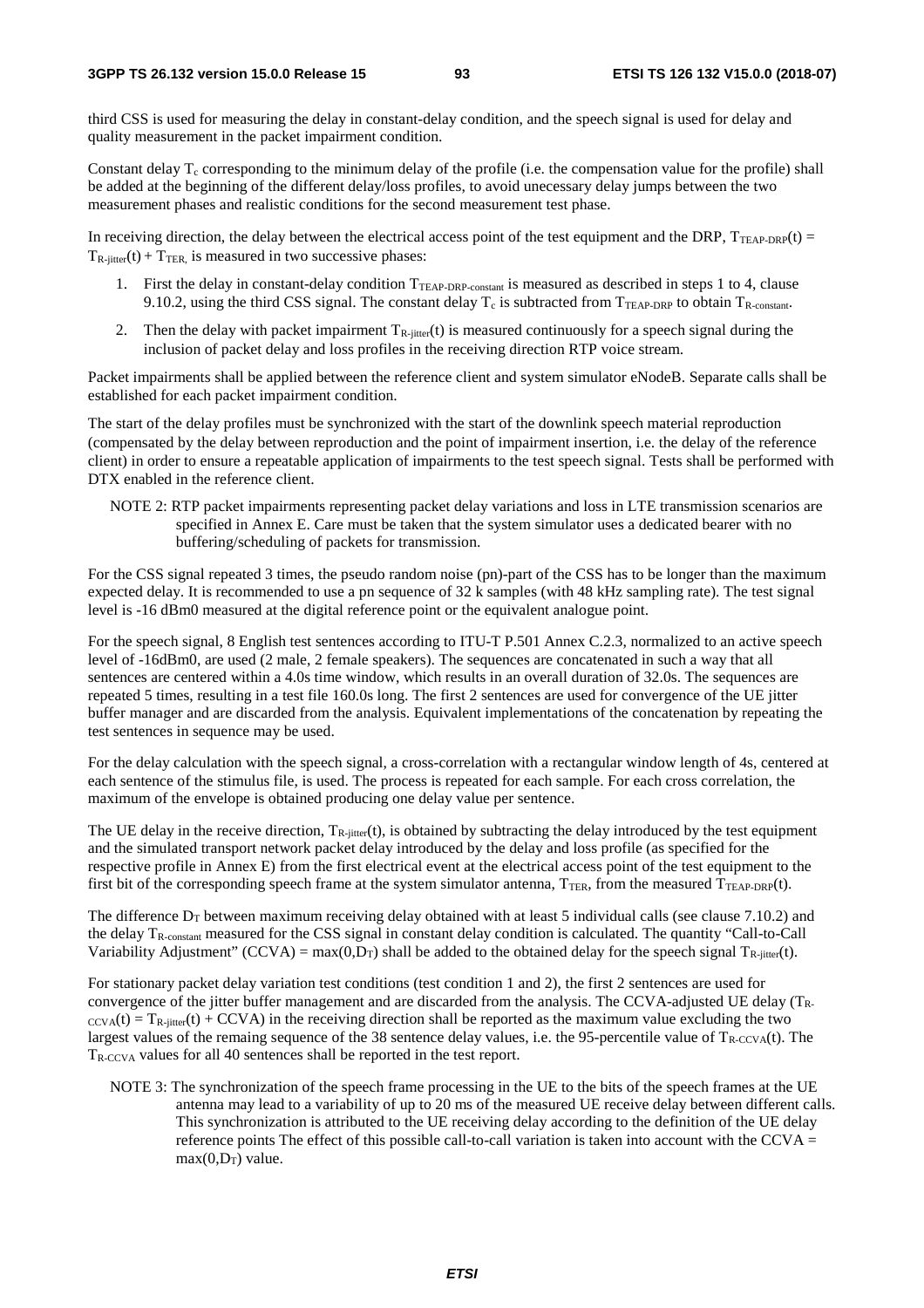#### 9.10.4.3 Speech quality loss in conditions with packet arrival time variations and packet loss

The test method is the same as in wideband (see clause 8.10.4.3, observing the test signal properties for super-wideband described in clause 5.4).

### 9.10.5 UE send clock accuracy

The UE clock accuracy in send direction shall be measured according to Annex D.

- NOTE1: For this specific measurement, care should be taken about the clock accuracy of the test equipment. See Table 1a.
- NOTE2: As required in clause 5, prior to the actual measurements for MTSI-based speech with LTE or WLAN access, the clocks of the reference client and the UE have to be synchronized. This measurement of UE send clock accurary does not need to be repeated and can be obtained from this setup procedure.

### 9.10.6 UE receiving with clock skew

For further study.

## 9.11 Echo control characteristics

### 9.11.1 Test set-up and test signals

The test method is the same as for wideband (see sub-clause 8.11.1, observing the signal properties for super-wideband described in sub-clause 5.4).

### 9.11.2 Test method

The test method is the same as for wideband (see sub-clause 8.11.2, observing the signal properties for super-wideband described in sub-clause 5.4).

#### 9.11.2.1 Signal alignment

The test method is the same as for wideband (see sub-clause 8.11.2.1).

#### 9.11.2.2 Signal level computation and frame classification

The test method is the same as for wideband (see sub-clause 8.11.2.2).

#### 9.11.2.3 Classification into categories

The test method is the same as for wideband (see sub-clause 8.11.2.3).

# 9.12 Quality (speech quality, noise intrusiveness) in the presence of ambient noise

#### 9.12.1 Handset

The speech quality in sending for super-wideband systems is tested based on ETSI TS 103 281 [50]. This test method leads to three MOS-LQO<sub>fb</sub> quality numbers:

- $N-MOS-LOO<sub>fb</sub>:$  Transmission quality of the background noise
- S-MOS-LQOfb: Transmission quality of the speech
- $G-MOS-LQO<sub>fb</sub>:$  Overall transmission quality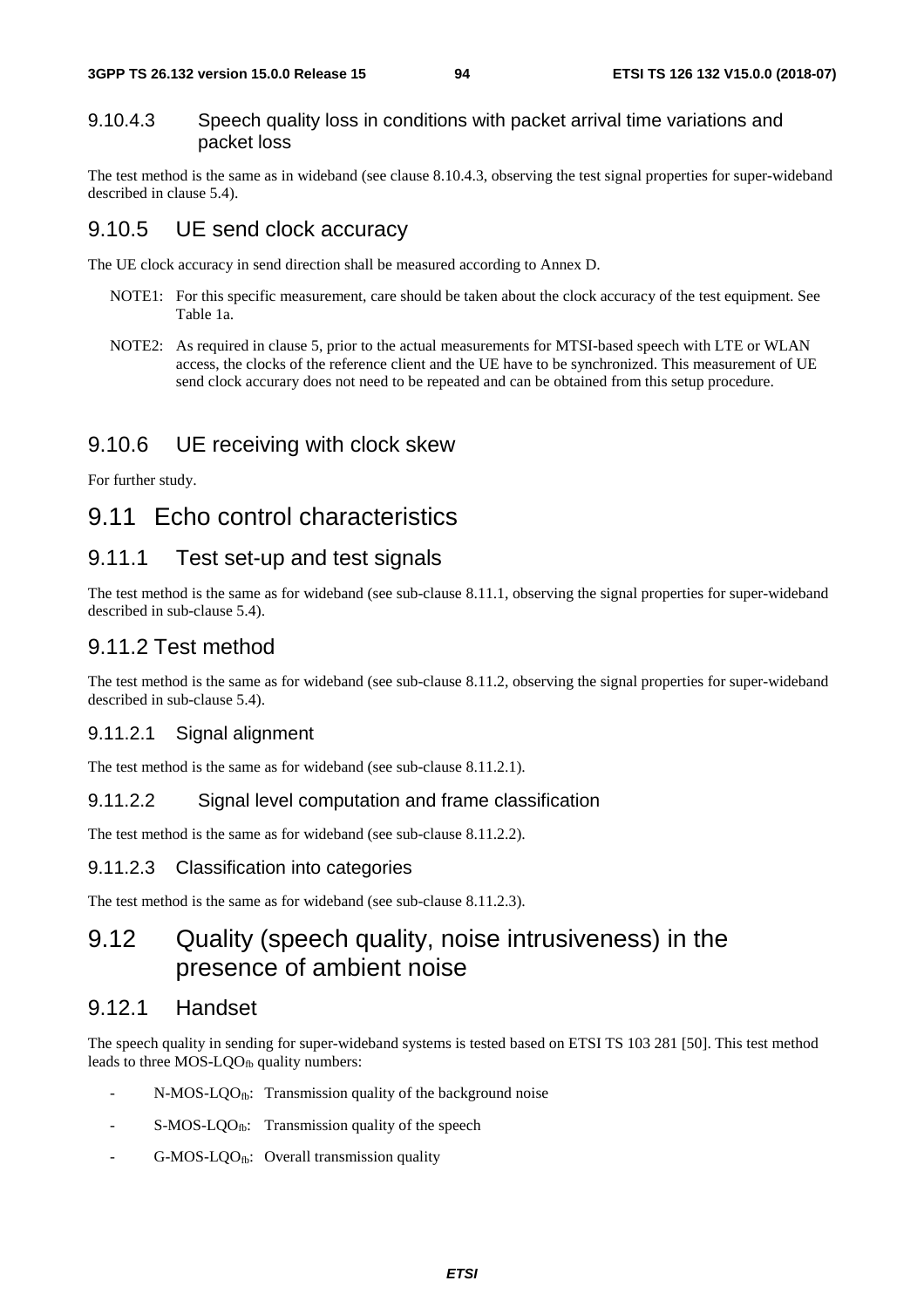The test arrangement is given in clause 5.1.5. For connections with handset UE, the measurement is conducted for 8 noise conditions as described in Table 2i. The measurements should be made in the same unique and dedicated call. The noise types shall be presented according to the order specified in Table 2i.

| Table 2i: Noise conditions used for ambient noise simulation in handset mode as specified in ES 202 |  |
|-----------------------------------------------------------------------------------------------------|--|
| 396-1 [35]                                                                                          |  |

| <b>Description</b>    | File name                             | <b>Duration</b>                     | Level            | <b>Type</b>     |  |
|-----------------------|---------------------------------------|-------------------------------------|------------------|-----------------|--|
| Recording in pub      | Pub Noise binaural V2                 | 30 <sub>s</sub>                     | L: $75,0$ dB(A)  | <b>Binaural</b> |  |
|                       |                                       |                                     | $R: 73,0$ dB(A)  |                 |  |
| Recording at          | Outside Traffic Road binaural         | 30 <sub>s</sub>                     | L: $74,9$ dB(A)  | Binaural        |  |
| pavement              |                                       |                                     | $R: 73, 9$ dB(A) |                 |  |
| Recording at          |                                       | 20 <sub>s</sub>                     | $L: 69, 1$ dB(A) | Binaural        |  |
| pavement              |                                       | Outside_Traffic_Crossroads_binaural |                  |                 |  |
| Recording at          | Train_Station_binaural                | 30 <sub>s</sub>                     | L: $68,2$ dB(A)  | Binaural        |  |
| departure platform    |                                       |                                     | $R: 69, 8$ dB(A) |                 |  |
| Recording at the      | Fullsize Car1_130Kmh_binaural         | 30 <sub>s</sub>                     | $L: 69, 1$ dB(A) | Binaural        |  |
| drivers position      |                                       |                                     | $R: 68.1$ dB(A)  |                 |  |
| Recording at sales    | Cafeteria Noise binaural              | 30 <sub>s</sub>                     | $L: 68,4$ dB(A)  | <b>Binaural</b> |  |
| counter               |                                       |                                     | R: 67, 3 dB(A)   |                 |  |
| Recording in a        | Mensa binaural                        | 22s                                 | L: $63,4$ dB(A)  | Binaural        |  |
| cafeteria             |                                       |                                     | $R: 61, 9$ dB(A) |                 |  |
| Recording in business | Work_Noise_Office_Callcenter_binaural | 30 <sub>s</sub>                     | L: $56,6$ dB(A)  | Binaural        |  |
| office                |                                       |                                     | $R: 57, 8$ dB(A) |                 |  |

- 1) Before starting the measurements, the calibration procedure described in clause 9.5 of ETSI TS 103 281 [50] shall be performed with the UE in handset mode. Also, a proper conditioning sequence shall be used. The conditioning sequence shall be comprised of the four additional sentences 1-4 described in ETSI TS 103 281 [50], applied to the beginning of the 16-sentence test sequence.
- NOTE: The sequence of speech samples concatenated for the test signal, consisting of alternating talkers in the sending direction, reduces the overall test time but may represent an unrealistic behaviour for certain voice enhancement technologies. Alternative concatenations are for further study.
- 2) The send speech signal consists of the 16 sentences of speech as described in ETSI TS 103 281 [50] The test signal level is - 1.7 dBPa at the MRP, measured as active speech level per ITU-T P.56 [37]. Two signals are required for the tests:
	- The clean speech signal is used as the undisturbed reference (see ETSI TS 103 281 [50],
	- The send signal is recorded at the POI.
- 3) N-MOS-LQO<sub>fb</sub>, S-MOS-LQO<sub>fb</sub> and G-MOS-LQO<sub>fb</sub> are calculated for each of the two objective predictor models described in ETSI TS 103 281 [50] on a per sentence basis and averaged over all 16 sentences. The results of each model are combined in a single score per dimension as follows:

 $S-MOS-LQO<sub>fb</sub> = (S-MOS-LQO<sub>fb_modelA</sub> + S-MOS-LQO<sub>fb_modelB</sub>)/2$ 

 $N-MOS-LQO<sub>fb</sub> = (1.438*N-MOS-LQO<sub>fb_modelA</sub> - 1.959 + N-MOS-LQO<sub>fb_modelB</sub>)/2$ 

 $G-MOS-LQO_{fb} = (G-MOS-LQO_{fb\_modelA} + G-MOS-LQO_{fb\_modelB})/2$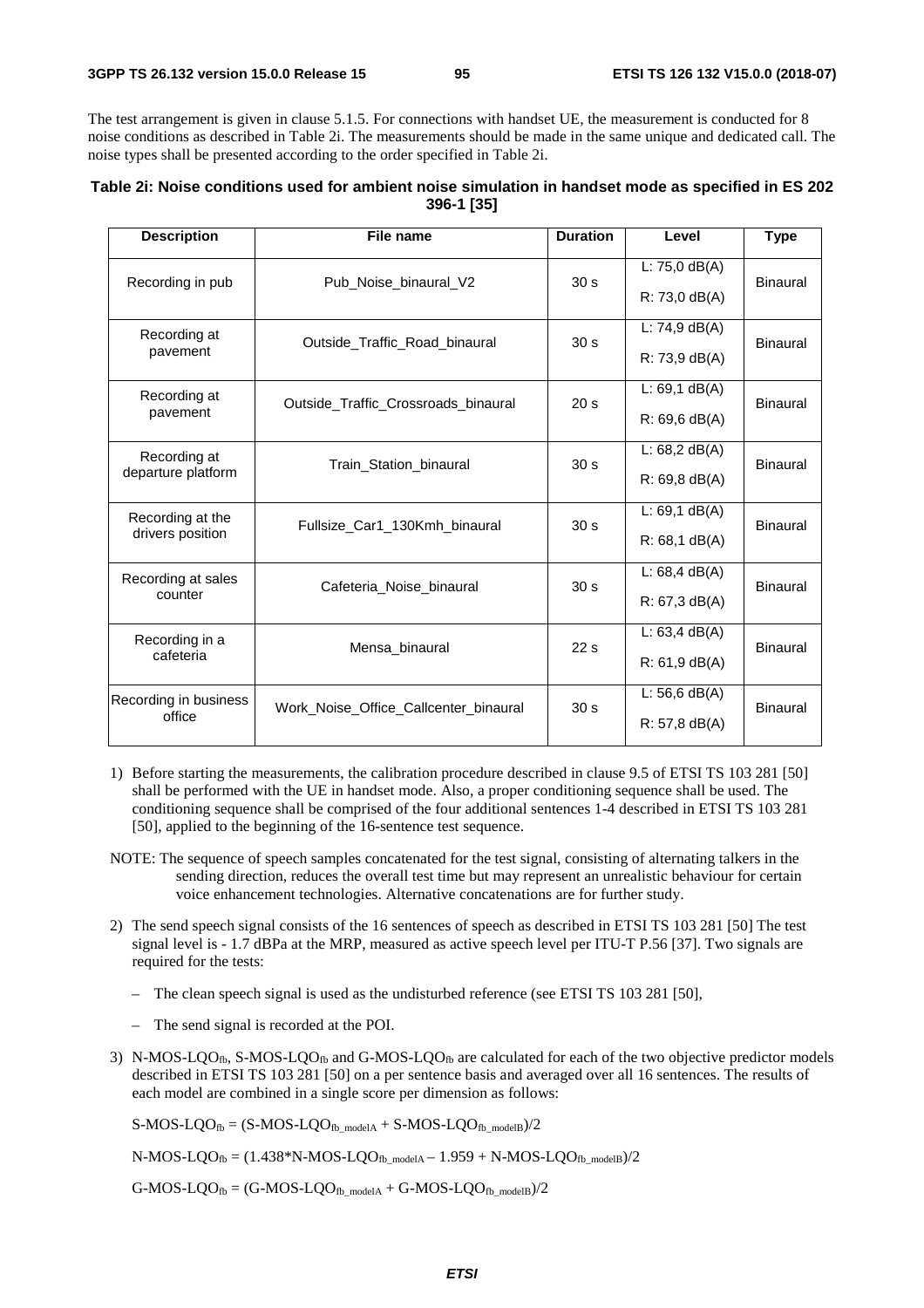- 4) The measurement is repeated for each ambient noise condition described in Table 2i.
- 5) The average of the results derived from all ambient noise types is calculated.

### 9.12.2 Hand-held hands-free

For connections with hand-held hands-free UE, when using the simulation method described in TS 103 224 [43], the measurement is conducted for 5 noise conditions as described in Table 2i2. When using the ES 202 396-1 method, the equivalent binaurally recorded noises described in Table 2i2, and available in the source file directory of TS 103 224 [43], are used.

#### **Table 2i2: Noise conditions used for ambient noise simulation in hand-held hands-free mode as specified in TS 103 224 [43], A-weighted**

| <b>Name</b>           | <b>Description</b>             | Length          | <b>Hands-free Levels</b> | <b>Binaural</b> | <b>Binaural R</b> |
|-----------------------|--------------------------------|-----------------|--------------------------|-----------------|-------------------|
| Full-size car         | HATS and microphone array at   | 30 <sub>s</sub> | 1: 69,5 dB 2: 68,6 dB    | 68.7 dB         | 70.7 dB           |
| 130 km/h              | co-drivers position            |                 | 3: 68,6 dB 4: 68,7 dB    |                 |                   |
| (FullSizeCar 130)     |                                |                 | 5: 68,8 dB 6: 68,8 dB    |                 |                   |
|                       |                                |                 | 7: 69,2 dB 8: 69,7 dB    |                 |                   |
| Crossroadnoise        | HATS and microphone array      | 30 <sub>s</sub> | 1: 69.9 dB 2: 69.6 dB    | 70.8 dB         | 71.6 dB           |
| (Crossroadnoise)      | standing outside near a        |                 | 3: 69,6 dB 4: 69,9 dB    |                 |                   |
|                       | crossroad                      |                 | 5: 69,6 dB 6: 69,5 dB    |                 |                   |
|                       |                                |                 | 7: 69.6 dB 8: 69.7 dB    |                 |                   |
| Cafeteria (Cafeteria) | HATS and microphone array      | 30 <sub>s</sub> | 1: 69,0 dB 2: 69,7 dB    | 69.8 dB         | 70.3 dB           |
|                       | inside a cafeteria             |                 | 3: 69,6 dB 4: 69,8 dB    |                 |                   |
|                       |                                |                 | 5: 69,5 dB 6: 69,5 dB    |                 |                   |
|                       |                                |                 | 7: 69.7 dB 8: 70.0 dB    |                 |                   |
| Sales Counter         | HATS and microphone array in a | 30 <sub>s</sub> | 1: 65,5 dB 2: 65,3 dB    | 66.7 dB         | 66.6 dB           |
| (SalesCounter)        | supermarket                    |                 | 3: 65,2 dB 4: 65,5 dB    |                 |                   |
|                       |                                |                 | 5: 65,6 dB 6: 65,3 dB    |                 |                   |
|                       |                                |                 | 7: 65,2 dB 8: 65,3 dB    |                 |                   |
| Callcenter 2          | HATS and microphone array in   | 30 <sub>s</sub> | 1: 59,3 dB 2: 59,3 dB    | 60,2 dB         | 60,0 dB           |
| (Callcenter)          | business office                |                 | 3: 59.5 dB 4: 59.6 dB    |                 |                   |
|                       |                                |                 | 5: 59,4 dB 6: 59,3 dB    |                 |                   |
|                       |                                |                 | 7: 59.3 dB 8: 59.5 dB    |                 |                   |

- 1) Before starting the measurements, the calibration procedure described in clause 9.5 of ETSI TS 103 281 [50] shall be performed with the UE in hands-free mode. Also, a proper conditioning sequence shall be used. The conditioning sequence shall be comprised of the four additional sentences 1-4 described in ETSI TS 103 281 [50], applied to the beginning of the 16-sentence test sequence.
- NOTE: The sequence of speech samples concatenated for the test signal, consisting of alternating talkers in the sending direction, reduces the overall test time but may represent an unrealistic behaviour for certain voice enhancement technologies. Alternative concatenations are for further study.
- 2) The send speech signal consists of the 16 sentences of speech as described in ETSI TS 103 281 [34]. For connections with a hand-free UE, the test signal level is +1.3dBPa at the MRP, measured as active speech level according to ITU-T P.56 [37]. Two signals are required for the tests:
	- The clean speech signal is used as the undisturbed reference (see ETSI TS 103 281 [50],
	- The send signal is recorded at the POI.
- 3) N-MOS-LQO<sub>fb</sub>, S-MOS-LQO<sub>fb</sub> and G-MOS-LQO<sub>fb</sub> are calculated for each of the two objective predictor models described in ETSI TS 103 281 [50] on a per sentence basis and averaged over all 16 sentences. The results of each model are combined in a single score per dimension as follows:

 $S-MOS-LQO<sub>fb</sub> = (S-MOS-LQO<sub>fb</sub>_{modelA} + S-MOS-LQO<sub>fb</sub>_{modelB})/2$ 

 $N-MOS-LQO_{fb} = (1.438*N-MOS-LQO_{fb\_modelA} - 1.959 + N-MOS-LQO_{fb\_modelB})/2$ 

 $G-MOS-LQO_{fb} = (G-MOS-LQO_{fb\_modelA} + G-MOS-LQO_{fb\_modelB})/2$ 

4) The measurement is repeated for each ambient noise condition described in Table 2i2.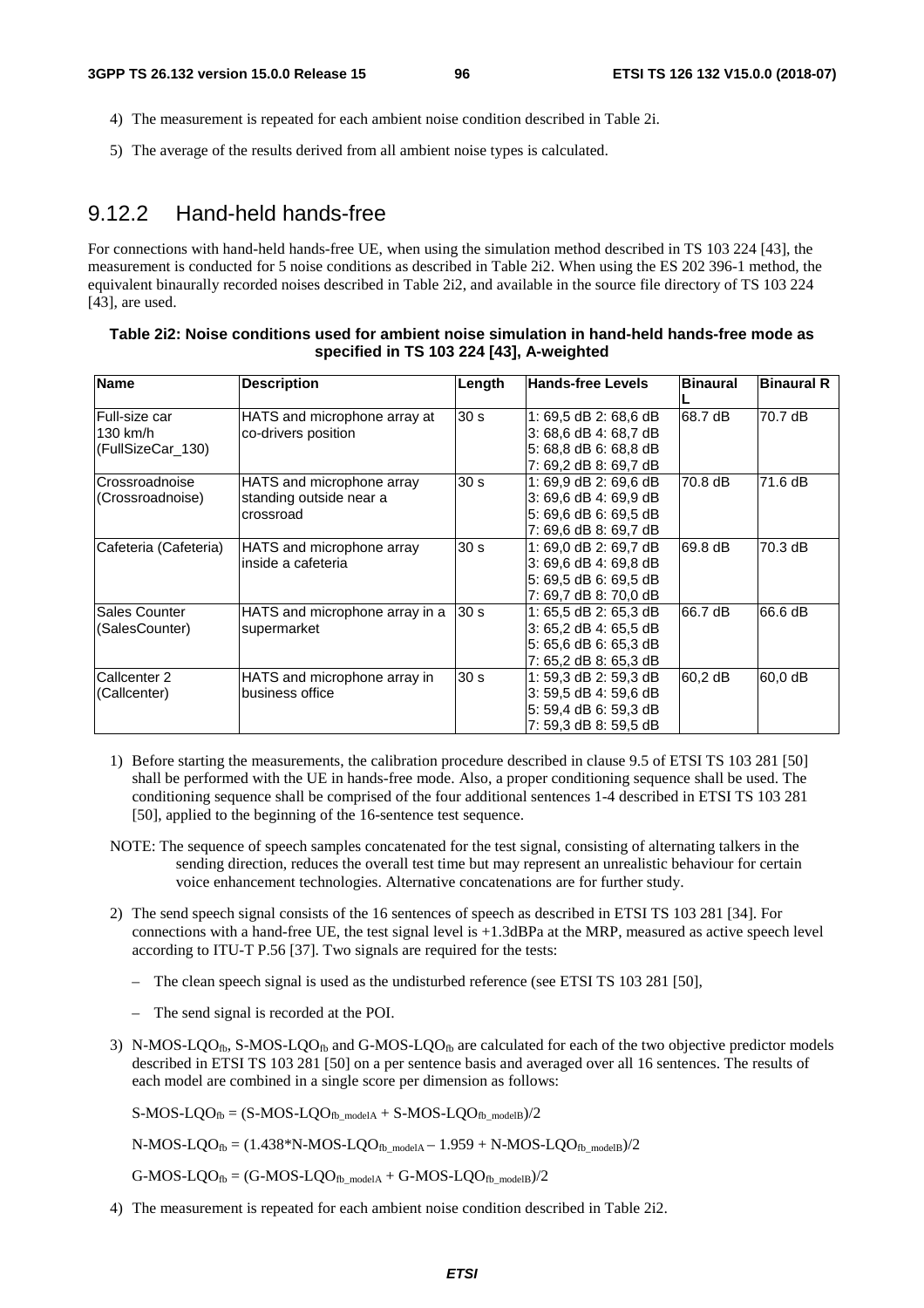5) The average of the results derived from all ambient noise types is calculated.

### 9.13 Jitter buffer management behaviour

#### 9.13.0 General

For MTSI-based speech-only with LTE or WLAN access, a jitter buffer is used in receiving to handle the variation in packet receiver timing. To minimize the additional latency introduced by the jitter buffer, adaptation is used to minimize delay while preventing packet losses due to packet delivery timing variations. See clause 8 of TS 26.114 [39] for the definition of jitter buffer and minimum performance requirements on JBM.

The test method is used to characterize different possible strategies and trade-offs in the design of JBM implementations used in MTSI terminals.

#### 9.13.1 Delay histogram

For this test it shall be ensured that the call is originated from the mobile terminal (MO).

NOTE 1: Differences have been observed between mobile originated call and mobile terminated call. For better consistency MO calls are used.

The test signal consists of 3 repeats of the Composite Source Signal (CSS) according to ITU-T Recommendation P.501 [22] followed by a speech signal of 160s. During the first two CSS signals the terminal can adapt its jitter buffer. The third CSS is used for measuring the delay in constant-delay condition, and the speech signal is used for delay and quality measurement in the packet impairment condition.

Constant delay  $T_c$  corresponding to the minimum delay of the profile (i.e. the compensation value for the profile) shall be added at the beginning of the different delay/loss profiles, to avoid unecessary delay jumps between the two measurement phases and realistic conditions for the second measurement test phase.

In receiving direction, the delay between the electrical access point of the test equipment and the DRP,  $T_{TEAP-DRP}(t)$  =  $T_{\text{R-inter}}(t) + T_{\text{TER}}$  is measured in two successive phases:

- First the delay in constant-delay condition T<sub>TEAP-DRP-constant</sub> is measured as described in steps 1 to 4, clause 7.10.2, using the third CSS signal. The constant delay  $T_c$  is subtracted from  $T_{T\text{EAP-DRP}}$  to obtain  $T_{R\text{-constant}}$ .
- Then the delay with packet impairment  $T_{R-iitter}(t)$  is measured continuously for a speech signal during the inclusion of packet delay and loss profiles in the receiving direction RTP voice stream.

Packet impairments shall be applied between the reference client and system simulator eNodeB. Separate calls shall be established for each packet impairment condition.

The start of the delay profiles must be synchronized with the start of the downlink speech material reproduction (compensated by the delay between reproduction and the point of impairment insertion, i.e. the delay of the reference client) in order to ensure a repeatable application of impairments to the test speech signal. Tests shall be performed with DTX enabled in the reference client.

NOTE 2: RTP packet impairments representing packet delay variations and loss are specified in Annex F. Care must be taken that the system simulator uses a dedicated bearer with no buffering/scheduling of packets for transmission.

For the CSS signal repeated 3 times, the pseudo random noise (pn)-part of the CSS has to be longer than the maximum expected delay. It is recommended to use a pn sequence of 32 k samples (with 48 kHz sampling rate). The test signal level is -16 dBm0 measured at the digital reference point or the equivalent analogue point.

For the speech signal, 8 English test sentences according to ITU-T P.501 Annex C.2.3, normalized to an active speech level of -16dBm0, are used (2 male, 2 female speakers). The sequences are concatenated in such a way that all sentences are centered within a 4.0s time window, which results in an overall duration of 32.0s. The sequences are repeated 5 times, resulting in a test file 160.0s long. The first 2 sentences are used for convergence of the UE jitter buffer manager and are discarded from the analysis. Equivalent implementations of the concatenation by repeating the test sentences in sequence may be used.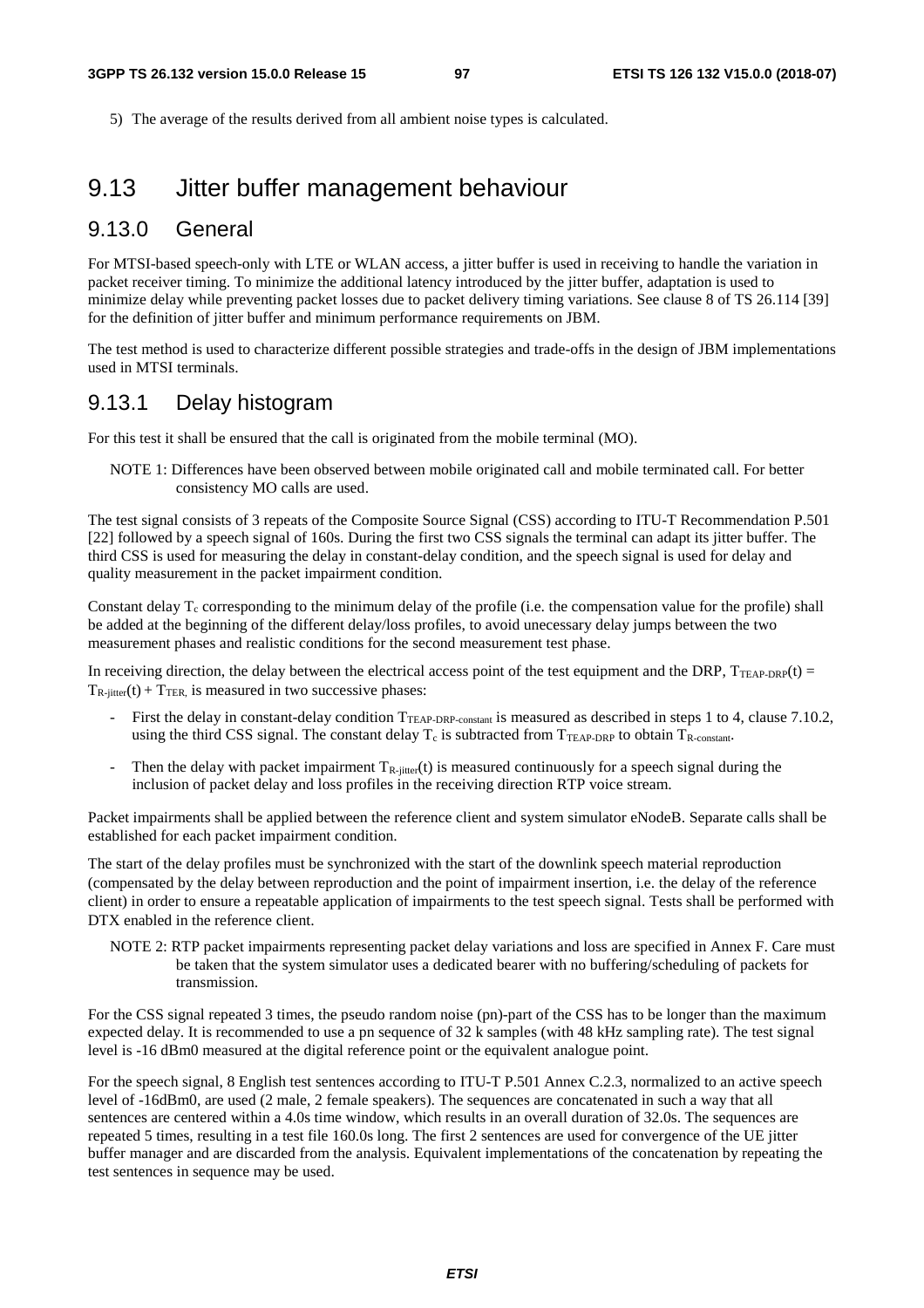For the delay calculation with the speech signal, a cross-correlation with a rectangular window length of 4s, centered at each sentence of the stimulus file, is used. The process is repeated for each sample. For each cross correlation, the maximum of the envelope is obtained producing one delay value per sentence.

The UE delay in the receive direction,  $T_{\text{R-inter}}(t)$ , is obtained by subtracting the delay introduced by the test equipment and the simulated transport network packet delay introduced by the delay and loss profile (as specified for the respective profile in Annex F) from the first electrical event at the electrical access point of the test equipment to the first bit of the corresponding speech frame at the system simulator antenna,  $T_{TER}$ , from the measured  $T_{TERP-DRP}(t)$ .

The difference  $D_T$  between maximum receiving delay obtained with at least 5 individual calls (see clause 7.10.2) and the delay  $T_{\rm R\text{-constant}}$  measured for the CSS signal in constant delay condition is calculated. The quantity "Call-to-Call" Variability Adjustment" (CCVA) = max $(0,D_T)$  shall be added to the obtained delay for the speech signal  $T_{R\text{-inter}}(t)$ .

The UE delay in the receiving direction shall be reported in the form of an histogram covering the range of measured CCVA-adjusted values  $(T_{R-CCVA}(t) = T_{R-iitter}(t) + CCVA)$  with a step of 20 ms. The following pseudo code provides an example implementation for the histogram:

 $l$ o=min(floor(T<sub>R-CCVA</sub>(t=1...40)/20)\*20)  $hi = max(ceil(T_{R-CVA}(t=1...40)/20)*20)$  $[n,x]$ =hist(T<sub>R-CCVA</sub>(t=1...40),lo:20:hi) bar(x,n)

The T<sub>R-CCVA</sub> values for all 40 sentences shall also be reported in the test report.

NOTE 3: The synchronization of the speech frame processing in the UE to the bits of the speech frames at the UE antenna may lead to a variability of up to 20 ms of the measured UE receive delay between different calls. This synchronization is attributed to the UE receiving delay according to the definition of the UE delay reference points. The effect of this possible call-to-call variation is taken into account with the CCVA  $=$  $max(0.D<sub>T</sub>)$  value.

#### 9.13.2 Speech quality loss histogram

For the evaluation of speech quality loss in conditions with packet arrival time variations and packet loss, the speech test signal described in clause 7.13.1 shall be used. Two 48 kHz recordings are used to produce the speech quality loss metric:

- A recording obtained in jitter and error free conditions with the test signal described in clause 7.13.1 (reference condition)
- A recording obtained during the application of packet arrival time variations and packet loss as described in clause 7.13.1 (test condition)

The speech quality of the signal is estimated using the measurement algorithm described in ITU-T Recommendation P.863 [44]. Level pre-alignment to -26 dBov of recordings shall be used – see P.863.1 clause 10.2 [45].

NOTE: The setup for acoustical measurement described in P.863 [44] is used. P.863 needs the signal at DRP with diffuse-field equalization.

A score shall be computed for each 8s speech sentence pair. The MOS-LQO values for the reference and test conditions shall be reported in the form of an histogram covering the range of measured values with a step of 0.1 and the values for all 20 sentences pairs shall also be reported in the test report. The following pseudo code provides an example implementation for the histogram:

```
lo=min(floor(MOS-LQOtest condition(i=1...20)/0.1)*0.1) 
hi=max(ceil(MOS-LQOtest condition(i=1...20)/0.1)*0.1) 
[n,x]=hist(MOS-LQOtest condition(i=1...20),lo:0.1:hi) 
bar(x,n)
```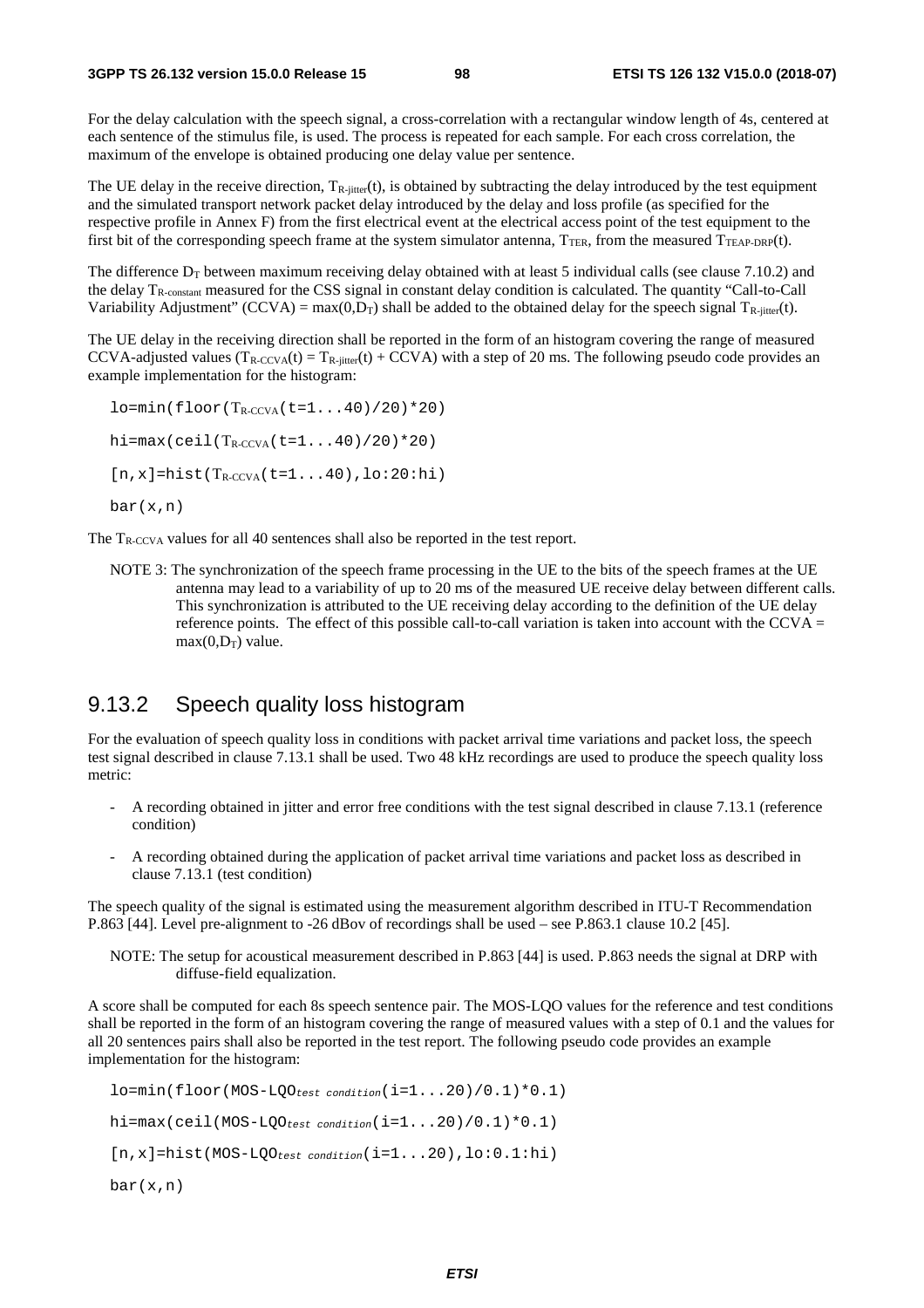The synchronization between stimuli and degraded condition shall be done by the test system before applying the P.863 algorithm on each sentence pair.

# 10 Fullband telephony transmission performance test methods

# 10.1 Applicability

The test methods in this clause shall apply when testing a UE that is used to provide fullband telephony, either as a stand-alone service, or as part of a multimedia service.

The application force used to apply the handset against the artificial ear shall be  $8 \pm 2$  N. For the headset case, the application of the headset shall comply with ITU-T Recommendation P.57 [14].

## 10.2 Overall loss/loudness ratings

### 10.2.1 General

The test method is the same as for super-wideband (see sub-clause 9.2.1).

### 10.2.2 Connections with handset UE

The description is the same as for super-wideband (see sub-clause 9.2.2).

#### 10.2.2.1 Sending loudness rating (SLR)

The test method is the same as for super-wideband (see sub-clause 9.2.2.1).

#### 10.2.2.2 Receiving loudness rating (RLR)

The test method is the same as for super-wideband (see sub-clause 9.2.2.2, observing the signal properties for fullband described in sub-clause 5.4).

#### 10.2.2.3 Receiving loudness rating (RLR) in the presence of background noise

The test method is the same as for super-wideband (see sub-clause 9.2.2.3, observing the signal properties for fullband described in sub-clause 5.4).

### 10.2.3 Connections with desktop and vehicle-mounted hands-free UE

The description is the same as for super-wideband (see sub-clause 9.2.3).

#### 10.2.3.1 Sending loudness rating (SLR)

The test method is the same as for super-wideband (see sub-clause 9.2.3.1).

#### 10.2.3.2 Receiving loudness rating (RLR)

The test method is the same as for super-wideband (see sub-clause 9.2.3.2, observing the signal properties for fullband described in sub-clause 5.4).

### 10.2.4 Connections with hand-held hands-free UE

#### 10.2.4.1 Sending loudness rating (SLR)

The test method is the same as for super-wideband (see sub-clause 9.2.4.1).

#### 10.2.4.2 Receiving loudness rating (RLR)

The test method is the same as for super-wideband (see sub-clause 9.2.4.2, observing the signal properties for fullband described in sub-clause 5.4).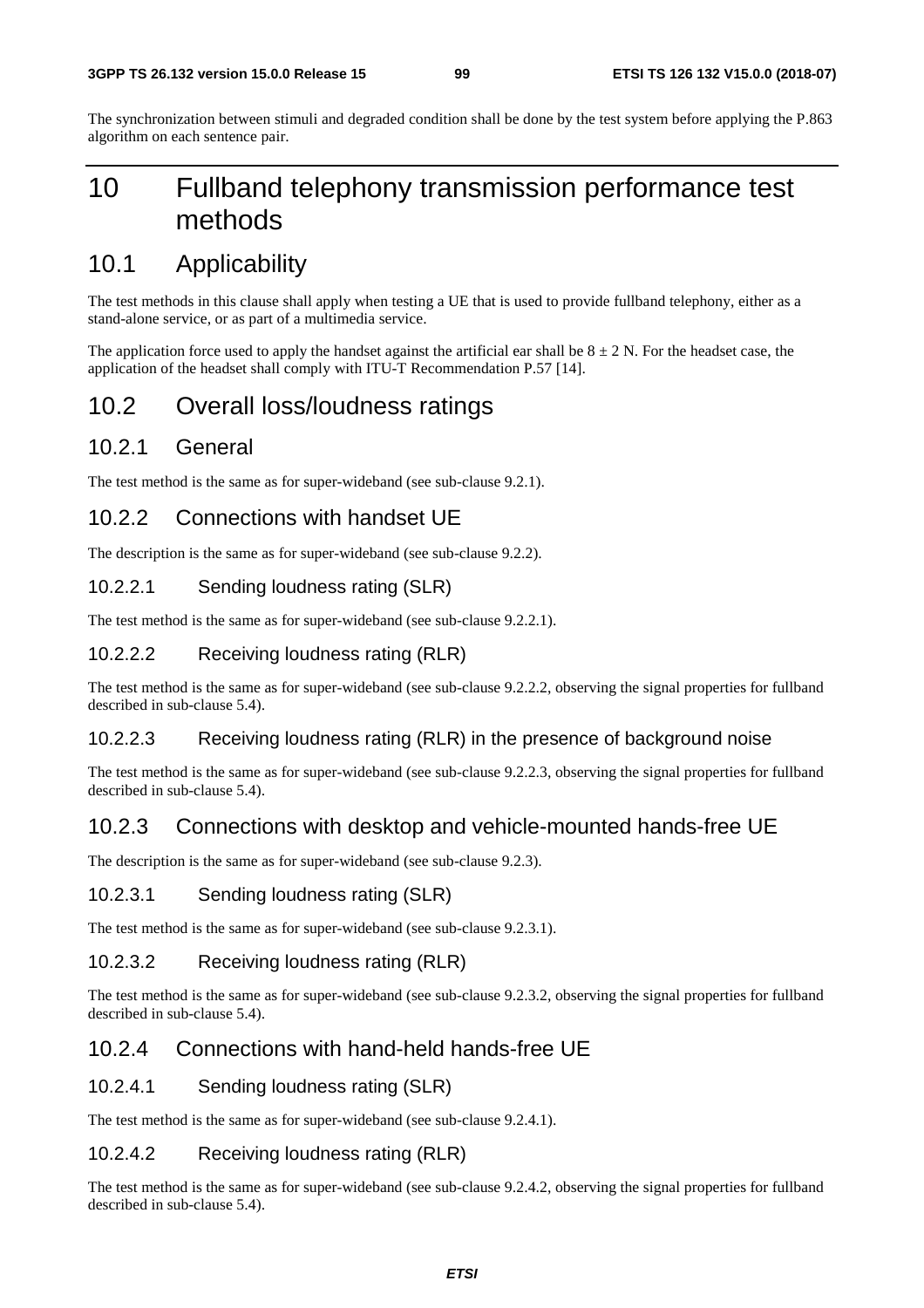### 10.2.5 Connections with headset UE

The description is the same as for super-wideband (see sub-clause 9.2.5).

# 10.3 Idle channel noise (handset and headset UE)

The test method is the same as for super-wideband (see sub-clause 9.3).

### 10.3.1 Sending

The terminal should be configured to the test equipment as described in subclause 5.1.

The environment shall comply with the conditions described in subclause 6.1.

The noise level at the output of the SS is measured from 100 Hz to 20 kHz with A-weighting. The A-weighting filter is described in IEC 60651.

A test signal may have to be intermittently applied to prevent 'silent mode' operation of the MS. This is for further study.

The measured part of the noise shall be 170,667 ms (which equals 8192 samples in a 48 kHz sample rate test system). The spectral distribution of the noise is analyzed with an 8k FFT using windowing with  $\leq 0,1$  dB leakage for non bincentered signals. This can be achieved with a window function commonly known as a "flat top window". Within the specified frequency range, the FFT bin that has the highest level is searched for; the level of this bin is the maximum level of a single frequency disturbance.

To improve repeatability, the test sequence (optional activation followed by the noise level measurement) may be contiguously repeated one or more times.

The total noise powers obtained from such repeats shall be averaged. The total result shall be  $10 * log_{10}$  of this average in dB.

The single frequency maximum powers obtained from such repeats shall be averaged. The total result shall be  $10 * log_{10}$ of this average in dB.

### 10.3.2 Receiving

The test method is the same as for super-wideband (see sub-clause 9.3.2, observing the signal properties for fullband described in sub-clause 5.4).

# 10.4 Sensitivity/frequency characteristics

### 10.4.0 General

The sensitivity/frequency characteristics are checked against the tolerances at the center frequencies of the fractional octave bands used in the respective test after interpolating the tolerances according to TS 26.131.

### 10.4.1 Handset and headset UE sending

The test method is the same as for super-wideband (see sub-clause 9.4.1).

### 10.4.2 Handset and headset UE receiving

The test method is the same as for super-wideband (see sub-clause 9.4.2, observing the signal properties for fullband described in sub-clause 5.4).

### 10.4.3 Desktop and vehicle-mounted hands-free UE sending

The test method is the same as for super-wideband (see sub-clause 9.4.3).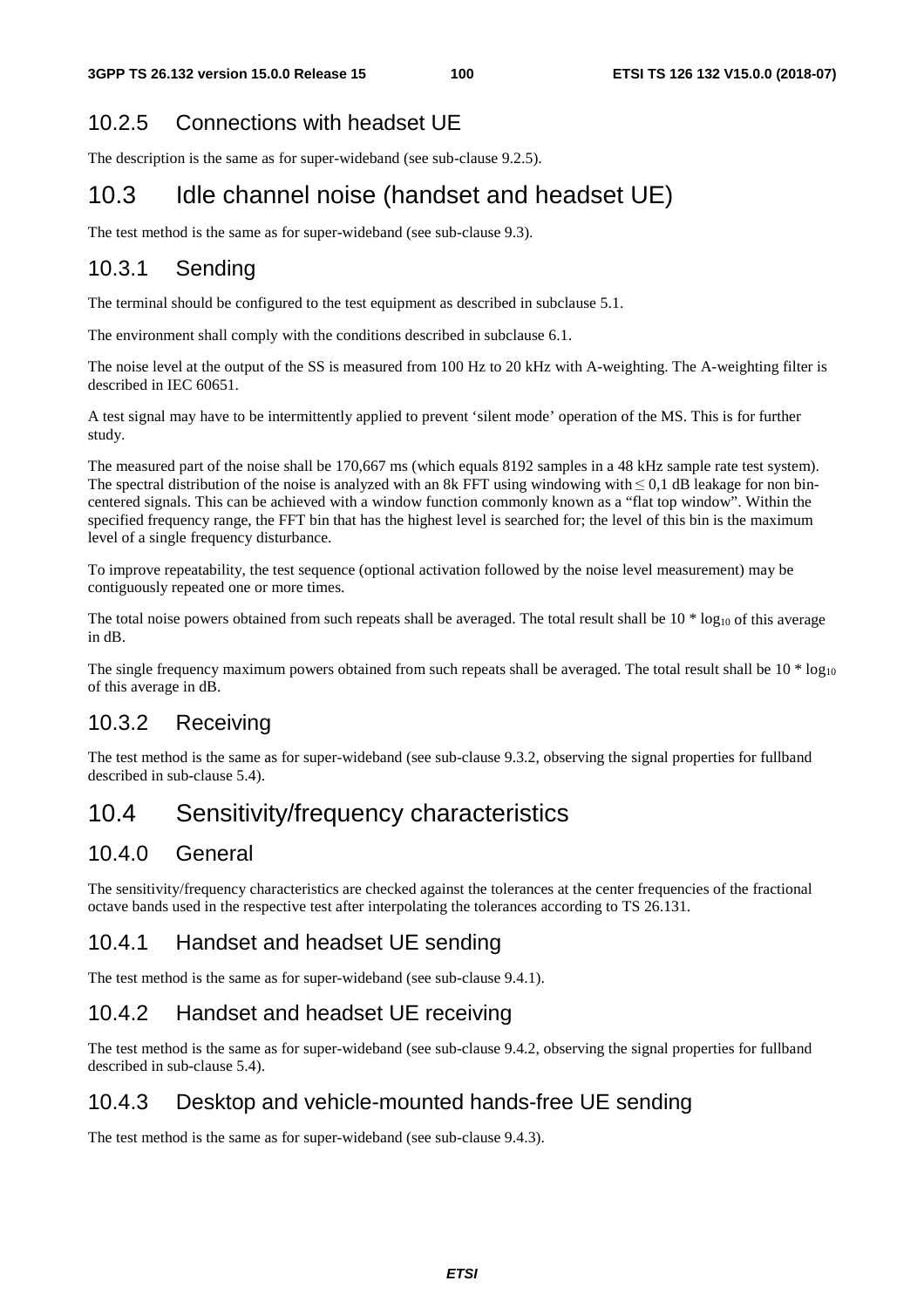### 10.4.4 Desktop and vehicle-mounted hands-free UE receiving

The test method is the same as for super-wideband (see sub-clause 9.4.4, observing the signal properties for fullband described in sub-clause 5.4).

### 10.4.5 Hand-held hands-free UE sending

The test method is the same as for super-wideband (see sub-clause 9.4.5, observing the signal properties for fullband described in sub-clause 5.4).

### 10.4.6 Hand-held hands-free UE receiving

The test method is the same as for super-wideband (see sub-clause 9.4.6, observing the signal properties for fullband described in sub-clause 5.4).

### 10.5 Sidetone characteristics

### 10.5.1 Connections with handset UE

The test method is the same as for super-wideband (see sub-clause 9.5.1).

### 10.5.2 Headset UE

The test method is the same as for super-wideband (see sub-clause 9.5.2).

### 10.5.3 Hands-free UE (all categories)

No requirement other than echo control.

### 10.5.4 Sidetone delay for handset or headset

The test method is the same as for super-wideband (see sub-clause 9.5.4).

## 10.6 Stability loss

Where a user-controlled volume control is provided it is set to maximum.

**Handset UE:** The handset is placed on a hard plane surface with the earpiece facing the surface.

**Headset UE:** The requirement applies for the closest possible position between microphone and headset receiver within the intended wearing position.

NOTE: Depending on the type of headset it may be necessary to repeat the measurement in different positions.

**Hands-free UE (all categories):** No requirement other than echo loss.

Before the actual test a training sequence consisting of the British-English single talk sequence described in ITU-T Recommendation P.501 [22] is applied. The training sequence level shall be -16 dBm0 in order to not overload the codec.

The test signal is a PN-sequence complying with ITU-T Recommendation P.501 with a length of 4 096 points (for a 48 kHz sampling rate system) and a crest factor of 6 dB instead of 11 dB. The PN-sequence is generated as described in P.501 with W(k) constant within the frequency range 100-20000 Hz and zero outside this range. The duration of the test signal is 250 ms. With an input signal of -3 dBm0, the attenuation from input to output of the system simulator shall be measured under the following conditions:

- a) The handset or the headset, with the transmission circuit fully active, shall be positioned on a hard plane surface with at least 400 mm free space in all directions. The earpiece shall face towards the surface as shown in figure 21;
- b) The headset microphone is positioned as close as possible to the receiver(s) within the intended wearing position;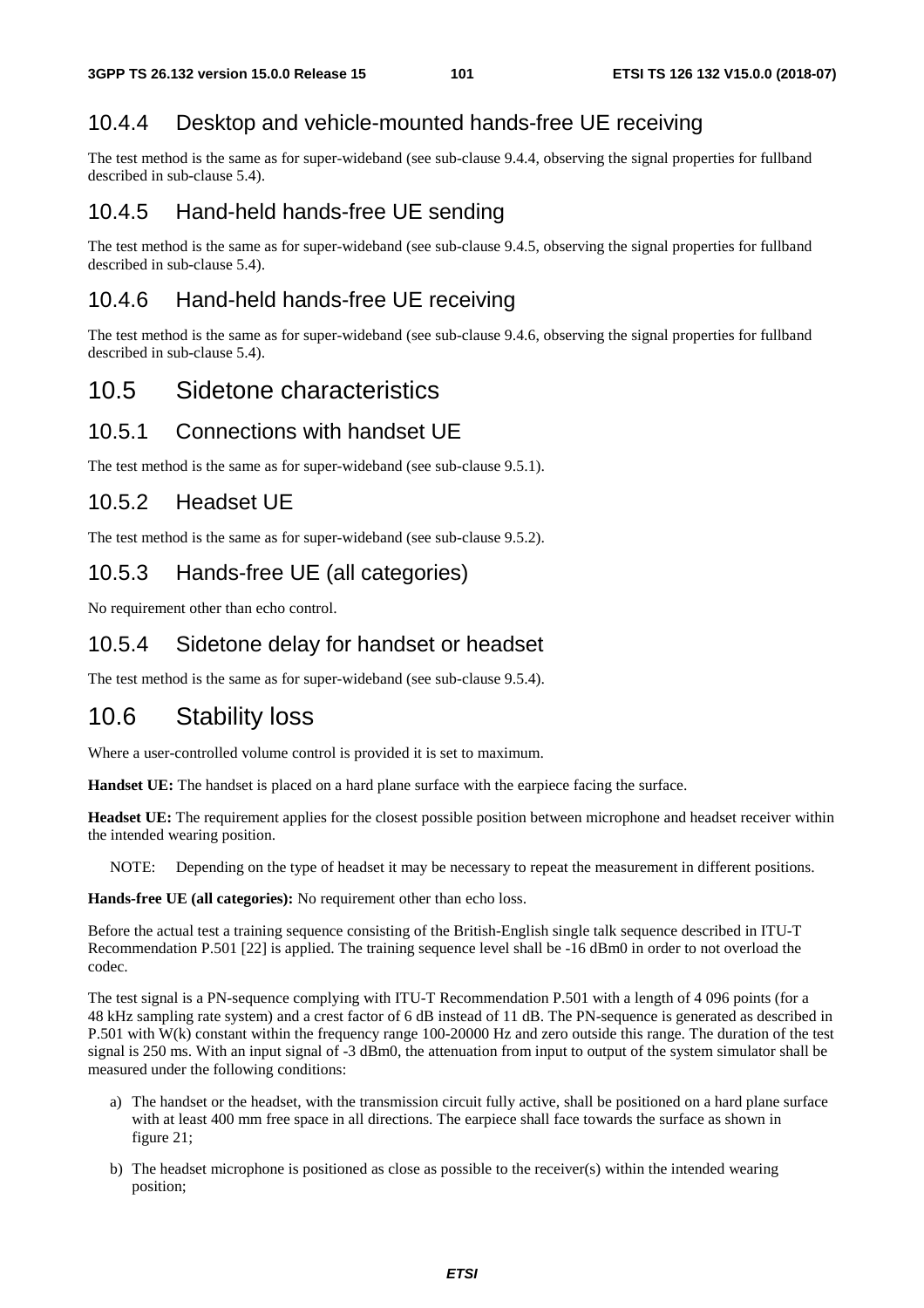c) For a binaural headset, the receivers are placed symmetrically around the microphone.



#### NOTE: All dimensions in mm. **Figure 21. Test configuration for stability loss measurement on handset or headset UE**

The attenuation from input to output shall be measured in the frequency range from 100 Hz to 20 kHz. The spectral distribution of the output signal is analysed with a 4k FFT (for a 48 kHz sample rate test system), thus the measured part of the output signal is 85,333 ms. To avoid leakage effects the frequency resolution of the FFT must be the same as the frequency spacing of the PN-sequence.

### 10.7 Acoustic echo control

#### 10.7.1 General

The description is the same as for super-wideband (see sub-clause 9.7.1).

### 10.7.2 Acoustic echo control in a hands-free UE

The test method is the same as for super-wideband (see sub-clause 9.7.2, observing the signal properties for fullband described in sub-clause 5.4).

### 10.7.3 Acoustic echo control in a handset UE

The test method is the same as for super-wideband (see sub-clause 9.7.3, observing the signal properties for fullband described in sub-clause 5.4).

### 10.7.4 Acoustic echo control in a headset UE

The test method is the same as for super-wideband (see sub-clause 9.7.4, observing the signal properties for fullband described in sub-clause 5.4).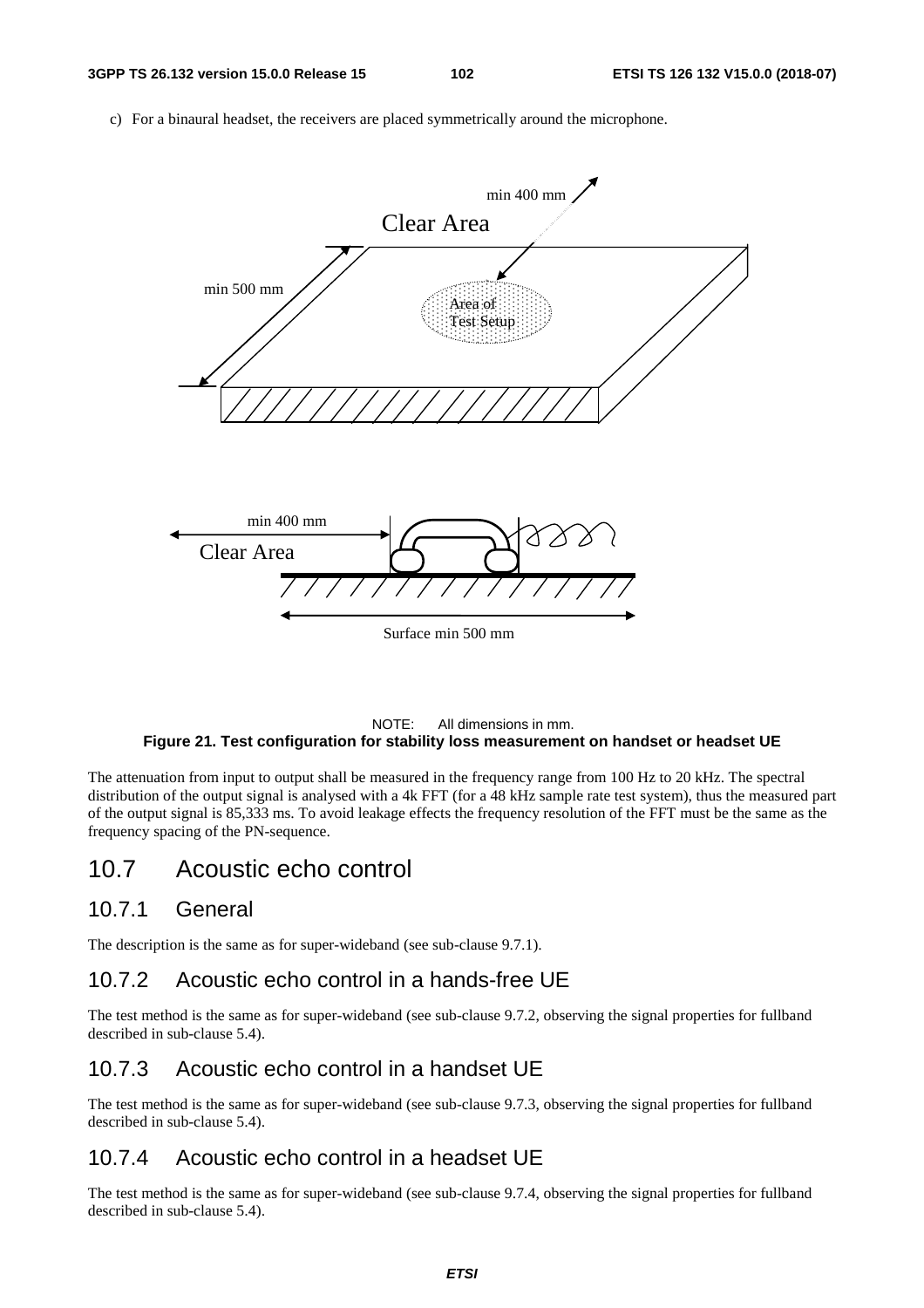# 10.8 Distortion

### 10.8.1 Sending distortion

The test method is the same as for super-wideband (see sub-clause 9.8.1).

### 10.8.2 Receiving

The test method is the same as for super-wideband (see sub-clause 9.8.2, observing the signal properties for fullband described in sub-clause 5.4).

### 10.9 Void

10.10 Delay

### 10.10.0 UE Delay Measurement Methodologies

The test method is the same as in super-wideband (see clause 9.10.0).

### 10.10.1 Delay in sending direction (handset UE)

The test method is the same as in super-wideband (see clause 9.10.1)..

### 10.10.1a Delay in sending direction (headset UE)

The test method is the same as in super-wideband (see clause 9.10.1a).

### 10.10.2 Delay in receiving direction (handset UE)

The test method is the same as in super-wideband (see clause 9.10.2, observing the test signal properties for fullband described in clause 5.4).

### 10.10.2a Delay in receiving direction (headset UE)

The test method is the same as in super-wideband (see clause 9.10.2a, observing the test signal properties for fullband described in clause 5.4).

### 10.10.3 Delay in sending + receiving direction using "echo" method (handset UE)

The test method is the same as in super-wideband (see clause 9.10.3, observing the test signal properties for fullband described in clause 5.4).

### 10.10.3a Delay in sending + receiving direction using "echo" method (headset UE)

The test method is the same as in super-wideband (see clause 9.10.3a, observing the test signal properties for fullband described in clause 5.4).

### 10.10.4 Delay and speech quality in conditions with packet arrival time variations and packet loss

#### 10.10.4.1 Delay in sending direction

The test method is the same as in super-wideband (see clause 9.10.4.1).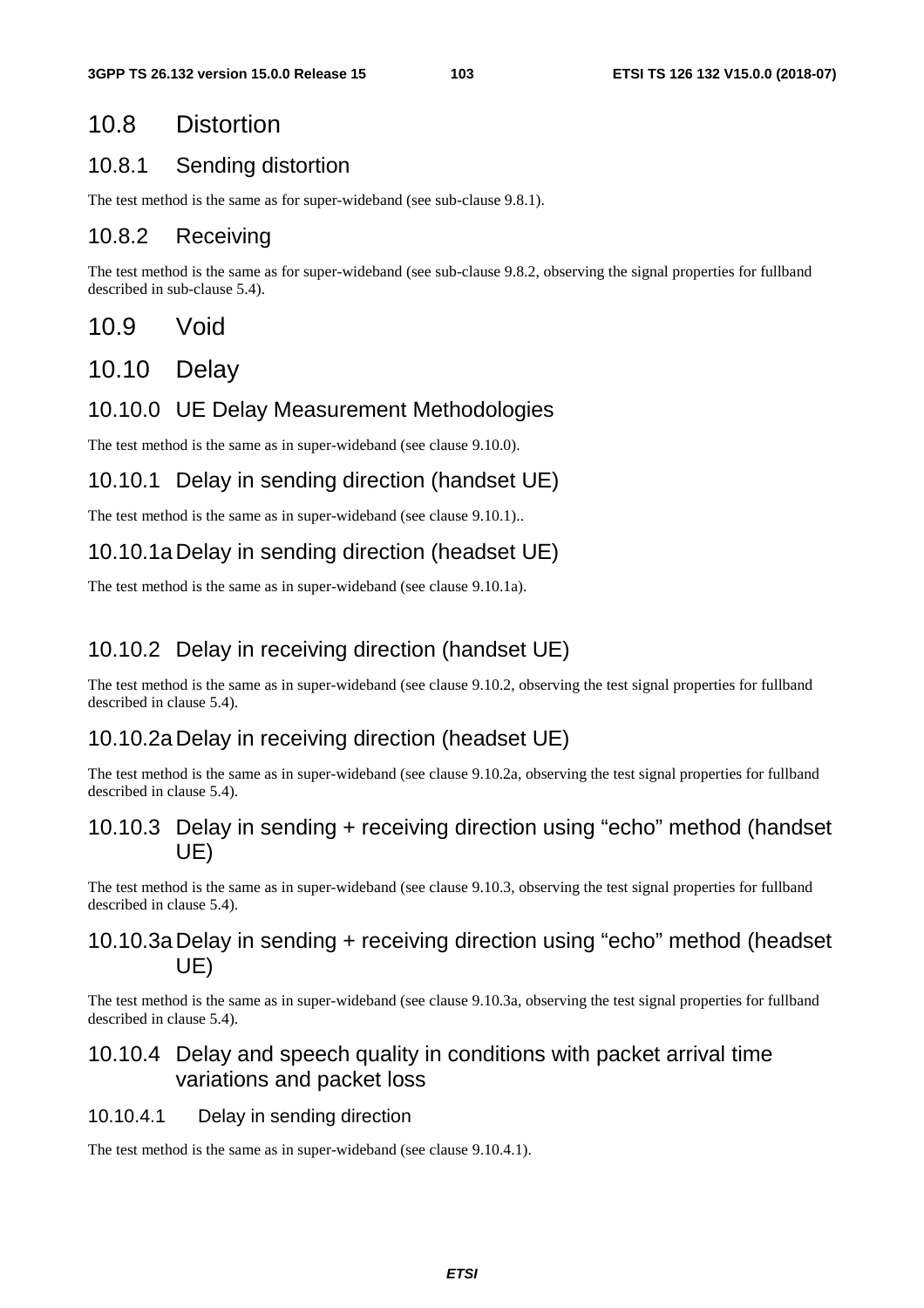#### 10.10.4.2 Delay in receiving direction

The test method is the same as in super-wideband (see clause 9.10.4.2, observing the test signal properties for fullband described in clause 5.4).

#### 10.10.4.3 Speech quality loss in conditions with packet arrival time variations and packet loss

For further study.

### 10.10.5 UE send clock accuracy

The test method is the same as in super-wideband (see clause 9.10.5, observing the test signal properties for fullband described in clause 5.4).

### 10.10.6 UE receiving with clock skew

For further study.

## 10.11 Echo control characteristics

### 10.11.1 Test set-up and test signals

The test method is the same as for super-wideband (see sub-clause 9.11.1, observing the signal properties for fullband described in sub-clause 5.4).

### 10.11.2 Test method

The test method is the same as for super-wideband (see sub-clause 9.11.2, observing the signal properties for fullband described in sub-clause 5.4).

#### 10.11.2.1 Signal alignment

The test method is the same as for super-wideband (see sub-clause 9.11.2.1).

#### 10.11.2.2 Signal level computation and frame classification

The test method is the same as for super-wideband (see sub-clause 9.11.2.2).

#### 10.11.2.3 Classification into categories

The test method is the same as for super-wideband (see sub-clause 9.11.2.3).

## 10.12 Quality (speech quality, noise intrusiveness) in the presence of ambient noise

#### 10.12.1 Handset

The test method is the same as in super-wideband (see sub-clause 9.12.1).

### 10.12.2 Hand-held hands-free

The test method is the same as in super-wideband (see sub-clause 9.12.2).

### 10.13 Jitter buffer management behaviour

The test method is the same as in super-wideband (see clause 9.13, observing the test signal properties for fullband described in clause 5.4).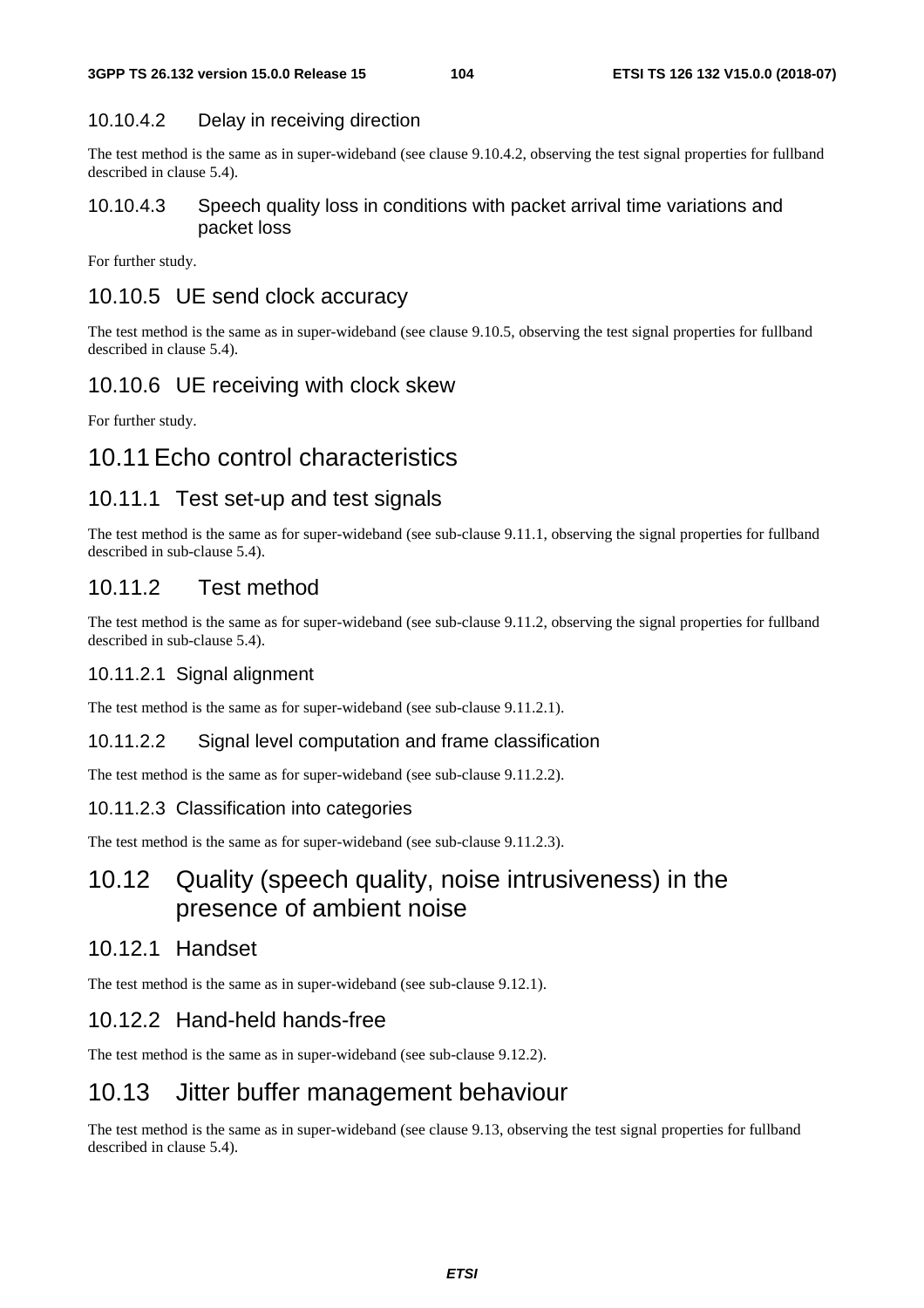# Annex A (informative): Void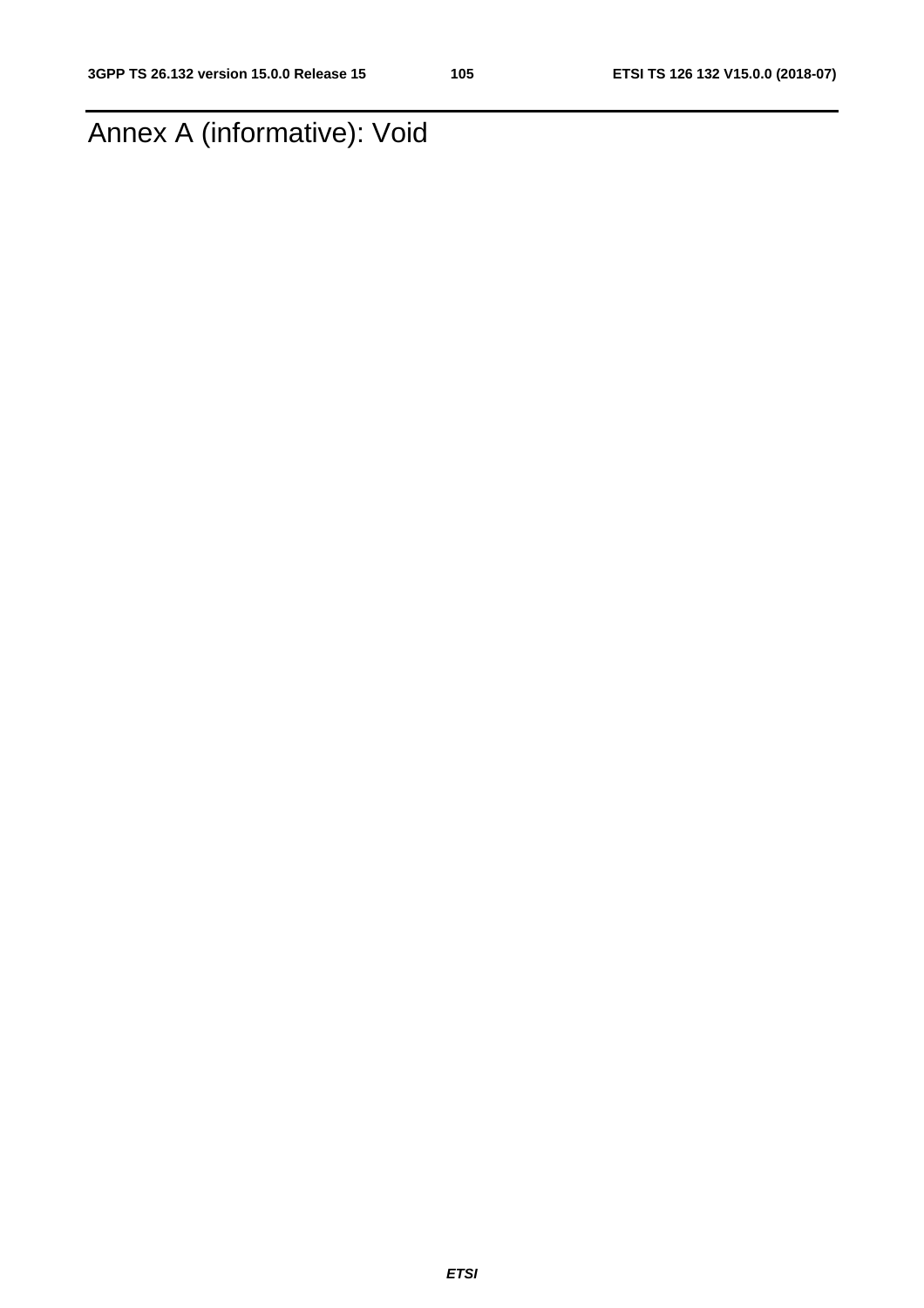# Annex B (informative): Reference algorithm for echo control characteristics evaluation.

# B.1 General

In this annex, a reference algorithm for evaluation of the echo control characteristics is described in pseudo code. The output of an implementation of the test method with the stimuli from the file "echo\_control\_reference\_files.zip" should equal the results presented in Table 3a and Table 3b. To run the verification, the additional file named "p501 downlink\_WB.pcm" in the pseudo code shall be created from the concatenated full band speech samples FB\_female\_conditioning\_seq\_long.wav and FB\_male\_female\_single-talk\_seq.wav from ITU-T Recommendation P.501, and processed with the following set of commands based on ITU-T Recommendation G.191:

filter -down HO3 far end signal 48k.pcm far end signal 16k.pcm filter P341 far\_end\_signal\_16k.pcm p501-downlink\_WB.pcm

|                | Double talk     |                |                 | Single talk    |
|----------------|-----------------|----------------|-----------------|----------------|
| Category       | <b>Activity</b> | Av. Level [dB] | <b>Activity</b> | Av. Level [dB] |
| A <sub>1</sub> | 60,8%           | $-1,2$         | 95,1%           | 0,1            |
| A2             | 39,2%           | $-5,1$         | 1,4%            | $-4,8$         |
| в              | 0,0%            |                | 0,0%            |                |
| С              | 0,0%            |                | 0,0%            |                |
| D              | 0,0%            |                | 0,0%            |                |
| Е              | 0,0%            |                | 0,3%            | 9,4            |
| F              | 0,0%            |                | 3,2%            | 8,7            |
| G              | 0,0%            |                | 0,0%            |                |

#### **Table 3a: Characterization of segment 1.**

#### **Table 3b: Characterization of segment 2.**

|          | Double talk     |                | Single talk     |                |
|----------|-----------------|----------------|-----------------|----------------|
| Category | <b>Activity</b> | Av. Level [dB] | <b>Activity</b> | Av. Level [dB] |
| Α1       | 50.2%           | $-1.1$         | 93,8%           | 0,2            |
| A2       | 40.8%           | $-7.3$         | 0,3%            | $-5.6$         |
| в        | 1.2%            | $-16,9$        | 0,0%            |                |
| С        | 7.1%            | $-17,2$        | 0,0%            |                |
| D        | 0,0%            |                | 0,0%            |                |
| Е        | 0,0%            |                | 0,5%            | 9,5            |
| F        | 0,7%            | 4.0            | 5.5%            | 6,2            |
| G        | 0,0%            |                | 0,0%            |                |

The pseudo-code reference algorithm produces a text file output, and the implementation of the test method may be tested with the test script on the data in the file "echo\_control\_reference\_files.zip" for which the result shall equal

```
ms01-rec2; segm. 1; Processed signal; 
active speech level [dBovl]; -45.8; RMS level [dBovl]; -51.5; speech activity; 0.269 
ms01-rec2; segm. 1; Near end signal; 
active speech level [dBovl]; -42.6; RMS level [dBovl]; -49.1; speech activity; 0.225 
ms01-rec2; segm. 1; Downlink signal; 
active speech level [dBovl]; -26.6; RMS level [dBovl]; -27.4; speech activity; 0.823 
ms01-rec2; segm. 1; delay 0; DL delay 0; 
DT activity 0.100; 0.608; 0.392; 0.000; 0.000; 0.000; 0.000; 0.000; 0.000; 
ms01-rec2; segm. 1; delay 0; DL delay 0; 
DT level diff; -1.2; -5.1; 0.0; 0.0; 0.0; 0.0; 0.0; 0.0; 
ms01-rec2; segm. 1; delay 0; DL delay 0; 
ST activity 0.664; 0.951; 0.014; 0.000; 0.000; 0.000; 0.003; 0.032; 0.000; 
ms01-rec2; segm. 1; delay 0; DL delay 0; 
ST level diff; 0.1; -4.8; 0.0; 0.0; 0.0; 9.4; 8.7; 0.0; 
ms01-rec2; segm. 2; Processed signal; 
active speech level [dBovl]; -42.0; RMS level [dBovl]; -44.4; speech activity; 0.581 
ms01-rec2; segm. 2; Near end signal;
```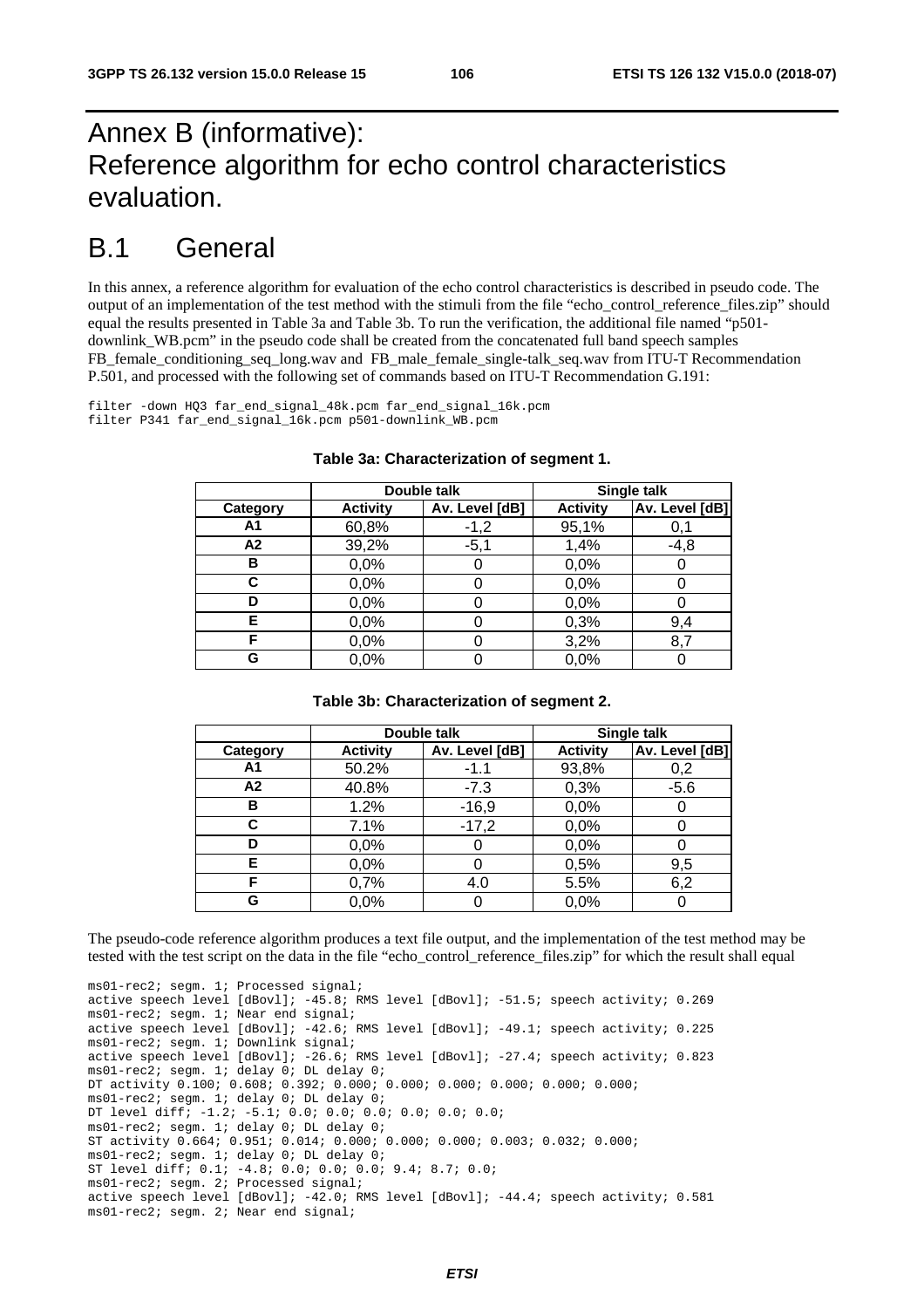active speech level [dBovl]; -40.6; RMS level [dBovl]; -42.7; speech activity; 0.625 ms01-rec2; segm. 2; Downlink signal; active speech level [dBovl]; -26.5; RMS level [dBovl]; -27.2; speech activity; 0.841 ms01-rec2; segm. 2; delay -1; DL delay 0; DT activity 0.348; 0.502; 0.408; 0.012; 0.071; 0.000; 0.000; 0.007; 0.000; ms01-rec2; segm. 2; delay -1; DL delay 0; DT level diff; -1.1; -7.3; -16.9; -17.2; 0.0; 0.0; 4.0; 0.0; ms01-rec2; segm. 2; delay -1; DL delay 0; ST activity 0.362; 0.938; 0.003; 0.000; 0.000; 0.000; 0.005; 0.055; 0.000; ms01-rec2; segm. 2; delay -1; DL delay 0; ST level diff; 0.2; -5.6; 0.0; 0.0; 0.0; 9.5; 6.2; 0.0;

# B.2 Test script

```
% 
% Set data format 
% 
fs = 16000;conditioningTime = 23.5; 
downlinkSystemDelay = 0; 
% 
% Segment the data 
% 
offsetDoubleTalk = conditioningTime; 
offsetNearEnd = conditioningTime; 
segmentDoubleTableIndex(1) = \{ [0, 20] \}segmentNearEndIndex(1) = \{ [0, 20] \};segmentDoubleTalkIndex(2) = \{ [ 20, 35] \};segmentNearEndIndex(2) = \{[20, 35]\};lengthDoubleTalk = max(cell2mat(segmentDoubleTalkIndex(end))); 
lengthNearEnd = max(cell2mat(segmentNearEndIndex(end))); 
firstSampleDoubleTalk = round(fs*offsetDoubleTalk) + 1; 
firstSampleNearEnd = round(fs*offsetNearEnd) + 1;
lastSampleDoubleTalk = round(fs*(offsetDoubleTalk+lengthDoubleTalk)); 
lastSampleNearEnd = round(fs*(offsetNearEnd+lengthNearEnd)); 
indexDoubleTalk = [firstSampleDoubleTalk, lastSampleDoubleTalk]; 
indexNearEnd = [firstSampleNearEnd, lastSampleNearEnd]; 
% 
% Read data from file 
% 
fid = fopen('ms01_WB_rec2.pcm', 'r'); 
fseek(fid, 2*round(fs*offsetDoubleTalk), 'bof'); 
processedData = fread(fid, round(fs*lengthDoubleTalk), 'int16'); 
fclose(fid); 
fid = fopen('ms01_WB_ref.pcm', 'r'); 
fseek(fid, 2*round(fs*offsetNearEnd), 'bof'); 
nearendData = fread(fid, round(fs*lengthNearEnd), 'int16'); 
fclose(fid); 
fid = fopen('p501-downlink_WB.pcm', 'r'); 
fseek(fid, 2*round(fs*offsetDoubleTalk), 'bof'); 
downlinkData = fread(fid, round(fs*lengthDoubleTalk), 'int16'); 
fclose(fid); 
% 
% Evaluate 
% 
ecEvaluation(processedData, nearendData, downlinkData, ... 
             segmentDoubleTalkIndex, segmentNearEndIndex, ...
              'ms01-rec2', downlinkSystemDelay, ... 
              fs, 'bitExactTest.txt');
```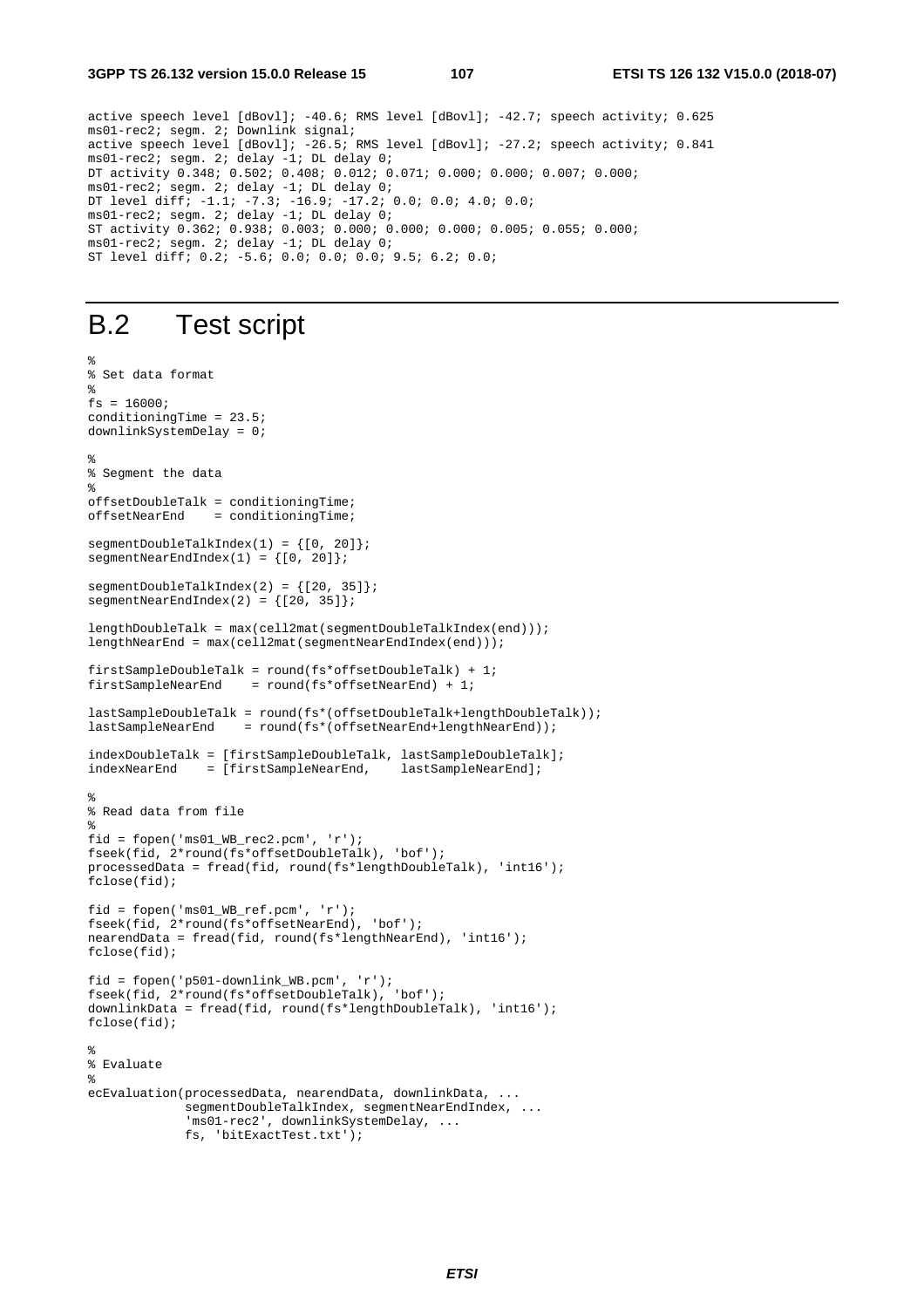## B.3 Reference algorithm

#### B.3.1 Main algorithm

```
%%%%%%%%%%%%%%%%%%%%%%%%%%%%%%%%%%%%%%%%%%%%%%%%%%%%%%%%%%%%%%%%%%%%%%%%%% 
% 
% processedData: processed samples 
% originalData: near-end-only samples<br>% downlinkData: down-link (loudspeaker) samples
% downlinkData: down-link (loudspeaker) samples 
% processedSegmentSet: set of indices to processed data segments 
% originalSegmentSet: set of indices to original data segments 
% PROC_FILE: name shown in diagrams 
% downlinkSystemDelayInMs: delay in DL signal from data to acoustic out 
% sampleRate: sampling frequency of the data 
% resultsFile: output file 
% 
%%%%%%%%%%%%%%%%%%%%%%%%%%%%%%%%%%%%%%%%%%%%%%%%%%%%%%%%%%%%%%%%%%%%%%%%%% 
%%%%%%%%%%%%%%%%%%%%%%%%%%%%%%%%%%%%%%%%%%%%%%%%%%%%%%%%%%%%%%%%%%%%%%%%%% 
function ecEvaluation(... 
   processedData, ... 
  -<br>nearendData, ...
   downlinkData, ... 
   indexProcessed, ... 
   indexNearend, ... 
  PROC_FILE, ..
   downlinkSystemDelayInMs, ... 
   sampleRate, ... 
   resultFile) 
fid = fopen(resultFile, 'a'); 
% Define the categories 
global D1 D2 D3 D4 L1 L2 L3; 
D1 = 25;D2 = 150;D3 = 25;D4 = 150;L1 = 4;L2 = -4;L3 = -15;global FRAME_LENGTH_MS ... 
        MAX_DURATION_MS ... 
        MAX_DURATION_FRAMES ... 
       MAX_LEVEL_DIFFERENCE ...
       MIN_LEVEL_DIFFERENCE ...
        HISTOGRAM_RESOLUTION_MS 
FRAME_LENGTH_MS = 5; 
MAX_DURATION_MS = 200; 
MAX_DURATION_FRAMES = MAX_DURATION_MS/FRAME_LENGTH_MS; 
MAX_LEVEL_DIFFERENCE = 40; 
MIN_LEVEL_DIFFERENCE = -40;HISTOGRAM_RESOLUTION_MS = FRAME_LENGTH_MS;
% Main processing loop 
frameLengthInSamples = FRAME_LENGTH_MS*sampleRate/1000; % 5ms frames 
for segment = 1:length(indexProcessed) 
   % Get the data samples for the segment 
   segmentDataProcessed = cell2mat(indexProcessed(segment)); 
   segmentDataNearend = cell2mat(indexNearend(segment)); 
   index = (sampleRate*segmentDataProcessed(1)+1):sampleRate*segmentDataProcessed(2); 
  x = processedData(index);
   z = downlinkData(index); 
   index = (sampleRate*segmentDataNearend(1)+1):sampleRate*segmentDataNearend(2); 
  y = nearendData(index);
   % Estimate and compensate for delay between processed and near end 
  [x, y, z, delay] = compensateDelay(x, y, z, 0.5*sampleRate);
   % Compute the signal levels and classify the frames
```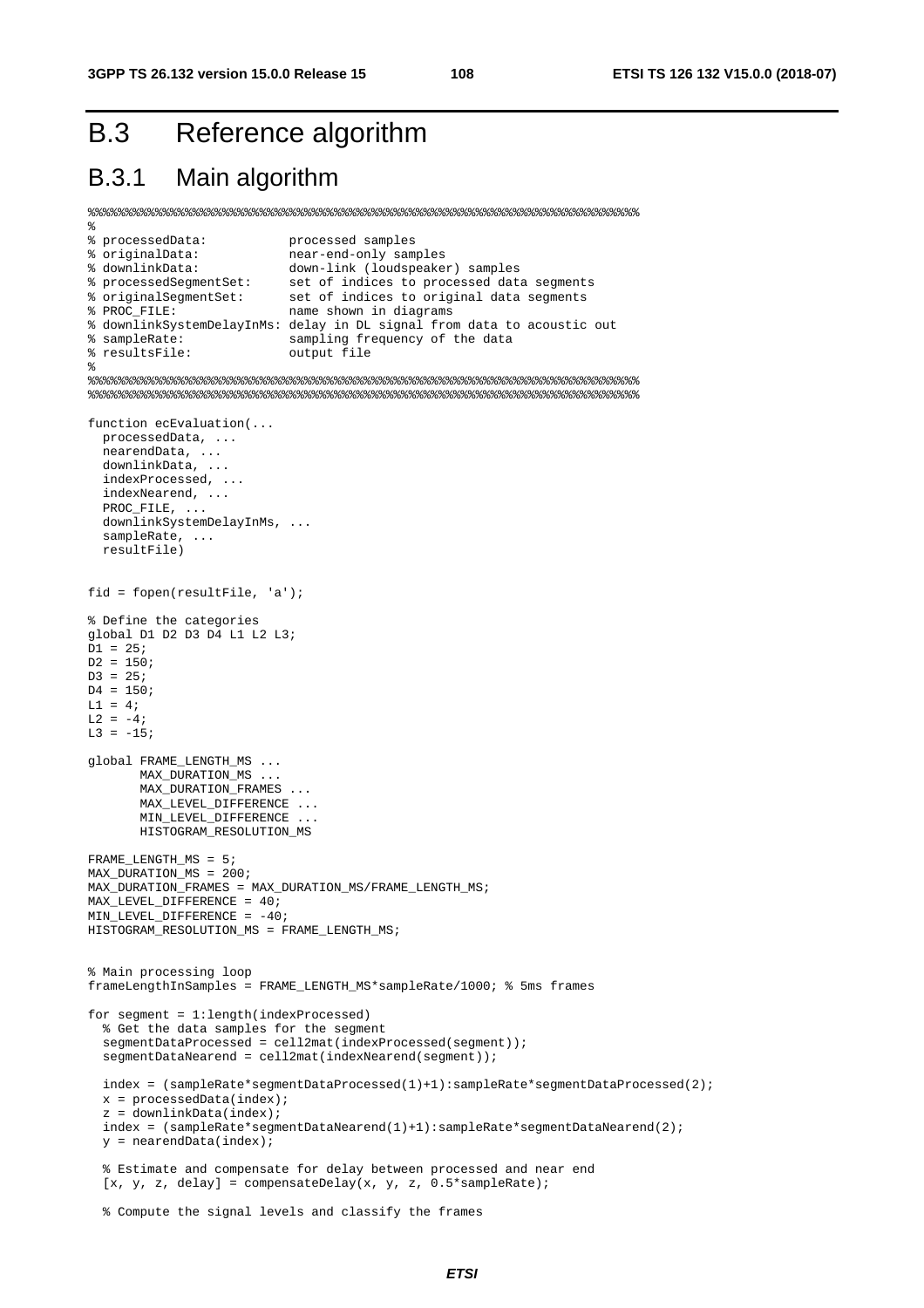#### **3GPP TS 26.132 version 15.0.0 Release 15 109 ETSI TS 126 132 V15.0.0 (2018-07)**

```
 [Rx, Ry, Rz, doubleTalkFrames, singleTalkFrames] = ... 
  computeSignalLevels(x, y, z, ... 
                       sampleRate, frameLengthInSamples, ...
                        downlinkSystemDelayInMs, ... 
                       PROC_FILE, segment, fid);
  % Evaluate double-talk performance 
  numberOfDoubleTalkFrames =0; 
  % Iterate over blocks of consecutive indices 
 H_dt = [];
  doubleTalkFramesBlocks = findConsecutiveBlocks(doubleTalkFrames); 
 for i = 1:size(doubleralkFramesBlocks, 1) IdxFrom = doubleTalkFramesBlocks(i,1); 
     IdxTo = doubleTalkFramesBlocks(i,2); 
     currentBlockLength = IdxTo - IdxFrom; 
     if currentBlockLength > 1 
         [H_dt_Tmp, ld_ax_dt, dur_ax_dt] = levelTimeStatistics(Rx(IdxFrom:IdxTo), Ry(IdxFrom:IdxTo)); 
         if isempty(H_dt) 
            H_dt = H_dt_Tmp; else 
           H_dt = H_dt + H_dt_Tmp; end 
         numberOfDoubleTalkFrames = numberOfDoubleTalkFrames + currentBlockLength; 
    end 
  end 
 [C_dt, L_dt] = evaluateHistoryram(H_dt, ld_a x_dt, dur_a x_dt, ... numberOfDoubleTalkFrames); 
  activityFactorDoubleTalk = numberOfDoubleTalkFrames/length(Rx); 
  % Evaluate single-talk performance 
 numberOfSingleTalkFrames = 0; % Iterate over blocks of consecutive indices 
 H st = [];
 singleTalkFramesBlocks = findConsecutiveBlocks(singleTalkFrames);
  for i = 1:size(singleTalkFramesBlocks,1) 
     IdxFrom = singleTalkFramesBlocks(i,1); 
     IdxTo = singleTalkFramesBlocks(i,2); 
     currentBlockLength = IdxTo - IdxFrom; 
     if currentBlockLength > 1 
         [H_st_Tmp, ld_ax_st, dur_ax_st] = levelTimeStatistics(Rx(IdxFrom:IdxTo), Ry(IdxFrom:IdxTo)); 
         if isempty(H_st) 
            H_s = H_s t_Tmp;
         else 
            H_st = H_st + H_st_Tmp; end 
         numberOfSingleTalkFrames = numberOfSingleTalkFrames + currentBlockLength; 
     end 
  end 
 [C_st, L_st] = evaluateHistogram(H_st, ld_ax_st, dur_ax_st, ...
                                    numberOfSingleTalkFrames);
  activityFactorSingleTalk = numberOfSingleTalkFrames/length(Rx); 
   % Save to result file 
  writeResultsToFile(fid, ... 
                      PROC_FILE, ...
                       segment, ... 
                       delay, ... 
                       round(downlinkSystemDelayInMs), ... 
                       activityFactorDoubleTalk, ... 
                       activityFactorSingleTalk, ... 
                      C_ddt, \ldotsC_st, ...
                      L_ddt, \ldotsL_st);
end
```
fclose(fid);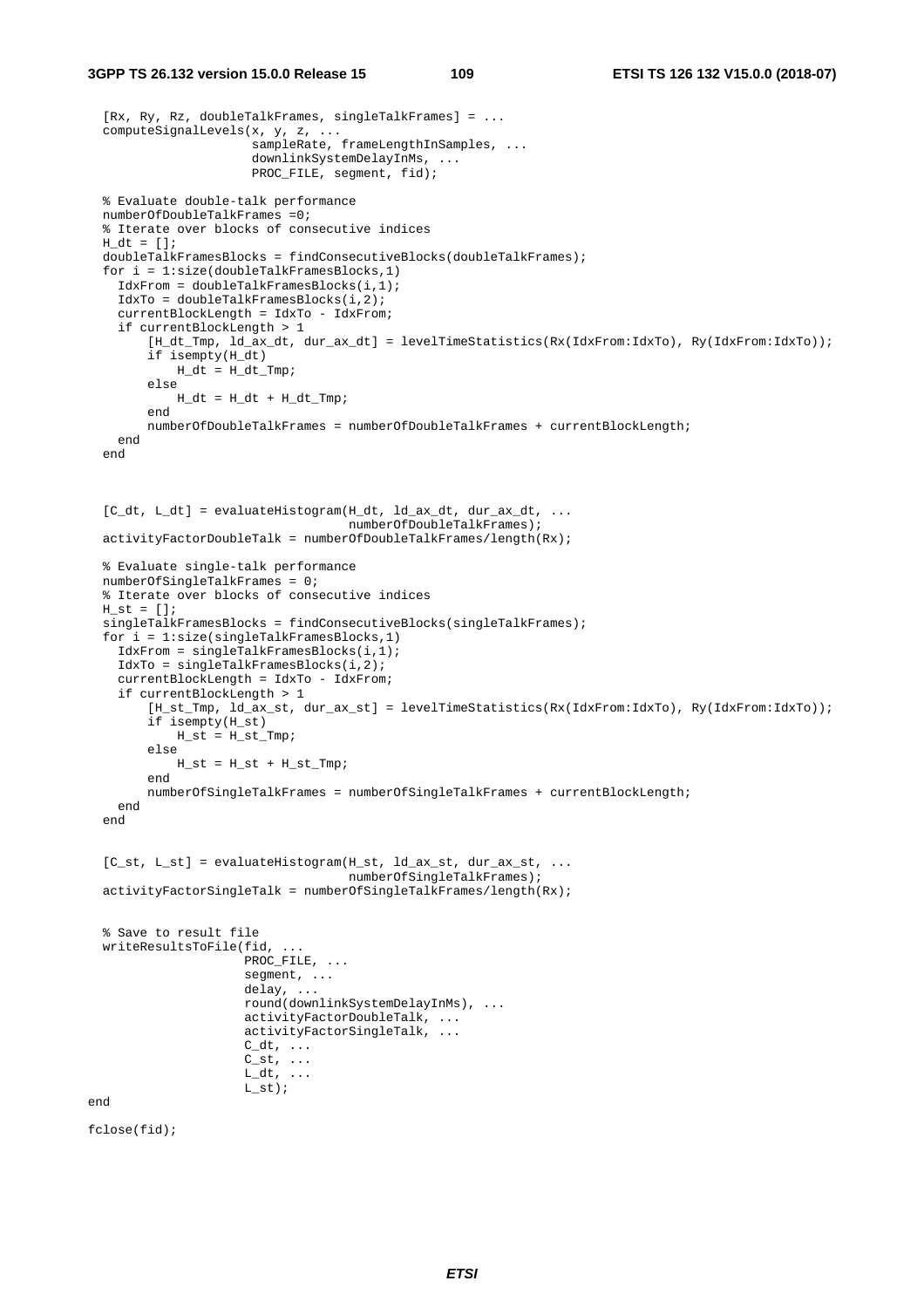#### B.3.2 Delay compensation

```
%%%%%%%%%%%%%%%%%%%%%%%%%%%%%%%%%%%%%%%%%%%%%%%%%%%%%%%%%%%%%%%%%%%%%%%%%% 
%%%%%%%%%%%%%%%%%%%%%%%%%%%%%%%%%%%%%%%%%%%%%%%%%%%%%%%%%%%%%%%%%%%%%%%%%% 
% 
% Compensate for delay in processed file 
% 
%%%%%%%%%%%%%%%%%%%%%%%%%%%%%%%%%%%%%%%%%%%%%%%%%%%%%%%%%%%%%%%%%%%%%%%%%% 
%%%%%%%%%%%%%%%%%%%%%%%%%%%%%%%%%%%%%%%%%%%%%%%%%%%%%%%%%%%%%%%%%%%%%%%%%% 
function [x, y, z, delay] = ...compensateDelay(... 
 x, \ldots y, ... 
  z, ... 
  maxLag) 
ii = 1: min(1000000, length(x));r = xcorr(x(ii), y(ii), maxLag);[\sim, delay] = \max(\texttt{abs}(r)) ;
delay = delay-maxLag-1; 
if (delay > 0) 
 x = x((delay+1):end);z = z((delay+1):end);y = y(1:(end-delay));elseif (delay < 0) 
 y = y((-delay+1):end);
 x = x(1:(end+delay));z = z(1:(end+delay));
```

```
end;
```
#### B.3.3 Signal level computation and frame classification

```
%%%%%%%%%%%%%%%%%%%%%%%%%%%%%%%%%%%%%%%%%%%%%%%%%%%%%%%%%%%%%%%%%%%%%%%%%% 
%%%%%%%%%%%%%%%%%%%%%%%%%%%%%%%%%%%%%%%%%%%%%%%%%%%%%%%%%%%%%%%%%%%%%%%%%% 
% 
% Determine speech activity and signal levels 
% 
%%%%%%%%%%%%%%%%%%%%%%%%%%%%%%%%%%%%%%%%%%%%%%%%%%%%%%%%%%%%%%%%%%%%%%%%%% 
%%%%%%%%%%%%%%%%%%%%%%%%%%%%%%%%%%%%%%%%%%%%%%%%%%%%%%%%%%%%%%%%%%%%%%%%%% 
function [Rx, Ry, Rz, doubleTalkFrames, singleTalkFrames] = ... 
computeSignalLevels(x, y, z, ... 
                    sampleRate, frameLengthInSamples, ...
                      downlinkSystemDelayInMs, ... 
                     PROC_FILE, segment, fid) 
LEVEL_METER_INIT_TIME_MS = 100; 
DOWNLINK_HANGOVER_FRAMES = 40; 
NEAREND_HANGOVER_FRAMES = 40; 
levelMeterInitTime = LEVEL_METER_INIT_TIME_MS*sampleRate/1000; 
% Level according to IEC61672 
Rx = \text{IEC61672}(x, \text{sampleRate}, 12.5);Ry = \text{IEC61672}(y, \text{sampleRate}, 12.5);Rz = \text{IEC61672}(z, \text{sampleRate}, 12.5);% Correct for system delay 
nRz = length(Rz); 
minRz = min(Rz(levelMeterInitTime:end));
Rz = [minRz*ones(floor(downlinkSystemDelayInMs*sampleRate/1000), 1); Rz]; 
Rz = Rz(1:nRz);
% Sub-sample and avoid initialization period of level meter 
Rx = Rx(levelMeterInitTime:frameLengthInSamples:end); 
Ry = Ry(levelMeterInitTime:frameLengthInSamples:end); 
Rz = Rz(levelMeterInitTime:frameLengthInSamples:end); 
% Active speech level according to P.56 
[activeSpeechLevelProcessed, ... 
 longTermLevelProcessed, ... 
 activityFactorProcessed] = ... 
speechLevelMeter(x, sampleRate);
```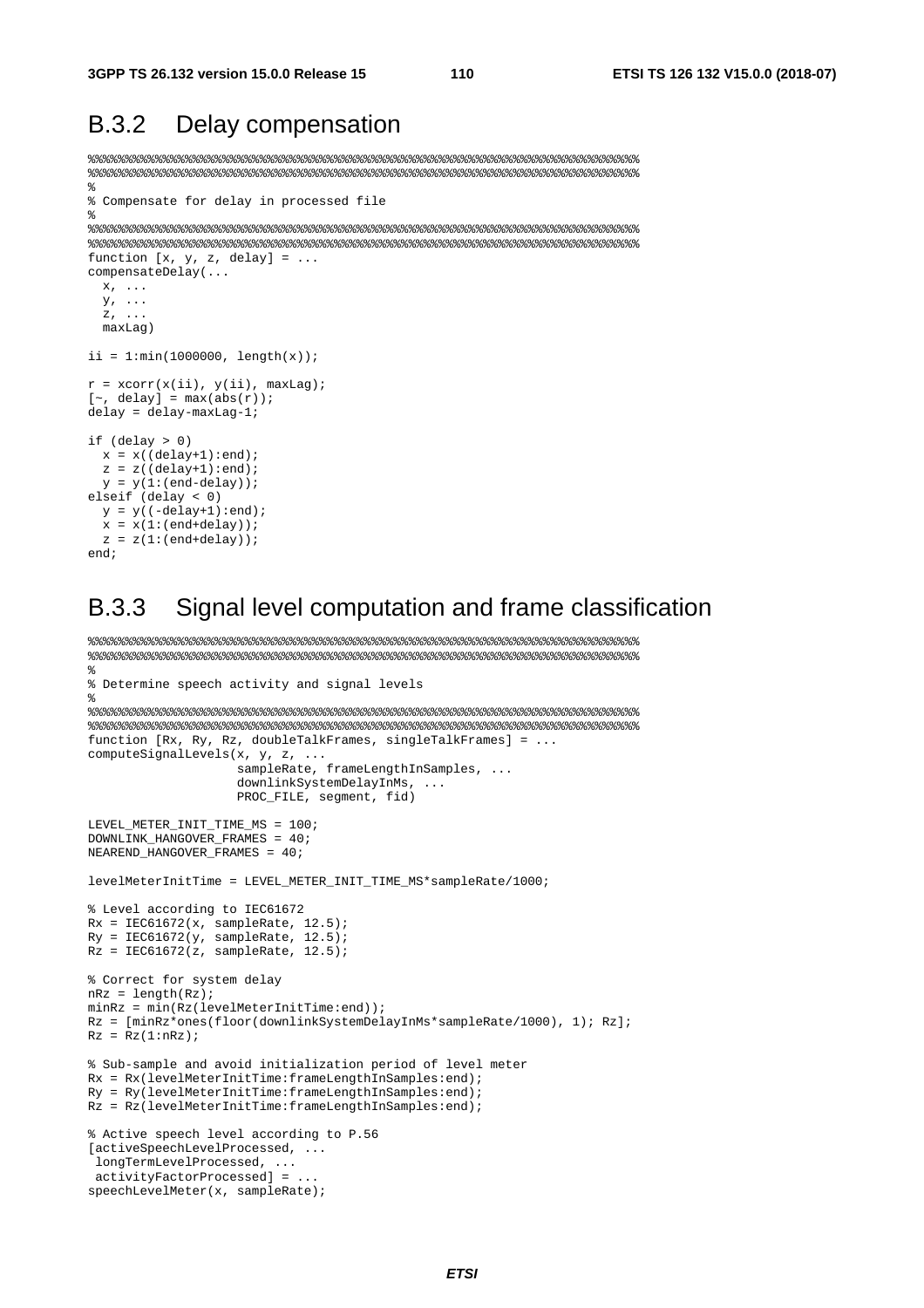```
[activeSpeechLevelNearend, ...
 longTermLevelNearend, ... 
 activityFactorNearend] = ... 
speechLevelMeter(y, sampleRate); 
[activeSpeechLevelDownlink, ... 
 longTermLevelDownlink, ... 
 activityFactorDownlink] = ... 
speechLevelMeter(z, sampleRate); 
% Write active speech levels to file 
writeSpeechLevelsToFile(PROC_FILE, segment, fid, ... 
   activeSpeechLevelProcessed, ... 
   activeSpeechLevelNearend, ... 
   activeSpeechLevelDownlink, ... 
  longTermLevelProcessed, ... 
   longTermLevelNearend, ... 
   longTermLevelDownlink, ... 
   activityFactorProcessed, ... 
   activityFactorNearend, ... 
  activityFactorDownlink); 
% 
% Only evaluate for active downlink/near-end speech including hang-over 
% 
activeRyFrames = find(Ry > activeSpeechLevelNearend-15.9); 
activeRzFrames = find(Rz > activeSpeechLevelDownlink-15.9); 
% Downlink with added hangover 
activeDownlinkSpeechFrames = zeros(size(Rz)); 
activeDownlinkSpeechFrames(activeRzFrames) = ones(size(activeRzFrames)); 
activeDownlinkSpeechFrames = conv(activeDownlinkSpeech....
                                    ones(DOWNLINK_HANGOVER_FRAMES, 1)); 
activeDownlinkSpeechFrames = activeDownlinkSpeechFrames(1:length(Rz)); 
% Near-end 
activeNearEndSpeechFrames = zeros(size(Ry)); 
activeNearEndSpeechFrames(activeRyFrames) = ones(size(activeRyFrames)); 
activeNearEndSpeechHtFrames = conv(activeNearEndSpeechFrames, ... 
                                    ones(NEAREND_HANGOVER_FRAMES, 1)); 
activeNearEndSpeechHtFrames = activeNearEndSpeechHtFrames(1:length(Rz)); 
% Only evaluate double talk when both rx+hangover and near-end 
doubleTalkSpeechFrames = (activeDownlinkSpeechFrames & ... 
                           activeNearEndSpeechFrames); 
doubleTalkFrames = find(doubleTalkSpeechFrames > 0);% Single talk defined as rx and no near-end including 200 ms hangover 
singleTalkSpeechFrames = (activeDownlinkSpeechFrames & ...
                            ~activeNearEndSpeechHtFrames); 
singleTalkFrames = find(singleTalkSpeechFrames > 0); 
%%%%%%%%%%%%%%%%%%%%%%%%%%%%%%%%%%%%%%%%%%%%%%%%%%%%%%%%%%%%%%%%%%%%%%%%%% 
%%%%%%%%%%%%%%%%%%%%%%%%%%%%%%%%%%%%%%%%%%%%%%%%%%%%%%%%%%%%%%%%%%%%%%%%%% 
\epsilon% Average speech and noise levels 
% 
%%%%%%%%%%%%%%%%%%%%%%%%%%%%%%%%%%%%%%%%%%%%%%%%%%%%%%%%%%%%%%%%%%%%%%%%%% 
%%%%%%%%%%%%%%%%%%%%%%%%%%%%%%%%%%%%%%%%%%%%%%%%%%%%%%%%%%%%%%%%%%%%%%%%%% 
function [... 
  activeSpeechLevel, ... 
   longTermLevel, ... 
  activityFactor ... 
 1 = \ldotsspeechLevelMeter(x, sampleRate) 
SPEECH_LEVEL_HANGOVER_TIME_IN_MS = 200;
% Filter data 
q = \exp(-1/(0.03* \text{sampleRate}))p = filter((1-g), [1, -g], abs(x));q = filter((1-g), [1, -g], abs(p));% Add 200ms hangover 
hTimeInSamples = SPEECH_LEVEL_HANGOVER_TIME_IN_MS*sampleRate/1000;
aht = \alpha;
```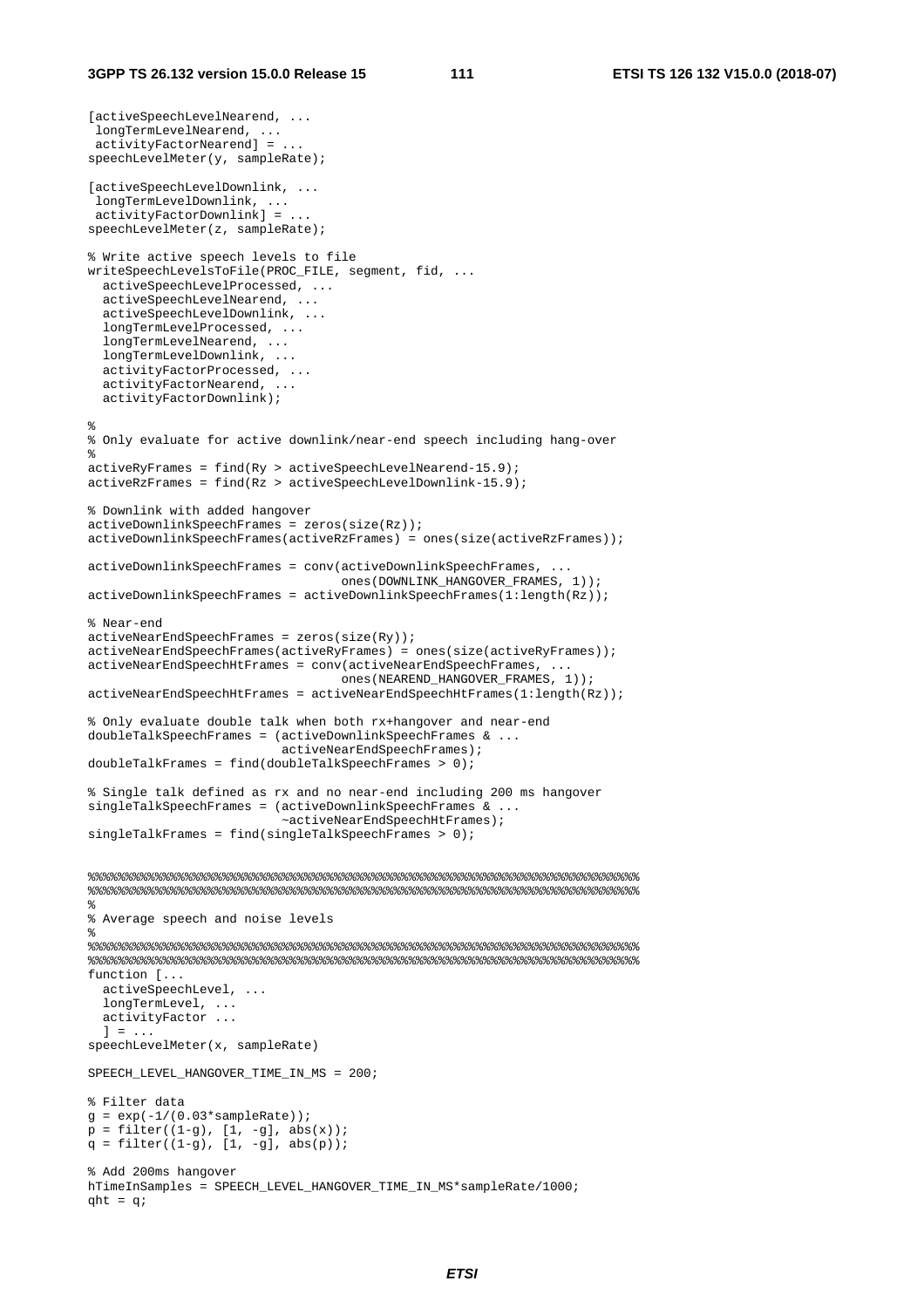```
for loop = 1:hTimeInSamples 
 qht = max(qht, [zeros(loop, 1); q(1:end-loop)]);end 
% Compute cumulative histogram of signal power with hangover 
nData = length(x);cBins = 2.0.^{\circ} (0:14)';
histogramCsum = zeros(size(cBins));
for loop = 1: length(cBins) histogramCsum(loop) = length(find(qht>cBins(loop))); 
end 
% Get the levels 
sumSquare = sum(x.^{2});
refdB = 20 * log10(32768);longTermLevel = 10*log10(sumSquare/nData) - refdB; 
A = 10 * log10 (sumSquare./histogramCsum) - refdB;
C = 20 * log10(cBins) - refdB;
Diff = A-C;if ((A(1) == 0) || ((A(1) - C(1)) <= 15.9)) activeSpeechLevel = -100; 
else 
  index = find(Diff <= 15.9, 1, 'first');if (Diff(index) == 15.9) activeSpeechLevel = A(index); 
   else 
    C_{\text{level}} = C(\text{index}) + ...(15.9 - Diff(int))*...
               (C(index)-C(index-1))/(Diff(index)-Diff(index-1)); 
    activeSpeedLevel = A/index) +(C_{\text{level}} - C(\text{index}))^* ...
                          (A(index)-A(index-1))/(C(index)-C(index-1)); 
   end 
end 
activityFactor = 10.0^((longTermLevel-activeSpeechLevel)/10); 
%%%%%%%%%%%%%%%%%%%%%%%%%%%%%%%%%%%%%%%%%%%%%%%%%%%%%%%%%%%%%%%%%%%%%%%%%% 
%%%%%%%%%%%%%%%%%%%%%%%%%%%%%%%%%%%%%%%%%%%%%%%%%%%%%%%%%%%%%%%%%%%%%%%%%% 
^{\circ}% Speech level meter according to IEC61672 
\mathbf{S}%%%%%%%%%%%%%%%%%%%%%%%%%%%%%%%%%%%%%%%%%%%%%%%%%%%%%%%%%%%%%%%%%%%%%%%%%% 
%%%%%%%%%%%%%%%%%%%%%%%%%%%%%%%%%%%%%%%%%%%%%%%%%%%%%%%%%%%%%%%%%%%%%%%%%% 
function Rx = IEC61672(x, sampleRate, tc) 
% 
\mathbf{S}% This functions computes the power of a sampled signal 
% using a discrete filter with time constant equivalent to a first order 
% continous time exponential averaging circuit, 
% 
% 1/tc\frac{1}{8} Rx = ---------- x<sup>2</sup>2
% S + 1/tc% 
% according to IEC 61672 (1993, section 7.2). 
% 
T = 1/sampleRate; 
tc = tc/1000;% 
% Design H by sampling of Hc 
% 
la = exp(-T/tc);B = 1-la;
A = [1, -la];Rx = filter(B, A, x.^2);% 
% Transform Rx to dBov (square wave),
```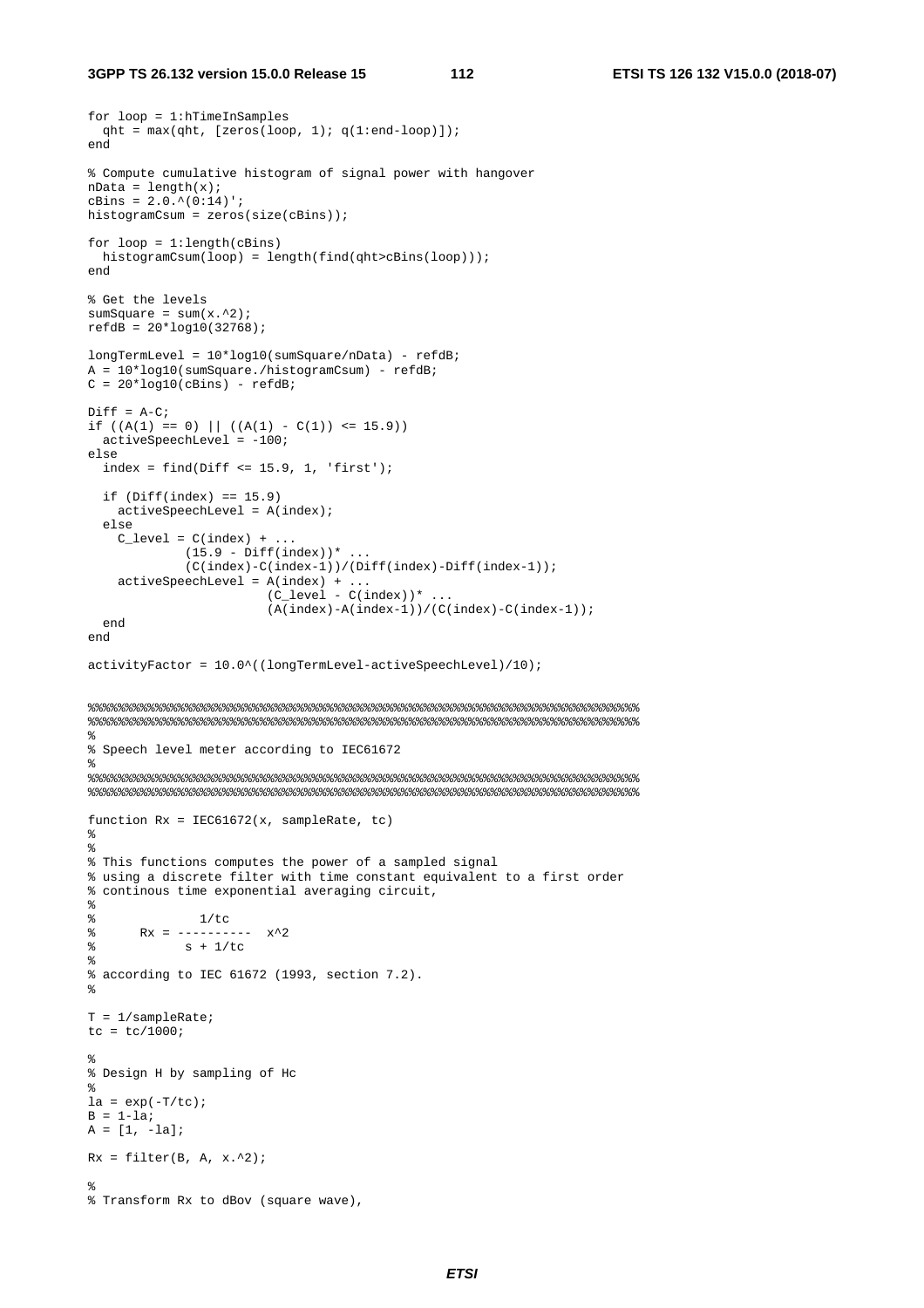$\epsilon$ 

```
% 0 dBov <=> power of maximum square wave signal, 32768 
% 
\frac{10^{6}0}{2} = \frac{32768^{6}2}{X} = \frac{12768^{6}2}{X}% 
% Avoid log(0) by using log(max(eps, Rx)) 
% 
Rx = 10*log10(max(eps, Rx)/32768/32768);
```
#### B.3.4 Level vs time computation

```
%%%%%%%%%%%%%%%%%%%%%%%%%%%%%%%%%%%%%%%%%%%%%%%%%%%%%%%%%%%%%%%%%%%%%%%%%% 
%%%%%%%%%%%%%%%%%%%%%%%%%%%%%%%%%%%%%%%%%%%%%%%%%%%%%%%%%%%%%%%%%%%%%%%%%% 
% 
% Computation of level and time statistics 
% 
%%%%%%%%%%%%%%%%%%%%%%%%%%%%%%%%%%%%%%%%%%%%%%%%%%%%%%%%%%%%%%%%%%%%%%%%%% 
%%%%%%%%%%%%%%%%%%%%%%%%%%%%%%%%%%%%%%%%%%%%%%%%%%%%%%%%%%%%%%%%%%%%%%%%%% 
function [... 
   levelVsDurationHistogram, ... 
   levelDifferenceAxis, ... 
   durationAxis] = ... 
levelTimeStatistics(processedLevel, nearEndLevel) 
global MAX_DURATION_FRAMES MAX_LEVEL_DIFFERENCE MIN_LEVEL_DIFFERENCE 
FIRST OCCURENCE = 1;
% 
% Compute level difference 
% 
levelDifference = processedLevel - nearEndLevel; 
% 
% Only evaluate in integers (rounded towards 0) of dB and limit to max/min difference 
\mathbf{S}levelDifference = fix(levelDifference); 
levelDifference = min(levelDifference, MAX_LEVEL_DIFFERENCE); 
levelDifference = max(levelDifference, MIN_LEVEL_DIFFERENCE); 
% 
% Produce axis 
% 
levelDifferenceAxis = MIN_LEVEL_DIFFERENCE:MAX_LEVEL_DIFFERENCE; 
durationAxis = 1:(MAX_DURATION_FRAMES+1); 
% 
% Set initial values for computations and loop through all frames 
% 
numberOfEvaluatedFrames = length(levelDifference); 
levelIncludedInEvaluation = (MAX_LEVEL_DIFFERENCE+1)*... 
                              ones(numberOfEvaluatedFrames, 1); 
levelAndRunLength = zeros(numberOfEvaluatedFrames, 4); 
levelVsDurationHistogram = zeros(MAX_LEVEL_DIFFERENCE+ ... 
                                   (-MIN_LEVEL_DIFFERENCE)+1, ... 
                                  MAX_DURATION_FRAMES+1);
previousLevelDifference = 0; 
for frame = 1:numberOfEvaluatedFrames-1; 
   currentLevelDifference = levelDifference(frame); 
\frac{8}{3} % Evaluate all levels from the previous level up to the current level 
\frac{8}{3} if currentLevelDifference <= 0 
     firstEvaluatedLevelDifference = max(min(0, previousLevelDifference), ... 
                                           currentLevelDifference); 
    step = -1;
   else 
     firstEvaluatedLevelDifference = min(max(0, previousLevelDifference), ... 
                                           currentLevelDifference); 
   step = 1;
   end
```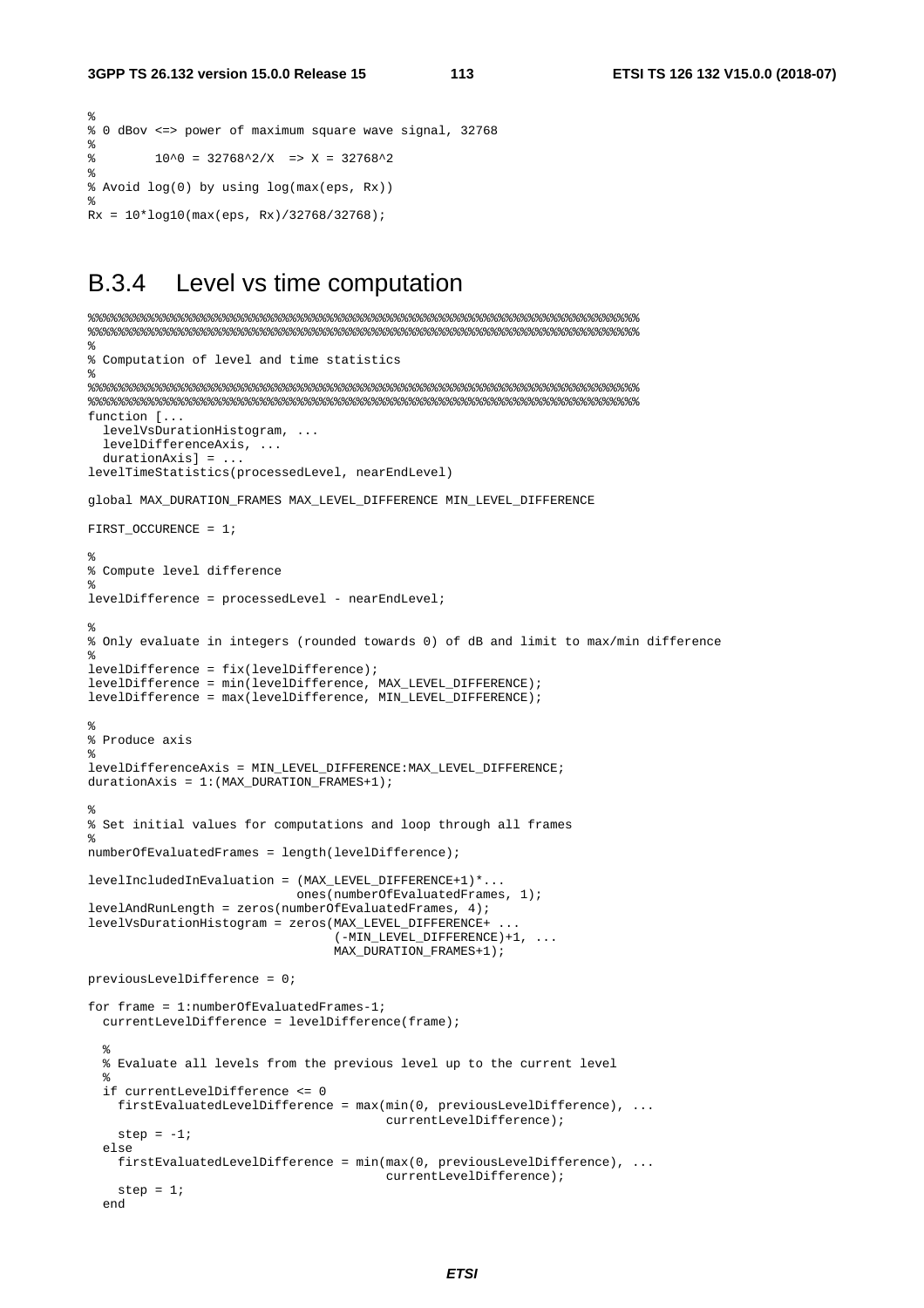```
 % 
  % Loop the levels to be evaluated 
\frac{8}{3} for evaluatedLevelDifference = ... 
          firstEvaluatedLevelDifference:step:currentLevelDifference 
\frac{1}{6} % Check that the current frame is not already included 
    % in evaluation for earlier frames 
\frac{1}{6} if (evaluatedLevelDifference ~= levelIncludedInEvaluation(frame)) 
       if (evaluatedLevelDifference > 0) 
        duration = find(levelDifference(frame+1:end) < ... 
                          evaluatedLevelDifference, FIRST_OCCURENCE); 
       else 
        duration = find(levelDifference(frame+1:end) > ... 
                         evaluatedLevelDifference, FIRST_OCCURENCE); 
       end 
       if (isempty(duration)) 
        duration = numberOfEvaluatedFrames-frame+1; 
       end 
% % Set the frames during duration of the level difference 
       % as being evaluated 
% if (duration > 1) 
         levelIncludedInEvaluation(frame:(frame+duration-1)) = ... 
             evaluatedLevelDifference*ones(duration, 1); 
       end; 
% % Add the number of frames in the duration that have 
       % absolute level diff greater or equal to evalutedLevel 
\mathscr{E} durationIndex = min(duration, MAX_DURATION_FRAMES); 
      levelIndex = evaluatedLevelDifference+(-MIN LEVEL DIFFERENCE)+1;
      levelVsDurationHistogram(levelIndex, durationIndex) = ... 
         levelVsDurationHistogram(levelIndex, durationIndex) + duration; 
    end 
  end 
  previousLevelDifference = currentLevelDifference;
```
#### end

#### B.3.5 Categorization

```
%%%%%%%%%%%%%%%%%%%%%%%%%%%%%%%%%%%%%%%%%%%%%%%%%%%%%%%%%%%%%%%%%%%%%%%%%% 
%%%%%%%%%%%%%%%%%%%%%%%%%%%%%%%%%%%%%%%%%%%%%%%%%%%%%%%%%%%%%%%%%%%%%%%%%% 
% 
% Evaluate the histogram data 
% 
%%%%%%%%%%%%%%%%%%%%%%%%%%%%%%%%%%%%%%%%%%%%%%%%%%%%%%%%%%%%%%%%%%%%%%%%%% 
%%%%%%%%%%%%%%%%%%%%%%%%%%%%%%%%%%%%%%%%%%%%%%%%%%%%%%%%%%%%%%%%%%%%%%%%%% 
function [categories, averageLevelsInCategories] = ... 
evaluateHistogram(...
  histogramData, ... 
   levelDiff_ax, ... 
  durationax, \ldots numberOfFrames) 
global D1 D2 D3 D4 L1 L2 L3 HISTOGRAM_RESOLUTION_MS; 
D1_scaled = D1/HISTOGRAM_RESOLUTION_MS;
D2_scaled = D2/HISTOGRAM_RESOLUTION_MS; 
D3_scaled = D3/HISTOGRAM_RESOLUTION_MS; 
D4_scaled = D4/HISTOGRAM_RESOLUTION_MS; 
levelIndex LI = find(levelDiffax == L1);levelIndex_L2 = levelDiff_ax == L2;levelIndex_L3 = find(levelDiff_ax == L3);duration_A2 = duration_ax;
```

```
duration_B = duration_ax<=D1_scaled;
```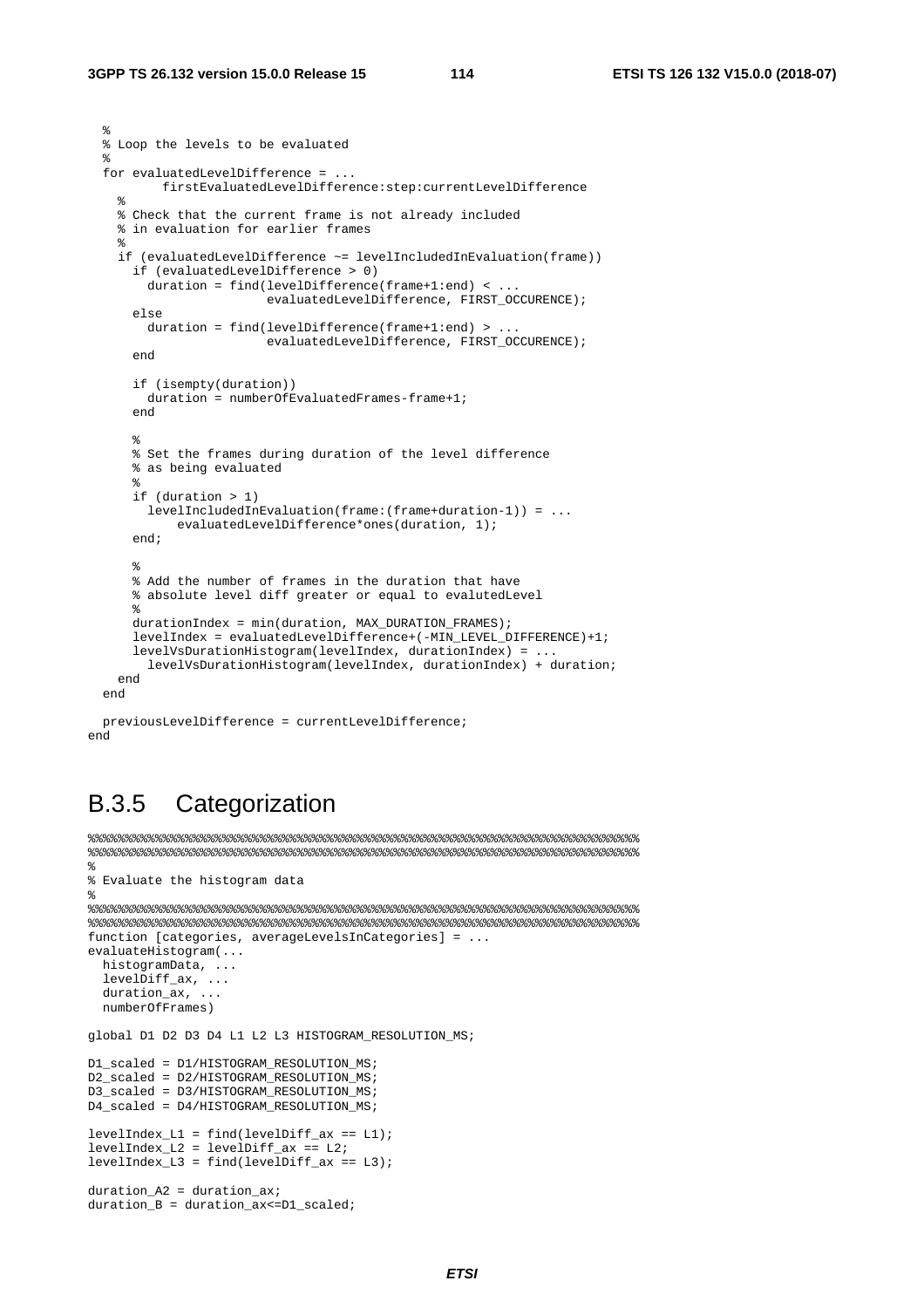```
duration_C = (D1_scaled<duration_ax)&(duration_ax<=D2_scaled); 
duration D = duration ax > D2 scaled;
duration_E = duration_ax \leq D3_scaled;duration_F = (D3_scaled<duration_ax)&(duration_ax<=D4_scaled); 
duration_G = duration_ax>D4_scaled; 
framesInCategoryB = sum(histogramData(levelIndex_L3, duration_B)); 
framesInCategoryC = sum(histogramData(levelIndex_L3, duration_C)); 
framesInCategoryD = sum(histogramData(levelIndex_L3, duration_D)); 
framesInCategoryE = sum(histogramData(levelIndex_L1, duration_E)); 
framesInCategoryF = sum(histogramData(levelIndex_L1, duration_F)); 
framesInCategoryG = sum(histogramData(levelIndex_L1, duration_G)); 
framesInCategoryA2 = sum(histogramData(levelIndex_L2, duration_A2)); 
framesInCategoryA2 = framesInCategoryA2 - ... 
                      framesInCategoryB - ... 
                       framesInCategoryC - ... 
                       framesInCategoryD; 
framesInCategoryA1 = numberOfFrames - ... 
                      framesInCategoryA2 - ... 
                      framesInCategoryB - ... 
                       framesInCategoryC - ... 
                       framesInCategoryD - ... 
                      framesInCategoryE - ...
                       framesInCategoryF - ... 
                      framesInCategoryG; 
categories = [framesInCategoryA1; 
               framesInCategoryA2; 
               framesInCategoryB; 
               framesInCategoryC; 
               framesInCategoryD; 
               framesInCategoryE; 
               framesInCategoryF; 
               framesInCategoryG]/numberOfFrames; 
averageLevelsInCategoricales = zeros(8, 1);% Category A1 
index = levelDiff_ax < L1; 
index = levelDiffax(index) > L2;weight = levelDiff_ax(index);
duration = duration_ax; 
levelTimesDuration = (weight*histogramData(index, duration)).*duration; 
nData = sum(histogramData(index, duration)*duration'); 
if (framesInCategoryA1 > 0) 
   averageLevelsInCategories(1) = sum(levelTimesDuration)/nData; 
end 
% Category A2 
index = levelDiff_ax <= L2; 
index = levelDiff_ax(index) > L3; 
weight = levelDiff_ax(index);
duration = duration ax;
levelTimesDuration = (weight*histogramData(index, duration)).*duration; 
nData = sum(histogramData(index, duration)*duration'); 
if (framesInCategoryA2 > 0) 
   averageLevelsInCategories(2) = sum(levelTimesDuration)/nData; 
end 
% Category B, C, D 
index = find(levelDiff_ax \le L3);weight = levelDiff_ax(index); 
duration = duration_ax(duration_B); 
levelTimesDuration = (weight*histogramData(index, duration_B)).*duration;
nData = sum(histogramData(index, duration_B)*duration'); 
if (framesInCategoryB > 0) 
  averageLevelsInCategories(3) = sum(levelTimesDuration)/nData; 
end 
duration = duration_ax(duration_C);
levelTimesDuration = (weight*histogramData(index, duration_C)).*duration; 
nData = sum(histogramData(index, duration_C)*duration');
```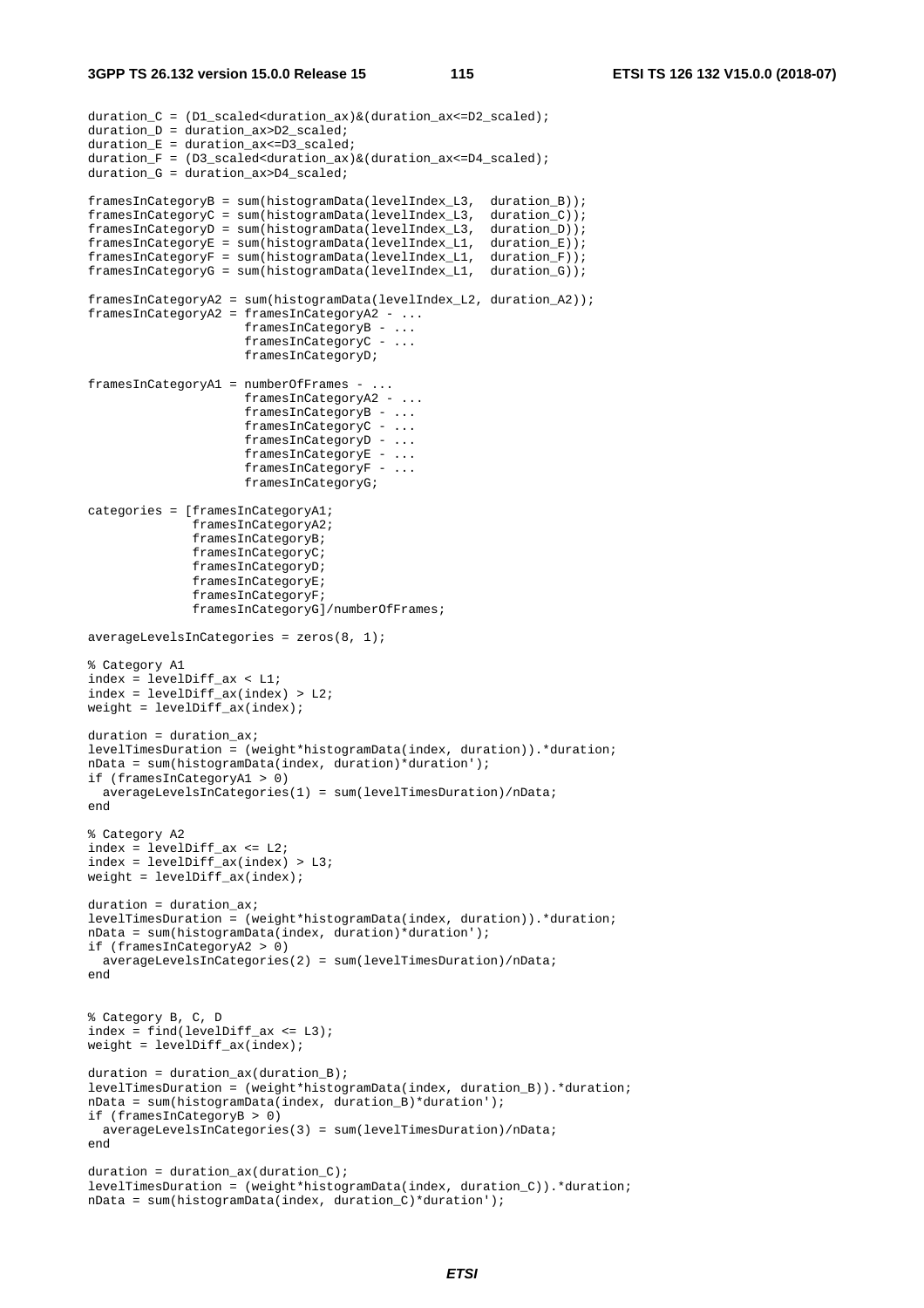```
if (framesInCategoryC > 0) 
  averageLevelsInCategories(4) = sum(levelTimesDuration)/nData; 
end 
duration = duration_ax(duration_D);
levelTimesDuration = (weight*histogramData(index, duration_D)).*duration; 
nData = sum(histogramData(index, duration_D)*duration'); 
if (framesInCategoryD > 0) 
  averageLevelsInCategories(5) = sum(levelTimesDuration)/nData; 
end 
% Category E, F, G 
index = find(levelDiff\_ax \geq L1);weight = levelDiff_ax(index);duration = duration_ax(duration_E); 
levelTimesDuration = (weight*histogramData(index, duration_E)).*duration; 
nData = sum(histogramData(index, duration_E)*duration'); 
if (framesInCategoryE > 0) 
  averageLevelsInCategories(6) = sum(levelTimesDuration)/nData; 
end 
duration = duration_ax(duration_F);
levelTimesDuration = (weight*histogramData(index, duration_F)).*duration; 
nData = sum(histogramData(index, duration_F)*duration'); 
if (framesInCategoryF > 0) 
   averageLevelsInCategories(7) = sum(levelTimesDuration)/nData; 
end 
duration = duration_ax(duration_G); 
levelTimesDuration = (weight*histogramData(index, duration_G)).*duration; 
nData = sum(histogramData(index, duration_G)*duration'); 
if (framesInCategoryC > 0) 
  averageLevelsInCategories(8) = sum(levelTimesDuration)/nData; 
end
```
### B.3.6 Auxiliary functions for reporting data

```
%%%%%%%%%%%%%%%%%%%%%%%%%%%%%%%%%%%%%%%%%%%%%%%%%%%%%%%%%%%%%%%%%%%%%%%%%% 
%%%%%%%%%%%%%%%%%%%%%%%%%%%%%%%%%%%%%%%%%%%%%%%%%%%%%%%%%%%%%%%%%%%%%%%%%% 
% 
% Write the classification to file 
% 
%%%%%%%%%%%%%%%%%%%%%%%%%%%%%%%%%%%%%%%%%%%%%%%%%%%%%%%%%%%%%%%%%%%%%%%%%% 
%%%%%%%%%%%%%%%%%%%%%%%%%%%%%%%%%%%%%%%%%%%%%%%%%%%%%%%%%%%%%%%%%%%%%%%%%% 
function writeResultsToFile(fid, ... 
                     PROC_FILE, ...
                     segment, ...
                      delay, ... 
                      downlinkSystemDelay, ... 
                      activityFactorDoubleTalk, ... 
                      activityFactorSingleTalk, ... 
                     C_d t, \ldotsC\_st, ...
                     L_ddt, ...
                     L st)str = sprintf('%s; segm. %d; delay %d; DL delay %d; DT activity %1.3f; %1.3f; %1.3f; %1.3f; %1.3f; 
%1.3f; %1.3f; %1.3f; %1.3f;', ... 
        PROC_FILE, segment, delay, downlinkSystemDelay, activityFactorDoubleTalk, ... 
       C_dt(1), C_dt(2), C_dt(3), C_dt(4), ...
       C_dt(5), C_dt(6), C_dt(7), C_dt(8);
disp(str); 
if (fid > -1) fprintf(fid, [str, '\n']); 
end; 
str = sprintf('%s; segm. %d; delay %d; DL delay %d; DT level diff; %1.1f; %1.1f; %1.1f; %1.1f; 
%1.1f; %1.1f; %1.1f; %1.1f;', ... 
        PROC_FILE, segment, delay, downlinkSystemDelay,
        L_dt(1), L_dt(2), L_dt(3), L_dt(4), L_dt(5), L_dt(6), L_dt(7), L_dt(8));disp(str); 
if (fid > -1) fprintf(fid, [str, '\n']); 
end;
```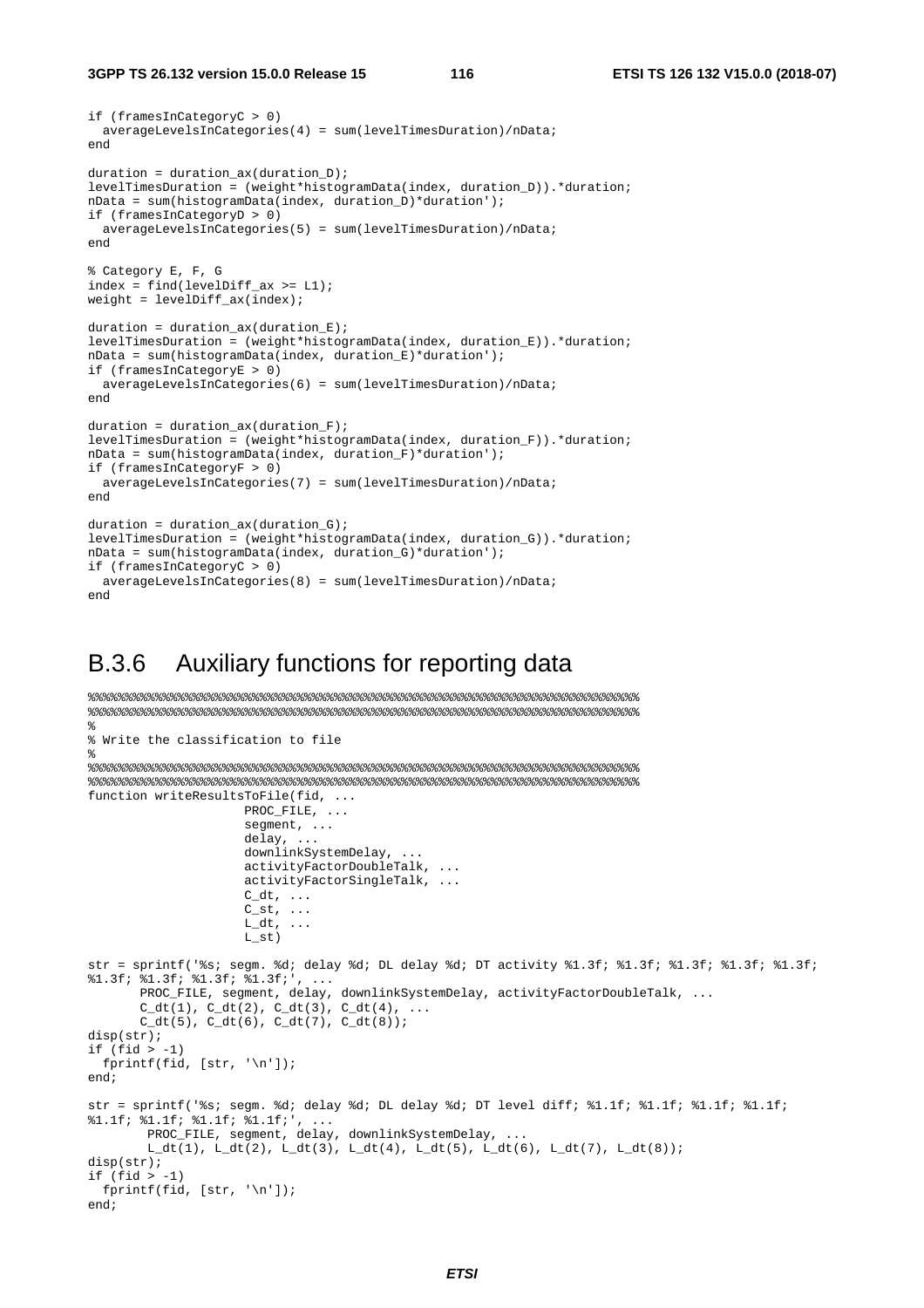```
str = sprintf('%s; segm. %d; delay %d; DL delay %d; ST activity %1.3f; %1.3f; %1.3f; %1.3f; %1.3f; 
*1.3f; *1.3f; *1.3f; *1.3f; ...
         PROC_FILE, segment, delay, downlinkSystemDelay, activityFactorSingleTalk, ... 
        C_st(1), C_st(2), C_st(3), C_st(4), ...
        C_st(5), C_st(6), C_st(7), C_st(8);
disp(str); 
if (fid > -1) fprintf(fid, [str, '\n']); 
end; 
str = sprintf('%s; segm. %d; delay %d; DL delay %d; ST level diff; %1.1f; %1.1f; %1.1f; %1.1f; 
%1.1f; %1.1f; %1.1f; %1.1f;', ... 
         PROC_FILE, segment, delay, downlinkSystemDelay, ... 
        L_st(1), L_st(2), L_st(3), L_st(4), L_st(5), L_st(6), L_st(7), L_st(8));
disp(str); 
if (fid > -1)
  fprintf(fid, [str, '\n']); 
end; 
%%%%%%%%%%%%%%%%%%%%%%%%%%%%%%%%%%%%%%%%%%%%%%%%%%%%%%%%%%%%%%%%%%%%%%%%%% 
%%%%%%%%%%%%%%%%%%%%%%%%%%%%%%%%%%%%%%%%%%%%%%%%%%%%%%%%%%%%%%%%%%%%%%%%%% 
% 
% Write the signal levels to file 
% 
%%%%%%%%%%%%%%%%%%%%%%%%%%%%%%%%%%%%%%%%%%%%%%%%%%%%%%%%%%%%%%%%%%%%%%%%%% 
%%%%%%%%%%%%%%%%%%%%%%%%%%%%%%%%%%%%%%%%%%%%%%%%%%%%%%%%%%%%%%%%%%%%%%%%%% 
function writeSpeechLevelsToFile(PROC_FILE, segment, fid, ... 
   activeSpeechLevelProcessed, ... 
   activeSpeechLevelNearend, ... 
   activeSpeechLevelDownlink, ... 
  longTermLevelProcessed, ... 
   longTermLevelNearend, ... 
   longTermLevelDownlink, ... 
   activityFactorProcessed, ... 
  activityFactorNearend, ... 
  activityFactorDownlink) 
str = sprintf('%s; segm. %d; Processed signal; active speech level [dBovl]; %3.1f; RMS level 
[dBovl]; %3.1f; speech activity; %1.3f', ...
   PROC_FILE, segment, activeSpeechLevelProcessed, ... 
   longTermLevelProcessed, activityFactorProcessed); 
disp(str); 
if (fid > -1) fprintf(fid, [str, '\n']); 
end; 
str = sprintf('%s; segm. %d; Near end signal; active speech level [dBovl]; %3.1f; RMS level [dBovl]; 
%3.1f; speech activity; %1.3f', ... 
   PROC_FILE, segment, activeSpeechLevelNearend, ... 
   longTermLevelNearend, activityFactorNearend); 
disp(str); 
if (fid > -1) fprintf(fid, [str, '\n']); 
end; 
str = sprintf('%s; segm. %d; Downlink signal; active speech level [dBovl]; %3.1f; RMS level [dBovl]; 
%3.1f; speech activity; %1.3f', ... 
   PROC_FILE, segment, activeSpeechLevelDownlink, ... 
   longTermLevelDownlink, activityFactorDownlink); 
disp(str); 
if (fid > -1) fprintf(fid, [str, '\n']); 
end;
```
### B.3.7 Other helper functions

```
%%%%%%%%%%%%%%%%%%%%%%%%%%%%%%%%%%%%%%%%%%%%%%%%%%%%%%%%%%%%%%%%%%%%%%%%%% 
%%%%%%%%%%%%%%%%%%%%%%%%%%%%%%%%%%%%%%%%%%%%%%%%%%%%%%%%%%%%%%%%%%%%%%%%%% 
% 
% Find & separate blocks with consecutive indices 
\mathbf{e}%%%%%%%%%%%%%%%%%%%%%%%%%%%%%%%%%%%%%%%%%%%%%%%%%%%%%%%%%%%%%%%%%%%%%%%%%%
```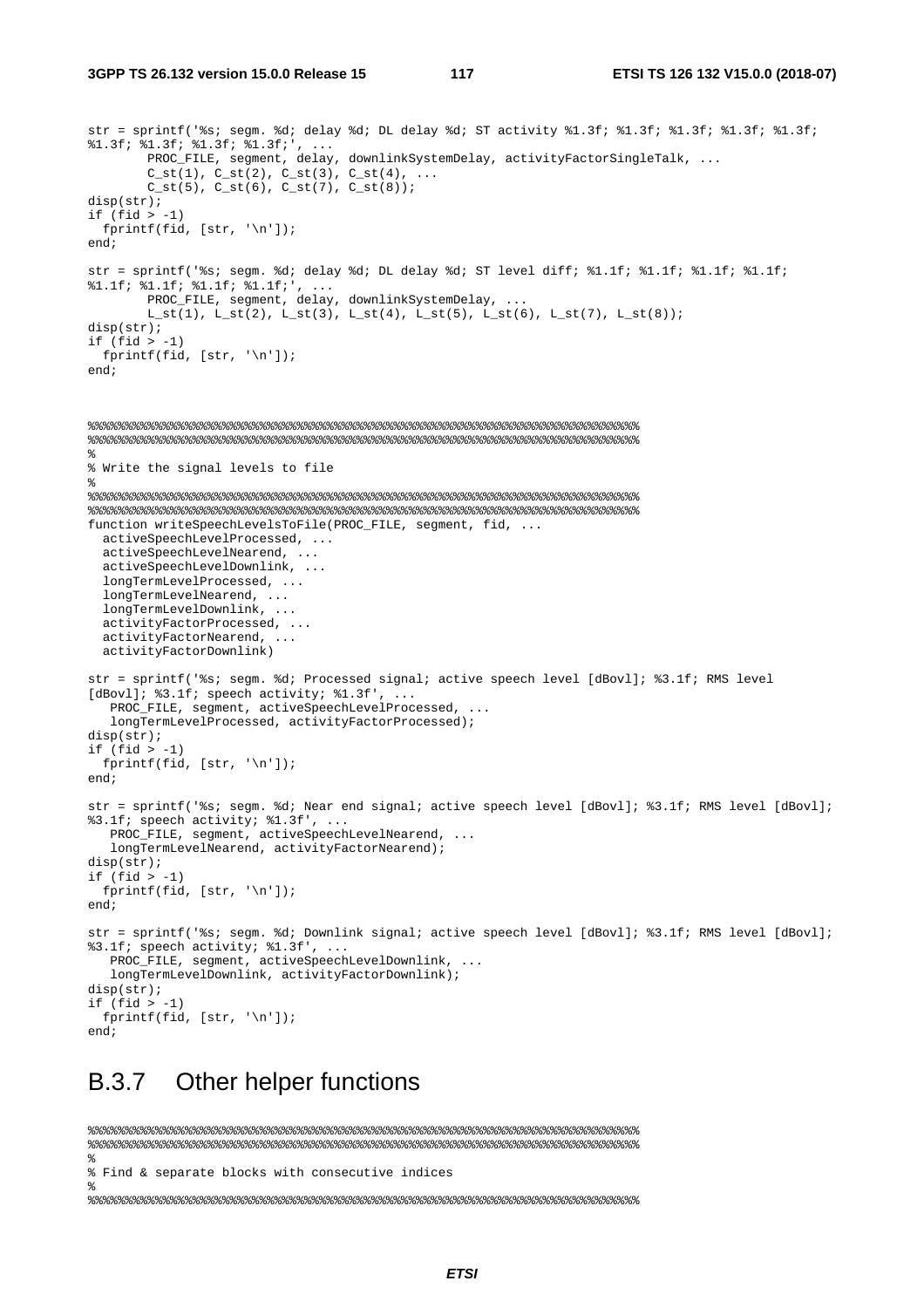#### %%%%%%%%%%%%%%%%%%%%%%%%%%%%%%%%%%%%%%%%%%%%%%%%%%%%%%%%%%%%%%%%%%%%%%%%%%

function [ConsecutiveBlocks] = findConsecutiveBlocks(FrameIndices)

```
D = diff(FrameIndices); 
Changes = find(D > 1);ConsecutiveBlocks = zeros(length(Changes)+1,2); 
ConsecutiveBlocks(1,1) = FrameIndices(1);
for i = 1:length(Changes) 
    ConsecutiveBlocks(i,2) = FrameIndices(Changes(i)): if i <= length(Changes) 
         \noindent \texttt{Consecutiveblocks}(\texttt{i+1,1}) = \texttt{FrameIndices}(\texttt{Changes}(\texttt{i})+\texttt{1}); end 
end
```

```
if ConsecutiveBlocks(end,2) == 0 
 ConsecutiveBlocks(end,2) = FrameIndices(end); 
end
```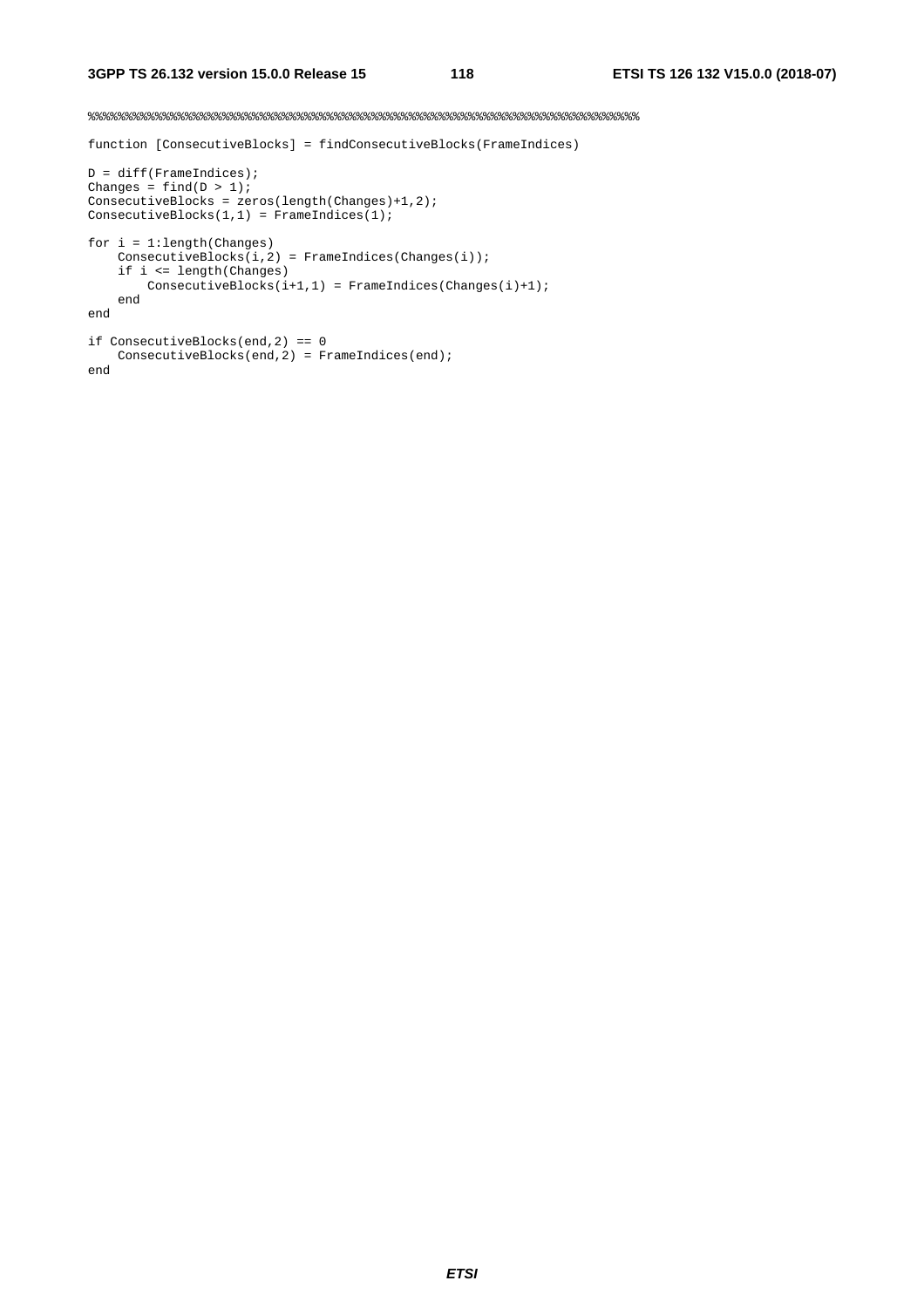# Annex C (informative): Measurement method for determining the one way radio delays of LTE radio network simulators

The method decribed in this Annex can be used to determine or verify the delay introduced by a LTE radio network simulator.

NOTE. There is an inherent uncertainty in the method due the unknown delay of the modem delay (software stack in the modem). If this delay is known the measurement uncertainty can be reduced.



**Figure C1: Measurement setup**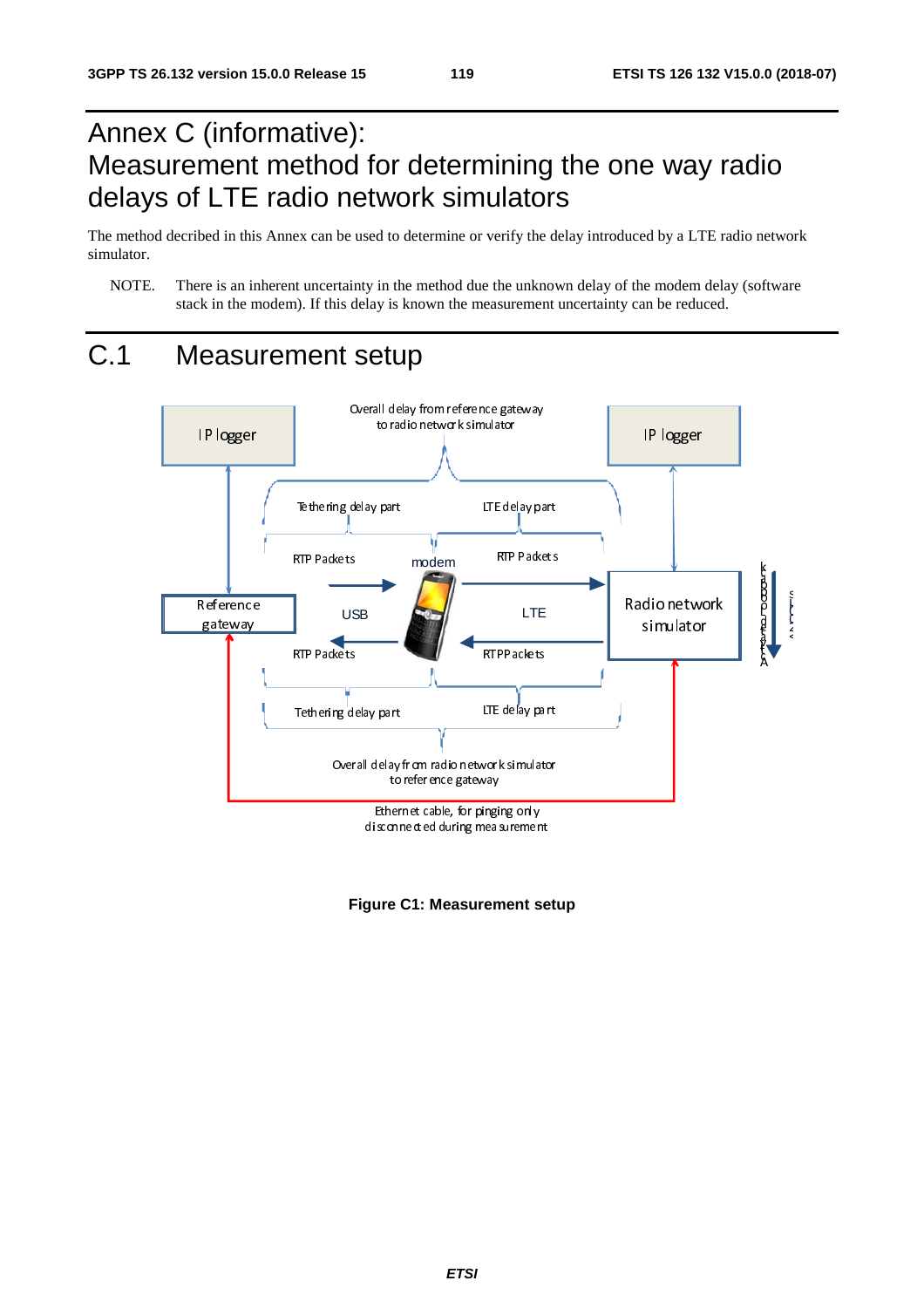# Annex D (normative): Clock skew measurement

This Annex describes a method to measure the clock skew between the reference client and the device under test.

### D.1 Test procedure

As speech test signal, the second sentence of the first female speaker (female1.wav) of the English test sentences according to ITU-T P.501 is used. . When measuring in receiving direction the signal is pre-filtered according to the used bandwith and normalized to an active speech level of -16dBm0. When measuring in sending direction the signal is normalized to an active speech level of -4.7 dBPa. The sequence is centered within a 4.0s time window and repeated 40 times, resulting in a test file of 160.0s length. Alternatively CSS signals may be used with the corresponding adaptation of the step size to 333ms. The test signal used shall be reported.

NOTE– Care should be taken to apply the test procedure to the receive direction, since the measurement could lead to biased results due to jitter buffer adaptation of the DUT during the test.

The clock skew is determined as follows:

- The variable delay per time step is calculated as the time shift of the maximum of the cross correlation between measured and source signal for each time step.
- The step size of the calculation of the variable delay is 4.0s for the above test signal, which corresponds to one single sentence of the source signal.
- This analysis provides the output signal Y(tn) consisting of one single delay value for each time step, i.e., for each sentence of the above source signal.
- A median filter of length 3 is applied to the delay vs. time series Y(tn) yielding the time series  $\hat{Y}(tn)$ . This smoothes small spikes without soften the delay jumps.
- Delay jumps due to jitter buffer over- or underrun are detected as the time steps where the absolute delay difference abs( $\hat{Y}(t_{n+1}) - \hat{Y}(t_n)$ ) is larger than a threshold  $\Delta Y$ max, which is appropriate to detect a maximum clock skew of 500 PPM.
- A "continuous" delay vs. time series is generated where the delay jumps are eliminated, e.g., by cutting out the delay jumps and "stitching" together the jump-free segments.
- The clock skew is estimated as the regression coefficient  $\beta$  of the "continuous" delay vs. time series in parts per million (PPM):

$$
D = \frac{\beta}{\text{step size}} \cdot 10^6 \text{ PPM}.
$$

In case of clock skews higher than 50 PPM the accuracy of the cross-correlation calculation decreases. In such event it is recommended to take a two-step approach. In the first step a coarse skew compensation is performed and the clock of the reference client is adjusted to the PPM derived in the first step. A fine compensation is performed in the second step by applying the same procedure. The final clock skew in PPM is the sum of both clock skews.

# D.2 Clock skew estimation algorithm

function Skew = EstimatePPM(DelayVsTime, StepSize, DiffMaxPPM=500)

```
 % Difference threshold from which on a difference is assumed to be a packet
```

```
 % loss or insertion. With larger step sizes, the normal clock skew
```

```
 % results in higher differences between steps and therefore requires a
```

```
 % larger threshold.
```

```
 DelayDiffThreshold = min( max( DiffMaxPPM*1e-6*StepSize, 1e-3 ), 4e-3 );
```

```
 % Calculate median filter of length 3 to smooth away small spikes without 
 % soften the steps.
```

```
 DelayMedian = DelayVsTime(:);
```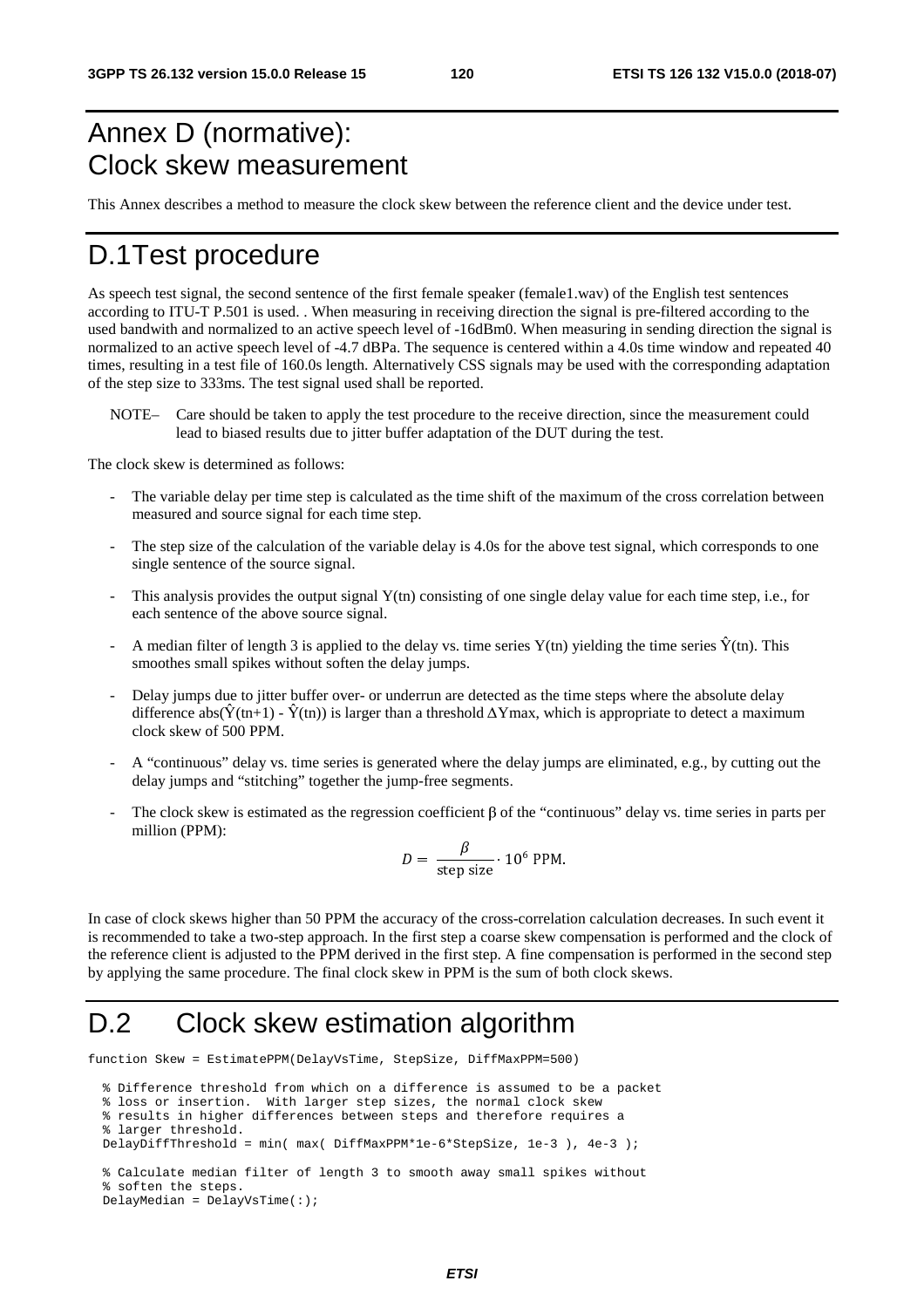P = polyfit( Time, Delay, 1 ); Skew = P(1) / StepSize \* 1e6;

```
 for i = 2:numel(DelayVsTime)-1 
 DelayMedian(i) = median(DelayVsTime(i-1:i+1)); end 
 % Calculate delay difference per time step. 
 DelayDiff = diff( DelayMedian ); 
 % Exclude all indices with high delay differences as well as some 
 % transition range before and after. 
 Mask = true(size(DelayDiff)); 
 Jumps = find( abs(DelayDiff) > DelayDiffThreshold ); 
for i = 1: length (Jumps)
 Mask(Jumps(i)-1:Jumps(i)+1) = false; end 
 % Generate "continuous" delay vs. time series 
 Delay = [ 0; cumsum( DelayDiff(Mask) ) ]; 
Time = (0:numel(Delay)-1)';
 % Estimate clock skew in PPM as slope of linear regression line
```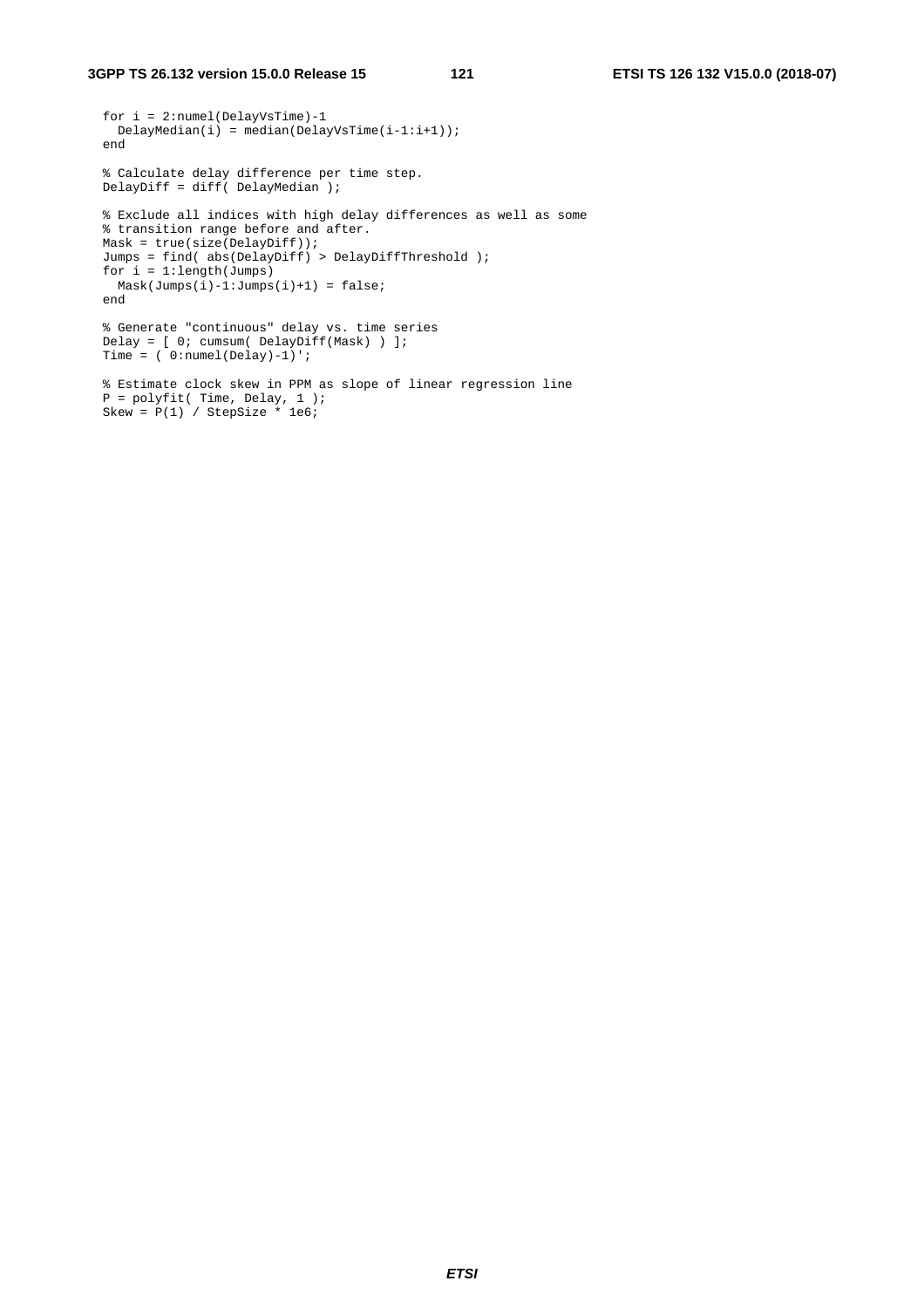# Annex E (normative): Packet delay and loss profiles for UE delay testing of MTSIbased speech with LTE access

## E.1 General

This Annex provides packet delay and loss profiles to be inserted on the IP packets in the test system when testing the UE delay and speech quality for MTSI-based speech with LTE access in jitter and error conditions. The profiles are based on the assumption that one IP packet corresponds to 20ms of the speech sequence. In order to preserve the synchronization of the elements in the profile and the timing of the speech sequence (e.g. the RTP time stamp) when the speech codec does not produce one packet every 20ms, e.g. during speech codec DTX operation, the profiles needs to be sub-sampled in accordance with the rate of production of the packets containg the speech frames.

The variation in the packet arrival time and the loss rate of the speech packets experienced by the receiving UE in an LTE connection will vary depending on several parameters and operating conditions of the LTE network. Standardized characteristics with respect to Packet Delay Budget (PDB) and Packet Error Loss Rate (PELR) for different QoS Class Identifiers (QCI) for an LTE access network are defined in 3GPP TS 23.203 [42]:

- The PDB of a QCI defines an upper bound for the time that a packet may be delayed between the UE and the PCEF. For a certain QCI the value of the PDB is the same in uplink and downlink. The purpose of the PDB is to support the configuration of scheduling and link layer functions (e.g. the setting of scheduling priority weights and HARQ target operating points). The PDB shall be interpreted as a maximum delay with a confidence level of 98 percent.
- The PELR of a QCI defines an upper bound for the rate of SDUs (e.g. IP packets) that have been processed by the sender of a link layer protocol (e.g. RLC in E-UTRAN) but that are not successfully delivered by the corresponding receiver to the upper layer (e.g. PDCP in E-UTRAN). Thus, the PELR defines an upper bound for a rate of non congestion related packet losses. The purpose of the PELR is to allow for appropriate link layer protocol configurations (e.g. RLC and HARQ in E-UTRAN). For a certain QCI the value of the PELR is the same in uplink and downlink.

The stipulated PDB and PELR as defined in 3GPP TS 23.203 for QCI1 intended for Conversational Voice services results in that on each link 99 percent of the packets will be successfully delivered over an LTE air interface with a maximum delay of less than 80ms with a confidence level of 98 percent.

## E.2 Simulation model for generating packed delay and loss profiles

This clause describes a simulation model that generates packet arrival time variations and packet loss experienced by the receiving UE for MTSI-based speech with an end-to-end LTE access.

The model is derived solely for the purpose of testing the UE delay for MTSI-based speech with LTE access. As discussed in Section E.1, several LTE network parameters have a significant impact on the packet delay variations experienced by the UE. This model includes the effect of the DRX cycle, the BLER on the MAC/PHY layer, the HARQ re-transmission and RMC scheduler [46]. In addition, jitter in the EPC and the effect of the mis-alignment of the DRXcycle between the uplink and downlink eNBs are included.

The model is described in Table E.1 and operates on the following input parameters

- Uplink and downlink block error rate (BLER), respectively.
- Maximum number of HARQ re-transmissions on uplink and dowblink, respectively.
- DRX cycle length.
- Time differnce between the uplink and the downlink eNB DRX cycle.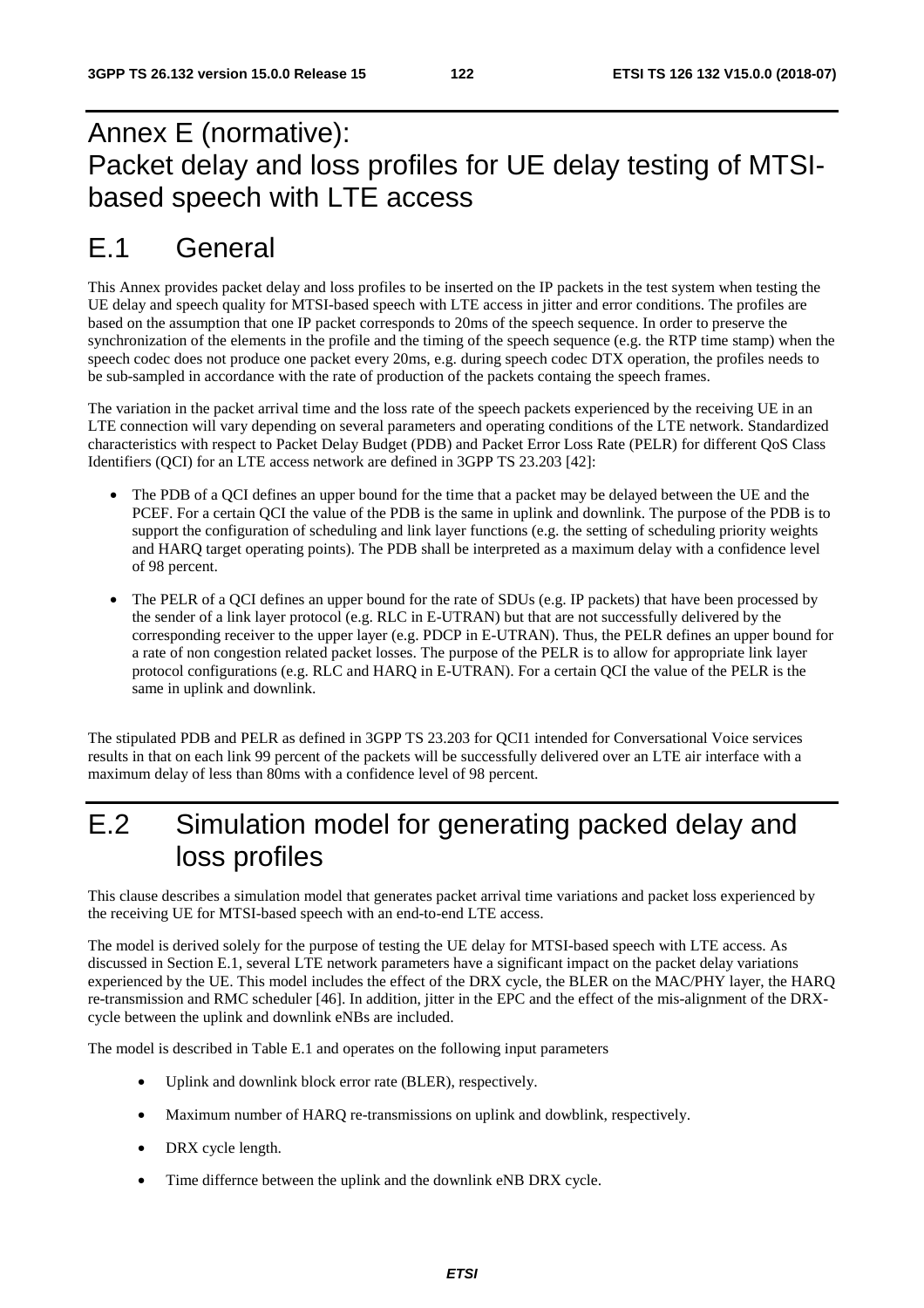• Maximum and minimum network delay between the uplink and the downlink eNB.

The random number generator used in the model produces pseudorandom values drawn from the standard uniform distribution on the open interval (0, 1).

The model generates packet delay and loss profiles for two different test system configurations of the UE delay:

- When the system simulator is transparent in the downlink at the MAC/PHY layer and does not operate in DRX. This approach requires the variations of the delay due to downlink HARQ re-transmissions and mapping to the DRX cycle to be simulated. In this case, the model simulates the delay and jitter profiles for the packets from the antenna of the sending UE to the antenna receiving UE (end-to-end simulation). This is the testing condition used in 3GPP TS 26.132.
- When the system simulator is configured for error insertion in the downlink at the MAC/PHY layer and DRX operation, and the system simulator implements the HARQ re-transmissions and the mapping of the packets to the DRX cycle time at the downlink. In this case, the model simulates the delay and loss profiles from the sending UE up to the receiving eNB. This testing condition is currently not used in 3GPP TS 26.132.

It should be noted that the model does not fully utilize the PDB for QCI1 as defined in 3GPP TS 23.203 and does not include temporary variations of the packet arrival time variation and the loss rate that may be experienced during e.g. hand-over or congestion. Hence, the packet delay and loss profiles generated by the model do not fully exercise the conditions that the jitter buffer management of the UE may be exposed to in LTE systems and the profiles generated by the model are only intended for the testing of the UE delay in stationary operating conditions.

#### **Table E.1: Simulation model for generating packet delay and loss profiles for MTSI-based speech with LTE access**

```
function [UE1_UE2_dly, UE1_eNB2_dly, plr, comp_e2e, comp] = ...
    VoLTEDelayProfile_vPHY(BLER_tx, BLER_rx, max_tx, max_rx, drx_cycle_length, mis_eNB1_eNB2, 
max_net_delay, min_net_delay, nFrames, seed) 
% BLER_tx : The block error rate in uplink. 
% BLER_rx : The block error rate in downlink. 
% max_tx : The maximum number of transmission attempts in uplink. 
% max_rx : The maximum number of transmission attempts in downlink. 
% drx_cycle_length : The length of the DRX cycle 
% mis_eNB1_eNB2 : Scheduling time mis-alignment between eNB1 and eNB2 
% max_net_delay : The maximum network delay between eNB1 to eNB2 
% min_net_delay : The minimum network delay between eNB1 to eNB2 
% nFrames : The number of frames for the simulation 
% seed : The number of frames for the<br>% seed : Random number generator seed
rng(seed); 
UE1_UE2_time = zeros(nFrames, 1); 
UE1_eNB2_time = zeros(nFrames,1); 
eNB1_eNB2_dly = round(min_net_delay + (max_net_delay-min_net_delay).*rand(nFrames,1)); 
ack1 = zeros(nFrames, 1);ack2 = zeros(nFrames, 1);wall\_clock = 20;
frame = 1;
frame_size = 20;
simulationTime = nFrames*frame_size; 
% Calculate the delay from UE1 speech encoder delivery to eNB2. If 
% transmission to eNB1 is not successful after max_tx attempts, dly = 0 (packet loss) 
while (wall_clock<=simulationTime) 
     % Set the scheduling time 
     if drx_cycle_length == 0 
         UE1_scheduling_time=wall_clock; 
     else 
         UE1_scheduling_time=ceil(wall_clock/drx_cycle_length)*drx_cycle_length; 
     end 
     % Add the tx effect for the scheduling time 
    n=0:
     eNB1_receive_delay = 0; 
     while n < max_tx 
        if (rand(1) < BLER_tx) eNB1_receive_delay = eNB1_receive_delay+8; 
            n=n+1; ack=0; 
         else
```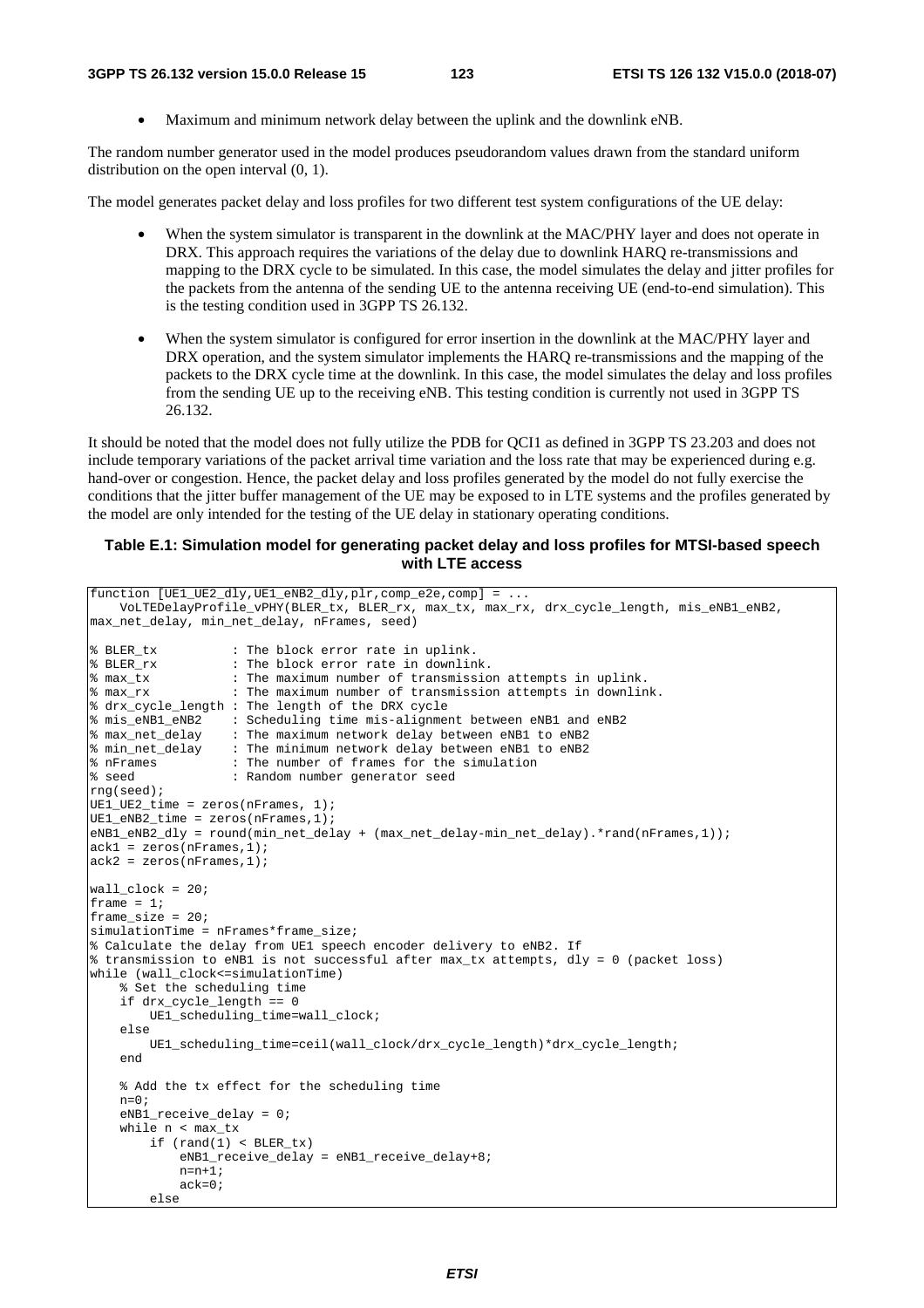```
 ack=1; 
             n=max_tx; 
         end 
     end 
     while (wall_clock<=UE1_scheduling_time) 
         UE1_eNB2_time(frame)=ack*(UE1_scheduling_time+eNB1_receive_delay+eNB1_eNB2_dly(frame)); 
         wall_clock=wall_clock+frame_size; 
         ack1(frame)=ack; 
         frame=frame+1; 
     end; 
end 
% Translate arrival time to packet delay for UL simulation 
wall_clock = frame_size*(1:nFrames)'; 
UE1<sub>e</sub>NB2<sup>dly = max(-1, UE1_eNB2_time-wall_clock);</sup>
% Sort for monotonic arrival time to DL for simulation 
[UE1_eNB2_time,monotonic_index]=sort(UE1_eNB2_time);
% Calculate the delay from eNB2 to UE2 (only for those packets that 
% successfully arrived at the eNB2!). If transmission to UE2 is not 
% successful after max_tx attempts, dly = 0; (packet loss) 
frame = 1;
UE2 scheduling time=mis_eNB1_eNB2;
while frame<=nFrames 
     % Add the rx effect for the scheduling time 
    n=0; eNB2_transmit_delay = 0; 
     while n < max_rx 
        if (rand(1) < BLER_rx) eNB2_transmit_delay = eNB2_transmit_delay+8; 
            n=n+1; ack=0; 
          else 
             ack=1; 
             n=max_rx; 
         end 
     end 
     while ((frame<=nFrames)&&(UE1_eNB2_time(frame)<UE2_scheduling_time)) 
         if (UE1_eNB2_time(frame)==-1) 
              UE1_UE2_time(frame)=-1; 
         else 
             UE1_UE2_time(frame)=ack*(UE2_scheduling_time+eNB2_transmit_delay); 
         end 
         ack2(frame)=ack; 
         frame=frame+1; 
     end 
     % Update the scheduling time 
     UE2_scheduling_time=UE2_scheduling_time+drx_cycle_length; 
end 
% Re-order for orignal transmit order 
UE1_UE2_time(monotonic_index) = UE1_UE2_time; 
% Translate arrival time to packet delay 
wall_clock = frame_size*(1:nFrames)'; 
UE1_UB2_dly = max(-1, UE1_UE2_time-wall_clock);% Set compensation values 
if drx_cycle_length==0 
     comp_e2e=min_net_delay; 
     comp=min_net_delay; 
else 
    comp_e2e=min(UE1_UE2_dly(UE1_UE2_dly>0)); 
     comp=min(UE1_eNB2_dly(UE1_eNB2_dly>0)); 
end 
% Calculates the overall packet loss from UE1 to UE2 
p = 0;
for frame=1:nFrames 
    if UE1_UE2_dly(frame) == -1; pl=pl+1; 
     end 
end
```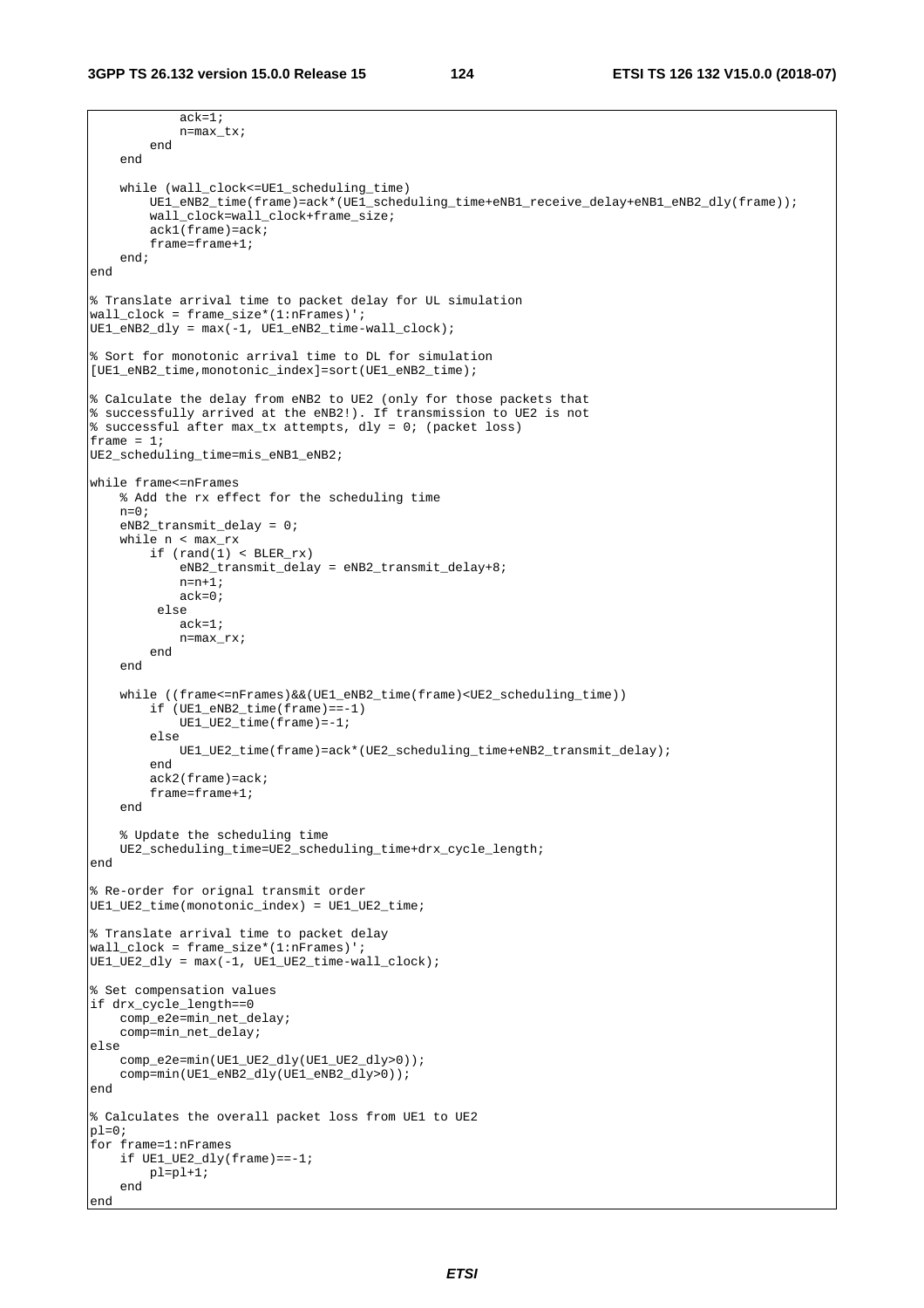plr=pl/nFrames;

# E.3 Packet delay and loss profiles for simulated stationary operating conditions with DRX 20 ms and DRX 40 ms

Three delay and loss profiles simulating the packet delay variations and packet loss that a UE may experience in stationary operating conditions with 20ms, 40ms DRX and 40ms DRX with higher BLER, respectively, are generated from the model with the parameter settings as described in Table E.2. The delay profiles are attached as text files and as binary trace files in the form of TCN network emulator.

| <b>Operating</b><br><b>condition</b>  | <b>Parameter setting</b>                                                                                                                                                                                                   | <b>System simulator</b><br>operation                                                             | <b>Delay and Loss profile</b>                                                    |
|---------------------------------------|----------------------------------------------------------------------------------------------------------------------------------------------------------------------------------------------------------------------------|--------------------------------------------------------------------------------------------------|----------------------------------------------------------------------------------|
| Stationary<br>DRX 20 ms               | : 0.1<br>BLER tx<br>: 0.1<br>BLER_rx<br>: 3<br>max_tx                                                                                                                                                                      | Transparent system<br>simulator downlink                                                         | dly_profile_20msDRX_10pct_BLER_e2e                                               |
|                                       | : 3<br>max rx<br>drx_cycle_length : 20<br>mis eNB1 eNB2<br>: 10<br>max_net_delay<br>: 33<br>: 27<br>min_net_delay<br>: 8000<br>nFrames<br>: 0<br>seed                                                                      | System simulator<br>generating HARQ re-<br>transmissions and<br>DRX operation on the<br>downlink | dly_profile_20msDRX_10pct_BLER_ue1_to_eNB2<br>(Not used in 3GPP TS 26.131)       |
| Stationary<br>DRX 40 ms               | : 0.1<br>BLER tx<br>: 0.1<br>BLER rx<br>: 3<br>max tx                                                                                                                                                                      | Transparent system<br>simulator downlink                                                         | dly profile 40msDRX 10pct BLER e2e<br>dly_profile_40msDRX_10pct_BLER_ue1_to_eNB2 |
|                                       | $\colon$ 3<br>$max_{rx}$<br>drx_cycle_length : 40<br>mis eNB1 eNB2<br>: 30<br>max_net_delay<br>: 33<br>: 27<br>min_net_delay<br>: 8000<br>nFrames<br>seed<br>$\colon 0$                                                    | System simulator<br>generating HARQ re-<br>transmissions and<br>DRX operation on the<br>downlink | (Not used in 3GPP TS 26.131)                                                     |
| Stationary<br>DRX 40 ms<br>(22% BLER) | : 0.22<br>BLER tx<br>: 0.22<br>BLER_rx<br>: 3<br>max tx<br>$\colon$ 3<br>max rx<br>drx_cycle_length :<br>40<br>mis_eNB1_eNB2<br>: 30<br>max_net_delay<br>: 36<br>min_net_delay<br>: 24<br>: 8000<br>nFrames<br>: 0<br>seed | Transparent system<br>simulator downlink                                                         | dly profile 40msDRX 22pct BLER e2e                                               |

#### **Table E.2: Parameter settings for packet delay profile generation.**

Since the model simulates the packet transmission end-to-end, the delay profiles include a packet delay component that according to the definition of the UE delay in 3GPP TS 26.131 [1] is not attributed to the UE delay. This delay shall be included in the test equipment delay when deriving the UE delay from the delay measurments based on the crosscorrelation of the injected and measured signals. Values for the compensation attributed to the packet delay profiles are shown in Table E.3.

|  |  |  |  |  | Table E.3: Packet delay profiles compensation values. |  |
|--|--|--|--|--|-------------------------------------------------------|--|
|--|--|--|--|--|-------------------------------------------------------|--|

| Delay and Loss profile             | <b>Compensation value</b> |
|------------------------------------|---------------------------|
| dly_profile_20msDRX_10pct_BLER_e2e | 30 ms                     |
| dly_profile_40msDRX_10pct_BLER_e2e | 30 ms                     |
| dly_profile_40msDRX_22pct_BLER_e2e | 30 ms                     |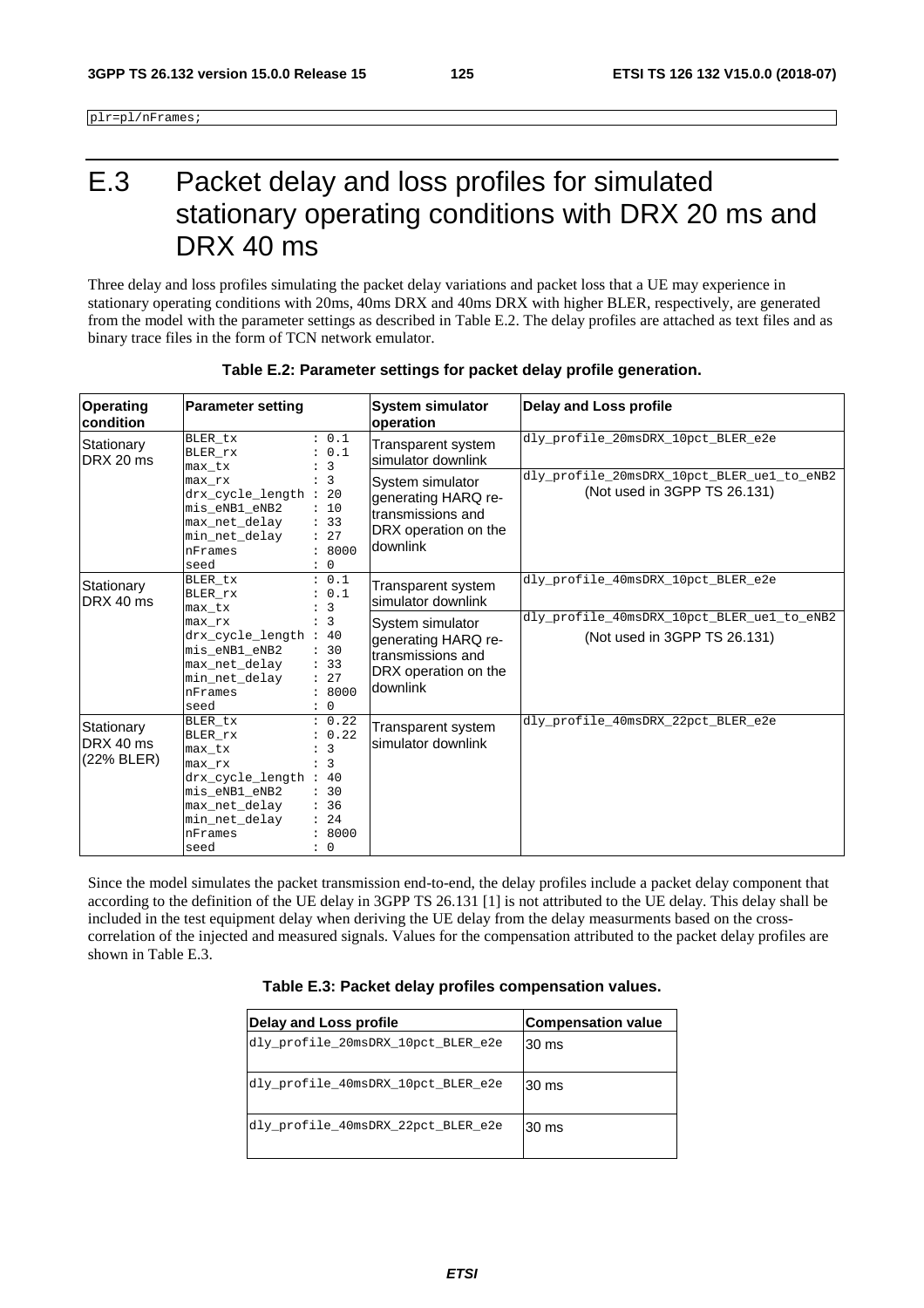# Annex F (normative): Packet delay and loss profiles for jitter buffer management behaviour

### F.1 General

This Annex provides packet delay and loss profiles to be inserted on the IP packets in the test system when testing the UE delay and speech quality for speech-only with LTE or WLAN access in jitter and error conditions, to characterise the jitter buffer management behaviour. The profiles are based on the assumption that one IP packet corresponds to 20ms of the speech sequence. In order to preserve the synchronization of the elements in the profile and the timing of the speech sequence (e.g. the RTP time stamp) when the speech codec does not produce one packet every 20ms, e.g. during speech codec DTX operation, the profiles needs to be sub-sampled in accordance with the rate of production of the packets containg the speech frames.

# F.2 Packet delay and loss profiles

[The profiles listed in Table F.1 are under consideration.

| Delay and Loss profile                                                                                                      | Packet loss (%) | <b>Description</b>                              |
|-----------------------------------------------------------------------------------------------------------------------------|-----------------|-------------------------------------------------|
| dly_profile_volte                                                                                                           | 0.425           | Real VoLTE capture                              |
| dly_ext_profile_error_profile_1                                                                                             | 0               | MTSI profile #1 [19]<br>extended to 8000 frames |
| dly_ext_profile_error_profile_2                                                                                             | 0.2375          | MTSI profile #2 [19]<br>extended to 8000 frames |
| dly_ext_profile_error_profile_3                                                                                             | 0.475<br>П.     | MTSI profile #3 [19]<br>extended to 8000 frames |
| dly_ext_profile_error_profile_4                                                                                             | 2.25<br>П.      | MTSI profile #4 [19]<br>extended to 8000 frames |
| dly_ext_profile_error_profile_6                                                                                             | - 0<br>П.       | MTSI profile #6 [19]<br>extended to 8000 frames |
| NOTE1: MTSI profile #5 is not included because it assumes frame bundling, which may<br>not be supported by test equipments. |                 |                                                 |

|  |  |  |  | Table F.1: Packet delay profiles. |
|--|--|--|--|-----------------------------------|
|--|--|--|--|-----------------------------------|

NOTE2: MTSI profiles have a length of 7500 frames; they have been extended to 8000 frames by appending the first 500 values at the end of the profile.

Since the model simulates the packet transmission end-to-end, the delay profiles include a packet delay component that according to the definition of the UE delay in 3GPP TS 26.131 [1] is not attributed to the UE delay. This delay shall be included in the test equipment delay when deriving the UE delay from the delay measurments based on the crosscorrelation of the injected and measured signals. Values for the compensation attributed to the packet delay profiles are shown in Table F.2.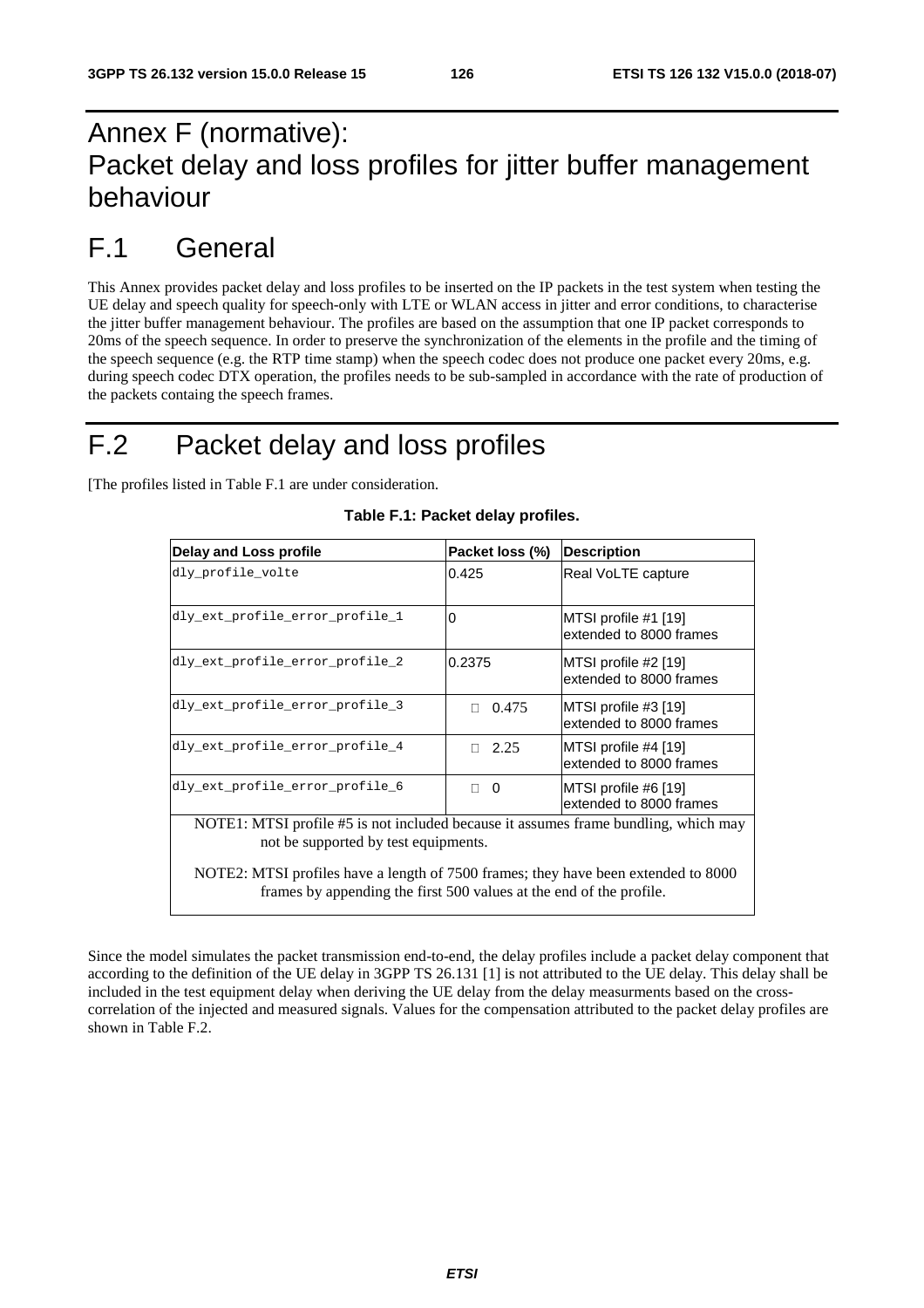| Delay and Loss profile      | <b>Compensation value</b> |
|-----------------------------|---------------------------|
| dly profile volte           | 20 ms                     |
| dly_profile_error_profile_1 | $100 \text{ ms}$          |
| dly_profile_error_profile_2 | $100$ ms                  |
| dly profile error profile 3 | $100 \text{ ms}$          |
| dly_profile_error_profile_4 | $100 \text{ ms}$          |
| dly profile error profile 6 | $100 \text{ ms}$          |

**Table F.2: Packet delay profiles compensation values.** 

 $\begin{array}{c} \end{array}$ 

*ETSI*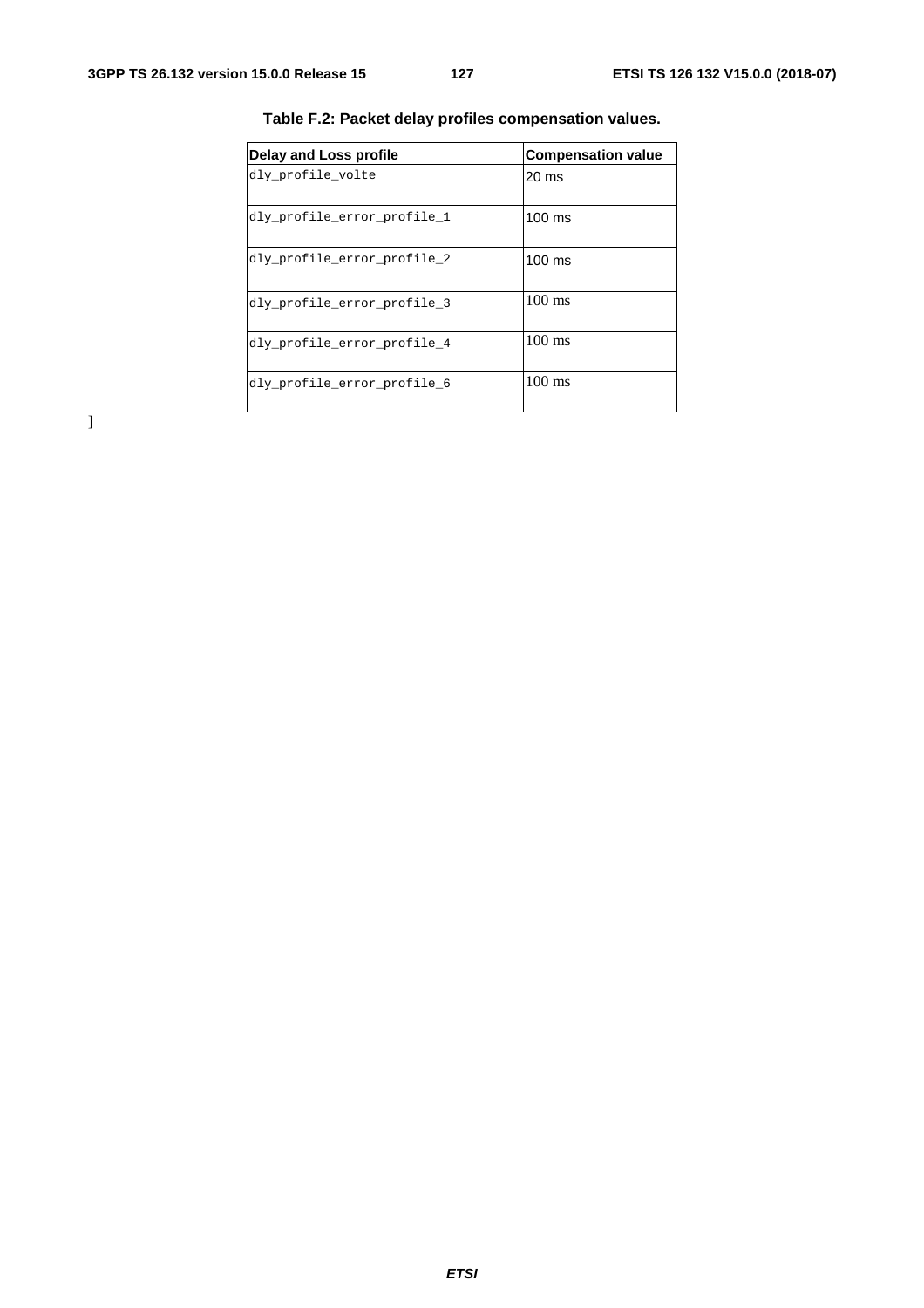Annex G (informative): Change history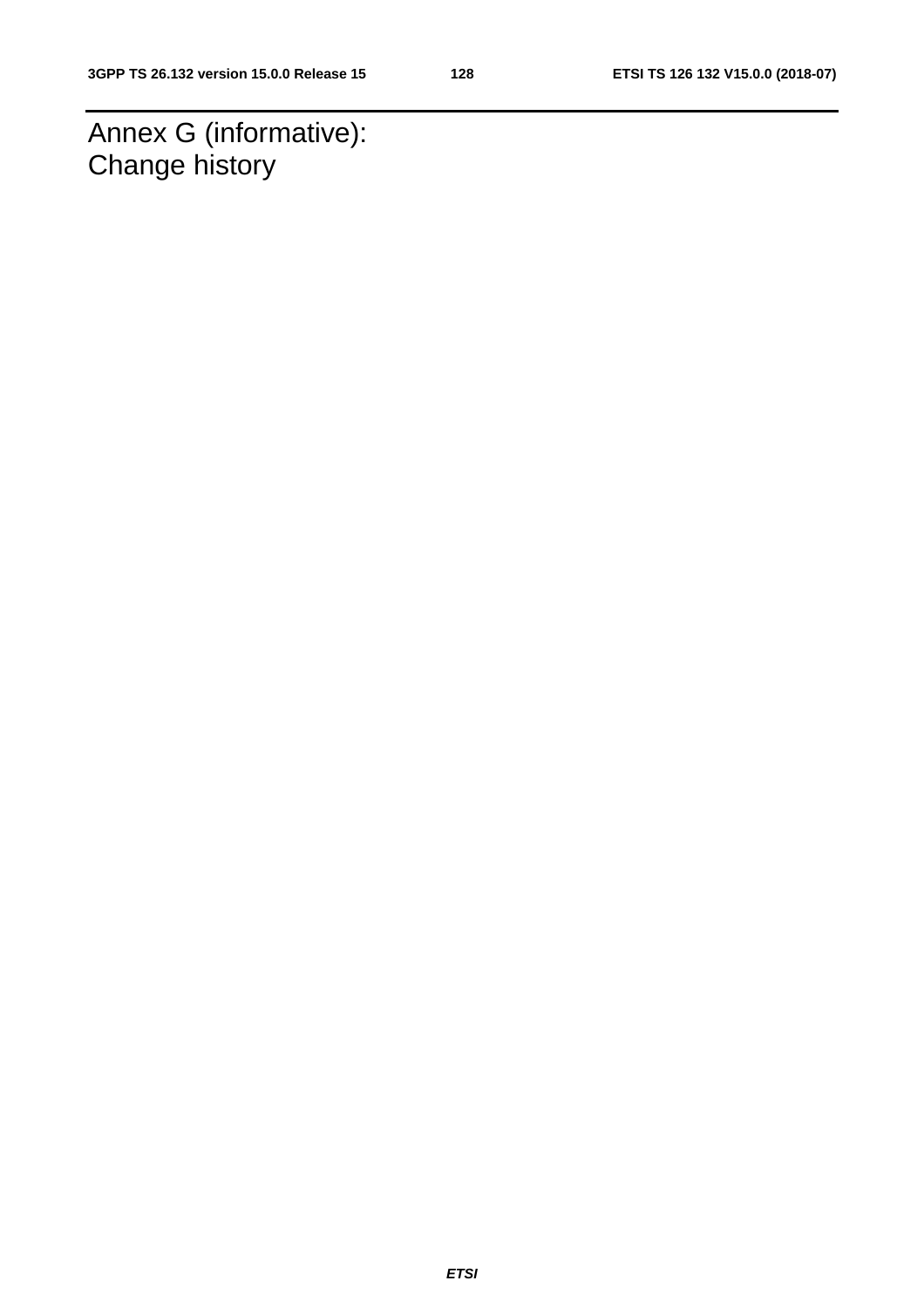| <b>TSG</b><br>SA# | <b>TSG doc</b> | <b>Spec</b> | <b>CR</b> | Rev                   | Cat                            | <b>Vers</b> | <b>New</b><br><b>Vers</b> | <b>Subject</b>                                                          |
|-------------------|----------------|-------------|-----------|-----------------------|--------------------------------|-------------|---------------------------|-------------------------------------------------------------------------|
| 08                |                |             |           |                       |                                |             | 3.0.0                     | Approved                                                                |
| 09                | SP-000397      | 26.132      | 001       |                       | F                              | 3.0.0       | 3.1.0                     | Handheld hands-free Test Setup                                          |
| 11                | SP-010107      | 26.132      | 002       | 1                     | $\overline{F}$                 | 3.1.0       | 3.2.0                     | Harmonisation of test methods for acoustics between                     |
|                   |                |             |           |                       |                                |             |                           | 3GPP and GSM                                                            |
| 11                |                | 26.132      |           |                       |                                | 3.2.0       | 4.0.0                     | Release 4                                                               |
| 11                | SP-010107      | 26.132      | 003       | 1                     | B                              | 4.0.0       | 5.0.0                     | Compatibility with testing wideband telephony                           |
|                   |                |             |           |                       |                                |             |                           | transmission performance                                                |
| 13                | SP-010454      | 26.132      | 004       |                       | В                              | 5.0.0       | 5.1.0                     | Extended scope of test signals for Ambient Noise<br>Rejection           |
| 13                | SP-010454      | 26.132      | 006       |                       | F                              | 5.0.0       | 5.1.0                     | Restricted scope of ITU-T P.501 test signals for 3G<br>acoustic tests   |
| 13                | SP-010454      | 26.132      | 008       |                       | A                              | 5.0.0       | 5.1.0                     | Bandwidth of test signals for acoustic testing                          |
| 15                | SP-020080      | 26.132      | 011       | $\mathbf{1}$          | A                              | 5.1.0       | 5.2.0                     | Correction of references and editorial changes (wrong                   |
|                   |                |             |           |                       |                                |             |                           | decimal separators)                                                     |
| 16                | SP-020435      | 26.132      | 016       |                       | F                              | 5.2.0       | 5.3.0                     | Correction on ANR test for hands-free Ues                               |
| 21                | SP-030445      | 26.132      | 026       |                       | F                              | 5.3.0       | 5.4.0                     | Loudness rating measurements at lower bit rates                         |
|                   |                |             |           |                       |                                |             |                           |                                                                         |
| 25                | SP-040649      | 26.132      | 028       |                       | C                              | 5.4.0       | 6.0.0                     | Change of sending distortion test case                                  |
| 35                | SP-070026      | 26.132      | 0030      |                       | F                              | 6.0.0       | 6.1.0                     | Reference Update for ITU-T Recommendation P.57                          |
|                   |                |             |           |                       |                                |             |                           | "Artificial Ears"                                                       |
| 35                | SP-070026      | 26.132      | 0031      | 1                     | F                              | 6.0.0       | 6.1.0                     | Update of reference [16] to P.79-2001 Annex G                           |
| 35                | SP-070026      | 26.132      | 0032      | $\mathbf{1}$          | $\overline{F}$                 | 6.0.0       | 6.1.0                     | Distinction between narrow-band and wideband                            |
|                   |                |             |           |                       |                                |             |                           | telephony in the frequency ranges and loudness                          |
|                   |                |             |           |                       |                                |             |                           | rating and STMR weights, and in ANR calculation                         |
| 36                |                | 26.132      |           |                       |                                | 6.1.0       | 7.0.0                     | Version for Release 7                                                   |
| 38                | SP-070759      | 26.132      | 0034      | $\overline{2}$        | F                              | 7.0.0       | 7.1.0                     | Changing the sidetone test to allow type 3.3 or 3.4                     |
|                   |                |             |           |                       |                                |             |                           | artificial ears                                                         |
| 42                | SP-080674      | 26.132      | 0035      | 1                     | F                              | 7.1.0       | 7.2.0                     | Correction to allow wideband testing for GSM                            |
|                   |                |             |           |                       |                                |             |                           | terminals                                                               |
| 42                | SP-080685      | 26.132      | 0037      | 3                     | C                              | 7.2.0       | 8.0.0                     | Updated test methods for wideband terminal                              |
|                   |                |             |           |                       |                                |             |                           | acoustics                                                               |
| 43                | SP-090015      | 26.132      | 0038      |                       | F                              | 8.0.0       | 8.1.0                     | Clarification on Distortion with psophometric filter                    |
| 43                | SP-090018      | 26.132      | 0036      | $\overline{2}$        | $\overline{C}$                 | 8.1.0       | 9.0.0                     | Speech and video telephony terminal acoustic test                       |
| 45                | SP-090568      | 26.132      | 0040      | $\overline{c}$        | A                              | 9.0.0       | 9.1.0                     | Correction of STMR calculation                                          |
| 45                | SP-090573      | 26.132      | 0041      | 1                     | F                              | 9.0.0       | 9.1.0                     | Handling Acoustic Testing with Noise Suppression<br>Algorithms Employed |
| 47                | SP-100021      | 26.132      | 0042      | 1                     | F                              | 9.1.0       | 9.2.0                     | Correction of distortion measurements                                   |
| 51                | SP-110042      | 26.132      | 0043      | $\overline{5}$        | $\overline{\mathsf{B}}$        | 9.2.0       | 10.0.0                    | Alignment of 3GPP Audio Test Case Specification                         |
| 52                | SP-110304      | 26.132      | 0045      | 3                     | $\overline{C}$                 | 10.0.0      | 10.1.0                    | Remaining modifications to EAAT WI                                      |
| 53                | SP-110549      | 26.132      | 0047      | 1                     | F                              | 10.1.0      | 10.2.0                    | Correction to Acoustic Echo Control                                     |
| 54                | SP-110793      | 26.132      | 0048      | 1                     | $\mathsf F$                    | 10.2.0      | 10.3.0                    | Correction to Ambient Noise Rejection Test                              |
|                   |                |             |           |                       |                                |             |                           | Procedure                                                               |
| 54                | SP-110793      | 26.132      | 0049      |                       | F                              | 10.2.0      | 10.3.0                    | Clarification of Stability loss test signal                             |
| 55                | SP-120022      | 26.132      | 0050      | 1                     | $\mathsf F$                    | 10.3.0      | 10.4.0                    | Correction of receiving distortion                                      |
| 57                | SP-120501      | 26.132      | 0053      | $\overline{2}$        | F                              | 10.4.0      | 10.5.0                    | Addition of 1/12 octave diffuse field table values with                 |
|                   |                |             |           |                       |                                |             |                           | frequencies according to IEC 1260 (for information)                     |
| 57                | SP-120503      | 26.132      | 0052      | 3                     | В                              | 10.5.0      | 11.0.0                    | Addition of UE delay test method                                        |
| 57                | SP-120503      | 26.132      | 0054      | 1                     | В                              | 10.5.0      | 11.0.0                    | <b>Extension of Acoustic Tests</b>                                      |
| 58                | SP-120760      | 26.132      | 0055      | 1                     | F                              | 11.0.0      | 11.1.0                    | Correction of references and levels                                     |
| 59                | SP-130017      | 26.132      | 0056      |                       | F                              | 11.1.0      | 11.2.0                    | Alignment of free-field definition with ISO 3745 and                    |
|                   |                |             |           |                       |                                |             |                           | ITU-T Rec. P.340                                                        |
| 59                | SP-130017      | 26.132      | 0057      | 1                     | F                              | 11.1.0      | 11.2.0                    | Voiding of ambient noise rejection test cases                           |
| 60                | SP-130185      | 26.132      | 0058      | $\mathbf{1}$          | F                              | 11.2.0      | 11.3.0                    | Update of the reference algorithm for echo control                      |
|                   |                |             |           |                       |                                |             |                           | characteristics evaluation in Annex B                                   |
| 60                | SP-130185      | 26.132      | 0061      | 2                     | F                              | 11.2.0      | 11.3.0                    | UE delay test method                                                    |
| 60                | SP-130189      | 26.132      | 0059      |                       | B                              | 11.3.0      | 12.0.0                    | Adding receiving distortion tests at frequencies lower                  |
|                   |                |             |           |                       |                                |             |                           | than 1020Hz                                                             |
| 60                | SP-130189      | 26.132      | 0060      | 2                     | B                              | 11.3.0      | 12.0.0                    | Update acoustic test method specification to cover                      |
|                   |                |             |           |                       |                                |             |                           | MTSI speech-only services over LTE (narrowband                          |
|                   |                |             |           |                       |                                |             |                           | and wideband)                                                           |
| 62                | SP-130568      | 26.132      | 0063      |                       | Α                              | 12.0.0      | 12.1.0                    | Corrections to references                                               |
| 62                | SP-130563      | 26.132      | 0067      | $\boldsymbol{2}$<br>1 | $\boldsymbol{\mathsf{A}}$<br>F | 12.0.0      | 12.1.0                    | STMR - adaptation to modern form factors                                |
| 62                | SP-130573      | 26.132      | 0068      |                       |                                | 12.0.0      | 12.1.0                    | Updates of LTE radio conditions for acoustic testing                    |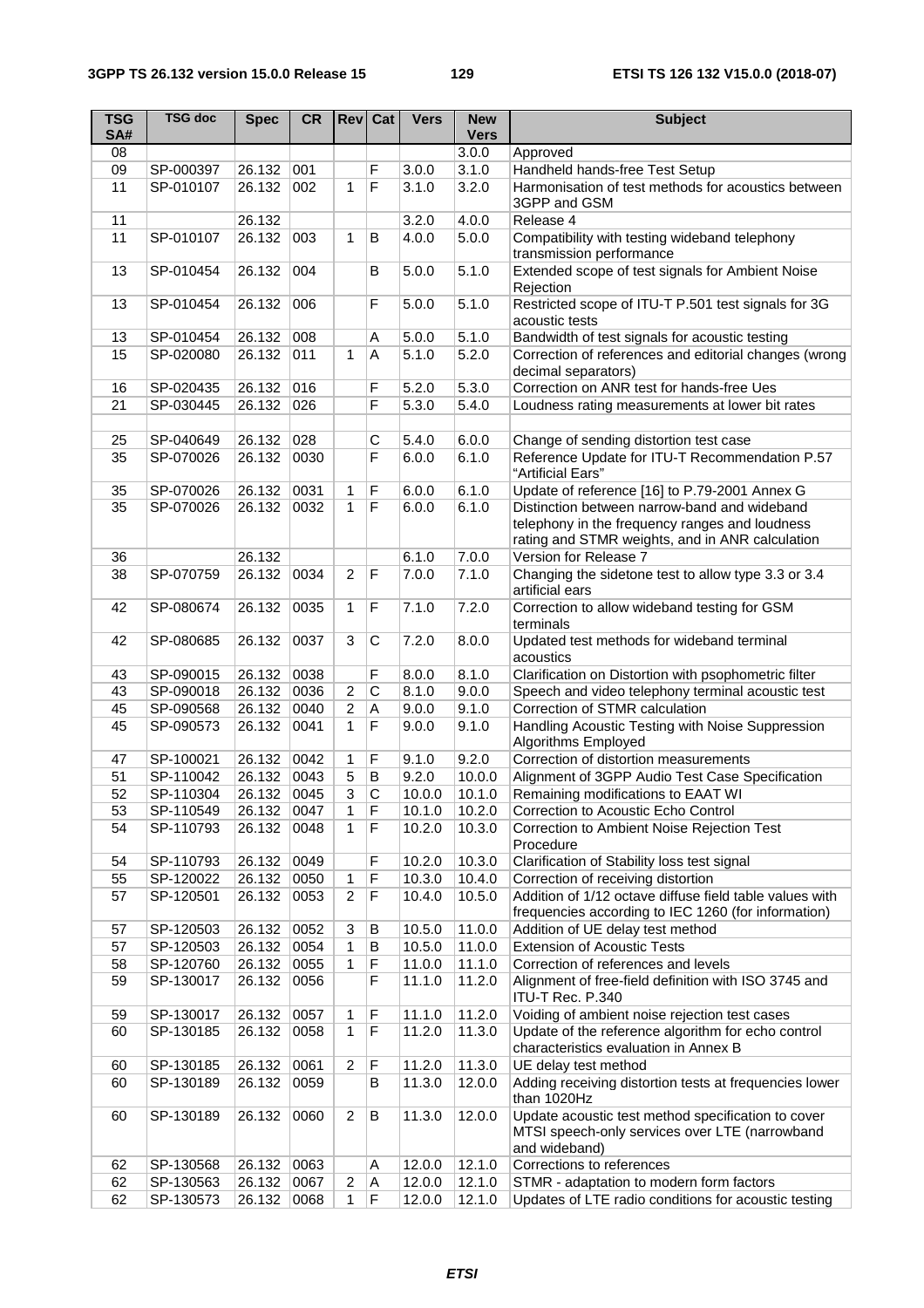| 64 | SP-140216 | 26.132 | 0069 | $\overline{2}$ | F | 12.1.0 | 12.2.0 | Corrections of general test method applicability<br>description and Headset UE sidetone test method                                               |
|----|-----------|--------|------|----------------|---|--------|--------|---------------------------------------------------------------------------------------------------------------------------------------------------|
| 65 | SP-140469 | 26.132 | 0070 | 1              | B | 12.2.0 | 12.3.0 | LTE UE delay test methods                                                                                                                         |
| 66 | SP-140721 | 26.132 | 0072 |                | A | 12.3.0 | 12.4.0 | Correction to UE receiving loudness rating<br>performance test for wideband telephony                                                             |
| 66 | SP-140719 | 26.132 | 0079 | 1              | A | 12.3.0 | 12.4.0 | Correction of broadband signal level at the hands free<br>reference point                                                                         |
| 66 | SP-140731 | 26.132 | 0080 | 2              | B | 12.3.0 | 12.4.0 | Acoustic test methods for super-wideband and<br>fullband telephony                                                                                |
| 67 | SP-150090 | 26.132 | 0082 |                | F | 12.4.0 | 12.5.0 | Minor corrections and editorial enhancements to<br>acoustic test method descriptions                                                              |
| 68 | SP-150209 | 26.132 | 0083 | 2              | F | 12.5.0 | 12.6.0 | Correcting test conditions for Handset/headset<br>narrowband/wideband STMR                                                                        |
| 69 | SP-150436 | 26.132 | 0085 |                | F | 12.6.0 | 12.7.0 | Correction of descriptions of diffuse-field correction                                                                                            |
| 69 | SP-150445 | 26.132 | 0084 | 1              | B | 12.7.0 | 13.0.0 | UE delay test methods for MTSI-based services over<br>LTE with the EVS codec                                                                      |
| 70 | SP-150651 | 26.132 | 0087 | 1              | B | 13.0.0 | 13.1.0 | Additional UE delay test methods for MTSI-based<br>services over LTE with the EVS codec                                                           |
| 71 | SP-160065 | 26.132 | 0089 | 1              | A | 13.1.0 | 13.2.0 | Clarification on double measurement for SWB<br>frequency characteristics                                                                          |
| 71 | SP-160067 | 26.132 | 0090 | $\mathbf 1$    |   | 13.1.0 | 13.2.0 | Addition of test methods for objective speech quality<br>in the presence of background noise for<br>speakerphone (hand-held hands-free) operation |

| <b>Change history</b> |                |               |           |                |          |                                                           |                       |  |
|-----------------------|----------------|---------------|-----------|----------------|----------|-----------------------------------------------------------|-----------------------|--|
| <b>Date</b>           | <b>Meeting</b> | <b>TDoc</b>   | <b>CR</b> | <b>Rev Cat</b> |          | Subject/Comment                                           | <b>New</b><br>version |  |
| 2016-06               | 72             | SP-<br>160260 | 0091      |                | IС       | Support of DTX and other corrections                      | 13.3.0                |  |
| 2017-03               | 75             |               |           |                |          | Versione per Release 14                                   | 14.0.0                |  |
| 2017-06               | 76             | SP-<br>170325 | 0093      | $\mathcal{P}$  |          | <b>Extension of UE Delay Test Methods</b>                 | 14.1.0                |  |
| 2017-06               | 76             | SP-<br>170321 | 0094      | 2              | <b>B</b> | Addition of SWB and FB noise suppression test methods     | 14.1.0                |  |
| 2018-06               | 80             | SP-<br>180265 | 0096      | 1              | IF.      | Correction of unclear wording in delay test specification | 14.2.0                |  |
| 2018-06               | 80             | SP-<br>180273 | 0095      | 3              | ΙB       | Test method for RLR in the presence of background noise   | 15.0.0                |  |